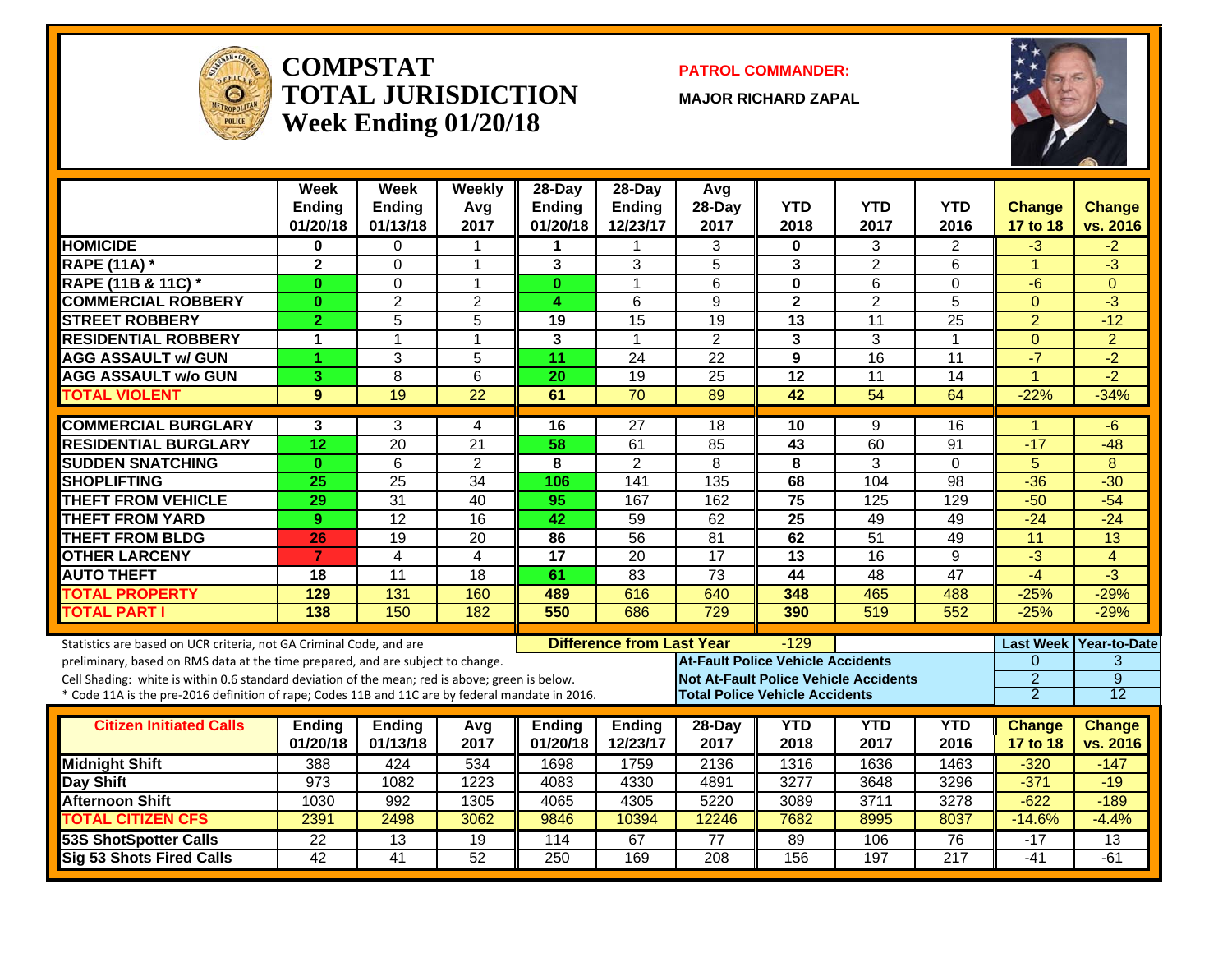# OFFICER  $\Theta$

#### **Unincorporated Chatham County PATROL COMMANDER:**

**MAJOR RICHARD ZAPAL**



## **Week Ending 01/20/18**

|                             | Week<br><b>Endina</b><br>01/20/18 | Week<br><b>Ending</b><br>01/13/18 | <b>Weekly</b><br>Avg<br>2017 | $28$ -Day<br><b>Ending</b><br>01/20/18 | 28-Day<br><b>Ending</b><br>12/23/17 | Avg<br>$28-Day$<br>2017 | <b>YTD</b><br>2018 | <b>YTD</b><br>2017 | <b>YTD</b><br>2016 | <b>Change</b><br>17 to 18 | <b>Change</b><br>vs. 2016 |
|-----------------------------|-----------------------------------|-----------------------------------|------------------------------|----------------------------------------|-------------------------------------|-------------------------|--------------------|--------------------|--------------------|---------------------------|---------------------------|
| <b>HOMICIDE</b>             | 0                                 | $\Omega$                          | 0.1                          | 0                                      | $\Omega$                            | 0.5                     | $\bf{0}$           | $\overline{2}$     | $\Omega$           | $-2$                      | $\Omega$                  |
| <b>RAPE (11A) *</b>         |                                   | $\Omega$                          | 0.1                          |                                        |                                     | 0.5                     | 1                  | 0                  | 1                  |                           | $\Omega$                  |
| RAPE (11B & 11C) *          | $\bf{0}$                          | $\Omega$                          | 0.3                          | $\bf{0}$                               | $\Omega$                            | 1.1                     | $\bf{0}$           | $\overline{2}$     | $\Omega$           | $-2$                      | $\Omega$                  |
| <b>COMMERCIAL ROBBERY</b>   | 0                                 | $\Omega$                          | 0.2                          | $\mathbf{0}$                           |                                     | 0.9                     | $\bf{0}$           | 0                  | $\overline{2}$     | $\Omega$                  | $-2$                      |
| <b>STREET ROBBERY</b>       |                                   | $\Omega$                          | 0.5                          |                                        | 3                                   | 2.1                     |                    | 0                  | 1                  |                           | $\Omega$                  |
| <b>RESIDENTIAL ROBBERY</b>  | 0                                 |                                   | 0.2                          |                                        | $\Omega$                            | 0.8                     |                    |                    | 0                  | $\overline{0}$            |                           |
| <b>AGG ASSAULT w/ GUN</b>   |                                   | $\Omega$                          | 0.8                          |                                        | 3                                   | 3.2                     | 1                  | 1                  | 1                  | $\overline{0}$            | $\mathbf{0}$              |
| <b>AGG ASSAULT w/o GUN</b>  | $\bf{0}$                          | $\overline{2}$                    | 0.8                          | 3                                      | $\Omega$                            | 3.1                     | $\mathbf{2}$       | $\overline{2}$     | 3                  | 0                         | $-1$                      |
| <b>TOTAL VIOLENT</b>        | 3                                 | 3                                 | 3.0                          | 7                                      | 8                                   | 12.2                    | 6                  | 8                  | 8                  | $-25%$                    | $-25%$                    |
|                             |                                   |                                   |                              |                                        |                                     |                         |                    |                    |                    |                           |                           |
| <b>COMMERCIAL BURGLARY</b>  | 0                                 | $\overline{2}$                    | 0.7                          | 3                                      | 5                                   | 2.7                     | $\mathbf{2}$       |                    | $\overline{2}$     |                           | $\Omega$                  |
| <b>RESIDENTIAL BURGLARY</b> | $\overline{2}$                    | 4                                 | 6.7                          | 12 <sub>2</sub>                        | 10                                  | 26.7                    | 8                  | 20                 | 18                 | $-12$                     | $-10$                     |
| <b>SUDDEN SNATCHING</b>     | 0                                 | 2                                 | 0.3                          | $\mathbf{2}$                           |                                     | 1.1                     | $\mathbf{2}$       | 0                  | $\Omega$           | $\overline{2}$            | $\overline{2}$            |
| <b>SHOPLIFTING</b>          | и                                 | 3                                 | 6.1                          | 16                                     | 26                                  | 24.4                    | 7                  | 21                 | 24                 | $-14$                     | $-17$                     |
| <b>THEFT FROM VEHICLE</b>   | 10                                | 11                                | 7.1                          | 34                                     | 36                                  | 28.3                    | 28                 | 20                 | 30                 | 8                         | $-2$                      |
| <b>THEFT FROM YARD</b>      | 3                                 | $\overline{2}$                    | 2.8                          | 6                                      | 10                                  | 11.1                    | 5                  | 6                  | 9                  | $-1$                      | $-4$                      |
| <b>THEFT FROM BLDG</b>      | $\overline{5}$                    | 4                                 | 3.8                          | 22                                     | 15                                  | 15.1                    | 13                 | 18                 | 10                 | $-5$                      | 3                         |
| <b>OTHER LARCENY</b>        | 4                                 | $\overline{2}$                    | 0.9                          | $\overline{ }$                         | 4                                   | 3.7                     | 6                  | 3                  | 6                  | 3                         | $\Omega$                  |
| <b>AUTO THEFT</b>           | и                                 | 4                                 | 3.0                          | 16                                     | 16                                  | 12.2                    | 9                  | 8                  | 4                  | 4                         | 5                         |
| <b>TOTAL PROPERTY</b>       | 26                                | 34                                | 31.3                         | 118                                    | 123                                 | 125.3                   | 80                 | 97                 | 103                | $-18%$                    | $-22%$                    |
| <b>TOTAL PART I</b>         | 29                                | 37                                | 34.4                         | 125                                    | 131                                 | 137.5                   | 86                 | 105                | 111                | $-18%$                    | $-23%$                    |

Statistics are based on UCR criteria, not GA Criminal Code. **Difference from Last Year** -19

Statistics are preliminary, based on RMS data at the time prepared, and are subject to change due to late reports, reclassifications, updated locations, etc.

Cell Shading: white is within 0.6 standard deviation of the mean; red is above; green is below.<br>\* Rape Code 11A is the historical definition of rape; Rape Codes 11B and 11C are those moved from Part II to Part I status in

| <b>Shots Fired Calls</b>     | Week<br>Ending<br>01/20/18 | <b>Week</b><br>Ending<br>01/13/18 | Weekly<br>Avg<br>2017 | $28$ -Dav<br>Ending<br>01/20/18 | 28-Day<br>Ending<br>12/23/17 | Avg<br>$28-Dav$<br>2017 | <b>YTD</b><br>2018 | YTD<br>2017 | YTD<br>2016 | Change<br>17 to 18 | <b>Change</b><br><b>vs. 2016</b> |
|------------------------------|----------------------------|-----------------------------------|-----------------------|---------------------------------|------------------------------|-------------------------|--------------------|-------------|-------------|--------------------|----------------------------------|
| <b>53S ShotSpotter Calls</b> |                            |                                   | 0.0                   |                                 |                              | 0.0                     |                    |             |             |                    |                                  |
| Sig 53 Shots Fired Calls     | 14                         | 1 ว                               | 11.ఎ                  | 74                              | 28                           | 45.7                    | 38                 | 45          | 50          |                    | $-12$                            |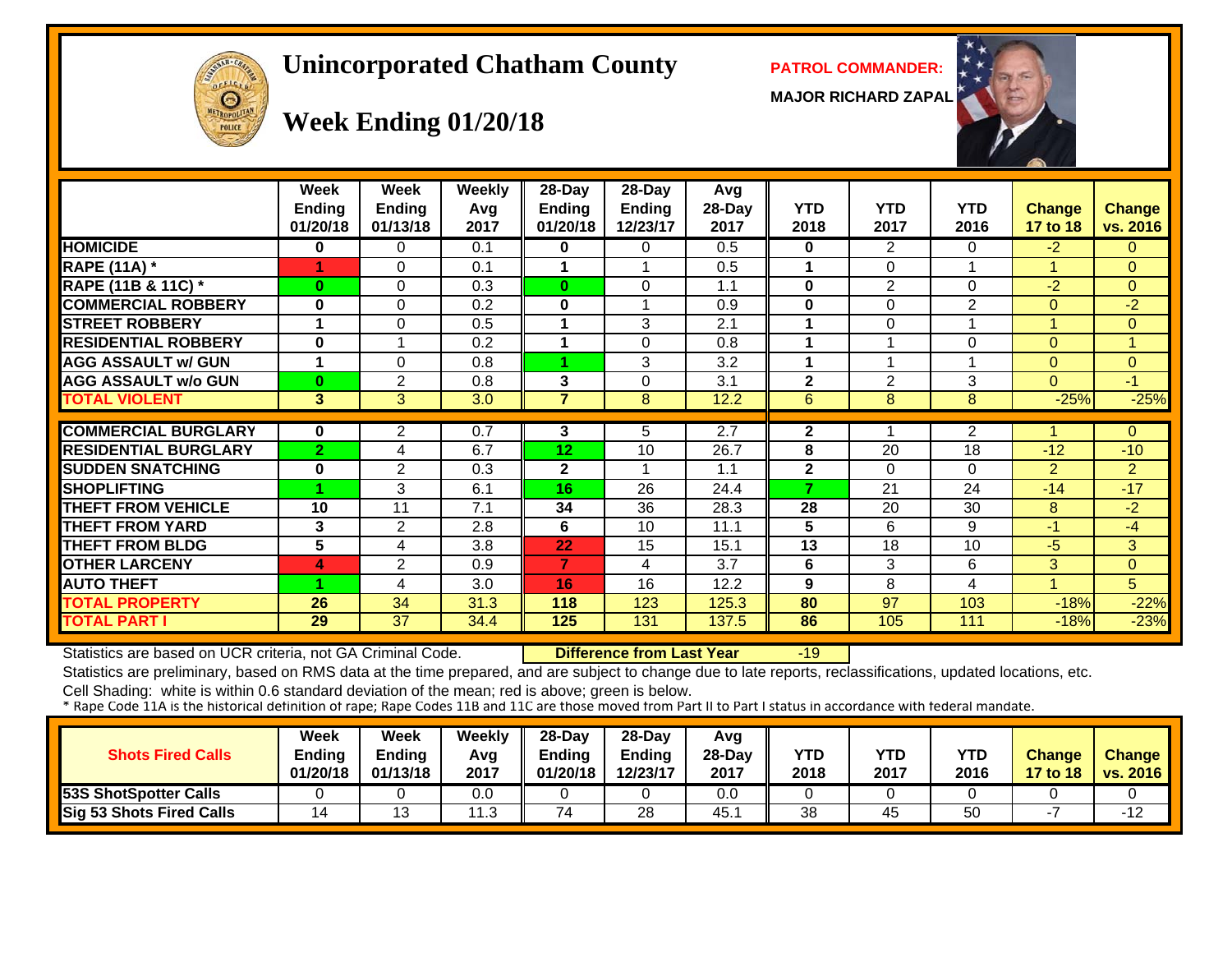

#### City of Savannah Only **PATROL COMMANDER:**

**MAJOR RICHARD ZAPAL**



## **Week Ending 01/20/18**

|                             | <b>Week</b>   | Week           | <b>Weekly</b> | 28-Day          | 28-Day         | Avg    |                |                |            |               |               |
|-----------------------------|---------------|----------------|---------------|-----------------|----------------|--------|----------------|----------------|------------|---------------|---------------|
|                             | <b>Ending</b> | <b>Ending</b>  | Avg           | <b>Ending</b>   | <b>Ending</b>  | 28-Day | <b>YTD</b>     | <b>YTD</b>     | <b>YTD</b> | <b>Change</b> | <b>Change</b> |
|                             | 01/20/18      | 01/13/18       | 2017          | 01/20/18        | 12/23/17       | 2017   | 2018           | 2017           | 2016       | 17 to 18      | vs. 2016      |
| <b>HOMICIDE</b>             | 0             | 0              |               |                 |                | 2      | 0              |                | 2          | -1            | $-2$          |
| <b>RAPE (11A)</b> *         |               | 0              | 1             | $\mathbf{2}$    | $\overline{2}$ | 4      | $\mathbf{2}$   | $\overline{2}$ | 5          | $\Omega$      | $-3$          |
| RAPE (11B & 11C) *          | 0             | 0              | 1             | 0               |                | 5      | $\bf{0}$       | 4              | $\Omega$   | -4            | $\mathbf{0}$  |
| <b>COMMERCIAL ROBBERY</b>   | $\bf{0}$      | $\overline{2}$ | 2             | 4               | 5              | 8      | $\mathbf{2}$   | $\overline{2}$ | 3          | $\Omega$      | -1            |
| <b>STREET ROBBERY</b>       |               | 5              | 4             | 18              | 12             | 16     | 12             | 11             | 24         |               | $-12$         |
| <b>RESIDENTIAL ROBBERY</b>  | 1             | 0              | 0             | $\overline{2}$  | 1              | 1      | $\mathbf{2}$   | 2              |            | $\Omega$      | 1             |
| <b>AGG ASSAULT w/ GUN</b>   | $\bf{0}$      | 3              | 5             | 10 <sub>1</sub> | 21             | 18     | 8              | 15             | 10         | $-7$          | $-2$          |
| <b>AGG ASSAULT w/o GUN</b>  | 3             | 6              | 5             | 17              | 19             | 22     | 10             | 9              | 11         |               | $-1$          |
| <b>TOTAL VIOLENT</b>        | 6             | 16             | 19            | 54              | 62             | 77     | 36             | 46             | 56         | $-22%$        | $-36%$        |
|                             |               |                |               |                 |                |        |                |                |            |               |               |
| <b>COMMERCIAL BURGLARY</b>  | 3             |                | 4             | 13              | 22             | 15     | 8              | 8              | 14         | $\Omega$      | $-6$          |
| <b>RESIDENTIAL BURGLARY</b> | 10            | 16             | 14            | 46              | 51             | 58     | 35             | 40             | 73         | $-5$          | $-38$         |
| <b>SUDDEN SNATCHING</b>     | $\bf{0}$      | 4              | 2             | 6               |                | 7      | 6              | 3              | $\Omega$   | 3             | 6             |
| <b>SHOPLIFTING</b>          | 24            | 22             | 28            | 90              | 115            | 111    | 61             | 83             | 74         | $-22$         | $-13$         |
| <b>THEFT FROM VEHICLE</b>   | 19            | 20             | 33            | 61              | 131            | 134    | 47             | 105            | 99         | $-58$         | $-52$         |
| <b>THEFT FROM YARD</b>      | 6             | 10             | 13            | 36              | 49             | 51     | 20             | 43             | 40         | $-23$         | $-20$         |
| <b>THEFT FROM BLDG</b>      | 21            | 15             | 16            | 64              | 41             | 66     | 49             | 33             | 39         | 16            | 10            |
| <b>OTHER LARCENY</b>        | 3             | $\overline{2}$ | 3             | 10 <sup>°</sup> | 16             | 13     | $\overline{7}$ | 13             | 3          | $-6$          | 4             |
| <b>AUTO THEFT</b>           | 17            | $\overline{7}$ | 15            | 45              | 67             | 61     | 35             | 40             | 43         | -5            | -8            |
| <b>TOTAL PROPERTY</b>       | 103           | 97             | 129           | 371             | 493            | 515    | 268            | 368            | 385        | $-27%$        | $-30%$        |
| TOTAL PART I                | 109           | 113            | 148           | 425             | 555            | 592    | 304            | 414            | 441        | $-27%$        | $-31%$        |

Statistics are based on UCR criteria, not GA Criminal Code. **Difference from Last Year** -110

Statistics are preliminary, based on RMS data at the time prepared, and are subject to change due to late reports, reclassifications, updated locations, etc.

Cell Shading: white is within 0.6 standard deviation of the mean; red is above; green is below.<br>\* Rape Code 11A is the historical definition of rape; Rape Codes 11B and 11C are those moved from Part II to Part I status in

| <b>Shots Fired Calls</b>     | Week<br>Ending<br>01/20/18 | Week<br><b>Ending</b><br>01/13/18 | Weekly<br>Avg<br>2017 | $28-Dav$<br>Ending<br>01/20/18 | $28-Dav$<br><b>Ending</b><br>12/23/17 | Avg<br>28-Day<br>2017 | YTD<br>2018 | YTD<br>2017 | <b>YTD</b><br>2016 | <b>Change</b><br>17 to 18 | <b>Change</b><br>vs. $2016$ |
|------------------------------|----------------------------|-----------------------------------|-----------------------|--------------------------------|---------------------------------------|-----------------------|-------------|-------------|--------------------|---------------------------|-----------------------------|
| <b>53S ShotSpotter Calls</b> | 22                         | 13                                | 19.2                  | 114                            | 67                                    | 76.9                  | 89          | 106         | 76                 |                           | 13                          |
| Sig 53 Shots Fired Calls     | 28                         | 28                                | 40.7                  | 176                            | 41                                    | 163.0                 | 18          | 152         | 167                | -34                       | $-49$                       |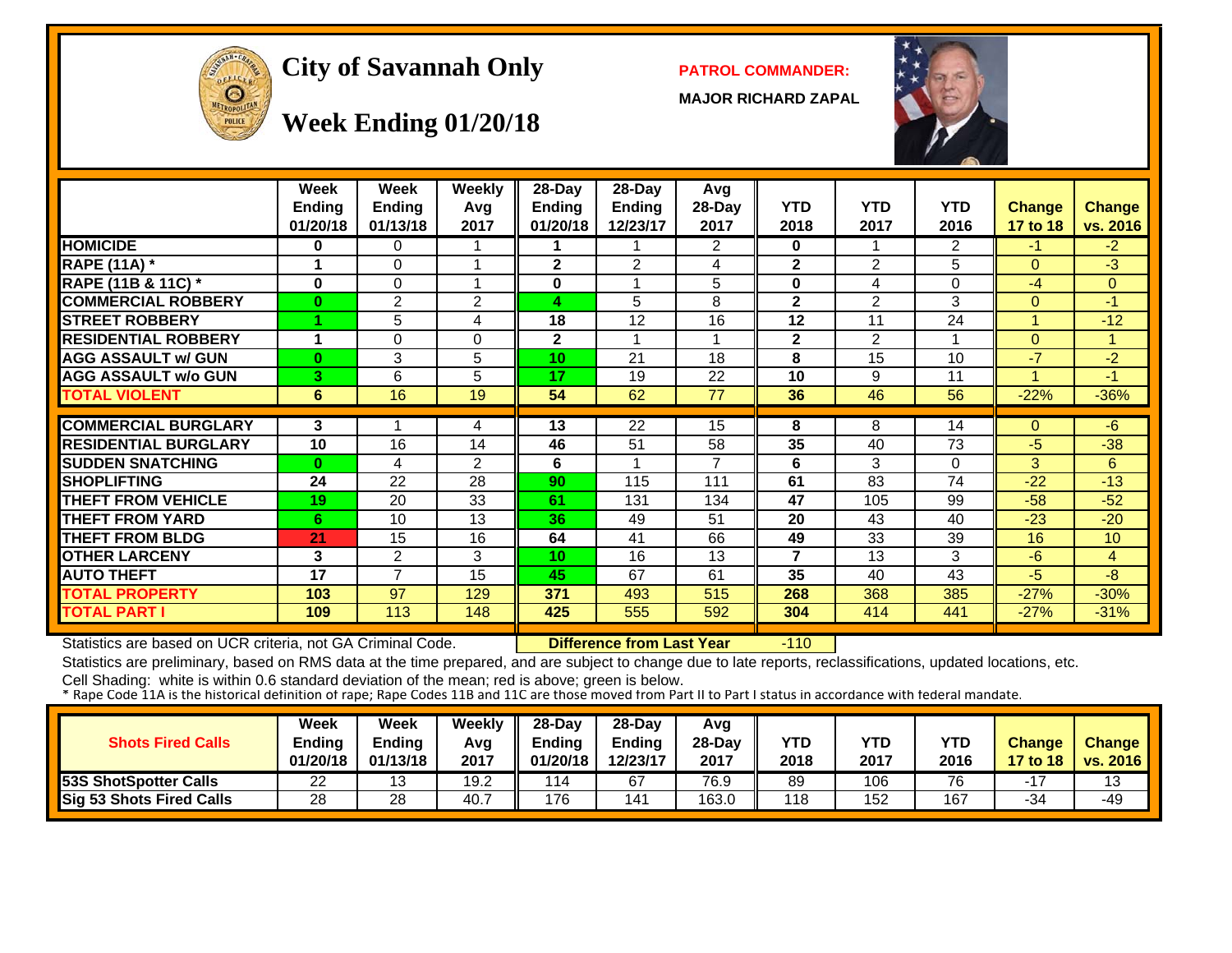

#### **COMPSTATWEST CHATHAM PRECINCTWeek Ending 01/20/18**

**PRECINCT COMMANDER:**

**CAPT. JOHN BEST**



|                                                                                                  | <b>Week</b><br><b>Ending</b><br>01/20/18 | <b>Week</b><br><b>Ending</b><br>01/13/18 | <b>Weekly</b><br>Avg<br>2017 | 28-Day<br><b>Ending</b><br>01/20/18 | 28-Day<br><b>Ending</b><br>12/23/17   | Avg<br>28-Day<br>2017                    | <b>YTD</b><br>2018                    | <b>YTD</b><br>2017 | <b>YTD</b><br>2016 | <b>Change</b><br>17 to 18 | <b>Change</b><br>vs. 2016 |
|--------------------------------------------------------------------------------------------------|------------------------------------------|------------------------------------------|------------------------------|-------------------------------------|---------------------------------------|------------------------------------------|---------------------------------------|--------------------|--------------------|---------------------------|---------------------------|
| <b>HOMICIDE</b>                                                                                  | $\bf{0}$                                 | $\Omega$                                 | $\Omega$                     | $\bf{0}$                            | $\Omega$                              | $\mathbf{0}$                             | 0                                     | $\mathbf 1$        | $\Omega$           | $-1$                      | $\Omega$                  |
| <b>RAPE (11A) *</b>                                                                              | $\bf{0}$                                 | $\Omega$                                 | $\Omega$                     | $\bf{0}$                            | $\mathbf{0}$                          | 1                                        | 0                                     | 1                  | $\mathbf{1}$       | $-1$                      | $-1$                      |
| RAPE (11B & 11C) *                                                                               | $\bf{0}$                                 | $\Omega$                                 | $\Omega$                     | $\bf{0}$                            | $\Omega$                              | 1                                        | 0                                     | $\overline{2}$     | $\Omega$           | $-2$                      | $\Omega$                  |
| <b>COMMERCIAL ROBBERY</b>                                                                        | $\bf{0}$                                 | $\Omega$                                 | $\Omega$                     | 1                                   | $\mathbf{1}$                          | 1                                        | 0                                     | $\Omega$           | $\mathbf{1}$       | $\Omega$                  | $-1$                      |
| <b>STREET ROBBERY</b>                                                                            | 1                                        | $\Omega$                                 | $\Omega$                     | 1                                   | 3                                     | $\overline{2}$                           | $\mathbf{1}$                          | $\Omega$           | 1                  | $\mathbf{1}$              | $\Omega$                  |
| <b>RESIDENTIAL ROBBERY</b>                                                                       | $\bf{0}$                                 | $\mathbf{1}$                             | $\Omega$                     | $\blacktriangleleft$                | $\Omega$                              | $\mathbf 0$                              | $\mathbf{1}$                          | 1                  | 1                  | $\Omega$                  | $\Omega$                  |
| <b>AGG ASSAULT w/ GUN</b>                                                                        | 1                                        | $\mathbf{1}$                             | $\mathbf{1}$                 | $\overline{2}$                      | $\overline{4}$                        | 4                                        | $\overline{2}$                        | 3                  | $\overline{2}$     | $-1$                      | $\Omega$                  |
| <b>AGG ASSAULT w/o GUN</b>                                                                       | $\bf{0}$                                 | 3                                        | 1                            | 4                                   | 3                                     | 4                                        | 3                                     | 3                  | 3                  | $\mathbf{0}$              | $\Omega$                  |
| <b>TOTAL VIOLENT</b>                                                                             | $\overline{2}$                           | 5                                        | $\overline{4}$               | 9                                   | $\overline{11}$                       | 14                                       | $\overline{7}$                        | 11                 | 9                  | $-36%$                    | $-22%$                    |
| <b>COMMERCIAL BURGLARY</b>                                                                       | 1                                        | $\overline{2}$                           | 1                            | 6                                   | 10                                    | 5                                        | 3                                     | 4                  | 4                  | -1                        | -1                        |
| <b>RESIDENTIAL BURGLARY</b>                                                                      | $\mathbf{3}$                             | $\overline{5}$                           | 5                            | 10                                  | $\overline{10}$                       | $\overline{19}$                          | $\overline{\mathbf{9}}$               | 17                 | $\overline{23}$    | -8                        | $-14$                     |
| <b>SUDDEN SNATCHING</b>                                                                          | $\mathbf 0$                              | $\mathbf{1}$                             | 0                            | $\mathbf 1$                         | $\mathbf{0}$                          | 1                                        | 1                                     | 1                  | $\Omega$           | $\mathbf{0}$              | $\overline{1}$            |
| <b>SHOPLIFTING</b>                                                                               | 1                                        | 5                                        | 3                            | $\overline{13}$                     | $\overline{22}$                       | $\overline{14}$                          | $\overline{7}$                        | 16                 | $\overline{7}$     | -9                        | $\Omega$                  |
| <b>THEFT FROM VEHICLE</b>                                                                        | $\overline{5}$                           | $\overline{13}$                          | 8                            | $\overline{27}$                     | $\overline{38}$                       | $\overline{34}$                          | $\overline{21}$                       | 15                 | 26                 | 6                         | $-5$                      |
| <b>THEFT FROM YARD</b>                                                                           | 3                                        | $\overline{2}$                           | 3                            | 6                                   | 12                                    | 12                                       | 5                                     | $\overline{7}$     | 11                 | $-2$                      | $-6$                      |
| <b>THEFT FROM BLDG</b>                                                                           | 8                                        | $\overline{3}$                           | $\overline{\mathbf{4}}$      | $\overline{21}$                     | $\overline{6}$                        | $\overline{18}$                          | 13                                    | 12                 | $\overline{11}$    | $\overline{1}$            | $\overline{2}$            |
| <b>OTHER LARCENY</b>                                                                             | $\overline{2}$                           | $\overline{2}$                           | $\mathbf{1}$                 | 6                                   | $\overline{2}$                        | $\overline{\mathbf{A}}$                  | $\overline{5}$                        | 5                  | $\mathbf{1}$       | $\mathbf{0}$              | $\overline{4}$            |
| <b>AUTO THEFT</b>                                                                                | 5                                        | 3                                        | 5                            | 16                                  | 19                                    | 19                                       | $\overline{11}$                       | 8                  | $\overline{2}$     | $\overline{3}$            | 9                         |
| <b>TOTAL PROPERTY</b>                                                                            | 28                                       | $\overline{36}$                          | 31                           | 106                                 | 119                                   | 123                                      | $\overline{75}$                       | 85                 | 85                 | $-12%$                    | $-12%$                    |
| <b>TOTAL PART I</b>                                                                              | 30                                       | $\overline{41}$                          | $\overline{34}$              | 115                                 | 130                                   | 137                                      | $\overline{82}$                       | $\overline{96}$    | 94                 | $-15%$                    | $-13%$                    |
| Statistics are based on UCR criteria, not GA Criminal Code, and are                              |                                          |                                          |                              |                                     | <b>Difference from Last Year</b>      |                                          | $-14$                                 |                    |                    | <b>Last Week</b>          | Year-to-Date              |
| preliminary, based on RMS data at the time prepared, and are subject to change.                  |                                          |                                          |                              |                                     |                                       | <b>At-Fault Police Vehicle Accidents</b> |                                       |                    |                    | $\Omega$                  | 1                         |
| Cell Shading: white is within 0.6 standard deviation of the mean; red is above; green is below.  |                                          |                                          |                              |                                     |                                       | Not At-Fault Police Vehicle Accidents    |                                       |                    |                    | $\overline{0}$            | $\overline{2}$            |
| * Code 11A is the pre-2016 definition of rape; Codes 11B and 11C are by federal mandate in 2016. |                                          |                                          |                              |                                     |                                       |                                          | <b>Total Police Vehicle Accidents</b> |                    |                    | $\overline{0}$            | 3                         |
| <b>Citizen Initiated Calls</b>                                                                   | Week<br><b>Ending</b><br>01/20/18        | Week<br><b>Ending</b><br>01/13/18        | Weekly<br>Avg<br>2017        | 28-Day<br><b>Ending</b><br>01/20/18 | $28-Day$<br><b>Ending</b><br>12/23/17 | Avg<br>28-Day<br>2017                    | <b>YTD</b><br>2018                    | <b>YTD</b><br>2017 | <b>YTD</b><br>2016 | <b>Change</b><br>17 to 18 | <b>Change</b><br>vs. 2016 |
| <b>Midnight Shift</b>                                                                            | 104                                      | 96                                       | 114                          | $\overline{413}$                    | 459                                   | 455                                      | 297                                   | 287                | $\overline{310}$   | 10                        | $-13$                     |
| <b>Day Shift</b>                                                                                 | $\overline{207}$                         | 280                                      | 282                          | 1003                                | 1062                                  | 1127                                     | 749                                   | 714                | 738                | 35                        | 11                        |
| <b>Afternoon Shift</b>                                                                           | 247                                      | 233                                      | 294                          | 984                                 | 1064                                  | 1177                                     | 670                                   | 740                | 731                | $-70$                     | $-61$                     |
| <b>TOTAL CITIZEN CFS</b>                                                                         | 558                                      | 558                                      | 690                          | 2400                                | 2585                                  | 2758                                     | 1716                                  | 1741               | 1779               | $-1.4%$                   | $-3.6%$                   |
| 53S ShotSpotter Calls                                                                            | 0                                        | $\Omega$                                 | 0                            | $\Omega$                            | $\Omega$                              | $\mathbf 0$                              | $\Omega$                              | $\mathbf 0$        | 0                  | 0                         | 0                         |
| <b>Sig 53 Shots Fired Calls</b>                                                                  | 8                                        | 8                                        | 9                            | 63                                  | 30                                    | $\overline{37}$                          | $\overline{30}$                       | $\overline{28}$    | $\overline{45}$    | 2                         | $-15$                     |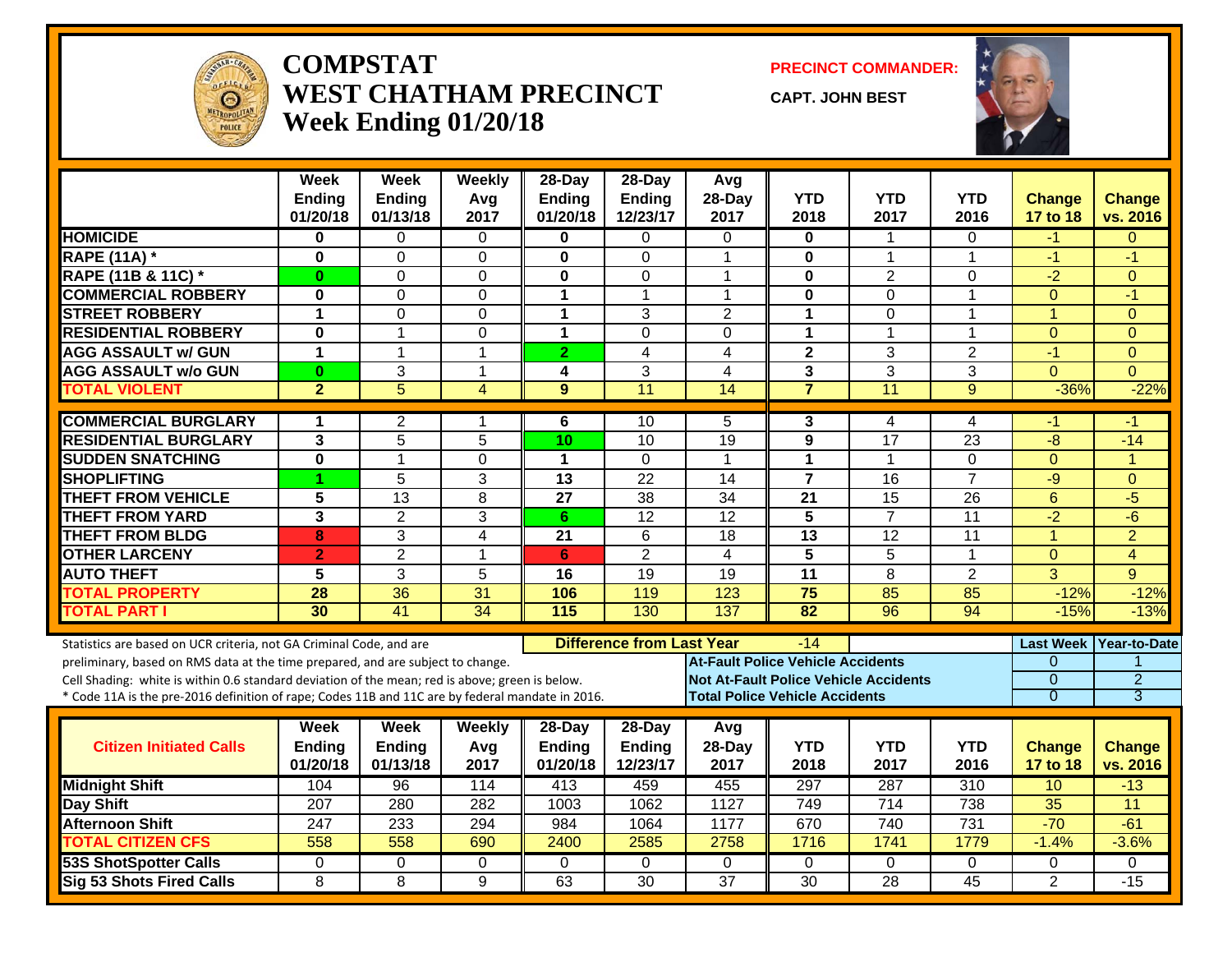## **BEAT 11 West Chatham Precinct Week Ending 01/20/18**



|                             |                | <b>Last 4 Weeks</b> |               |                | 28 Days        | 28 Day  |                |                |                |                |                |
|-----------------------------|----------------|---------------------|---------------|----------------|----------------|---------|----------------|----------------|----------------|----------------|----------------|
|                             | <b>Ending</b>  | Ending              | <b>Endina</b> | <b>Endina</b>  | <b>Ending</b>  | Average | <b>YTD</b>     | <b>YTD</b>     | <b>YTD</b>     | <b>Change</b>  | <b>Change</b>  |
|                             | 12/30/17       | 01/06/18            | 01/13/18      | 01/20/18       | 01/20/18       | 2017    | 2018           | 2017           | 2016           | 17 to 18       | vs. 2016       |
| <b>HOMICIDE</b>             | $\mathbf{0}$   | $\Omega$            | $\Omega$      | $\mathbf{0}$   | $\Omega$       | 0.0     | $\Omega$       | $\Omega$       | 0              | $\Omega$       | $\Omega$       |
| <b>RAPE (11A) *</b>         | $\Omega$       | $\Omega$            | $\Omega$      | $\Omega$       | 0              | 0.1     | $\Omega$       | $\Omega$       | 0              | $\Omega$       | $\Omega$       |
| RAPE (11B & 11C) *          | $\mathbf 0$    | $\Omega$            | $\Omega$      |                | 0              | 0.1     | $\mathbf 0$    | $\Omega$       | 0              | $\overline{0}$ | $\mathbf{0}$   |
| <b>COMMERCIAL ROBBERY</b>   | $\Omega$       | $\Omega$            | $\Omega$      | $\Omega$       | 0              | 0.2     | $\Omega$       | $\Omega$       | 0              | $\Omega$       | $\Omega$       |
| <b>STREET ROBBERY</b>       | $\Omega$       | 0                   | $\Omega$      | $\Omega$       | $\Omega$       | 0.2     | $\Omega$       | $\Omega$       | 0              | $\Omega$       | $\Omega$       |
| <b>RESIDENTIAL ROBBERY</b>  | $\Omega$       | $\Omega$            | $\Omega$      | 0              | $\Omega$       | 0.0     | $\Omega$       | $\Omega$       | 0              | $\Omega$       | $\Omega$       |
| <b>AGG ASSAULT w/ GUN</b>   | $\Omega$       | $\Omega$            | $\Omega$      | $\Omega$       | 0              | 0.4     | $\Omega$       | $\mathbf{1}$   | 0              | $-1$           | $\Omega$       |
| <b>AGG ASSAULT w/o GUN</b>  | $\Omega$       | $\Omega$            | 1             | $\Omega$       | $\mathbf{1}$   | 0.5     | $\mathbf{1}$   | $\mathbf{1}$   | 1              | $\Omega$       | $\Omega$       |
| <b>TOTAL VIOLENT</b>        | $\mathbf{0}$   | $\mathbf{0}$        | $\mathbf{1}$  | $\mathbf{0}$   | $\mathbf{1}$   | 1.3     | $\mathbf{1}$   | $\overline{2}$ | $\mathbf{1}$   | $-50%$         | 0%             |
| <b>COMMERCIAL BURGLARY</b>  | $\Omega$       | $\Omega$            | 0             | $\Omega$       | 0              | 0.8     | $\Omega$       |                | 0              | $-1$           | $\Omega$       |
|                             |                |                     |               |                |                |         |                | 1              |                | 4              |                |
| <b>RESIDENTIAL BURGLARY</b> | $\Omega$       | $\Omega$            | $\mathbf 1$   | $\mathbf{1}$   | $\overline{2}$ | 1.7     | $\overline{2}$ | 1              | 3              |                | $-1$           |
| <b>SUDDEN SNATCHING</b>     | 0              | $\Omega$            | $\Omega$      | $\Omega$       | 0              | 0.1     | $\Omega$       | 0              | 0              | $\Omega$       | $\overline{0}$ |
| <b>SHOPLIFTING</b>          | 0              | $\Omega$            | $\mathbf{1}$  | $\Omega$       | $\mathbf{1}$   | 0.6     | $\mathbf{1}$   | 0              | 0              | 1              | $\overline{1}$ |
| <b>THEFT FROM VEHICLE</b>   | $\overline{2}$ | $\Omega$            | 3             | $\Omega$       | 5              | 4.3     | 3              | $\overline{2}$ | $\overline{2}$ | 1              | $\overline{1}$ |
| <b>THEFT FROM YARD</b>      | $\Omega$       | $\Omega$            | $\Omega$      | $\mathbf{1}$   | $\mathbf{1}$   | 2.1     | $\mathbf{1}$   | 3              | 3              | $-2$           | $-2$           |
| <b>THEFT FROM BLDG</b>      | 0              | $\Omega$            | $\Omega$      | $\overline{2}$ | $\overline{2}$ | 4.3     | $\overline{2}$ | $\Omega$       | $\overline{2}$ | $\overline{2}$ | $\Omega$       |
| <b>OTHER LARCENY</b>        | $\Omega$       | $\mathbf{1}$        | $\Omega$      | $\Omega$       | $\mathbf{1}$   | 0.5     | $\mathbf{1}$   | $\mathbf{1}$   | 0              | $\Omega$       | $\mathbf{1}$   |
| <b>AUTO THEFT</b>           | $\Omega$       | $\Omega$            | $\Omega$      | $\Omega$       | 0              | 2.1     | $\Omega$       | $\overline{2}$ | 0              | $-2$           | $\Omega$       |
| <b>TOTAL PROPERTY</b>       | $\overline{2}$ | $\mathbf{1}$        | 5             | 4              | 12             | 16.5    | 10             | 10             | 10             | 0%             | 0%             |
| <b>TOTAL PART I</b>         | $\overline{2}$ | $\mathbf{1}$        | 6             | 4              | 13             | 17.8    | 11             | 12             | 11             | $-8%$          | 0%             |

 **Difference from Last Year**‐1

Statistics are based on UCR criteria, not GA Criminal Code.

\* Rape Code 11A is the historical definition of rape (aka Legacy Rape); Rape Codes 11B and 11C are those moved from Part II to Part I in 2017.

\* Rape Code 11A is the historical definition of rape; Rape Codes 11B and 11C are those moved from Part II to Part I status in accordance with federal mandate.

|                              | Week          | Week          | Week          | Week                           | 28 Davs       | 28 Day  |      |      |            |               |                     |
|------------------------------|---------------|---------------|---------------|--------------------------------|---------------|---------|------|------|------------|---------------|---------------------|
| <b>Shots Fired Calls</b>     | <b>Ending</b> | <b>Endina</b> | <b>Ending</b> | Ending                         | <b>Endina</b> | Average | YTD  | YTD  | <b>YTD</b> | <b>Change</b> | <b>Change</b>       |
|                              | 12/16/17      | 12/23/17      |               | 01/13/18   01/20/18   01/20/18 |               | 2017    | 2018 | 2017 | 2016       |               | 17 to 18   vs. 2016 |
| <b>53S ShotSpotter Calls</b> |               |               |               |                                |               | 0.0     |      |      |            | 0%            | $0\%$               |
| Sig 53 Shots Fired Calls     |               |               |               |                                |               | 2.0     |      |      |            | $\#$ DIV/0!   | 33%                 |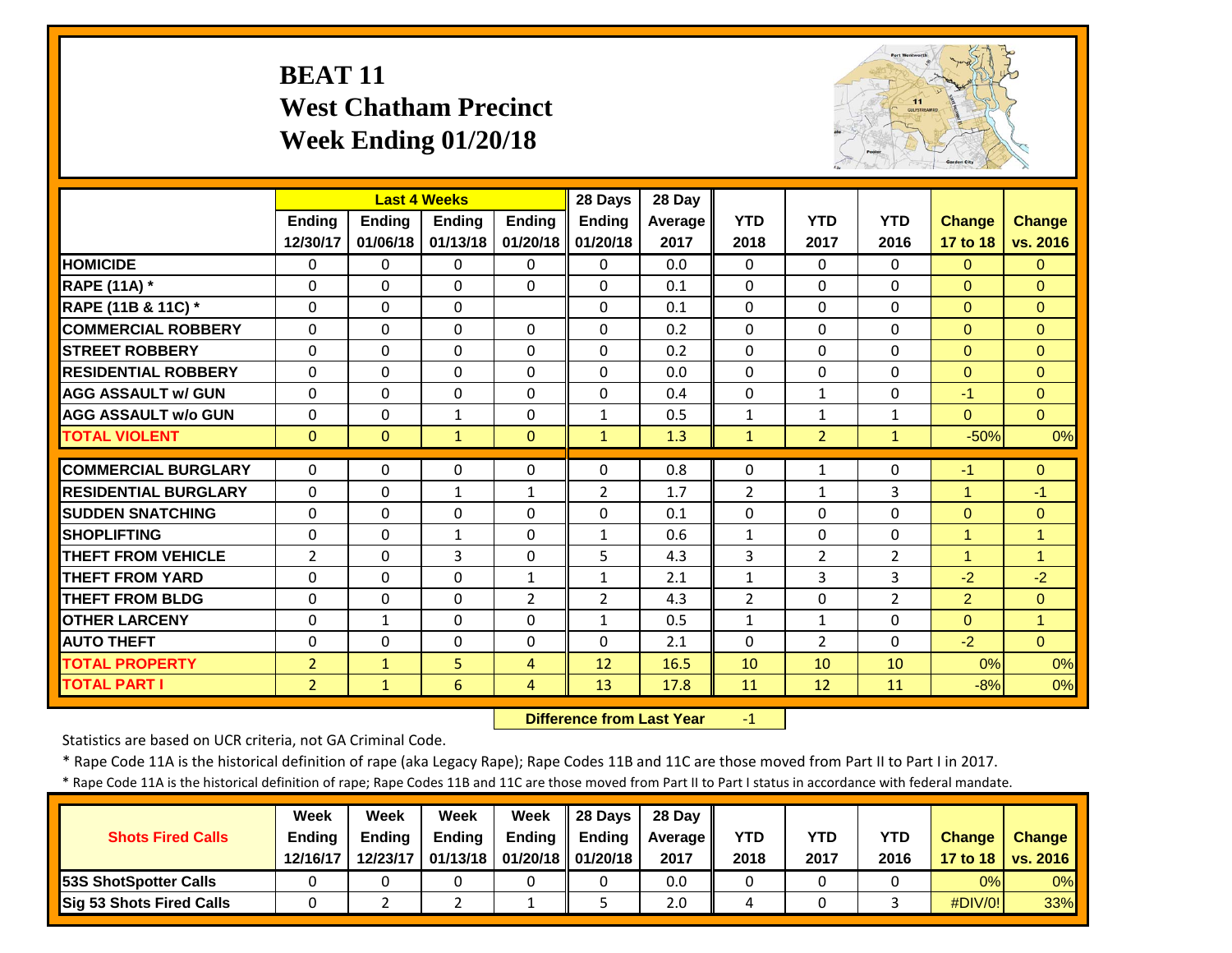## **BEAT 12 West Chatham Precinct Week Ending 01/20/18**



|                             |                |                | <b>Last 4 Weeks</b> |                | 28 Days        | 28 Day  |                |                |                |                         |                |
|-----------------------------|----------------|----------------|---------------------|----------------|----------------|---------|----------------|----------------|----------------|-------------------------|----------------|
|                             | <b>Ending</b>  | Ending         | <b>Ending</b>       | <b>Ending</b>  | <b>Ending</b>  | Average | <b>YTD</b>     | <b>YTD</b>     | <b>YTD</b>     | <b>Change</b>           | <b>Change</b>  |
|                             | 12/30/17       | 01/06/18       | 01/13/18            | 01/20/18       | 01/20/18       | 2017    | 2018           | 2017           | 2016           | 17 to 18                | vs. 2016       |
| <b>HOMICIDE</b>             | 0              | 0              | 0                   | $\Omega$       | 0              | 0.1     | $\Omega$       | $\Omega$       | 0              | $\mathbf{0}$            | $\Omega$       |
| <b>RAPE (11A) *</b>         | $\Omega$       | $\Omega$       | $\Omega$            | $\Omega$       | 0              | 0.4     | $\Omega$       | $\Omega$       | 0              | $\Omega$                | $\Omega$       |
| RAPE (11B & 11C) *          | 0              | $\Omega$       | $\Omega$            | $\Omega$       | $\Omega$       | 0.6     | $\Omega$       | $\Omega$       | 0              | $\Omega$                | $\Omega$       |
| <b>COMMERCIAL ROBBERY</b>   | $\Omega$       | $\Omega$       | $\Omega$            | $\Omega$       | 0              | 0.2     | $\Omega$       | $\Omega$       | $\mathbf{1}$   | $\Omega$                | $-1$           |
| <b>STREET ROBBERY</b>       | $\Omega$       | $\Omega$       | $\Omega$            | $\mathbf{1}$   | 1              | 0.3     | $\mathbf{1}$   | $\Omega$       | 1              | 1                       | $\Omega$       |
| <b>RESIDENTIAL ROBBERY</b>  | $\Omega$       | $\Omega$       | $\mathbf{1}$        | $\Omega$       | $\mathbf{1}$   | 0.1     | $\mathbf{1}$   | 0              | 0              | $\overline{\mathbf{A}}$ | 1              |
| <b>AGG ASSAULT w/ GUN</b>   | $\Omega$       | $\Omega$       | $\Omega$            | $\mathbf{1}$   | 1              | 0.8     | $\mathbf{1}$   | 0              | 0              | $\overline{ }$          | $\overline{1}$ |
| <b>AGG ASSAULT w/o GUN</b>  | 0              | 0              | $\mathbf{1}$        | $\Omega$       | 1              | 1.2     | $\mathbf{1}$   | 1              | 1              | $\Omega$                | $\Omega$       |
| <b>TOTAL VIOLENT</b>        | $\mathbf{0}$   | $\Omega$       | $\overline{2}$      | $\overline{2}$ | 4              | 3.7     | $\overline{4}$ | $\mathbf{1}$   | $\overline{3}$ | 300%                    | 33%            |
| <b>COMMERCIAL BURGLARY</b>  | $\Omega$       | $\Omega$       | 1                   | 0              | $\mathbf{1}$   | 0.3     | $\mathbf{1}$   | $\Omega$       | 0              | 4                       | 1              |
| <b>RESIDENTIAL BURGLARY</b> | $\mathbf{0}$   | $\Omega$       | $\mathbf{1}$        | $\Omega$       | $\mathbf{1}$   | 4.8     | $\mathbf{1}$   | $\overline{2}$ | 7              | $-1$                    | $-6$           |
|                             |                |                |                     |                | $\Omega$       |         | $\Omega$       | $\Omega$       |                |                         |                |
| <b>ISUDDEN SNATCHING</b>    | $\Omega$       | $\Omega$       | $\Omega$            | $\Omega$       |                | 0.0     |                |                | 0              | $\Omega$                | $\Omega$       |
| <b>SHOPLIFTING</b>          | 0              | $\mathbf{1}$   | 1                   | $\Omega$       | $\overline{2}$ | 1.8     | $\mathbf{1}$   | $\overline{2}$ | 3              | $-1$                    | $-2$           |
| <b>THEFT FROM VEHICLE</b>   | $\overline{2}$ | $\mathbf{1}$   | 2                   | $\mathbf{1}$   | 6              | 8.5     | 4              | $\overline{2}$ | 7              | $\overline{2}$          | $-3$           |
| <b>THEFT FROM YARD</b>      | 0              | $\Omega$       | 1                   | 2              | 3              | 2.1     | 3              | 1              | 2              | $\overline{2}$          | $\overline{1}$ |
| <b>THEFT FROM BLDG</b>      | 3              | $\mathbf{1}$   | $\Omega$            | $\mathbf{1}$   | 5              | 3.4     | $\overline{2}$ | 3              | $\overline{2}$ | $-1$                    | $\Omega$       |
| <b>OTHER LARCENY</b>        | 1              | $\Omega$       | $\Omega$            | 0              | $\mathbf{1}$   | 0.6     | $\Omega$       | 1              | $\mathbf{1}$   | $-1$                    | $-1$           |
| <b>AUTO THEFT</b>           | $\mathbf{1}$   | $\mathbf{1}$   | $\mathbf{1}$        | $\mathbf{1}$   | 4              | 3.0     | $\overline{2}$ | 1              | 0              | 1                       | $\overline{2}$ |
| <b>TOTAL PROPERTY</b>       | $\overline{7}$ | 4              | $\overline{7}$      | 5.             | 23             | 24.5    | 14             | 12             | 22             | 17%                     | $-36%$         |
| <b>TOTAL PART I</b>         | $\overline{7}$ | $\overline{4}$ | 9                   | $\overline{7}$ | 27             | 28.2    | 18             | 13             | 25             | 38%                     | $-28%$         |

 **Difference from Last Year**5

Statistics are based on UCR criteria, not GA Criminal Code.

|                               | Week     | Week     | Week          | Week                           | Il 28 Davs    | 28 Day         |      |      |      |               |                     |
|-------------------------------|----------|----------|---------------|--------------------------------|---------------|----------------|------|------|------|---------------|---------------------|
| <b>Shots Fired Calls</b>      | Ending   | Ending   | <b>Ending</b> | Ending                         | <b>Ending</b> | <b>Average</b> | YTD  | YTD  | YTD  | <b>Change</b> | <b>Change</b>       |
|                               | 12/16/17 | 12/23/17 |               | 01/13/18   01/20/18   01/20/18 |               | 2017           | 2018 | 2017 | 2016 |               | 17 to 18   vs. 2016 |
| <b>153S ShotSpotter Calls</b> |          |          |               |                                |               | 0.0            |      |      |      | 0%            | $0\%$               |
| Sig 53 Shots Fired Calls      |          |          |               |                                | 16            | 7.9            |      |      |      | 0%            | 29%                 |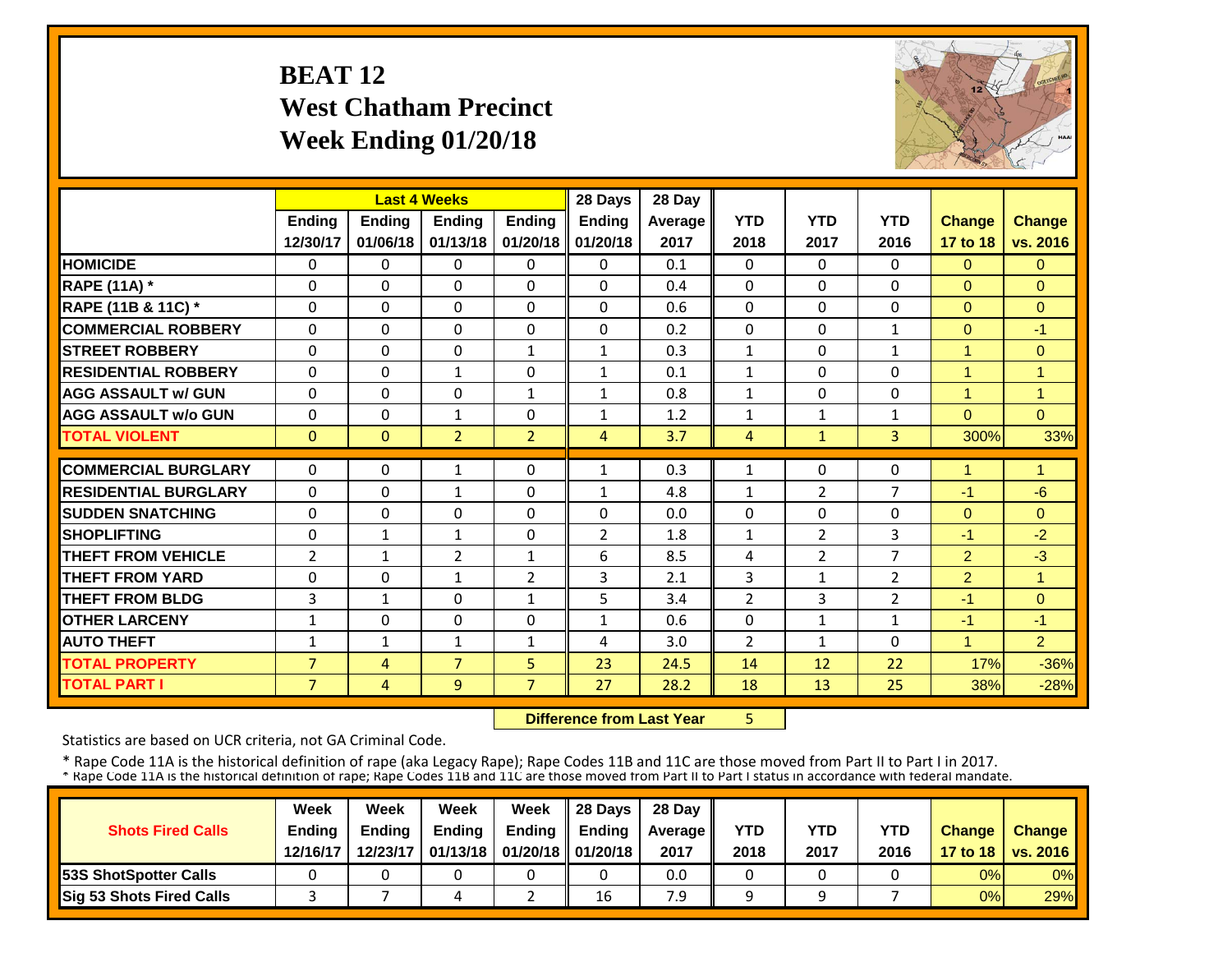## **BEAT 13 West Chatham Precinct Week Ending 01/20/18**



|                             |              |              | <b>Last 4 Weeks</b> |                | 28 Days        | 28 Day  |                |                |                |               |                |
|-----------------------------|--------------|--------------|---------------------|----------------|----------------|---------|----------------|----------------|----------------|---------------|----------------|
|                             | Ending       | Ending       | Ending              | <b>Ending</b>  | Ending         | Average | <b>YTD</b>     | <b>YTD</b>     | <b>YTD</b>     | <b>Change</b> | Change         |
|                             | 12/30/17     | 01/06/18     | 01/13/18            | 01/20/18       | 01/20/18       | 2017    | 2018           | 2017           | 2016           | 17 to 18      | vs. 2016       |
| <b>HOMICIDE</b>             | 0            | $\Omega$     | $\Omega$            | $\Omega$       | $\Omega$       | 0.1     | $\Omega$       | $\Omega$       | 0              | $\Omega$      | $\Omega$       |
| <b>RAPE (11A)</b> *         | $\Omega$     | $\Omega$     | $\Omega$            | $\Omega$       | $\Omega$       | 0.2     | $\Omega$       | $\mathbf{1}$   | 0              | $-1$          | $\Omega$       |
| RAPE (11B & 11C) *          | $\Omega$     | $\Omega$     | $\Omega$            | $\Omega$       | $\Omega$       | 0.1     | 0              | $\Omega$       | 0              | $\Omega$      | $\Omega$       |
| <b>COMMERCIAL ROBBERY</b>   | $\Omega$     | $\Omega$     | $\Omega$            | $\Omega$       | $\Omega$       | 0.2     | $\Omega$       | $\Omega$       | 0              | $\Omega$      | $\Omega$       |
| <b>ISTREET ROBBERY</b>      | $\Omega$     | $\Omega$     | $\Omega$            | $\Omega$       | $\Omega$       | 0.5     | $\Omega$       | $\Omega$       | 0              | $\Omega$      | $\Omega$       |
| <b>RESIDENTIAL ROBBERY</b>  | $\Omega$     | $\Omega$     | $\Omega$            | $\Omega$       | $\Omega$       | 0.2     | $\Omega$       | $\Omega$       | 0              | $\Omega$      | $\Omega$       |
| <b>AGG ASSAULT w/ GUN</b>   | $\Omega$     | $\Omega$     | $\Omega$            | $\Omega$       | $\Omega$       | 1.0     | 0              | 2              | 2              | $-2$          | $-2$           |
| <b>AGG ASSAULT w/o GUN</b>  | $\Omega$     | $\Omega$     | $\Omega$            | $\Omega$       | 0              | 1.1     | $\Omega$       | $\Omega$       | 1              | $\Omega$      | $-1$           |
| <b>TOTAL VIOLENT</b>        | $\Omega$     | $\Omega$     | $\Omega$            | $\Omega$       | $\Omega$       | 3.3     | $\Omega$       | $\overline{3}$ | $\overline{3}$ | $-100%$       | $-100%$        |
| <b>COMMERCIAL BURGLARY</b>  | $\mathbf{1}$ | $\Omega$     | $\Omega$            | $\Omega$       | $\mathbf{1}$   | 2.1     | $\Omega$       | $\overline{2}$ | $\overline{2}$ | $-2$          | $-2$           |
| <b>RESIDENTIAL BURGLARY</b> | $\Omega$     | $\Omega$     | $\mathbf{1}$        | $\Omega$       | 1              | 3.0     | $\mathbf{1}$   | $\mathbf{1}$   | 3              | $\Omega$      | $-2$           |
| <b>SUDDEN SNATCHING</b>     | $\Omega$     | $\Omega$     | $\Omega$            | $\Omega$       | $\Omega$       | 0.2     | $\Omega$       | $\mathbf 1$    | 0              | $-1$          | $\overline{0}$ |
| <b>SHOPLIFTING</b>          | 1            | $\Omega$     | $\overline{2}$      | $\Omega$       | 3              | 1.9     | $\overline{2}$ | $\overline{2}$ | $\Omega$       | $\Omega$      | $\overline{2}$ |
| <b>THEFT FROM VEHICLE</b>   | $\mathbf{1}$ | $\Omega$     | $\Omega$            | $\Omega$       | $\mathbf{1}$   | 3.9     | $\Omega$       | $\overline{2}$ | 8              | $-2$          | -8             |
| <b>THEFT FROM YARD</b>      | $\Omega$     | $\Omega$     | $\Omega$            | $\Omega$       | $\Omega$       | 2.1     | $\Omega$       | 1              | 4              | $-1$          | $-4$           |
| <b>THEFT FROM BLDG</b>      | $\Omega$     | $\Omega$     | $\Omega$            | 1              | $\mathbf{1}$   | 1.6     | $\mathbf{1}$   | $\overline{2}$ | $\overline{2}$ | $-1$          | $-1$           |
| <b>OTHER LARCENY</b>        | $\Omega$     | $\Omega$     | $\Omega$            | 0              | $\Omega$       | 0.5     | $\Omega$       | $\Omega$       | 0              | $\Omega$      | $\Omega$       |
| <b>AUTO THEFT</b>           | 0            | $\Omega$     | $\Omega$            | $\overline{2}$ | $\overline{2}$ | 3.5     | $\overline{2}$ | 3              | 1              | $-1$          | 1              |
| <b>TOTAL PROPERTY</b>       | 3            | $\Omega$     | $\overline{3}$      | 3              | 9              | 18.8    | 6              | 14             | 20             | $-57%$        | $-70%$         |
| <b>TOTAL PART I</b>         | 3            | $\mathbf{0}$ | 3                   | 3              | 9              | 22.1    | 6              | 17             | 23             | $-65%$        | $-74%$         |

 **Difference from Last Year**‐11

Statistics are based on UCR criteria, not GA Criminal Code.

|                               | Week     | Week     | Week          | Week                           | Il 28 Davs    | 28 Day         |      |      |      |               |                     |
|-------------------------------|----------|----------|---------------|--------------------------------|---------------|----------------|------|------|------|---------------|---------------------|
| <b>Shots Fired Calls</b>      | Ending   | Ending   | <b>Ending</b> | <b>Ending</b>                  | <b>Ending</b> | <b>Average</b> | YTD  | YTD  | YTD  | <b>Change</b> | <b>Change</b>       |
|                               | 12/16/17 | 12/23/17 |               | 01/13/18   01/20/18   01/20/18 |               | 2017           | 2018 | 2017 | 2016 |               | 17 to 18   vs. 2016 |
| <b>153S ShotSpotter Calls</b> |          |          |               |                                |               | 0.2            |      |      |      | 0%            | $0\%$               |
| Sig 53 Shots Fired Calls      |          |          |               |                                | 14            | $\cdot$        |      |      | 10   | 40%           | $-30\%$             |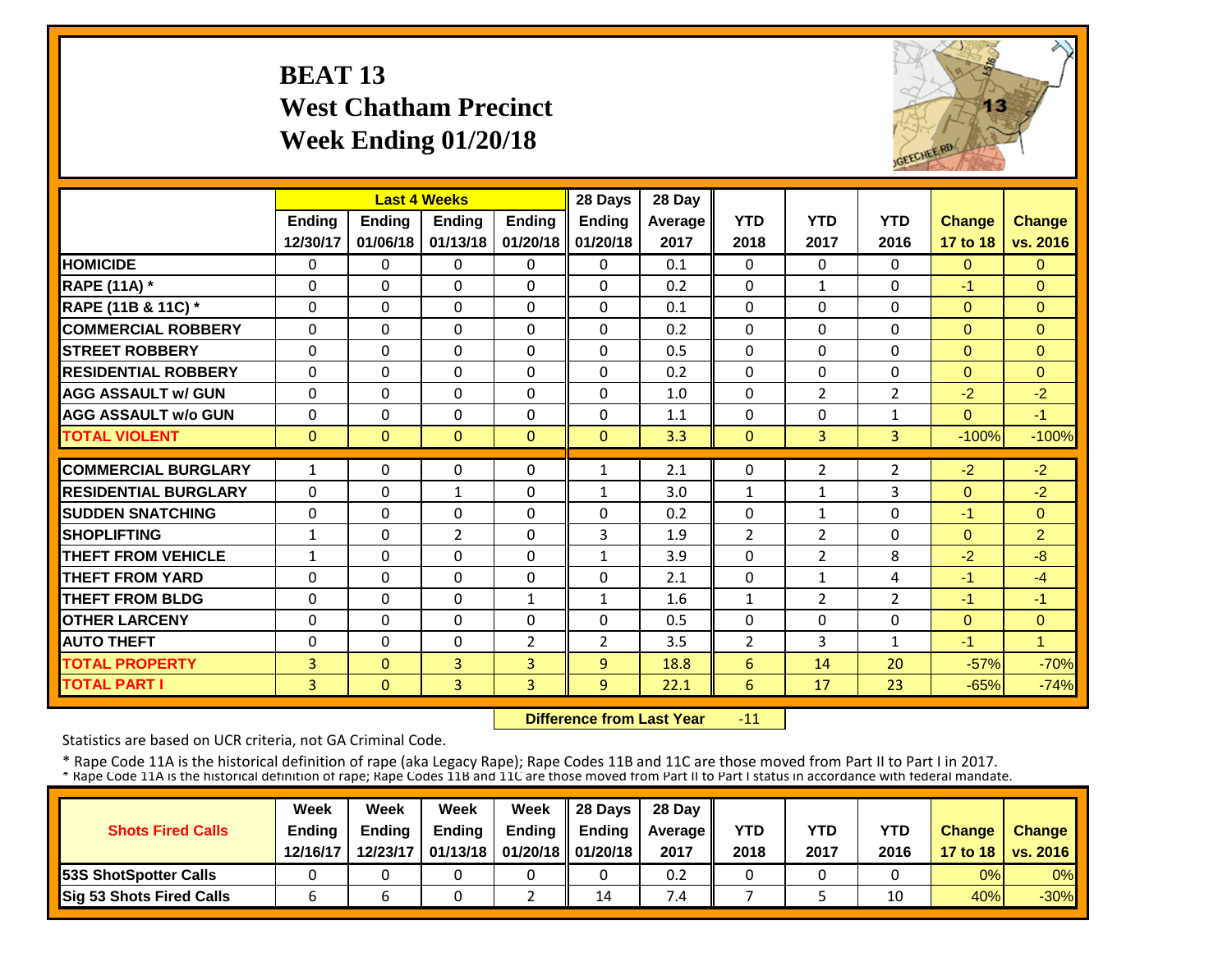## **BEAT 14 West Chatham Precinct Week Ending 01/20/18**



|                             |                | <b>Last 4 Weeks</b> |               |               | 28 Days       | 28 Day         |                |                |                |                |                      |
|-----------------------------|----------------|---------------------|---------------|---------------|---------------|----------------|----------------|----------------|----------------|----------------|----------------------|
|                             | <b>Ending</b>  | <b>Ending</b>       | <b>Endina</b> | <b>Endina</b> | <b>Ending</b> | <b>Average</b> | <b>YTD</b>     | <b>YTD</b>     | <b>YTD</b>     | <b>Change</b>  | <b>Change</b>        |
|                             | 12/30/17       | 01/06/18            | 01/13/18      | 01/20/18      | 01/20/18      | 2017           | 2018           | 2017           | 2016           | 17 to 18       | vs. 2016             |
| <b>HOMICIDE</b>             | $\Omega$       | 0                   | $\mathbf{0}$  | $\Omega$      | 0             | 0.0            | $\Omega$       | $\Omega$       | $\Omega$       | $\Omega$       | $\Omega$             |
| <b>RAPE (11A) *</b>         | $\Omega$       | 0                   | $\Omega$      | $\Omega$      | $\Omega$      | 0.1            | $\Omega$       | $\Omega$       | $\Omega$       | $\Omega$       | $\Omega$             |
| RAPE (11B & 11C) *          | $\Omega$       | 0                   | $\Omega$      | $\Omega$      | $\Omega$      | 0.2            | $\Omega$       | $\mathbf{1}$   | $\Omega$       | $-1$           | $\Omega$             |
| <b>COMMERCIAL ROBBERY</b>   | $\Omega$       | 0                   | $\Omega$      | $\Omega$      | 0             | 0.3            | $\Omega$       | $\Omega$       | $\Omega$       | $\Omega$       | $\Omega$             |
| <b>STREET ROBBERY</b>       | $\Omega$       | $\Omega$            | $\Omega$      | $\Omega$      | $\Omega$      | 0.2            | $\mathbf{0}$   | $\Omega$       | $\Omega$       | $\Omega$       | $\Omega$             |
| <b>RESIDENTIAL ROBBERY</b>  | $\Omega$       | $\Omega$            | $\Omega$      | $\Omega$      | $\Omega$      | 0.0            | $\Omega$       | $\Omega$       | $\Omega$       | $\Omega$       | $\Omega$             |
| <b>AGG ASSAULT w/ GUN</b>   | $\Omega$       | $\Omega$            | $\Omega$      | $\Omega$      | $\Omega$      | 0.7            | $\mathbf{0}$   | $\Omega$       | $\Omega$       | $\Omega$       | $\Omega$             |
| <b>AGG ASSAULT w/o GUN</b>  | $\Omega$       | $\Omega$            | $\mathbf{1}$  | $\Omega$      | 1             | 0.5            | $\mathbf{1}$   | $\Omega$       | $\Omega$       | $\overline{1}$ | $\blacktriangleleft$ |
| <b>TOTAL VIOLENT</b>        | $\mathbf{0}$   | $\Omega$            | $\mathbf{1}$  | $\Omega$      | $\mathbf{1}$  | 2.0            | $\mathbf{1}$   | $\mathbf{1}$   | $\mathbf{0}$   | 0%             | #DIV/0!              |
|                             |                |                     |               |               |               |                |                |                |                |                |                      |
| <b>COMMERCIAL BURGLARY</b>  | $\overline{2}$ | 0                   | 1             | $\Omega$      | 3             | 0.9            | $\mathbf{1}$   | 1              | $\overline{2}$ | $\mathbf{0}$   | $-1$                 |
| <b>RESIDENTIAL BURGLARY</b> | $\mathbf{1}$   | $\mathbf{1}$        | 0             | $\mathbf{1}$  | 3             | 4.4            | $\overline{2}$ | $\overline{7}$ | 4              | $-5$           | $-2$                 |
| <b>SUDDEN SNATCHING</b>     | $\Omega$       | 0                   | $\Omega$      | $\Omega$      | 0             | 0.0            | $\Omega$       | $\Omega$       | 0              | $\Omega$       | $\Omega$             |
| <b>SHOPLIFTING</b>          | $\Omega$       | 0                   | 0             | $\Omega$      | 0             | 1.1            | $\mathbf{0}$   | $\mathbf{1}$   | 0              | $-1$           | $\Omega$             |
| <b>THEFT FROM VEHICLE</b>   | $\mathbf{1}$   | 0                   | 5             | $\Omega$      | 6             | 7.2            | 5              | 3              | $\overline{2}$ | $\overline{2}$ | 3                    |
| <b>THEFT FROM YARD</b>      | $\Omega$       | 0                   | $\Omega$      | $\Omega$      | $\Omega$      | 1.8            | $\Omega$       | $\mathbf{1}$   | $\overline{2}$ | $-1$           | $-2$                 |
| <b>THEFT FROM BLDG</b>      | $\mathbf{1}$   | 0                   | 1             | 1             | 3             | 2.5            | $\overline{2}$ | 3              | 0              | $-1$           | $\overline{2}$       |
| <b>OTHER LARCENY</b>        | $\Omega$       | 0                   | 0             | 1             | 1             | 1.0            | $\mathbf{1}$   | $\overline{2}$ | 0              | $-1$           | $\overline{1}$       |
| <b>AUTO THEFT</b>           | $\overline{2}$ | $\mathbf{1}$        | 1             | 1             | 5             | 2.7            | 3              | $\Omega$       | $\Omega$       | 3              | 3                    |
| <b>TOTAL PROPERTY</b>       | $\overline{7}$ | $\overline{2}$      | 8             | 4             | 21            | 21.7           | 14             | 18             | 10             | $-22%$         | 40%                  |
| <b>TOTAL PART I</b>         | $\overline{7}$ | $\overline{2}$      | 9             | 4             | 22            | 23.7           | 15             | 19             | 10             | $-21%$         | 50%                  |

 **Difference from Last Year**‐4

Statistics are based on UCR criteria, not GA Criminal Code.

|                               | Week     | Week     | Week          | Week                           | Il 28 Davs    | 28 Day         |      |      |      |               |                     |
|-------------------------------|----------|----------|---------------|--------------------------------|---------------|----------------|------|------|------|---------------|---------------------|
| <b>Shots Fired Calls</b>      | Ending   | Ending   | <b>Ending</b> | <b>Ending</b>                  | <b>Ending</b> | <b>Average</b> | YTD  | YTD  | YTD  | <b>Change</b> | <b>Change</b>       |
|                               | 12/16/17 | 12/23/17 |               | 01/13/18   01/20/18   01/20/18 |               | 2017           | 2018 | 2017 | 2016 |               | 17 to 18   vs. 2016 |
| <b>153S ShotSpotter Calls</b> |          |          |               |                                |               | 0.0            |      |      |      | 0%            | $0\%$               |
| Sig 53 Shots Fired Calls      |          |          |               |                                |               | 8.′            |      |      | 16   | 150%          | $-69%$              |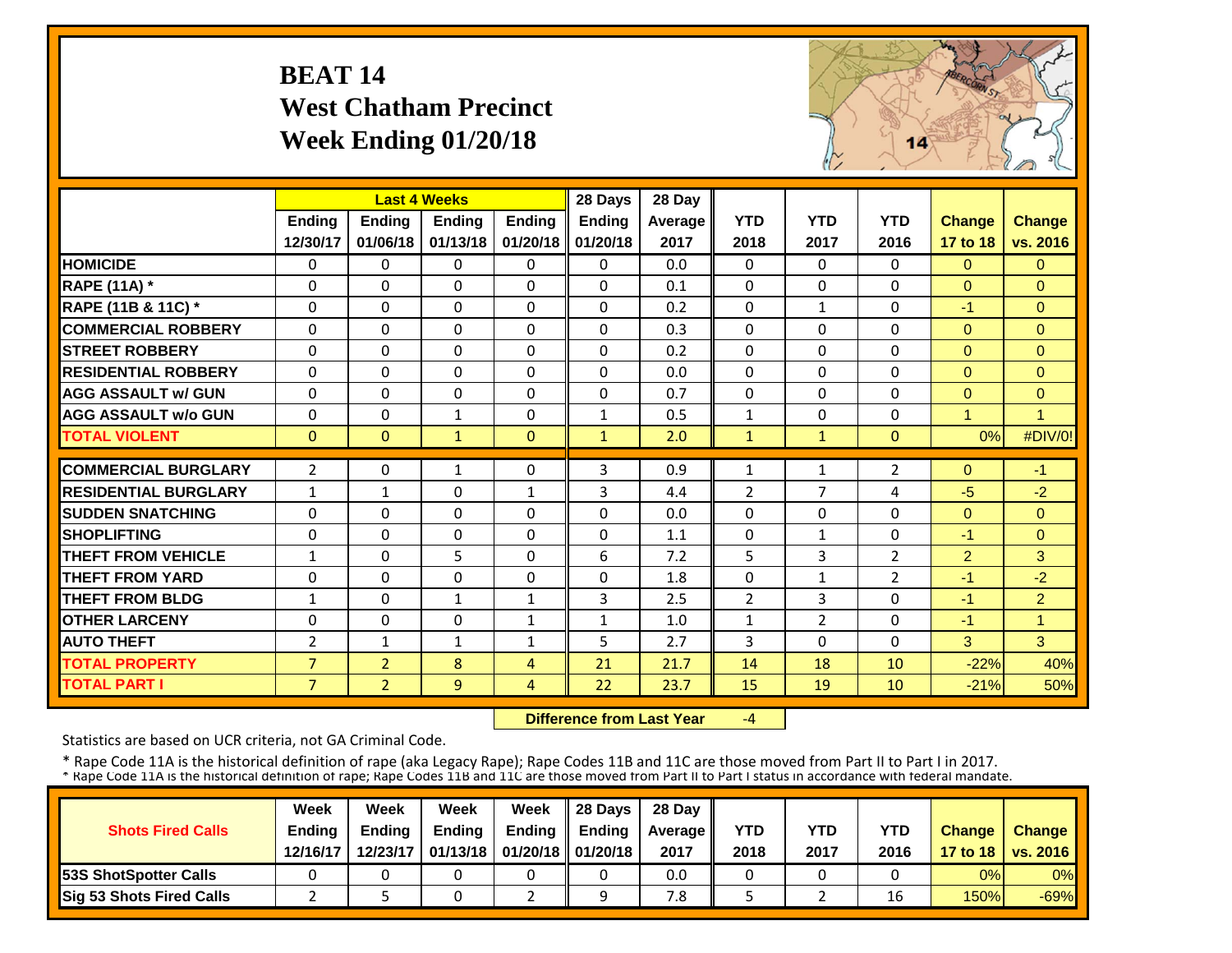## **BEAT 15 West Chatham Precinct Week Ending 01/20/18**



|                             |                | <b>Last 4 Weeks</b> |                |               | 28 Days        | 28 Day  |              |                |                |                |                |
|-----------------------------|----------------|---------------------|----------------|---------------|----------------|---------|--------------|----------------|----------------|----------------|----------------|
|                             | Ending         | Ending              | Ending         | <b>Ending</b> | Ending         | Average | <b>YTD</b>   | <b>YTD</b>     | <b>YTD</b>     | <b>Change</b>  | <b>Change</b>  |
|                             | 12/30/17       | 01/06/18            | 01/13/18       | 01/20/18      | 01/20/18       | 2017    | 2018         | 2017           | 2016           | 17 to 18       | vs. 2016       |
| <b>HOMICIDE</b>             | 0              | $\Omega$            | $\Omega$       | $\Omega$      | 0              | 0.0     | $\Omega$     | $\Omega$       | 0              | $\Omega$       | $\Omega$       |
| <b>RAPE (11A) *</b>         | $\Omega$       | $\Omega$            | $\Omega$       | $\Omega$      | $\Omega$       | 0.0     | $\Omega$     | $\Omega$       | 1              | $\Omega$       | $-1$           |
| RAPE (11B & 11C) *          | 0              | $\Omega$            | 0              | 0             | $\Omega$       | 0.4     | $\Omega$     | $\Omega$       | 0              | $\mathbf{0}$   | $\mathbf{0}$   |
| <b>COMMERCIAL ROBBERY</b>   | $\mathbf{1}$   | $\Omega$            | $\Omega$       | $\Omega$      | $\mathbf{1}$   | 0.2     | $\Omega$     | $\Omega$       | 0              | $\Omega$       | $\Omega$       |
| <b>STREET ROBBERY</b>       | $\Omega$       | $\Omega$            | $\mathbf{0}$   | $\Omega$      | 0              | 0.5     | $\Omega$     | $\Omega$       | 0              | $\Omega$       | $\Omega$       |
| <b>RESIDENTIAL ROBBERY</b>  | $\Omega$       | $\Omega$            | $\Omega$       | $\Omega$      | $\Omega$       | 0.0     | $\Omega$     | $\Omega$       | $\mathbf{1}$   | $\Omega$       | $-1$           |
| <b>AGG ASSAULT w/ GUN</b>   | $\mathbf 0$    | $\Omega$            | $\mathbf{1}$   | $\Omega$      | 1              | 0.8     | $\mathbf{1}$ | $\Omega$       | 0              | 4              | 1              |
| <b>AGG ASSAULT w/o GUN</b>  | $\mathbf{1}$   | $\Omega$            | $\Omega$       | $\Omega$      | 1              | 0.5     | $\Omega$     | 0              | 0              | $\Omega$       | $\Omega$       |
| <b>TOTAL VIOLENT</b>        | $\overline{2}$ | $\Omega$            | $\mathbf{1}$   | $\Omega$      | 3              | 2.3     | $\mathbf{1}$ | $\Omega$       | $\overline{2}$ | #DIV/0!        | $-50%$         |
| <b>COMMERCIAL BURGLARY</b>  | $\Omega$       | $\Omega$            | $\Omega$       | 1             | 1              | 0.5     | $\mathbf{1}$ | $\Omega$       | 0              | 1              | 1              |
| <b>RESIDENTIAL BURGLARY</b> | $\Omega$       | $\Omega$            | 0              | $\mathbf{1}$  | 1              | 3.4     | $\mathbf{1}$ | 5              | 6              | $-4$           | $-5$           |
| <b>ISUDDEN SNATCHING</b>    | 0              | 0                   | 1              | 0             | 1              | 0.2     | $\mathbf{1}$ | 0              | 0              | 4              | 1              |
| <b>SHOPLIFTING</b>          | $\mathbf{1}$   | $\Omega$            | $\mathbf{1}$   | $\Omega$      | $\overline{2}$ | 0.9     | $\mathbf{1}$ | $\overline{2}$ | 1              | $-1$           | $\Omega$       |
| <b>THEFT FROM VEHICLE</b>   | $\Omega$       | $\mathbf{1}$        | $\Omega$       | $\Omega$      | $\mathbf{1}$   | 3.3     | $\mathbf{1}$ | 3              | 1              | $-2$           | $\Omega$       |
| <b>THEFT FROM YARD</b>      | $\Omega$       | 1                   | $\mathbf{1}$   | $\Omega$      | $\overline{2}$ | 1.5     | $\mathbf{1}$ | $\Omega$       | 0              | 1              | $\overline{1}$ |
| <b>THEFT FROM BLDG</b>      | $\Omega$       | $\Omega$            | $\overline{2}$ | 1             | 3              | 2.1     | 3            | 1              | 4              | $\overline{2}$ | $-1$           |
| <b>OTHER LARCENY</b>        | $\Omega$       | $\Omega$            | $\mathbf{1}$   | 0             | $\mathbf{1}$   | 0.4     | $\mathbf{1}$ | 1              | 0              | $\Omega$       | $\overline{1}$ |
| <b>AUTO THEFT</b>           | $\mathbf{1}$   | $\Omega$            | $\Omega$       | 1             | $\overline{2}$ | 2.9     | $\mathbf{1}$ | 1              | $\Omega$       | $\Omega$       | 1              |
| <b>TOTAL PROPERTY</b>       | $\overline{2}$ | $\overline{2}$      | 6              | 4             | 14             | 15.2    | 11           | 13             | 12             | $-15%$         | $-8%$          |
| <b>TOTAL PART I</b>         | 4              | $\overline{2}$      | $\overline{7}$ | 4             | 17             | 17.5    | 12           | 13             | 14             | $-8%$          | $-14%$         |

 **Difference from Last Year**‐1

Statistics are based on UCR criteria, not GA Criminal Code.

|                               | Week          | Week          | Week          | Week                           | $\parallel$ 28 Davs | 28 Day    |      |      |            |               |                     |
|-------------------------------|---------------|---------------|---------------|--------------------------------|---------------------|-----------|------|------|------------|---------------|---------------------|
| <b>Shots Fired Calls</b>      | <b>Ending</b> | <b>Ending</b> | <b>Ending</b> | <b>Ending</b>                  | <b>Ending</b>       | Average I | YTD  | YTD  | <b>YTD</b> | <b>Change</b> | <b>Change</b>       |
|                               | 12/16/17      | 12/23/17      |               | 01/13/18   01/20/18   01/20/18 |                     | 2017      | 2018 | 2017 | 2016       |               | 17 to 18   vs. 2016 |
| <b>153S ShotSpotter Calls</b> |               |               |               |                                |                     | 0.0       |      |      |            | 0%            | $0\%$               |
| Sig 53 Shots Fired Calls      |               |               |               |                                | 10                  | 6.5       |      |      |            | $-71%$        | $-60%$              |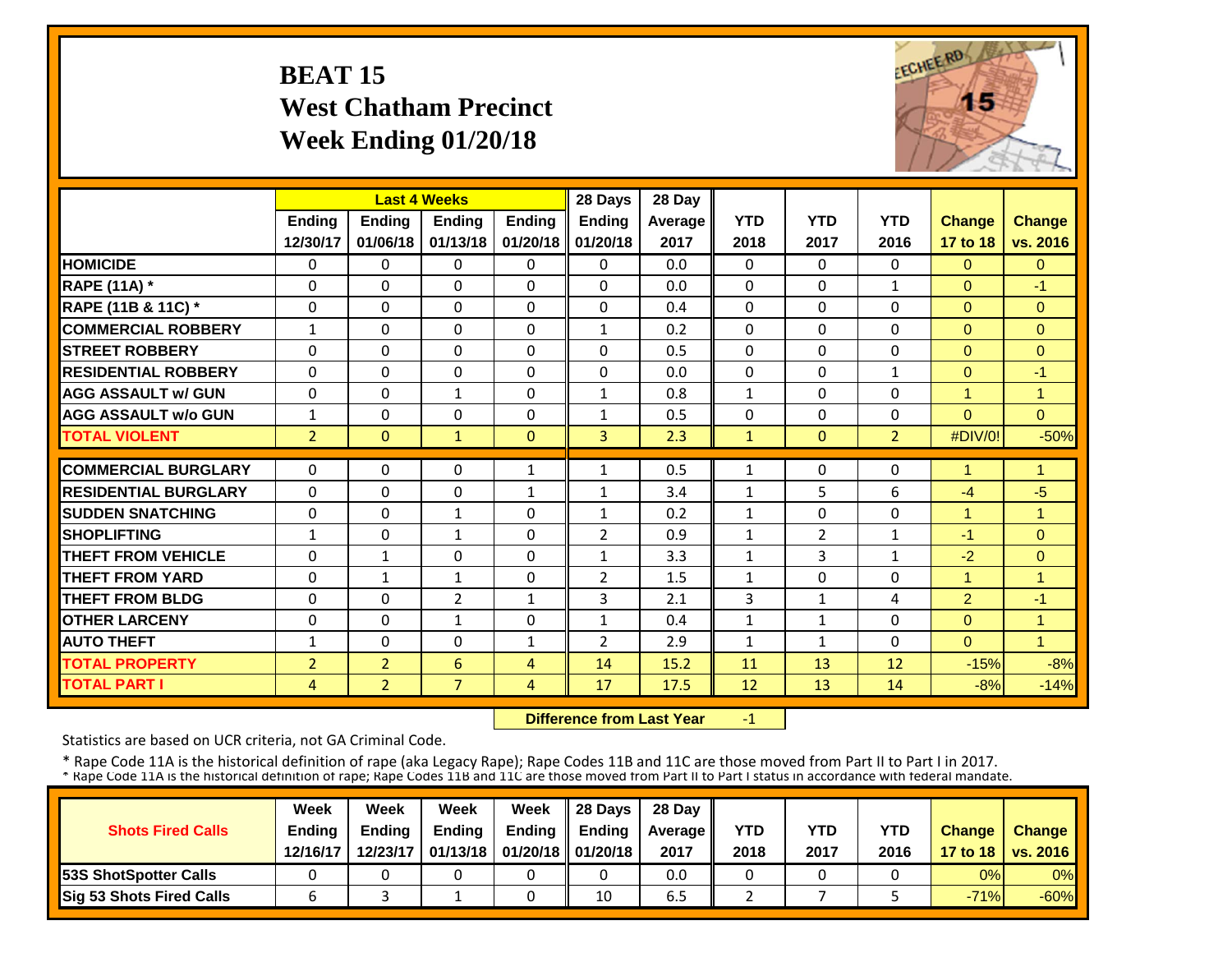## **BEAT 16 West Chatham Precinct Week Ending 01/20/18**



|                             |                | <b>Last 4 Weeks</b> |                |                | 28 Days        | 28 Day  |                |                |              |                |                |
|-----------------------------|----------------|---------------------|----------------|----------------|----------------|---------|----------------|----------------|--------------|----------------|----------------|
|                             | <b>Ending</b>  | Ending              | <b>Endina</b>  | <b>Endina</b>  | <b>Ending</b>  | Average | <b>YTD</b>     | <b>YTD</b>     | <b>YTD</b>   | <b>Change</b>  | <b>Change</b>  |
|                             | 12/30/17       | 01/06/18            | 01/13/18       | 01/20/18       | 01/20/18       | 2017    | 2018           | 2017           | 2016         | 17 to 18       | vs. 2016       |
| <b>HOMICIDE</b>             | 0              | $\Omega$            | $\Omega$       | $\Omega$       | $\Omega$       | 0.1     | $\mathbf{0}$   | $\mathbf{1}$   | 0            | $-1$           | $\Omega$       |
| <b>RAPE (11A) *</b>         | $\Omega$       | $\Omega$            | $\Omega$       | $\Omega$       | $\Omega$       | 0.1     | $\Omega$       | $\Omega$       | 0            | $\Omega$       | $\Omega$       |
| RAPE (11B & 11C) *          | $\Omega$       | $\Omega$            | $\Omega$       | $\Omega$       | $\Omega$       | 0.0     | $\Omega$       | $\mathbf{1}$   | $\Omega$     | $-1$           | $\Omega$       |
| <b>COMMERCIAL ROBBERY</b>   | $\Omega$       | $\Omega$            | $\Omega$       | $\Omega$       | $\Omega$       | 0.2     | $\Omega$       | $\Omega$       | 0            | $\Omega$       | $\Omega$       |
| <b>STREET ROBBERY</b>       | $\Omega$       | $\Omega$            | $\Omega$       | $\Omega$       | $\Omega$       | 0.4     | $\mathbf 0$    | $\Omega$       | $\Omega$     | $\overline{0}$ | $\Omega$       |
| <b>RESIDENTIAL ROBBERY</b>  | $\Omega$       | $\Omega$            | $\Omega$       | $\Omega$       | $\Omega$       | 0.1     | $\Omega$       | $\mathbf{1}$   | $\Omega$     | $-1$           | $\Omega$       |
| <b>AGG ASSAULT w/ GUN</b>   | $\Omega$       | $\Omega$            | $\Omega$       | $\Omega$       | $\Omega$       | 0.1     | $\mathbf 0$    | $\Omega$       | $\Omega$     | $\overline{0}$ | $\Omega$       |
| <b>AGG ASSAULT w/o GUN</b>  | $\Omega$       | $\Omega$            | $\Omega$       | $\Omega$       | $\Omega$       | 0.6     | 0              | $\mathbf{1}$   | $\Omega$     | $-1$           | $\Omega$       |
| <b>TOTAL VIOLENT</b>        | $\mathbf{0}$   | $\Omega$            | $\Omega$       | $\mathbf{0}$   | $\mathbf{0}$   | 1.5     | $\mathbf{0}$   | $\overline{4}$ | $\Omega$     | $-100%$        | #DIV/0!        |
| <b>COMMERCIAL BURGLARY</b>  | $\Omega$       | $\Omega$            | $\Omega$       | $\Omega$       | $\Omega$       | 0.5     | $\Omega$       | $\Omega$       | 0            | $\Omega$       | $\Omega$       |
| <b>RESIDENTIAL BURGLARY</b> | $\Omega$       | $\Omega$            | $\overline{2}$ | $\Omega$       | $\overline{2}$ | 1.8     | $\overline{2}$ | $\mathbf{1}$   | $\Omega$     | $\mathbf{1}$   | $\overline{2}$ |
| <b>ISUDDEN SNATCHING</b>    | $\Omega$       | $\Omega$            | $\Omega$       | $\Omega$       | $\Omega$       | 0.2     | $\Omega$       | $\Omega$       | $\Omega$     | $\Omega$       | $\Omega$       |
| <b>SHOPLIFTING</b>          | $\overline{2}$ | $\overline{2}$      | $\Omega$       | $\mathbf{1}$   | 5              | 7.1     | $\overline{2}$ | 9              | 3            | $-7$           | $-1$           |
| <b>THEFT FROM VEHICLE</b>   | $\Omega$       | 1                   | 3              | 4              | 8              | 6.4     | 8              | 3              | 6            | 5              | $\overline{2}$ |
| <b>THEFT FROM YARD</b>      | 0              | $\Omega$            | $\Omega$       | $\Omega$       | $\Omega$       | 1.9     | $\mathbf 0$    | $\mathbf{1}$   | 0            | $-1$           | $\Omega$       |
| <b>THEFT FROM BLDG</b>      | 3              | 2                   | $\Omega$       | $\overline{2}$ | 7              | 3.6     | 3              | 3              | $\mathbf{1}$ | $\Omega$       | $\overline{2}$ |
| <b>OTHER LARCENY</b>        | $\Omega$       | $\Omega$            | $\mathbf{1}$   | $\mathbf{1}$   | $\overline{2}$ | 0.6     | $\overline{2}$ | $\Omega$       | 0            | $\overline{2}$ | $\overline{2}$ |
| <b>AUTO THEFT</b>           | $\Omega$       | $\overline{2}$      | $\mathbf{1}$   | $\Omega$       | 3              | 4.4     | 3              | $\mathbf{1}$   | $\mathbf{1}$ | $\overline{2}$ | $\overline{2}$ |
| <b>TOTAL PROPERTY</b>       | 5              | $\overline{7}$      | $\overline{7}$ | 8              | 27             | 26.5    | 20             | 18             | 11           | 11%            | 82%            |
| <b>TOTAL PART I</b>         | 5              | 7 <sup>7</sup>      | $\overline{7}$ | 8              | 27             | 27.9    | 20             | 22             | 11           | $-9%$          | 82%            |

 **Difference from Last Year** $-2$ 

Statistics are based on UCR criteria, not GA Criminal Code.

|                               | Week          | Week          | Week          | Week                           | $\parallel$ 28 Davs | 28 Day    |      |      |            |               |                     |
|-------------------------------|---------------|---------------|---------------|--------------------------------|---------------------|-----------|------|------|------------|---------------|---------------------|
| <b>Shots Fired Calls</b>      | <b>Ending</b> | <b>Ending</b> | <b>Ending</b> | <b>Ending</b>                  | <b>Ending</b>       | Average I | YTD  | YTD  | <b>YTD</b> | <b>Change</b> | <b>Change</b>       |
|                               | 12/16/17      | 12/23/17      |               | 01/13/18   01/20/18   01/20/18 |                     | 2017      | 2018 | 2017 | 2016       |               | 17 to 18   vs. 2016 |
| <b>153S ShotSpotter Calls</b> |               |               |               |                                |                     | 0.0       |      |      |            | 0%            | $0\%$               |
| Sig 53 Shots Fired Calls      |               |               |               |                                |                     | 5.8       |      |      |            | $-40%$        | $-25%$              |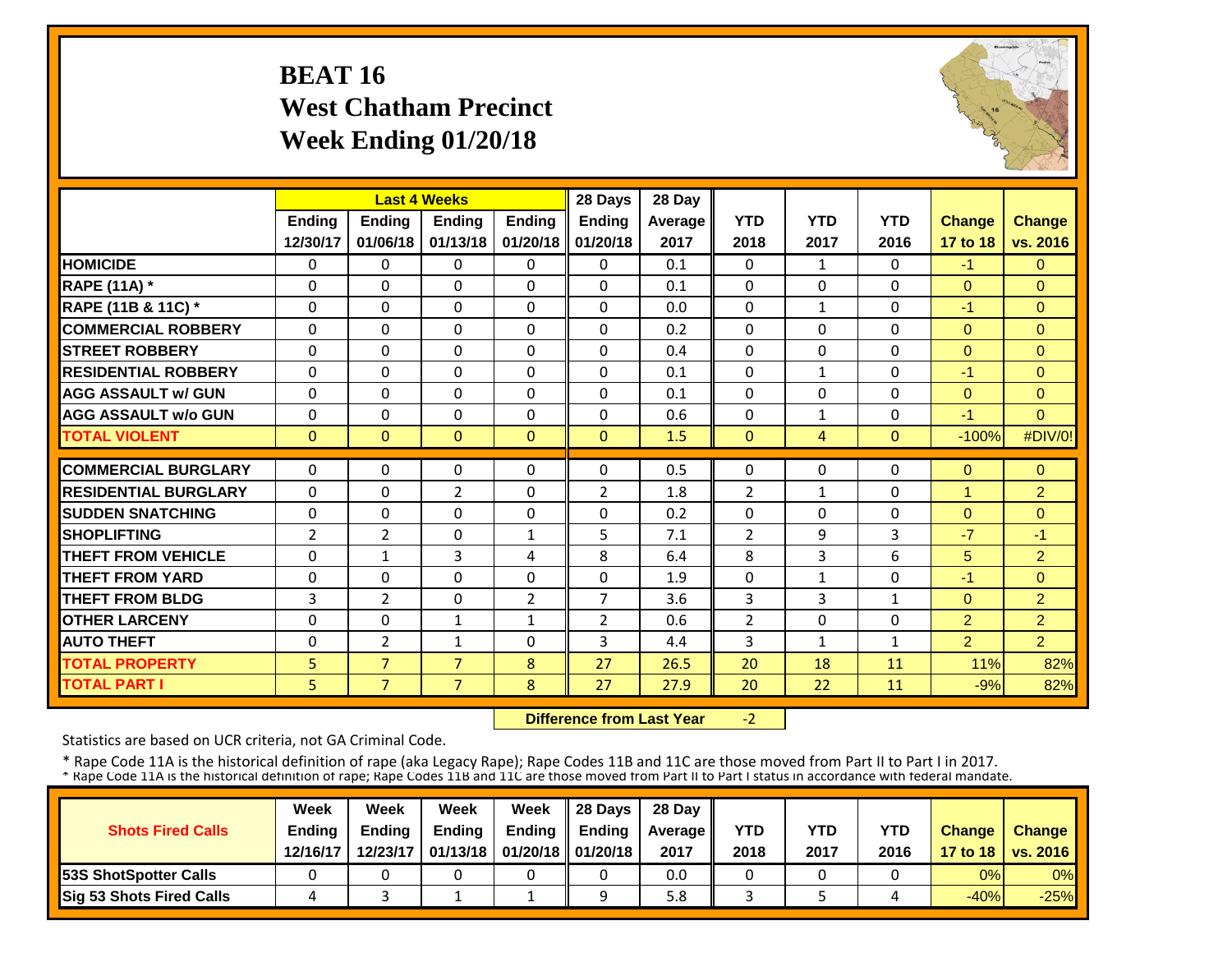

#### **COMPSTATDOWNTOWN PRECINCTWeek Ending 01/20/18**

**PRECINCT COMMANDER:**

**CAPT. CARY HILL**



|                                                                                                                                                                                                                                                                                                                                                               | Week<br><b>Ending</b><br>01/20/18 | <b>Week</b><br><b>Ending</b><br>01/13/18 | Weekly<br>Avg<br>2017   | 28-Day<br>Ending<br>01/20/18 | 28-Day<br>Ending<br>12/23/17        | Avg<br>28-Day<br>2017                    | <b>YTD</b><br>2018                           | <b>YTD</b><br>2017                           | <b>YTD</b><br>2016 | <b>Change</b><br>17 to 18                    | Change<br>vs. 2016                                                     |
|---------------------------------------------------------------------------------------------------------------------------------------------------------------------------------------------------------------------------------------------------------------------------------------------------------------------------------------------------------------|-----------------------------------|------------------------------------------|-------------------------|------------------------------|-------------------------------------|------------------------------------------|----------------------------------------------|----------------------------------------------|--------------------|----------------------------------------------|------------------------------------------------------------------------|
| <b>HOMICIDE</b>                                                                                                                                                                                                                                                                                                                                               | 0                                 | 0                                        | 0                       | 1                            | 0                                   | $\Omega$                                 | 0                                            | $\mathbf 1$                                  | 1                  | -1                                           | -1                                                                     |
| <b>RAPE (11A) *</b>                                                                                                                                                                                                                                                                                                                                           | $\bf{0}$                          | $\Omega$                                 | $\Omega$                | $\mathbf{1}$                 | $\Omega$                            | -1                                       | $\mathbf{1}$                                 | $\Omega$                                     | 0                  | $\mathbf{1}$                                 | 1                                                                      |
| RAPE (11B & 11C) *                                                                                                                                                                                                                                                                                                                                            | $\bf{0}$                          | $\Omega$                                 | $\Omega$                | $\bf{0}$                     | $\Omega$                            | -1                                       | $\bf{0}$                                     | 1                                            | 0                  | $-1$                                         | $\Omega$                                                               |
| <b>COMMERCIAL ROBBERY</b>                                                                                                                                                                                                                                                                                                                                     | $\bf{0}$                          | $\Omega$                                 | $\mathbf 0$             | $\mathbf{0}$                 | 1                                   | -1                                       | $\mathbf 0$                                  | $\mathbf 0$                                  | $\mathbf 1$        | $\Omega$                                     | $-1$                                                                   |
| <b>STREET ROBBERY</b>                                                                                                                                                                                                                                                                                                                                         | $\bf{0}$                          | $\overline{2}$                           | $\overline{2}$          | 6                            | $\overline{2}$                      | 6                                        | 5                                            | 9                                            | 12                 | $-4$                                         | $-7$                                                                   |
| <b>RESIDENTIAL ROBBERY</b>                                                                                                                                                                                                                                                                                                                                    | $\bf{0}$                          | $\Omega$                                 | $\Omega$                | $\mathbf{0}$                 | $\Omega$                            | $\Omega$                                 | $\mathbf{0}$                                 | $\Omega$                                     | 0                  | $\Omega$                                     | $\Omega$                                                               |
| <b>AGG ASSAULT w/ GUN</b>                                                                                                                                                                                                                                                                                                                                     | $\bf{0}$                          | $\Omega$                                 | $\mathbf{1}$            | $\overline{2}$               | $\overline{7}$                      | $\overline{4}$                           | $\mathbf{2}$                                 | $\overline{4}$                               | 3                  | $-2$                                         | $-1$                                                                   |
| <b>AGG ASSAULT w/o GUN</b>                                                                                                                                                                                                                                                                                                                                    | $\bf{0}$                          | $\overline{4}$                           | $\overline{2}$          | 6                            | $\overline{7}$                      | $\overline{7}$                           | 5                                            | 6                                            | $\overline{4}$     | $-1$                                         | $\overline{1}$                                                         |
| <b>TOTAL VIOLENT</b>                                                                                                                                                                                                                                                                                                                                          | $\bf{0}$                          | 6                                        | 5                       | 16                           | $\overline{17}$                     | $\overline{22}$                          | $\overline{13}$                              | $\overline{21}$                              | $\overline{21}$    | $-38%$                                       | $-38%$                                                                 |
| <b>COMMERCIAL BURGLARY</b>                                                                                                                                                                                                                                                                                                                                    | 0                                 | 1                                        | 1                       | 3                            | 5                                   | 3                                        | $\mathbf{2}$                                 | 2                                            | 1                  | $\mathbf 0$                                  | 1                                                                      |
| <b>RESIDENTIAL BURGLARY</b>                                                                                                                                                                                                                                                                                                                                   | $\overline{3}$                    | 3                                        | $\overline{2}$          | 8                            | 8                                   | $\overline{7}$                           | $\overline{7}$                               | 5                                            | 12                 | $\overline{2}$                               | $-5$                                                                   |
| <b>SUDDEN SNATCHING</b>                                                                                                                                                                                                                                                                                                                                       | $\bf{0}$                          | $\overline{2}$                           | $\mathbf{1}$            | $\overline{2}$               | 1                                   | 4                                        | $\overline{2}$                               | $\overline{2}$                               | 0                  | $\overline{0}$                               | $\overline{2}$                                                         |
| <b>SHOPLIFTING</b>                                                                                                                                                                                                                                                                                                                                            | 3                                 | 3                                        | $\overline{\mathbf{4}}$ | 12                           | 8                                   | 15                                       | 9                                            | 11                                           | 13                 | $-2$                                         | $-4$                                                                   |
| <b>THEFT FROM VEHICLE</b>                                                                                                                                                                                                                                                                                                                                     | $\overline{6}$                    | $\overline{3}$                           | 8                       | 15                           | $\overline{22}$                     | $\overline{32}$                          | $\overline{11}$                              | 27                                           | $\overline{27}$    | $-16$                                        | $-16$                                                                  |
| <b>THEFT FROM YARD</b>                                                                                                                                                                                                                                                                                                                                        | $\overline{\mathbf{2}}$           | $\overline{2}$                           | $\overline{4}$          | 9                            | 9                                   | $\overline{14}$                          | $\overline{5}$                               | 15                                           | $\overline{16}$    | $-10$                                        | $-11$                                                                  |
| <b>THEFT FROM BLDG</b>                                                                                                                                                                                                                                                                                                                                        | 4                                 | 6                                        | 4                       | 19                           | 8                                   | 15                                       | 14                                           | $\overline{7}$                               | $\overline{7}$     | $\overline{7}$                               | $\overline{7}$                                                         |
| <b>OTHER LARCENY</b>                                                                                                                                                                                                                                                                                                                                          | $\bf{0}$                          | $\mathbf{1}$                             | $\mathbf{1}$            | 3                            | 4                                   | 3                                        | 2 <sup>1</sup>                               | $\overline{2}$                               | $\overline{2}$     | $\Omega$                                     | $\Omega$                                                               |
| <b>AUTO THEFT</b>                                                                                                                                                                                                                                                                                                                                             | 3                                 | $\mathbf{1}$                             | 3                       | 8                            | 12                                  | $\overline{12}$                          | 6                                            | 10                                           | 8                  | $-4$                                         | $-2$                                                                   |
| <b>TOTAL PROPERTY</b>                                                                                                                                                                                                                                                                                                                                         | 21                                | 22                                       | 26                      | 79                           | 77                                  | 105                                      | 58                                           | 81                                           | 86                 | $-28%$                                       | $-33%$                                                                 |
| <b>TOTAL PART I</b>                                                                                                                                                                                                                                                                                                                                           | $\overline{21}$                   | $\overline{28}$                          | $\overline{32}$         | 95                           | $\overline{94}$                     | 126                                      | $\overline{71}$                              | 102                                          | 107                | $-30%$                                       | $-34%$                                                                 |
| Statistics are based on UCR criteria, not GA Criminal Code, and are<br>preliminary, based on RMS data at the time prepared, and are subject to change.<br>Cell Shading: white is within 0.6 standard deviation of the mean; red is above; green is below.<br>* Code 11A is the pre-2016 definition of rape; Codes 11B and 11C are by federal mandate in 2016. |                                   |                                          |                         |                              | <b>Difference from Last Year</b>    | <b>At-Fault Police Vehicle Accidents</b> | -31<br><b>Total Police Vehicle Accidents</b> | <b>Not At-Fault Police Vehicle Accidents</b> |                    | $\Omega$<br>$\overline{0}$<br>$\overline{0}$ | Last Week Year-to-Date<br>$\Omega$<br>$\overline{2}$<br>$\overline{2}$ |
|                                                                                                                                                                                                                                                                                                                                                               |                                   |                                          |                         |                              |                                     |                                          |                                              |                                              |                    |                                              |                                                                        |
| <b>Citizen Initiated Calls</b>                                                                                                                                                                                                                                                                                                                                | Week<br><b>Ending</b><br>01/20/18 | <b>Week</b><br><b>Ending</b><br>01/13/18 | Weekly<br>Avg<br>2017   | 28-Day<br>Ending<br>01/20/18 | 28-Day<br><b>Ending</b><br>12/23/17 | Avg<br>28-Day<br>2017                    | <b>YTD</b><br>2018                           | <b>YTD</b><br>2017                           | <b>YTD</b><br>2016 | <b>Change</b><br>17 to 18                    | <b>Change</b><br>vs. 2016                                              |
| <b>Midnight Shift</b>                                                                                                                                                                                                                                                                                                                                         | 77                                | $\overline{92}$                          | 121                     | 350                          | 368                                 | 484                                      | 269                                          | 360                                          | $\overline{318}$   | $-91$                                        | $-49$                                                                  |
| <b>Day Shift</b>                                                                                                                                                                                                                                                                                                                                              | 203                               | 219                                      | 233                     | 791                          | 711                                 | 931                                      | 600                                          | 534                                          | 572                | 66                                           | 28                                                                     |
| <b>Afternoon Shift</b>                                                                                                                                                                                                                                                                                                                                        | 200                               | 179                                      | 252                     | 782                          | 770                                 | 1010                                     | 563                                          | 639                                          | 593                | $-76$                                        | $-30$                                                                  |
| <b>TOTAL CITIZEN CFS</b>                                                                                                                                                                                                                                                                                                                                      | 480                               | 490                                      | 606                     | 1923                         | 1849                                | 2425                                     | 1432                                         | 1533                                         | 1483               | $-6.6%$                                      | $-3.4%$                                                                |
| <b>53S ShotSpotter Calls</b>                                                                                                                                                                                                                                                                                                                                  | 5                                 | 5                                        | 5                       | 44                           | $\overline{18}$                     | 21                                       | $\overline{35}$                              | $\overline{25}$                              | 19                 | 10                                           | 16                                                                     |
| <b>Sig 53 Shots Fired Calls</b>                                                                                                                                                                                                                                                                                                                               | $\overline{2}$                    | 6                                        | 8                       | 36                           | $\overline{34}$                     | $\overline{32}$                          | $\overline{27}$                              | 35                                           | $\overline{35}$    | -8                                           | -8                                                                     |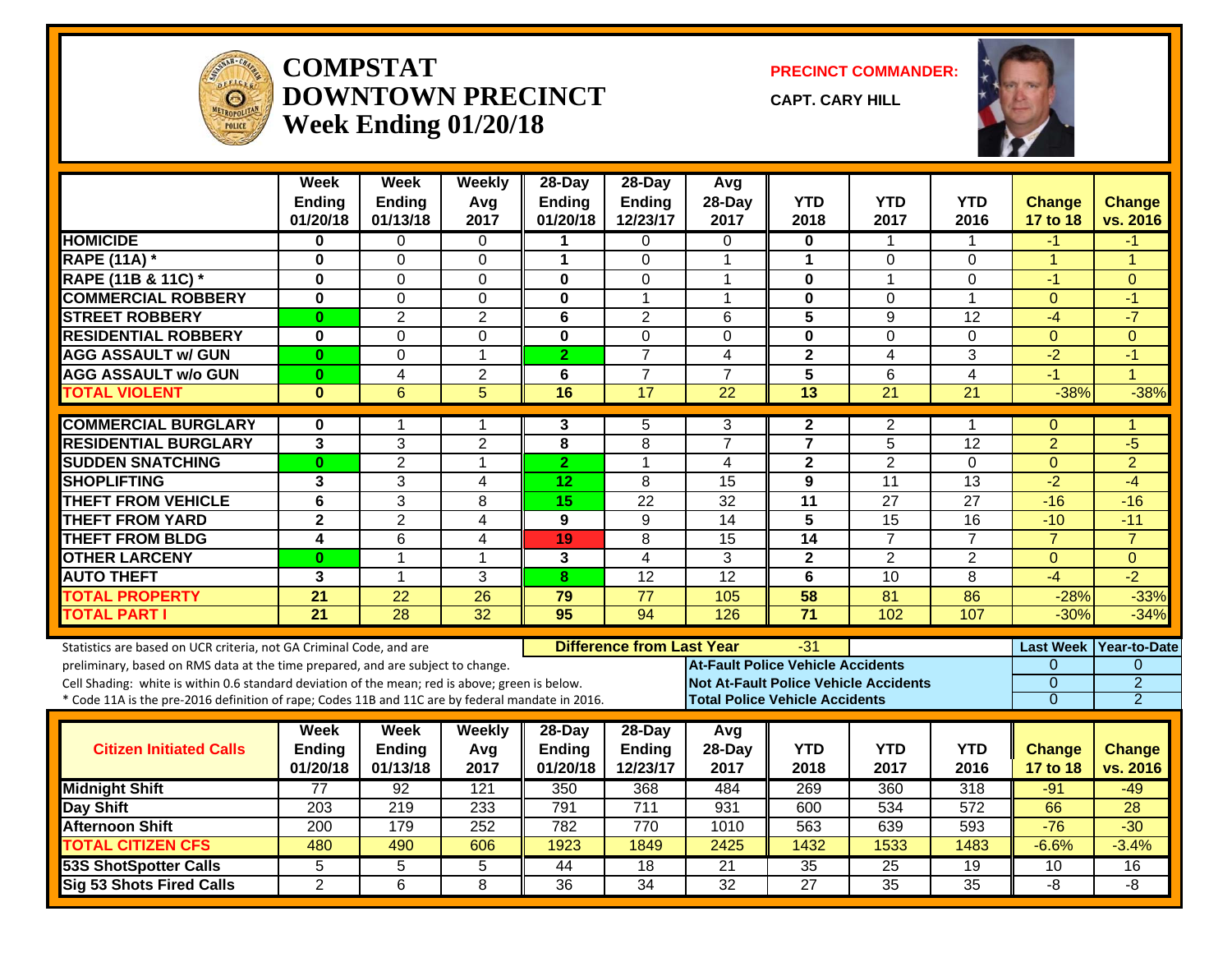## **BEAT 21 Downtown PrecinctWeek Ending 01/20/18**



|                             |                | <b>Last 4 Weeks</b> |                |               | 28 Days        | 28 Day  |              |                |                |                |                |
|-----------------------------|----------------|---------------------|----------------|---------------|----------------|---------|--------------|----------------|----------------|----------------|----------------|
|                             | <b>Ending</b>  | Ending              | <b>Ending</b>  | <b>Ending</b> | <b>Ending</b>  | Average | <b>YTD</b>   | <b>YTD</b>     | <b>YTD</b>     | <b>Change</b>  | <b>Change</b>  |
|                             | 12/30/17       | 01/06/18            | 01/13/18       | 01/20/18      | 01/20/18       | 2017    | 2018         | 2017           | 2016           | 17 to 18       | vs. 2016       |
| <b>HOMICIDE</b>             | 0              | $\Omega$            | 0              | $\Omega$      | $\Omega$       | 0.0     | $\mathbf{0}$ | $\Omega$       | 0              | $\mathbf{0}$   | $\Omega$       |
| <b>RAPE (11A) *</b>         | $\Omega$       | $\Omega$            | $\Omega$       | $\Omega$      | 0              | 0.1     | $\Omega$     | 0              | 0              | $\Omega$       | $\Omega$       |
| RAPE (11B & 11C) *          | $\Omega$       | $\Omega$            | $\Omega$       | $\Omega$      | 0              | 0.1     | $\Omega$     | 0              | 0              | $\Omega$       | $\Omega$       |
| <b>COMMERCIAL ROBBERY</b>   | $\Omega$       | $\Omega$            | $\Omega$       | $\Omega$      | $\Omega$       | 0.2     | $\Omega$     | $\Omega$       | $\mathbf{1}$   | $\Omega$       | $-1$           |
| <b>STREET ROBBERY</b>       | 0              | $\mathbf{0}$        | $\mathbf{1}$   | $\Omega$      | $\mathbf{1}$   | 0.7     | $\mathbf{1}$ | $\overline{2}$ | $\mathbf{1}$   | $-1$           | $\Omega$       |
| <b>RESIDENTIAL ROBBERY</b>  | $\mathbf{0}$   | $\Omega$            | $\Omega$       | $\Omega$      | 0              | 0.0     | $\Omega$     | $\Omega$       | 0              | $\overline{0}$ | $\mathbf{0}$   |
| <b>AGG ASSAULT w/ GUN</b>   | $\mathbf 0$    | 0                   | $\Omega$       | $\Omega$      | 0              | 2.1     | $\Omega$     | $\overline{2}$ | 0              | $-2$           | $\Omega$       |
| <b>AGG ASSAULT w/o GUN</b>  | $\mathbf{1}$   | $\Omega$            | 0              | $\mathbf{0}$  | 1              | 1.6     | $\Omega$     | $\Omega$       | $\overline{2}$ | $\Omega$       | $-2$           |
| <b>TOTAL VIOLENT</b>        | $\mathbf{1}$   | $\mathbf{0}$        | $\mathbf{1}$   | $\mathbf{0}$  | $\overline{2}$ | 4.8     | $\mathbf{1}$ | $\overline{4}$ | 4              | $-75%$         | $-75%$         |
|                             |                |                     |                |               |                |         |              |                |                |                |                |
| <b>COMMERCIAL BURGLARY</b>  | 0              | $\Omega$            | 0              | $\Omega$      | 0              | 0.8     | $\mathbf 0$  | $\Omega$       | 0              | $\mathbf{0}$   | $\mathbf{0}$   |
| <b>RESIDENTIAL BURGLARY</b> | $\mathbf{1}$   | $\Omega$            | $\overline{2}$ | $\mathbf{1}$  | 4              | 1.8     | 3            | $\mathbf{1}$   | 2              | $\overline{2}$ | $\overline{1}$ |
| <b>SUDDEN SNATCHING</b>     | $\Omega$       | $\Omega$            | $\Omega$       | $\Omega$      | $\Omega$       | 0.1     | $\Omega$     | $\Omega$       | $\Omega$       | $\Omega$       | $\Omega$       |
| <b>SHOPLIFTING</b>          | $\Omega$       | $\Omega$            | $\Omega$       | $\mathbf{1}$  | 1              | 2.7     | $\mathbf{1}$ | $\mathbf{1}$   | 0              | $\Omega$       | $\overline{1}$ |
| <b>THEFT FROM VEHICLE</b>   | 0              | $\Omega$            | $\mathbf{1}$   | $\Omega$      | $\mathbf{1}$   | 2.0     | $\mathbf{1}$ | $\mathbf{1}$   | 2              | $\mathbf{0}$   | $-1$           |
| <b>THEFT FROM YARD</b>      | $\mathbf{1}$   | $\Omega$            | $\Omega$       | $\Omega$      | $\mathbf{1}$   | 0.9     | $\Omega$     | $\Omega$       | 1              | $\Omega$       | $-1$           |
| <b>THEFT FROM BLDG</b>      | 0              | $\Omega$            | $\Omega$       | $\Omega$      | $\Omega$       | 1.6     | $\Omega$     | 1              | 0              | $-1$           | $\Omega$       |
| <b>OTHER LARCENY</b>        | $\Omega$       | $\Omega$            | 0              | 0             | 0              | 0.2     | $\Omega$     | 0              | 0              | $\Omega$       | $\Omega$       |
| <b>AUTO THEFT</b>           | $\mathbf{1}$   | $\mathbf{1}$        | $\mathbf{1}$   | $\mathbf{1}$  | 4              | 2.1     | 3            | $\mathbf{1}$   | 4              | $\overline{2}$ | $-1$           |
| <b>TOTAL PROPERTY</b>       | $\overline{3}$ | $\mathbf{1}$        | 4              | 3             | 11             | 12.3    | 8            | 5              | 9              | 60%            | $-11%$         |
| <b>TOTAL PART I</b>         | $\overline{4}$ | $\mathbf{1}$        | 5              | 3             | 13             | 17.0    | 9            | 9              | 13             | $0\%$          | $-31%$         |

 **Difference from Last Year** $\overline{0}$ 

Statistics are based on UCR criteria, not GA Criminal Code.

|                               | Week          | Week          | Week          | Week                           | $\parallel$ 28 Davs | 28 Day    |      |      |            |               |                     |
|-------------------------------|---------------|---------------|---------------|--------------------------------|---------------------|-----------|------|------|------------|---------------|---------------------|
| <b>Shots Fired Calls</b>      | <b>Ending</b> | <b>Ending</b> | <b>Ending</b> | <b>Ending</b>                  | <b>Ending</b>       | Average I | YTD  | YTD  | <b>YTD</b> | <b>Change</b> | <b>Change</b>       |
|                               | 12/16/17      | 12/23/17      |               | 01/13/18   01/20/18   01/20/18 |                     | 2017      | 2018 | 2017 | 2016       |               | 17 to 18   vs. 2016 |
| <b>153S ShotSpotter Calls</b> |               |               |               |                                |                     | 0.0       |      |      |            | 0%            | $0\%$               |
| Sig 53 Shots Fired Calls      |               |               |               |                                | 10                  | 8.4       |      |      |            | 40%           | 250%                |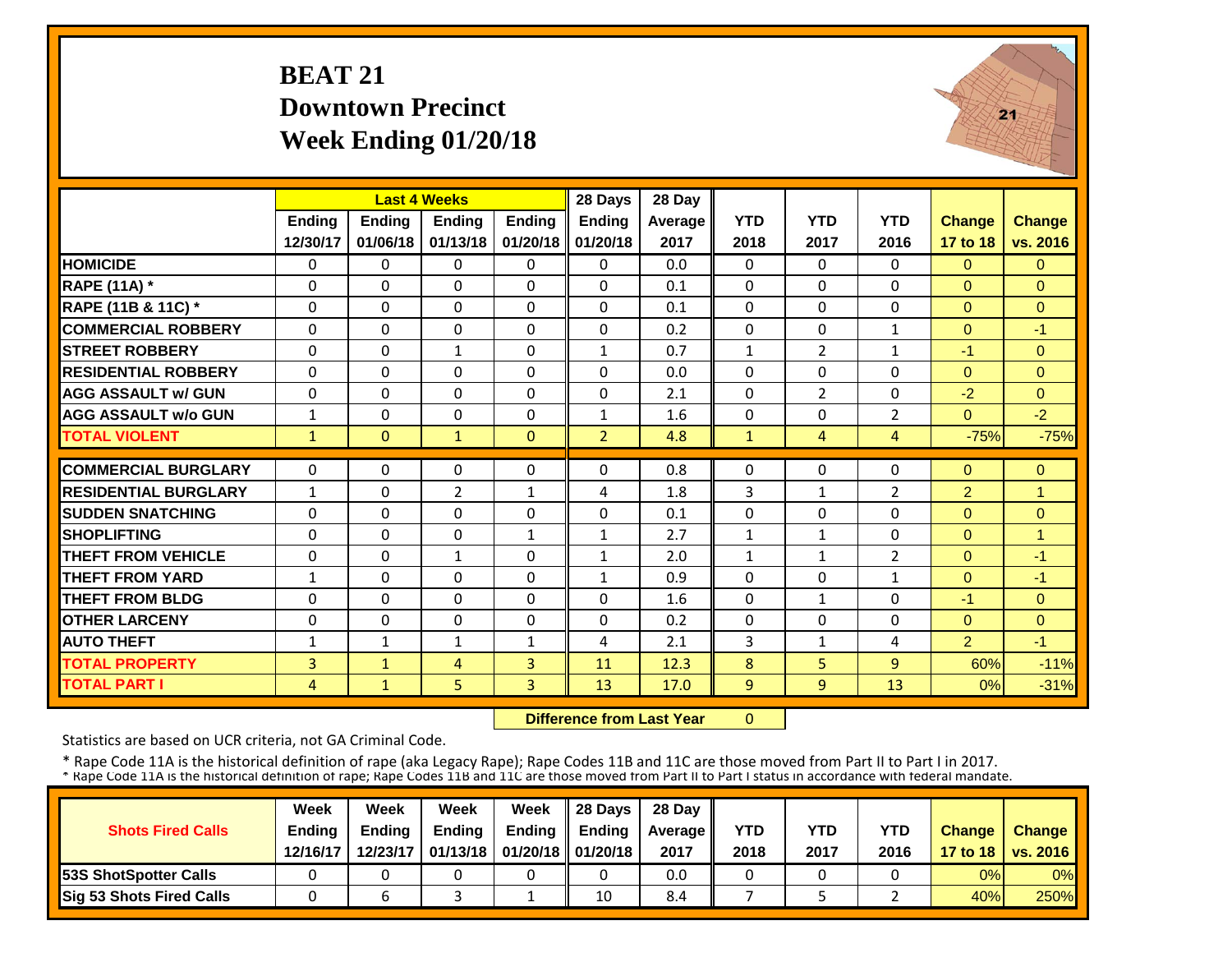## **BEAT 22 Downtown PrecinctWeek Ending 01/20/18**



|                             |                          |                | <b>Last 4 Weeks</b> |                   | 28 Days                        | 28 Day  |                              |                |              |                |                            |
|-----------------------------|--------------------------|----------------|---------------------|-------------------|--------------------------------|---------|------------------------------|----------------|--------------|----------------|----------------------------|
|                             | <b>Ending</b>            | Ending         | <b>Endina</b>       | <b>Ending</b>     | <b>Ending</b>                  | Average | <b>YTD</b>                   | <b>YTD</b>     | <b>YTD</b>   | <b>Change</b>  | <b>Change</b>              |
|                             | 12/30/17                 | 01/06/18       | 01/13/18            | 01/20/18          | 01/20/18                       | 2017    | 2018                         | 2017           | 2016         | 17 to 18       | vs. 2016                   |
| <b>HOMICIDE</b>             | $\Omega$                 | 0              | $\Omega$            | 0                 | 0                              | 0.0     | $\Omega$                     | $\Omega$       | 0            | $\Omega$       | $\Omega$                   |
| <b>RAPE (11A) *</b>         | $\Omega$                 | 0              | $\Omega$            | $\Omega$          | $\Omega$                       | 0.6     | $\Omega$                     | $\Omega$       | 0            | $\Omega$       | $\Omega$                   |
| RAPE (11B & 11C) *          | $\Omega$                 | 0              | $\Omega$            | $\Omega$          | $\Omega$                       | 0.2     | $\Omega$                     | $\Omega$       | 0            | $\Omega$       | $\Omega$                   |
| <b>COMMERCIAL ROBBERY</b>   | $\Omega$                 | $\Omega$       | $\Omega$            | $\Omega$          | $\Omega$                       | 0.2     | $\Omega$                     | $\Omega$       | $\Omega$     | $\Omega$       | $\Omega$                   |
| <b>STREET ROBBERY</b>       | $\Omega$                 | $\Omega$       | 0                   | $\Omega$          | $\Omega$                       | 1.1     | $\Omega$                     | $\Omega$       | 0            | $\overline{0}$ | $\overline{0}$             |
| <b>RESIDENTIAL ROBBERY</b>  | $\Omega$                 | 0              | $\Omega$            | $\Omega$          | 0                              | 0.0     | $\Omega$                     | $\Omega$       | 0            | $\Omega$       | $\Omega$                   |
| <b>AGG ASSAULT w/ GUN</b>   | $\Omega$                 | $\Omega$       | $\Omega$            | $\Omega$          | $\Omega$                       | 0.5     | $\Omega$                     | $\Omega$       | $\mathbf{1}$ | $\Omega$       | $-1$                       |
| <b>AGG ASSAULT w/o GUN</b>  | $\Omega$                 | $\Omega$       | $\mathbf{1}$        | $\Omega$          | $\mathbf{1}$                   | 1.7     | $\mathbf{1}$                 | $\Omega$       | 0            | 1              | 1                          |
| <b>TOTAL VIOLENT</b>        | $\mathbf{0}$             | $\overline{0}$ | $\mathbf{1}$        | $\mathbf{0}$      | $\mathbf{1}$                   | 4.2     | $\mathbf{1}$                 | $\Omega$       | $\mathbf{1}$ | #DIV/0!        | 0%                         |
| <b>COMMERCIAL BURGLARY</b>  | $\Omega$                 | $\mathbf{1}$   | 0                   | $\Omega$          | 1                              | 0.8     | $\mathbf{1}$                 | $\mathbf{1}$   | 0            | $\Omega$       | $\overline{1}$             |
| <b>RESIDENTIAL BURGLARY</b> | $\Omega$                 | $\Omega$       | $\Omega$            | $\Omega$          | $\Omega$                       | 0.0     | $\Omega$                     | $\Omega$       | 3            | $\Omega$       | $-3$                       |
| <b>SUDDEN SNATCHING</b>     |                          |                |                     |                   |                                | 2.4     |                              | $\overline{2}$ |              |                | $\blacktriangleleft$       |
| <b>SHOPLIFTING</b>          | $\Omega$<br>$\mathbf{1}$ | 0<br>0         | $\mathbf{1}$<br>0   | 0<br>$\mathbf{1}$ | $\mathbf{1}$<br>$\overline{2}$ | 2.7     | $\mathbf{1}$<br>$\mathbf{1}$ | $\overline{2}$ | 0<br>3       | $-1$<br>$-1$   | $-2$                       |
| <b>THEFT FROM VEHICLE</b>   | $\mathbf{1}$             | $\Omega$       | $\Omega$            | $\overline{2}$    | 3                              | 4.8     | $\overline{2}$               | 5              | 6            | $-3$           | $-4$                       |
| <b>THEFT FROM YARD</b>      | $\Omega$                 |                | $\Omega$            | $\Omega$          |                                | 3.0     | $\Omega$                     |                | 6            |                | $-6$                       |
| <b>THEFT FROM BLDG</b>      | $\Omega$                 | 1              |                     | 3                 | $\mathbf{1}$                   |         | $\overline{7}$               | $\overline{2}$ |              | $-2$           |                            |
|                             |                          | 3              | $\overline{2}$      |                   | 8                              | 5.5     |                              | 4              | 1            | 3              | 6                          |
| <b>OTHER LARCENY</b>        | $\Omega$                 | 0              | $\Omega$            | $\Omega$          | 0                              | 0.5     | $\Omega$                     | $\mathbf{1}$   | 0            | $-1$           | $\Omega$<br>$\overline{1}$ |
| <b>AUTO THEFT</b>           | $\Omega$                 | $\mathbf{1}$   | $\Omega$            | $\mathbf{1}$      | $\overline{2}$                 | 1.9     | $\overline{2}$               | 3              | $\mathbf{1}$ | $-1$           |                            |
| <b>TOTAL PROPERTY</b>       | $\overline{2}$           | 6              | 3                   | $\overline{7}$    | 18                             | 21.6    | 14                           | 20             | 20           | $-30%$         | $-30%$                     |
| <b>TOTAL PART I</b>         | $\overline{2}$           | 6              | 4                   | 7                 | 19                             | 25.9    | 15                           | 20             | 21           | $-25%$         | $-29%$                     |

 **Difference from Last Year** $-5$ 

Statistics are based on UCR criteria, not GA Criminal Code.

|                               | Week          | Week          | Week          | Week                           | $\parallel$ 28 Davs | 28 Day    |      |      |            |               |                     |
|-------------------------------|---------------|---------------|---------------|--------------------------------|---------------------|-----------|------|------|------------|---------------|---------------------|
| <b>Shots Fired Calls</b>      | <b>Ending</b> | <b>Ending</b> | <b>Ending</b> | <b>Ending</b>                  | <b>Ending</b>       | Average I | YTD  | YTD  | <b>YTD</b> | <b>Change</b> | <b>Change</b>       |
|                               | 12/16/17      | 12/23/17      |               | 01/13/18   01/20/18   01/20/18 |                     | 2017      | 2018 | 2017 | 2016       |               | 17 to 18   vs. 2016 |
| <b>153S ShotSpotter Calls</b> |               |               |               |                                |                     | 1.3       |      |      |            | 0%            | $0\%$               |
| Sig 53 Shots Fired Calls      |               |               |               |                                |                     | 1.5       |      |      |            | $-100%$       | $-100\%$            |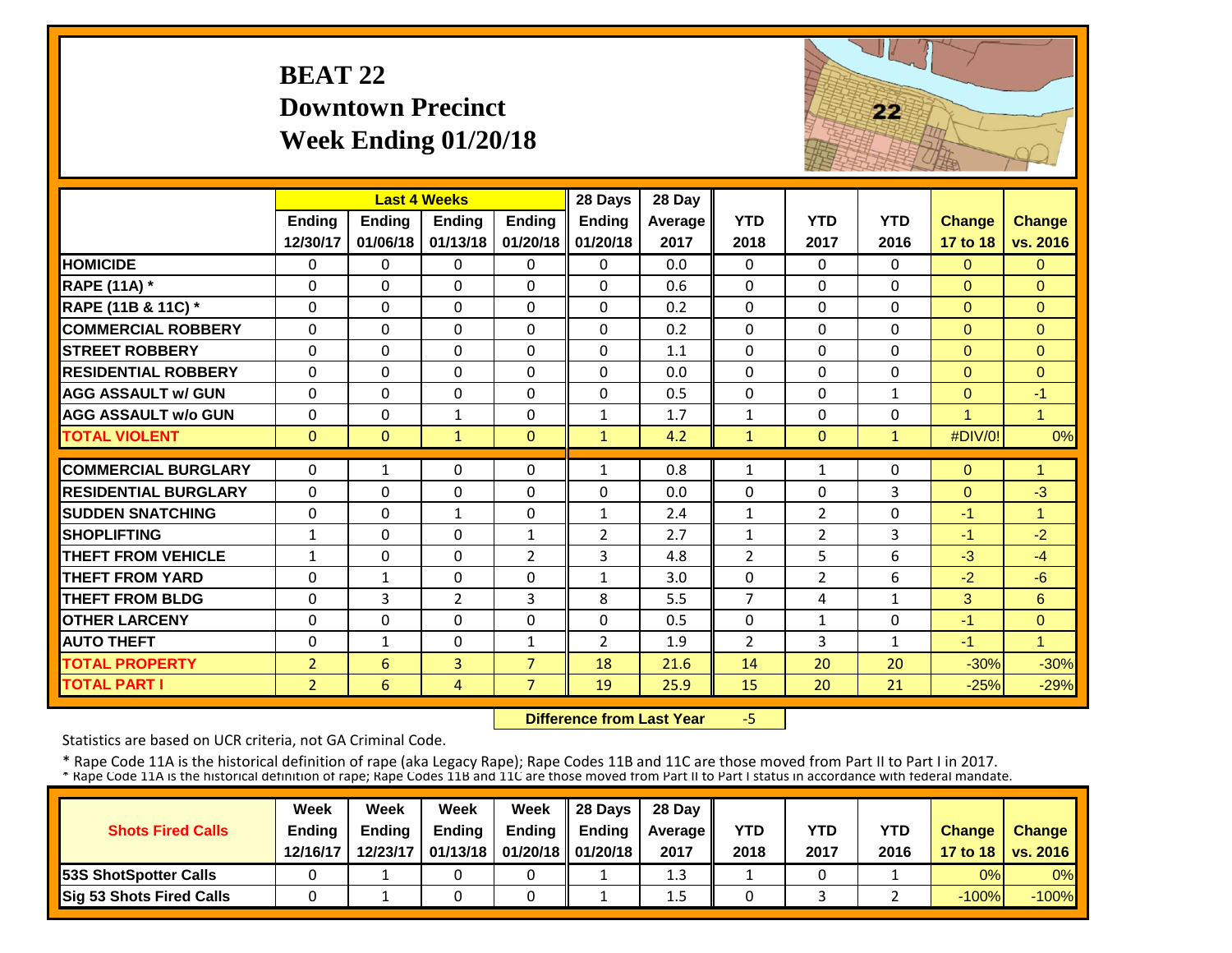## **BEAT 23 Downtown PrecinctWeek Ending 01/20/18**



|                             |                | <b>Last 4 Weeks</b> |                |               | 28 Days        | 28 Day  |                 |                |                |                |                |
|-----------------------------|----------------|---------------------|----------------|---------------|----------------|---------|-----------------|----------------|----------------|----------------|----------------|
|                             | <b>Ending</b>  | <b>Ending</b>       | <b>Ending</b>  | <b>Ending</b> | <b>Ending</b>  | Average | <b>YTD</b>      | <b>YTD</b>     | <b>YTD</b>     | <b>Change</b>  | <b>Change</b>  |
|                             | 12/30/17       | 01/06/18            | 01/13/18       | 01/20/18      | 01/20/18       | 2017    | 2018            | 2017           | 2016           | 17 to 18       | vs. 2016       |
| <b>HOMICIDE</b>             | 0              | $\Omega$            | 0              | $\Omega$      | $\Omega$       | 0.2     | 0               | $\Omega$       | 0              | $\Omega$       | $\Omega$       |
| <b>RAPE (11A) *</b>         | $\Omega$       | $\Omega$            | $\Omega$       | 0             | $\Omega$       | 0.2     | $\Omega$        | $\Omega$       | 0              | $\Omega$       | $\Omega$       |
| RAPE (11B & 11C) *          | $\Omega$       | $\Omega$            | $\Omega$       | 0             | $\Omega$       | 0.0     | $\Omega$        | $\mathbf{1}$   | 0              | $-1$           | $\Omega$       |
| <b>COMMERCIAL ROBBERY</b>   | $\Omega$       | $\Omega$            | $\Omega$       | $\Omega$      | $\Omega$       | 0.0     | $\Omega$        | $\Omega$       | 0              | $\Omega$       | $\Omega$       |
| <b>STREET ROBBERY</b>       | $\mathbf{1}$   | $\mathbf{0}$        | $\mathbf{0}$   | $\Omega$      | $\mathbf{1}$   | 0.8     | 0               | $\mathbf{1}$   | 0              | $-1$           | $\Omega$       |
| <b>RESIDENTIAL ROBBERY</b>  | $\Omega$       | $\Omega$            | $\Omega$       | $\Omega$      | $\Omega$       | 0.0     | 0               | $\Omega$       | 0              | $\Omega$       | $\Omega$       |
| <b>AGG ASSAULT w/ GUN</b>   | $\mathbf 0$    | $\Omega$            | $\Omega$       | $\Omega$      | $\Omega$       | 0.2     | 0               | $\Omega$       | 0              | $\overline{0}$ | $\overline{0}$ |
| <b>AGG ASSAULT w/o GUN</b>  | $\Omega$       | $\Omega$            | $\mathbf{1}$   | $\Omega$      | $\mathbf{1}$   | 1.2     | $\mathbf{1}$    | $\overline{3}$ | $\mathbf{1}$   | $-2$           | $\Omega$       |
| <b>TOTAL VIOLENT</b>        | $\mathbf{1}$   | $\mathbf{0}$        | $\mathbf{1}$   | $\mathbf{0}$  | $\overline{2}$ | 2.5     | $\mathbf{1}$    | 5              | $\mathbf{1}$   | $-80%$         | 0%             |
|                             |                |                     |                |               |                |         |                 |                |                |                |                |
| <b>COMMERCIAL BURGLARY</b>  | $\Omega$       | $\Omega$            | 0              | 0             | $\Omega$       | 0.2     | 0               | $\Omega$       | 0              | $\overline{0}$ | $\overline{0}$ |
| <b>RESIDENTIAL BURGLARY</b> | $\Omega$       | $\mathbf{1}$        | $\Omega$       | $\mathbf{1}$  | 2              | 0.5     | $\overline{2}$  | $\Omega$       | $\overline{2}$ | $\overline{2}$ | $\Omega$       |
| <b>SUDDEN SNATCHING</b>     | $\Omega$       | $\Omega$            | $\Omega$       | $\Omega$      | $\Omega$       | 0.5     | $\Omega$        | $\Omega$       | $\Omega$       | $\Omega$       | $\Omega$       |
| <b>SHOPLIFTING</b>          | $\Omega$       | $\Omega$            | $\Omega$       | $\mathbf{1}$  | $\mathbf{1}$   | 0.9     | $\mathbf{1}$    | $\mathbf{1}$   | $\mathbf{1}$   | $\Omega$       | $\Omega$       |
| <b>THEFT FROM VEHICLE</b>   | 0              | $\Omega$            | 0              | 1             | 1              | 3.5     | $\mathbf{1}$    | 4              | 3              | $-3$           | $-2$           |
| <b>THEFT FROM YARD</b>      | $\Omega$       | $\Omega$            | $\Omega$       | $\Omega$      | $\Omega$       | 1.1     | $\Omega$        | $\Omega$       | $\overline{2}$ | $\Omega$       | $-2$           |
| <b>THEFT FROM BLDG</b>      | $\mathbf{1}$   | $\Omega$            | 2              | 0             | 3              | 1.8     | $\overline{2}$  | $\mathbf{1}$   | 1              | 1              | $\mathbf{1}$   |
| <b>OTHER LARCENY</b>        | $\Omega$       | $\Omega$            | $\Omega$       | 0             | $\Omega$       | 0.1     | $\Omega$        | $\Omega$       | 0              | $\Omega$       | $\Omega$       |
| <b>AUTO THEFT</b>           | $\Omega$       | $\Omega$            | $\Omega$       | $\Omega$      | 0              | 0.6     | $\Omega$        | $\Omega$       | $\overline{2}$ | $\Omega$       | $-2$           |
| <b>TOTAL PROPERTY</b>       | $\mathbf{1}$   | $\mathbf{1}$        | $\overline{2}$ | 3             | $\overline{7}$ | 9.2     | $6\phantom{1}6$ | 6              | 11             | 0%             | $-45%$         |
| <b>TOTAL PART I</b>         | $\overline{2}$ | $\mathbf{1}$        | $\overline{3}$ | 3             | 9              | 11.7    | $\overline{7}$  | 11             | 12             | $-36%$         | $-42%$         |

 **Difference from Last Year**‐4

Statistics are based on UCR criteria, not GA Criminal Code.

|                               | Week          | Week          | Week          | Week                           | $\parallel$ 28 Davs | 28 Day    |      |      |            |               |                     |
|-------------------------------|---------------|---------------|---------------|--------------------------------|---------------------|-----------|------|------|------------|---------------|---------------------|
| <b>Shots Fired Calls</b>      | <b>Ending</b> | <b>Ending</b> | <b>Ending</b> | <b>Ending</b>                  | <b>Ending</b>       | Average I | YTD  | YTD  | <b>YTD</b> | <b>Change</b> | <b>Change</b>       |
|                               | 12/16/17      | 12/23/17      |               | 01/13/18   01/20/18   01/20/18 |                     | 2017      | 2018 | 2017 | 2016       |               | 17 to 18   vs. 2016 |
| <b>153S ShotSpotter Calls</b> |               |               |               |                                |                     | 2.8       |      |      |            | 0%            | $0\%$               |
| Sig 53 Shots Fired Calls      |               |               |               |                                |                     | 2.1       |      |      |            | 0%            | $-67%$              |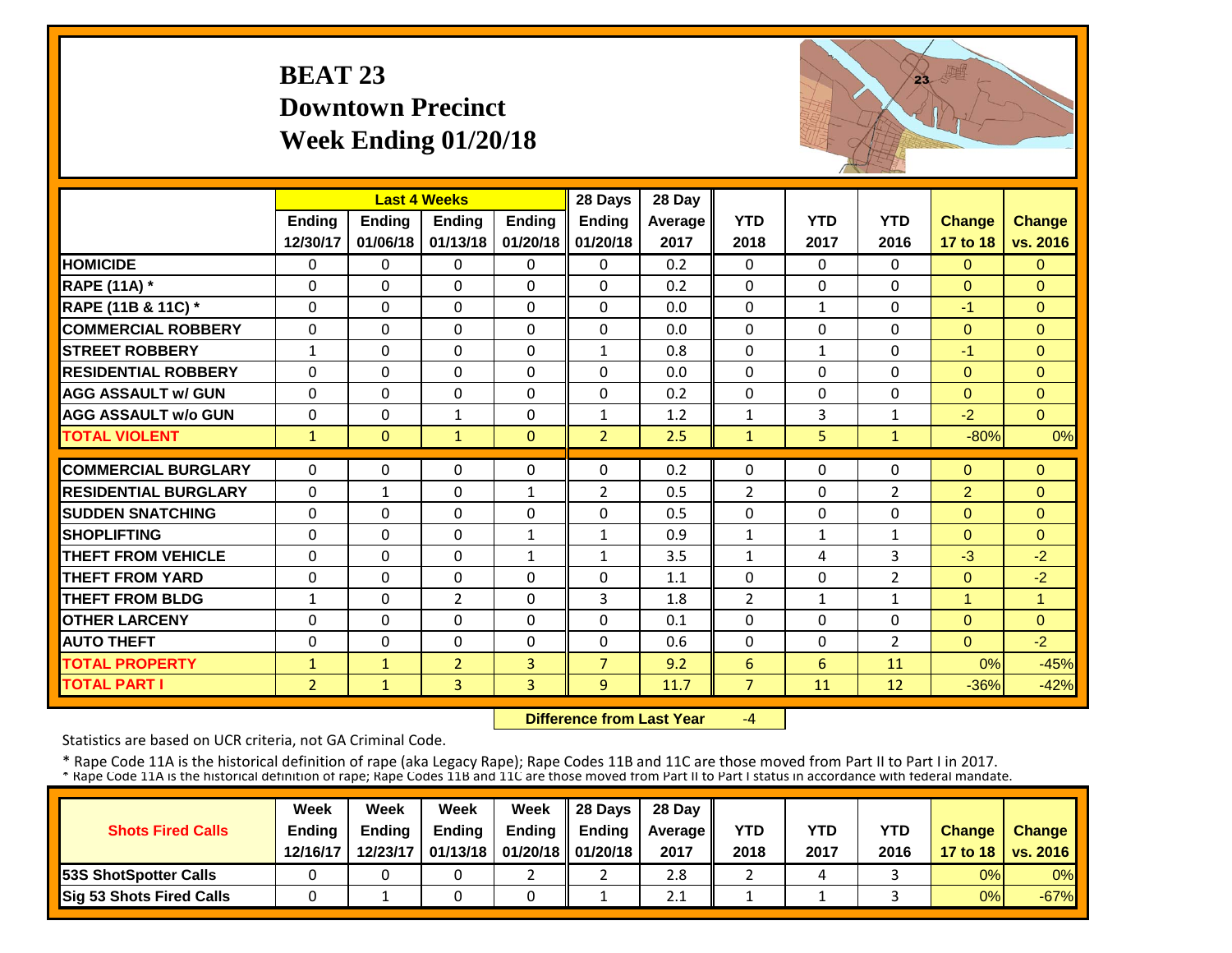## **BEAT 24 Downtown PrecinctWeek Ending 01/20/18**



|                             |                | <b>Last 4 Weeks</b> |                |                | 28 Days       | 28 Day  |                |              |                |               |                |
|-----------------------------|----------------|---------------------|----------------|----------------|---------------|---------|----------------|--------------|----------------|---------------|----------------|
|                             | <b>Ending</b>  | <b>Ending</b>       | Ending         | <b>Ending</b>  | <b>Ending</b> | Average | <b>YTD</b>     | <b>YTD</b>   | <b>YTD</b>     | <b>Change</b> | <b>Change</b>  |
|                             | 12/30/17       | 01/06/18            | 01/13/18       | 01/20/18       | 01/20/18      | 2017    | 2018           | 2017         | 2016           | 17 to 18      | vs. 2016       |
| <b>HOMICIDE</b>             | 0              | $\Omega$            | $\Omega$       | $\Omega$       | 0             | 0.0     | $\mathbf{0}$   | $\Omega$     | $\Omega$       | $\Omega$      | $\Omega$       |
| <b>RAPE (11A) *</b>         | $\Omega$       | $\Omega$            | $\Omega$       | $\Omega$       | $\Omega$      | 0.2     | $\Omega$       | $\Omega$     | $\Omega$       | $\Omega$      | $\Omega$       |
| RAPE (11B & 11C) *          | $\Omega$       | $\Omega$            | $\Omega$       | $\Omega$       | $\Omega$      | 0.2     | $\Omega$       | $\Omega$     | $\Omega$       | $\Omega$      | $\Omega$       |
| <b>COMMERCIAL ROBBERY</b>   | $\Omega$       | $\Omega$            | $\Omega$       | $\Omega$       | $\Omega$      | 0.2     | $\Omega$       | $\Omega$     | $\Omega$       | $\Omega$      | $\Omega$       |
| <b>STREET ROBBERY</b>       | $\Omega$       | 3                   | $\Omega$       | $\Omega$       | 3             | 1.2     | 3              | 3            | $\overline{2}$ | $\Omega$      | $\mathbf{1}$   |
| <b>RESIDENTIAL ROBBERY</b>  | $\Omega$       | $\Omega$            | $\Omega$       | $\Omega$       | $\Omega$      | 0.0     | $\Omega$       | $\Omega$     | 0              | $\Omega$      | $\Omega$       |
| <b>AGG ASSAULT w/ GUN</b>   | $\Omega$       | $\mathbf{1}$        | $\Omega$       | 0              | $\mathbf{1}$  | 0.4     | $\mathbf{1}$   | $\mathbf{1}$ | 0              | $\Omega$      | $\mathbf{1}$   |
| <b>AGG ASSAULT w/o GUN</b>  | 0              | $\Omega$            | $\Omega$       | $\Omega$       | 0             | 0.6     | $\Omega$       | $\Omega$     | 1              | $\Omega$      | $-1$           |
| <b>TOTAL VIOLENT</b>        | $\mathbf{0}$   | 4                   | $\Omega$       | $\mathbf{0}$   | 4             | 2.6     | $\overline{4}$ | 4            | $\overline{3}$ | 0%            | 33%            |
| <b>COMMERCIAL BURGLARY</b>  | $\Omega$       | $\Omega$            | 0              | 0              | 0             | 0.3     | $\Omega$       | $\Omega$     | 0              | $\Omega$      | $\Omega$       |
| <b>RESIDENTIAL BURGLARY</b> | $\Omega$       | $\Omega$            | $\Omega$       | $\Omega$       | $\Omega$      | 1.2     | $\Omega$       | $\Omega$     | 2              | $\Omega$      | $-2$           |
| <b>ISUDDEN SNATCHING</b>    | $\mathbf 0$    | $\Omega$            | $\Omega$       | $\mathbf{0}$   | $\Omega$      | 0.2     | $\Omega$       | $\Omega$     | 0              | $\Omega$      | $\Omega$       |
| <b>SHOPLIFTING</b>          | $\mathbf{1}$   | 3                   | 3              | $\Omega$       | 7             | 3.7     | 6              | 3            | 3              | 3             | 3              |
| <b>THEFT FROM VEHICLE</b>   | $\mathbf{1}$   | 3                   | 0              | 0              | 4             | 9.1     | $\overline{2}$ | 8            | 10             | $-6$          | $-8$           |
| <b>THEFT FROM YARD</b>      | $\mathbf{1}$   | $\Omega$            | $\overline{2}$ | $\mathbf{1}$   | 4             | 4.5     | 3              | 9            | $\overline{2}$ | $-6$          | $\mathbf{1}$   |
| <b>THEFT FROM BLDG</b>      | $\mathbf{1}$   | $\overline{2}$      | $\mathbf{1}$   | $\mathbf{1}$   | 5             | 2.4     | 4              | $\Omega$     | $\overline{2}$ | 4             | $\overline{2}$ |
| <b>OTHER LARCENY</b>        | $\Omega$       | $\Omega$            | $\Omega$       | 0              | 0             | 1.5     | $\Omega$       | 1            | $\mathbf{1}$   | $-1$          | $-1$           |
| <b>AUTO THEFT</b>           | $\Omega$       | $\Omega$            | $\Omega$       | $\Omega$       | $\Omega$      | 2.9     | $\Omega$       | 3            | $\Omega$       | $-3$          | $\Omega$       |
| <b>TOTAL PROPERTY</b>       | $\overline{4}$ | 8                   | 6              | $\overline{2}$ | 20            | 25.7    | 15             | 24           | 20             | $-38%$        | $-25%$         |
| <b>TOTAL PART I</b>         | 4              | 12                  | 6              | $\overline{2}$ | 24            | 28.3    | 19             | 28           | 23             | $-32%$        | $-17%$         |
|                             |                |                     |                |                |               |         |                |              |                |               |                |

 **Difference from Last Year** $-9$ 

Statistics are based on UCR criteria, not GA Criminal Code.

|                               | Week          | Week          | Week          | Week                           | $\parallel$ 28 Davs | 28 Day    |      |      |            |               |                     |
|-------------------------------|---------------|---------------|---------------|--------------------------------|---------------------|-----------|------|------|------------|---------------|---------------------|
| <b>Shots Fired Calls</b>      | <b>Ending</b> | <b>Ending</b> | <b>Ending</b> | <b>Ending</b>                  | <b>Ending</b>       | Average I | YTD  | YTD  | <b>YTD</b> | <b>Change</b> | <b>Change</b>       |
|                               | 12/16/17      | 12/23/17      |               | 01/13/18   01/20/18   01/20/18 |                     | 2017      | 2018 | 2017 | 2016       |               | 17 to 18   vs. 2016 |
| <b>153S ShotSpotter Calls</b> |               |               |               |                                |                     | 2.8       |      | b    |            | 0%            | $0\%$               |
| Sig 53 Shots Fired Calls      |               |               |               |                                |                     | 6.1       |      | 10   | 10         | $-70%$        | $-70%$              |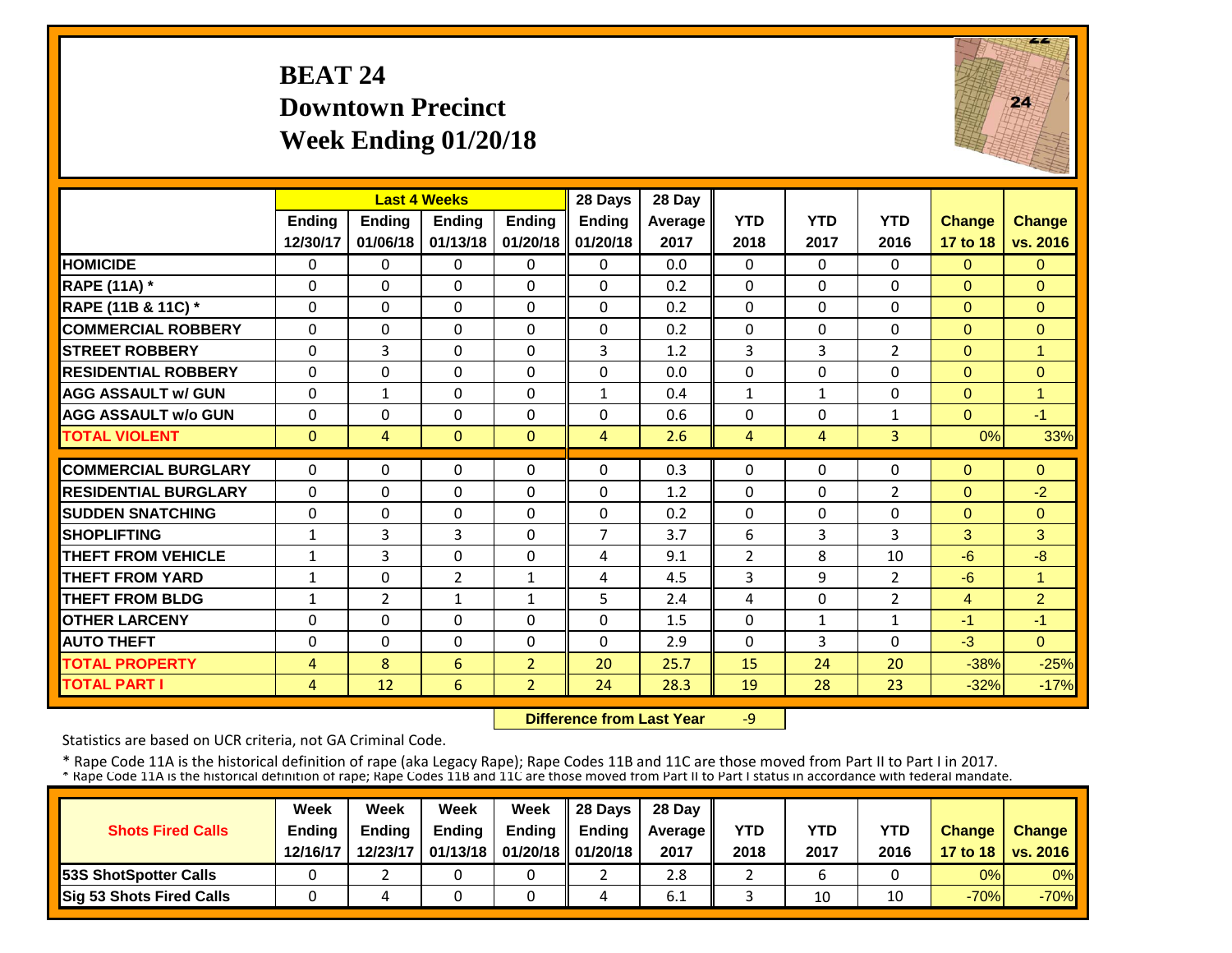#### **BEAT 25 Downtown PrecinctWeek Ending 01/20/18**



|                             |              | <b>Last 4 Weeks</b> |               |                | 28 Days        | 28 Day  |                |                |                |                |                |
|-----------------------------|--------------|---------------------|---------------|----------------|----------------|---------|----------------|----------------|----------------|----------------|----------------|
|                             | Ending       | <b>Ending</b>       | <b>Ending</b> | <b>Ending</b>  | <b>Ending</b>  | Average | <b>YTD</b>     | <b>YTD</b>     | <b>YTD</b>     | <b>Change</b>  | <b>Change</b>  |
|                             | 12/30/17     | 01/06/18            | 01/13/18      | 01/20/18       | 01/20/18       | 2017    | 2018           | 2017           | 2016           | 17 to 18       | vs. 2016       |
| <b>HOMICIDE</b>             | $\mathbf{1}$ | 0                   | $\Omega$      | $\Omega$       | $\mathbf{1}$   | 0.1     | $\Omega$       | $\Omega$       | 0              | $\Omega$       | $\Omega$       |
| <b>RAPE (11A) *</b>         | $\Omega$     | 0                   | $\Omega$      | $\Omega$       | 0              | 0.2     | $\Omega$       | $\Omega$       | 0              | $\Omega$       | $\Omega$       |
| RAPE (11B & 11C) *          | 0            | $\Omega$            | $\mathbf 0$   | $\Omega$       | 0              | 0.2     | $\Omega$       | $\Omega$       | 0              | $\overline{0}$ | $\overline{0}$ |
| <b>COMMERCIAL ROBBERY</b>   | $\Omega$     | $\Omega$            | $\Omega$      | $\Omega$       | $\Omega$       | 0.3     | $\Omega$       | $\Omega$       | 0              | $\Omega$       | $\Omega$       |
| <b>STREET ROBBERY</b>       | $\Omega$     | $\Omega$            | $\mathbf{1}$  | $\Omega$       | $\mathbf{1}$   | 1.5     | $\mathbf{1}$   | 3              | $\overline{7}$ | $-2$           | $-6$           |
| <b>RESIDENTIAL ROBBERY</b>  | $\Omega$     | $\Omega$            | $\Omega$      | $\Omega$       | $\Omega$       | 0.0     | $\Omega$       | $\Omega$       | 0              | $\Omega$       | $\Omega$       |
| <b>AGG ASSAULT w/ GUN</b>   | $\Omega$     | 0                   | $\Omega$      | $\Omega$       | $\Omega$       | 0.5     | $\Omega$       | $\mathbf{1}$   | 0              | $-1$           | $\Omega$       |
| <b>AGG ASSAULT w/o GUN</b>  | $\Omega$     | $\mathbf{1}$        | $\Omega$      | $\Omega$       | $\mathbf{1}$   | 0.6     | $\mathbf{1}$   | $\mathbf{1}$   | 0              | $\Omega$       | $\overline{1}$ |
| <b>TOTAL VIOLENT</b>        | $\mathbf{1}$ | $\mathbf{1}$        | $\mathbf{1}$  | $\Omega$       | 3              | 3.5     | $\overline{2}$ | 5              | $\overline{7}$ | $-60%$         | $-71%$         |
| <b>COMMERCIAL BURGLARY</b>  | $\mathbf{1}$ | 0                   | $\Omega$      | $\Omega$       | 1              | 0.5     | $\Omega$       | $\mathbf{1}$   | $\mathbf{1}$   | $-1$           | $-1$           |
| <b>RESIDENTIAL BURGLARY</b> | $\Omega$     | $\Omega$            | $\Omega$      | $\Omega$       | $\Omega$       | 0.7     | $\Omega$       | $\Omega$       | $\mathbf{1}$   | $\Omega$       | $-1$           |
| <b>SUDDEN SNATCHING</b>     | $\Omega$     | 0                   | $\mathbf{1}$  | 0              | $\mathbf{1}$   | 0.3     | $\mathbf{1}$   | $\Omega$       | 0              | 1              | $\overline{1}$ |
| <b>SHOPLIFTING</b>          | $\mathbf{1}$ | $\Omega$            | $\Omega$      | $\Omega$       | $\mathbf{1}$   | 3.8     | $\Omega$       | $\mathbf{1}$   | 1              | $-1$           | $-1$           |
| <b>THEFT FROM VEHICLE</b>   | $\Omega$     | $\Omega$            | $\mathbf{1}$  | $\overline{2}$ | 3              | 6.0     | 3              | 6              | 4              | $-3$           | $-1$           |
| <b>THEFT FROM YARD</b>      | $\Omega$     | $\mathbf{1}$        | $\Omega$      | $\Omega$       | $\mathbf{1}$   | 2.6     | $\mathbf{1}$   | 4              | 3              | $-3$           | $-2$           |
| <b>THEFT FROM BLDG</b>      | $\mathbf{1}$ | 0                   | $\mathbf{1}$  | $\Omega$       | $\overline{2}$ | 2.0     | $\mathbf{1}$   | $\mathbf{1}$   | 1              | $\Omega$       | $\overline{0}$ |
| <b>OTHER LARCENY</b>        | $\mathbf{1}$ | $\mathbf{1}$        |               | $\Omega$       | 3              | 0.4     | $\overline{2}$ | 0              | 1              | $\overline{2}$ | $\overline{1}$ |
| <b>AUTO THEFT</b>           | $\Omega$     | $\Omega$            | 1<br>$\Omega$ | $\Omega$       | $\Omega$       | 2.7     | $\Omega$       | $\overline{2}$ | $\Omega$       | $-2$           | $\Omega$       |
| <b>TOTAL PROPERTY</b>       |              |                     |               |                |                |         | 8              |                | 12             |                | $-33%$         |
|                             | 4            | $\overline{2}$      | 4             | $\overline{2}$ | 12             | 18.9    |                | 15             |                | $-47%$         |                |
| <b>TOTAL PART I</b>         | 5            | $\overline{3}$      | 5             | $\overline{2}$ | 15             | 22.4    | 10             | 20             | 19             | $-50%$         | $-47%$         |

 **Difference from Last Year** $-10$ 

Statistics are based on UCR criteria, not GA Criminal Code.

|                               | Week          | Week          | Week          | Week                           | $\parallel$ 28 Davs | 28 Day    |      |      |            |               |                     |
|-------------------------------|---------------|---------------|---------------|--------------------------------|---------------------|-----------|------|------|------------|---------------|---------------------|
| <b>Shots Fired Calls</b>      | <b>Ending</b> | <b>Ending</b> | <b>Ending</b> | <b>Ending</b>                  | <b>Ending</b>       | Average I | YTD  | YTD  | <b>YTD</b> | <b>Change</b> | <b>Change</b>       |
|                               | 12/16/17      | 12/23/17      |               | 01/13/18   01/20/18   01/20/18 |                     | 2017      | 2018 | 2017 | 2016       |               | 17 to 18   vs. 2016 |
| <b>153S ShotSpotter Calls</b> |               |               |               |                                |                     | 5.3       |      |      |            | 0%            | $0\%$               |
| Sig 53 Shots Fired Calls      |               |               |               |                                |                     | 5.1       |      |      |            | $-40%$        | $-57%$              |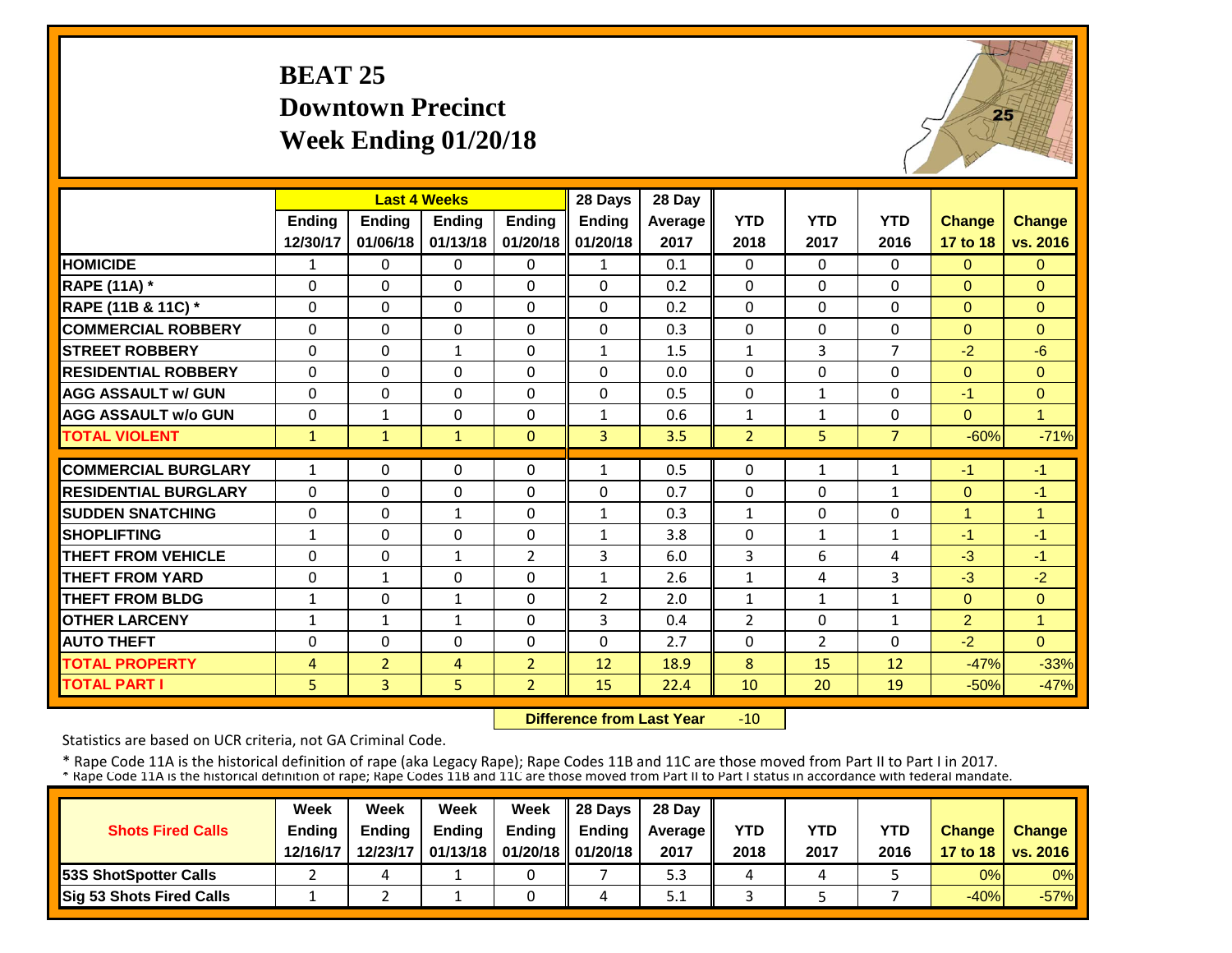#### **BEAT 26 Downtown PrecinctWeek Ending 01/20/18**



|                             |                | <b>Last 4 Weeks</b> |                |               | 28 Days        | 28 Day  |                |                |                |               |                |
|-----------------------------|----------------|---------------------|----------------|---------------|----------------|---------|----------------|----------------|----------------|---------------|----------------|
|                             | Ending         | <b>Ending</b>       | <b>Ending</b>  | <b>Ending</b> | <b>Ending</b>  | Average | <b>YTD</b>     | <b>YTD</b>     | <b>YTD</b>     | <b>Change</b> | <b>Change</b>  |
|                             | 12/30/17       | 01/06/18            | 01/13/18       | 01/20/18      | 01/20/18       | 2017    | 2018           | 2017           | 2016           | 17 to 18      | vs. 2016       |
| <b>HOMICIDE</b>             | $\Omega$       | $\Omega$            | 0              | $\mathbf{0}$  | 0              | 0.1     | $\Omega$       | $\mathbf{1}$   | $\mathbf{1}$   | $-1$          | $-1$           |
| <b>RAPE (11A)</b> *         | $\Omega$       | $\mathbf{1}$        | $\Omega$       | $\Omega$      | $\mathbf{1}$   | 0.1     | $\mathbf{1}$   | $\Omega$       | 0              | $\mathbf{1}$  | $\overline{1}$ |
| RAPE (11B & 11C) *          | $\mathbf 0$    | $\Omega$            | $\Omega$       | $\Omega$      | 0              | 0.5     | $\Omega$       | $\Omega$       | 0              | $\Omega$      | $\Omega$       |
| <b>COMMERCIAL ROBBERY</b>   | $\Omega$       | $\Omega$            | $\Omega$       | $\Omega$      | $\Omega$       | 0.0     | $\Omega$       | $\Omega$       | 0              | $\Omega$      | $\Omega$       |
| <b>STREET ROBBERY</b>       | 0              | $\Omega$            | $\Omega$       | $\Omega$      | 0              | 1.2     | $\Omega$       | $\Omega$       | 2              | $\Omega$      | $-2$           |
| <b>RESIDENTIAL ROBBERY</b>  | $\Omega$       | $\Omega$            | $\Omega$       | 0             | 0              | 0.3     | $\Omega$       | $\Omega$       | 0              | $\Omega$      | $\Omega$       |
| <b>AGG ASSAULT w/ GUN</b>   | $\Omega$       | $\mathbf{1}$        | $\Omega$       | 0             | $\mathbf{1}$   | 0.5     | $\mathbf{1}$   | $\Omega$       | $\overline{2}$ | 1             | $-1$           |
| <b>AGG ASSAULT w/o GUN</b>  | 0              | $\Omega$            | $\overline{2}$ | $\Omega$      | $\overline{2}$ | 1.7     | $\overline{2}$ | $\overline{2}$ | 0              | $\Omega$      | $\overline{2}$ |
| <b>TOTAL VIOLENT</b>        | $\mathbf{0}$   | $\overline{2}$      | $\overline{2}$ | $\Omega$      | 4              | 4.3     | 4              | $\overline{3}$ | 5              | 33%           | $-20%$         |
| <b>COMMERCIAL BURGLARY</b>  | $\Omega$       | $\Omega$            | 1              | 0             | 1              | 0.3     | $\mathbf{1}$   | $\Omega$       | 0              | 1             | $\mathbf{1}$   |
| <b>RESIDENTIAL BURGLARY</b> | $\Omega$       | $\Omega$            | 1              | $\mathbf{1}$  | 2              | 2.8     | $\overline{2}$ | 4              | 2              | $-2$          | $\Omega$       |
| <b>SUDDEN SNATCHING</b>     | $\Omega$       | $\Omega$            | $\Omega$       | 0             | $\Omega$       | 0.3     | $\Omega$       | $\Omega$       | 0              | $\Omega$      | $\Omega$       |
| <b>SHOPLIFTING</b>          | $\Omega$       | $\Omega$            | $\Omega$       | $\Omega$      | $\Omega$       | 1.5     | $\Omega$       | 3              | 5              | $-3$          | $-5$           |
| <b>THEFT FROM VEHICLE</b>   | $\mathbf{1}$   | $\Omega$            | $\mathbf{1}$   | $\mathbf{1}$  | 3              | 6.2     | $\overline{2}$ | 3              | $\overline{2}$ | $-1$          | $\Omega$       |
| <b>THEFT FROM YARD</b>      | $\mathbf{1}$   | $\Omega$            | $\Omega$       | $\mathbf{1}$  | $\overline{2}$ | 2.1     | $\mathbf{1}$   | 0              | $\overline{2}$ | 1             | $-1$           |
| <b>THEFT FROM BLDG</b>      | $\mathbf{1}$   | $\Omega$            | $\Omega$       | 0             | $\mathbf{1}$   | 1.5     | $\Omega$       | 0              | $\overline{2}$ | $\Omega$      | $-2$           |
| <b>OTHER LARCENY</b>        | 0              | $\Omega$            | $\Omega$       | 0             | 0              | 0.5     | $\Omega$       | 0              | 0              | $\Omega$      | $\Omega$       |
| <b>AUTO THEFT</b>           | 1              | $\Omega$            | $\Omega$       | $\mathbf{1}$  | $\overline{2}$ | 1.7     | $\mathbf{1}$   | $\mathbf{1}$   | $\mathbf{1}$   | $\Omega$      | $\Omega$       |
| <b>TOTAL PROPERTY</b>       | $\overline{4}$ | $\Omega$            | 3              | 4             | 11             | 16.9    | $\overline{7}$ | 11             | 14             | $-36%$        | $-50%$         |
| <b>TOTAL PART I</b>         | $\overline{4}$ | $\overline{2}$      | 5              | 4             | 15             | 21.2    | 11             | 14             | 19             | $-21%$        | $-42%$         |

 **Difference from Last Year** $-3$ 

Statistics are based on UCR criteria, not GA Criminal Code.

|                               | Week          | Week          | Week          | Week                           | $\parallel$ 28 Davs | 28 Day    |      |      |            |               |                     |
|-------------------------------|---------------|---------------|---------------|--------------------------------|---------------------|-----------|------|------|------------|---------------|---------------------|
| <b>Shots Fired Calls</b>      | <b>Ending</b> | <b>Ending</b> | <b>Ending</b> | <b>Ending</b>                  | <b>Ending</b>       | Average I | YTD  | YTD  | <b>YTD</b> | <b>Change</b> | <b>Change</b>       |
|                               | 12/16/17      | 12/23/17      |               | 01/13/18   01/20/18   01/20/18 |                     | 2017      | 2018 | 2017 | 2016       |               | 17 to 18   vs. 2016 |
| <b>153S ShotSpotter Calls</b> |               | 21            |               |                                | 32                  | 9.3       | 26   | 11   | 10         | 0%            | $0\%$               |
| Sig 53 Shots Fired Calls      |               | 10            |               |                                | 16                  | 8.8       | 13   |      | ᆠᆂ         | 18%           | 18%                 |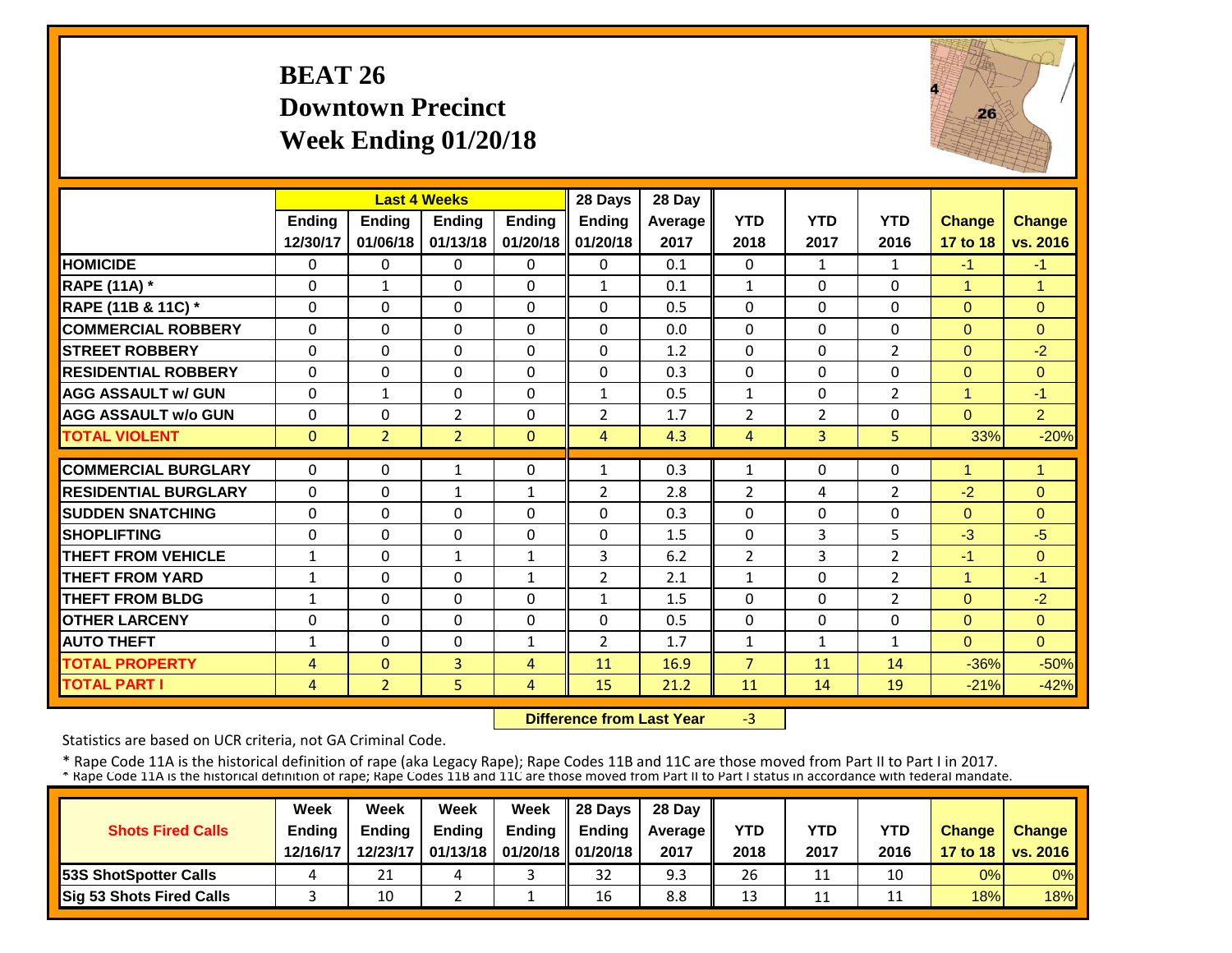

#### **COMPSTATCENTRAL PRECINCTWeek Ending 01/20/18**

**PRECINCT COMMANDER:**

**CAPT. BEN HERRON**



|                                                                                                  | <b>Week</b><br><b>Ending</b> | <b>Week</b><br>Ending | Weekly<br>Avg    | 28-Day<br>Ending | 28-Day<br>Ending                 | Avg<br>28-Day                                | <b>YTD</b>                            | <b>YTD</b>       | <b>YTD</b>       | <b>Change</b>        | <b>Change</b>  |
|--------------------------------------------------------------------------------------------------|------------------------------|-----------------------|------------------|------------------|----------------------------------|----------------------------------------------|---------------------------------------|------------------|------------------|----------------------|----------------|
|                                                                                                  | 01/20/18                     | 01/13/18              | 2017             | 01/20/18         | 12/23/17                         | 2017                                         | 2018                                  | 2017             | 2016             | 17 to 18             | vs. 2016       |
| <b>HOMICIDE</b>                                                                                  | 0                            | 0                     | 0                | 0                | 0                                | -1                                           | 0                                     | $\Omega$         | 1                | $\Omega$             | -1             |
| <b>RAPE (11A) *</b>                                                                              | $\overline{2}$               | $\mathbf{0}$          | $\Omega$         | $\mathbf{2}$     | $\overline{2}$                   | $\overline{1}$                               | $\mathbf{2}$                          | $\mathbf{1}$     | $\overline{2}$   | $\overline{1}$       | $\Omega$       |
| RAPE (11B & 11C) *                                                                               | $\bf{0}$                     | $\Omega$              | 0                | $\mathbf 0$      | $\overline{0}$                   | $\mathbf 1$                                  | 0                                     | $\overline{2}$   | $\overline{0}$   | $-2$                 | $\Omega$       |
| <b>COMMERCIAL ROBBERY</b>                                                                        | $\mathbf 0$                  | $\mathbf 0$           | $\mathbf 0$      | $\mathbf{0}$     | $\mathbf{1}$                     | $\overline{2}$                               | $\mathbf 0$                           | $\overline{0}$   | 0                | $\Omega$             | $\Omega$       |
| <b>STREET ROBBERY</b>                                                                            | $\mathbf{1}$                 | $\overline{2}$        | $\mathbf{1}$     | 9                | 5                                | 5                                            | $\overline{\mathbf{6}}$               | $\overline{2}$   | $\overline{5}$   | $\overline{4}$       | $\overline{1}$ |
| <b>RESIDENTIAL ROBBERY</b>                                                                       | 1                            | $\Omega$              | $\overline{0}$   | $\mathbf{1}$     | 1                                | $\overline{1}$                               | $\mathbf{1}$                          | $\mathbf{1}$     | $\Omega$         | $\Omega$             | $\overline{1}$ |
| <b>AGG ASSAULT w/ GUN</b>                                                                        | $\bf{0}$                     | $\mathbf{1}$          | $\overline{2}$   | 3                | 6                                | $\overline{7}$                               | $\overline{2}$                        | 4                | $\overline{3}$   | $-2$                 | $-1$           |
| <b>AGG ASSAULT w/o GUN</b>                                                                       | $\overline{\mathbf{2}}$      | $\mathbf{1}$          | $\overline{2}$   | $\overline{5}$   | $\overline{2}$                   | 6                                            | $\overline{\mathbf{3}}$               | $\overline{2}$   | $\overline{2}$   | $\overline{1}$       | $\overline{A}$ |
| <b>TOTAL VIOLENT</b>                                                                             | 6                            | $\overline{4}$        | 6                | $\overline{20}$  | $\overline{17}$                  | 25                                           | $\overline{14}$                       | 12               | $\overline{13}$  | 17%                  | 8%             |
| <b>COMMERCIAL BURGLARY</b>                                                                       | $\bf{0}$                     | $\Omega$              | 1                | 3                | 4                                | 3                                            | $\overline{2}$                        | $\overline{2}$   | $\overline{7}$   | $\mathbf{0}$         | -5             |
| <b>RESIDENTIAL BURGLARY</b>                                                                      | 1                            | 4                     | 4                | $\overline{13}$  | $\overline{12}$                  | $\overline{17}$                              | 6                                     | 14               | 20               | -8                   | $-14$          |
| <b>SUDDEN SNATCHING</b>                                                                          | $\bf{0}$                     | $\mathbf 0$           | $\overline{0}$   | $\mathbf{1}$     | $\overline{0}$                   | $\overline{2}$                               | $\mathbf{1}$                          | $\Omega$         | 0                | $\overline{1}$       | 1              |
| <b>SHOPLIFTING</b>                                                                               | $\overline{2}$               | 3                     | 4                | 9                | $\overline{10}$                  | $\overline{17}$                              | $\overline{7}$                        | 19               | 10               | $-12$                | $-3$           |
| <b>THEFT FROM VEHICLE</b>                                                                        | 3                            | $\overline{7}$        | 8                | 14               | $\overline{36}$                  | $\overline{32}$                              | $\overline{12}$                       | $\overline{27}$  | $\overline{30}$  | $-15$                | $-18$          |
| <b>THEFT FROM YARD</b>                                                                           | $\mathbf{2}$                 | 5                     | 4                | 14               | 16                               | 16                                           | 9                                     | 12               | $\overline{7}$   | $-3$                 | $\overline{2}$ |
| <b>THEFT FROM BLDG</b>                                                                           | 4                            | 5                     | $\overline{4}$   | 20               | $\overline{17}$                  | 16                                           | $\overline{15}$                       | 5                | 9                | 10                   | 6              |
| <b>OTHER LARCENY</b>                                                                             | 1                            | $\mathbf 0$           | $\mathbf{1}$     | $\mathbf{2}$     | 6                                | $\overline{3}$                               | $\mathbf{1}$                          | 3                | 0                | $-2$                 | $\overline{1}$ |
| <b>AUTO THEFT</b>                                                                                | 3                            | $\overline{2}$        | 4                | 9                | 19                               | 16                                           | 9                                     | 8                | $\overline{17}$  | $\blacktriangleleft$ | $-8$           |
| <b>TOTAL PROPERTY</b>                                                                            | 16                           | 26                    | 31               | 85               | 120                              | 123                                          | 62                                    | 90               | 100              | $-31%$               | $-38%$         |
| <b>TOTAL PART I</b>                                                                              | $\overline{22}$              | $\overline{30}$       | $\overline{37}$  | 105              | 137                              | 148                                          | 76                                    | 102              | 113              | $-25%$               | $-33%$         |
| Statistics are based on UCR criteria, not GA Criminal Code, and are                              |                              |                       |                  |                  | <b>Difference from Last Year</b> |                                              | -26                                   |                  |                  | <b>Last Week</b>     | Year-to-Date   |
| preliminary, based on RMS data at the time prepared, and are subject to change.                  |                              |                       |                  |                  |                                  | <b>At-Fault Police Vehicle Accidents</b>     |                                       |                  |                  | $\Omega$             |                |
| Cell Shading: white is within 0.6 standard deviation of the mean; red is above; green is below.  |                              |                       |                  |                  |                                  | <b>Not At-Fault Police Vehicle Accidents</b> |                                       |                  |                  | $\Omega$             | $\overline{2}$ |
| * Code 11A is the pre-2016 definition of rape; Codes 11B and 11C are by federal mandate in 2016. |                              |                       |                  |                  |                                  |                                              | <b>Total Police Vehicle Accidents</b> |                  |                  | $\overline{0}$       | $\overline{3}$ |
|                                                                                                  | Week                         | Week                  | Weekly           | 28-Day           | 28-Day                           | Avg                                          |                                       |                  |                  |                      |                |
| <b>Citizen Initiated Calls</b>                                                                   | <b>Ending</b>                | Ending                | Avg              | Ending           | Ending                           | 28-Day                                       | <b>YTD</b>                            | <b>YTD</b>       | <b>YTD</b>       | <b>Change</b>        | <b>Change</b>  |
|                                                                                                  | 01/20/18                     | 01/13/18              | 2017             | 01/20/18         | 12/23/17                         | 2017                                         | 2018                                  | 2017             | 2016             | 17 to 18             | vs. 2016       |
| <b>Midnight Shift</b>                                                                            | 95                           | 103                   | 126              | 382              | 387                              | 503                                          | $\overline{276}$                      | $\overline{317}$ | 323              | $-41$                | $-47$          |
| <b>Day Shift</b>                                                                                 | $\overline{223}$             | 185                   | $\overline{271}$ | 819              | 854                              | 1085                                         | 612                                   | 683              | $\overline{720}$ | $-71$                | $-108$         |
| <b>Afternoon Shift</b>                                                                           | 203                          | 232                   | 294              | 847              | 866                              | 1176                                         | 616                                   | 663              | 672              | $-47$                | $-56$          |
| <b>TOTAL CITIZEN CFS</b>                                                                         | 521                          | 520                   | 691              | 2048             | 2107                             | 2764                                         | 1504                                  | 1663             | 1715             | $-9.6%$              | $-12.3%$       |
| <b>53S ShotSpotter Calls</b>                                                                     | 16                           | 6                     | $\overline{12}$  | $\overline{54}$  | 44                               | 46                                           | 43                                    | 66               | 50               | $-23$                | -7             |
| <b>Sig 53 Shots Fired Calls</b>                                                                  | 14                           | $\overline{7}$        | 16               | 49               | 58                               | 65                                           | 33                                    | 54               | 66               | $-21$                | $-33$          |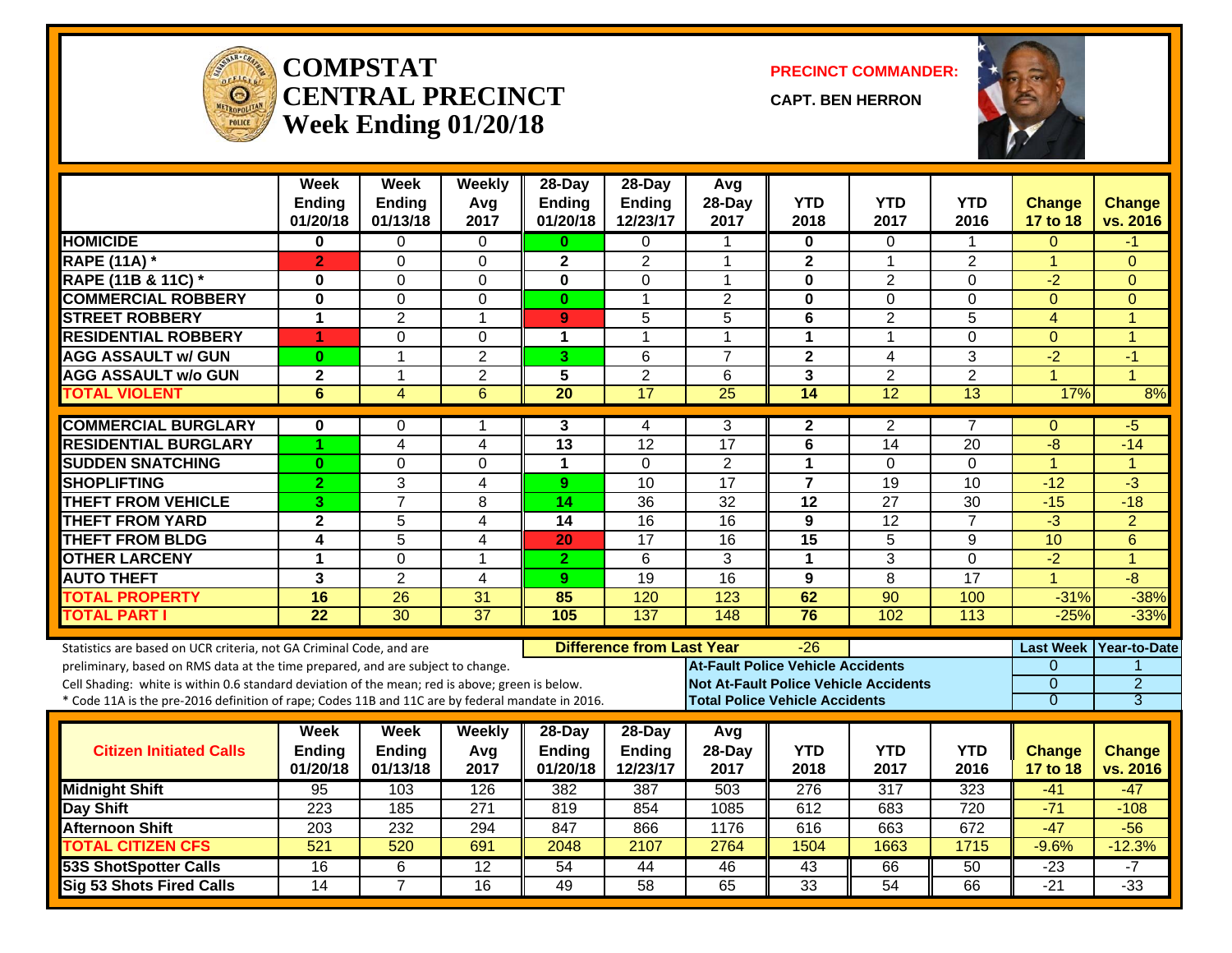## **BEAT 31 Central Precinct Week Ending 01/20/18**



|                             |                |              | <b>Last 4 Weeks</b> |                | 28 Days        | 28 Day  |                |                |                |                |                      |
|-----------------------------|----------------|--------------|---------------------|----------------|----------------|---------|----------------|----------------|----------------|----------------|----------------------|
|                             | Ending         | Ending       | <b>Endina</b>       | <b>Endina</b>  | Ending         | Average | <b>YTD</b>     | <b>YTD</b>     | <b>YTD</b>     | <b>Change</b>  | <b>Change</b>        |
|                             | 12/30/17       | 01/06/18     | 01/13/18            | 01/20/18       | 01/20/18       | 2017    | 2018           | 2017           | 2016           | 17 to 18       | vs. 2016             |
| <b>HOMICIDE</b>             | 0              | $\Omega$     | $\Omega$            | $\mathbf{0}$   | $\Omega$       | 0.3     | $\mathbf{0}$   | $\Omega$       | $\Omega$       | $\Omega$       | $\Omega$             |
| <b>RAPE (11A) *</b>         | $\Omega$       | $\Omega$     | $\Omega$            | $\overline{2}$ | $\overline{2}$ | 0.5     | $\overline{2}$ | $\Omega$       | $\Omega$       | $\overline{2}$ | 2                    |
| RAPE (11B & 11C) *          | $\Omega$       | $\Omega$     | $\Omega$            | $\Omega$       | $\Omega$       | 0.2     | $\Omega$       | $\Omega$       | $\Omega$       | $\Omega$       | $\Omega$             |
| <b>COMMERCIAL ROBBERY</b>   | $\Omega$       | $\Omega$     | $\Omega$            | $\mathbf{0}$   | $\mathbf{0}$   | 0.1     | $\Omega$       | $\Omega$       | $\Omega$       | $\Omega$       | $\Omega$             |
| <b>STREET ROBBERY</b>       | $\mathbf{1}$   | $\Omega$     | $\Omega$            | 0              | $\mathbf{1}$   | 0.7     | 0              | $\mathbf{1}$   | $\mathbf{1}$   | $-1$           | $-1$                 |
| <b>RESIDENTIAL ROBBERY</b>  | $\Omega$       | $\Omega$     | $\Omega$            | $\mathbf{1}$   | $\mathbf{1}$   | 0.3     | $\mathbf{1}$   | $\Omega$       | $\Omega$       | $\mathbf{1}$   | $\blacktriangleleft$ |
| <b>AGG ASSAULT w/ GUN</b>   | $\Omega$       | $\Omega$     | $\mathbf 0$         | $\Omega$       | $\Omega$       | 2.4     | 0              | $\mathbf{1}$   | $\mathbf{1}$   | $-1$           | $-1$                 |
| <b>AGG ASSAULT w/o GUN</b>  | $\Omega$       | $\Omega$     | $\Omega$            | $\mathbf{1}$   | 1              | 1.8     | $\mathbf{1}$   | $\mathbf{1}$   | 1              | $\Omega$       | $\Omega$             |
| <b>TOTAL VIOLENT</b>        | $\mathbf{1}$   | $\Omega$     | $\mathbf{0}$        | $\overline{4}$ | 5.             | 6.3     | $\overline{4}$ | $\overline{3}$ | $\overline{3}$ | 33%            | 33%                  |
| <b>COMMERCIAL BURGLARY</b>  | $\Omega$       | $\Omega$     | $\Omega$            | $\Omega$       | $\Omega$       | 0.4     | $\mathbf 0$    | $\Omega$       | $\Omega$       | $\Omega$       | $\overline{0}$       |
| <b>RESIDENTIAL BURGLARY</b> | $\overline{2}$ | $\mathbf{1}$ | $\Omega$            | $\Omega$       | 3              | 5.4     | $\mathbf{1}$   | $\overline{7}$ | 2              | $-6$           | $-1$                 |
| <b>ISUDDEN SNATCHING</b>    | $\Omega$       | $\Omega$     | $\Omega$            | $\Omega$       | $\Omega$       | 0.5     | $\Omega$       | $\Omega$       | $\Omega$       | $\Omega$       | $\Omega$             |
| <b>SHOPLIFTING</b>          | $\Omega$       | $\Omega$     | $\Omega$            | $\mathbf{1}$   | $\mathbf{1}$   | 2.8     | $\mathbf{1}$   | $\Omega$       | $\mathbf{1}$   | $\mathbf{1}$   | $\Omega$             |
| <b>THEFT FROM VEHICLE</b>   | 0              | $\Omega$     | 1                   | $\mathbf{1}$   | $\overline{2}$ | 3.2     | $\overline{2}$ | $\overline{2}$ | $\Omega$       | $\overline{0}$ | $\overline{2}$       |
| <b>THEFT FROM YARD</b>      | 0              | $\Omega$     | $\Omega$            | 0              | 0              | 1.5     | 0              | $\mathbf{1}$   | $\mathbf{1}$   | $-1$           | $-1$                 |
| <b>THEFT FROM BLDG</b>      | 0              | $\Omega$     | $\Omega$            | $\mathbf{1}$   | $\mathbf{1}$   | 2.3     | $\mathbf{1}$   | $\mathbf{1}$   | $\mathbf{1}$   | $\Omega$       | $\Omega$             |
| <b>OTHER LARCENY</b>        | 0              | $\Omega$     | $\Omega$            | $\Omega$       | $\Omega$       | 0.2     | 0              | 0              | $\Omega$       | $\overline{0}$ | $\mathbf{0}$         |
| <b>AUTO THEFT</b>           | $\Omega$       | $\Omega$     | $\Omega$            | $\mathbf{1}$   | 1              | 3.1     | $\mathbf{1}$   | 3              | $\overline{2}$ | $-2$           | $-1$                 |
| <b>TOTAL PROPERTY</b>       | $\overline{2}$ | $\mathbf{1}$ | $\mathbf{1}$        | 4              | 8              | 19.5    | 6              | 14             | $\overline{7}$ | $-57%$         | $-14%$               |
| <b>TOTAL PART I</b>         | 3              | $\mathbf{1}$ | $\mathbf{1}$        | 8              | 13             | 25.8    | 10             | 17             | 10             | $-41%$         | 0%                   |
|                             |                |              |                     |                |                |         |                |                |                |                |                      |

 **Difference from Last Year**‐7

Statistics are based on UCR criteria, not GA Criminal Code.

|                               | Week     | Week          | Week          | Week                           | $\parallel$ 28 Davs | 28 Day    |      |      |            |               |                     |
|-------------------------------|----------|---------------|---------------|--------------------------------|---------------------|-----------|------|------|------------|---------------|---------------------|
| <b>Shots Fired Calls</b>      | Ending   | <b>Ending</b> | <b>Ending</b> | <b>Ending</b>                  | <b>Ending</b>       | Average I | YTD  | YTD  | <b>YTD</b> | <b>Change</b> | <b>Change</b>       |
|                               | 12/16/17 | 12/23/17      |               | 01/13/18   01/20/18   01/20/18 |                     | 2017      | 2018 | 2017 | 2016       |               | 17 to 18   vs. 2016 |
| <b>153S ShotSpotter Calls</b> |          |               |               |                                | 25                  | 19.3      | 17   | 23   | 16         | 0%            | $0\%$               |
| Sig 53 Shots Fired Calls      |          |               |               |                                | 15                  | 15.3      | 13   | 10   |            | 30%           | 63%                 |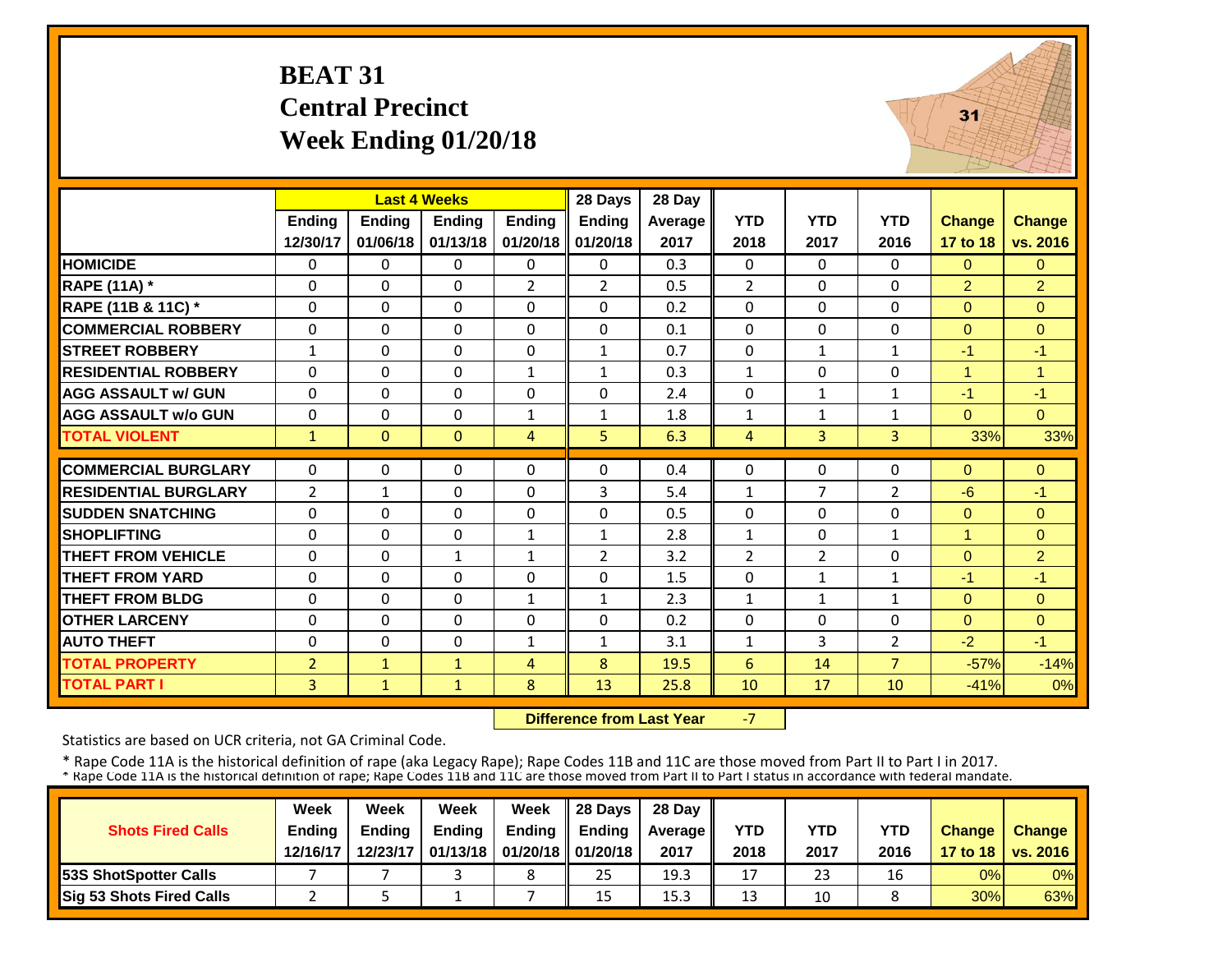## **BEAT 32 Central Precinct Week Ending 01/20/18**



|                             |                |                | <b>Last 4 Weeks</b> |               | 28 Days        | 28 Day  |                |                |                |               |                |
|-----------------------------|----------------|----------------|---------------------|---------------|----------------|---------|----------------|----------------|----------------|---------------|----------------|
|                             | <b>Ending</b>  | Ending         | <b>Endina</b>       | <b>Ending</b> | Ending         | Average | <b>YTD</b>     | <b>YTD</b>     | <b>YTD</b>     | <b>Change</b> | <b>Change</b>  |
|                             | 12/30/17       | 01/06/18       | 01/13/18            | 01/20/18      | 01/20/18       | 2017    | 2018           | 2017           | 2016           | 17 to 18      | vs. 2016       |
| <b>HOMICIDE</b>             | $\Omega$       | $\Omega$       | $\Omega$            | $\Omega$      | $\Omega$       | 0.1     | $\Omega$       | $\Omega$       | 1              | $\Omega$      | $-1$           |
| <b>RAPE (11A)</b> *         | $\Omega$       | $\Omega$       | $\Omega$            | $\Omega$      | $\Omega$       | 0.1     | $\mathbf 0$    | $\Omega$       | $\Omega$       | $\Omega$      | $\Omega$       |
| RAPE (11B & 11C) *          | $\Omega$       | $\Omega$       | $\Omega$            | $\Omega$      | $\Omega$       | 0.0     | $\mathbf 0$    | $\Omega$       | $\Omega$       | $\Omega$      | $\Omega$       |
| <b>COMMERCIAL ROBBERY</b>   | $\Omega$       | $\Omega$       | $\Omega$            | $\mathbf{0}$  | $\Omega$       | 0.7     | 0              | $\Omega$       | $\Omega$       | $\Omega$      | $\Omega$       |
| <b>STREET ROBBERY</b>       | $\Omega$       | $\Omega$       | $\Omega$            | $\Omega$      | $\Omega$       | 0.5     | 0              | $\Omega$       | $\Omega$       | $\Omega$      | $\Omega$       |
| <b>RESIDENTIAL ROBBERY</b>  | $\Omega$       | $\Omega$       | $\Omega$            | $\Omega$      | $\mathbf{0}$   | 0.2     | $\Omega$       | $\Omega$       | 0              | $\Omega$      | $\Omega$       |
| <b>AGG ASSAULT w/ GUN</b>   | $\mathbf{1}$   | $\Omega$       | $\Omega$            | $\Omega$      | $\mathbf{1}$   | 1.2     | $\Omega$       | $\mathbf{1}$   | $\mathbf{1}$   | $-1$          | $-1$           |
| <b>AGG ASSAULT w/o GUN</b>  | 0              | $\Omega$       | $\Omega$            | $\mathbf{1}$  | 1              | 1.3     | $\mathbf{1}$   | $\Omega$       | 0              | $\mathbf{1}$  | $\mathbf{1}$   |
| <b>TOTAL VIOLENT</b>        | $\mathbf{1}$   | $\Omega$       | $\Omega$            | $\mathbf{1}$  | $\overline{2}$ | 4.0     | $\mathbf{1}$   | $\mathbf{1}$   | $\overline{2}$ | 0%            | $-50%$         |
|                             |                |                |                     |               |                |         |                |                |                |               |                |
| <b>COMMERCIAL BURGLARY</b>  | $\Omega$       | $\overline{2}$ | $\Omega$            | $\Omega$      | $\overline{2}$ | 1.2     | 1              | 1              | $\overline{2}$ | $\Omega$      | $-1$           |
| <b>RESIDENTIAL BURGLARY</b> | $\overline{2}$ | $\Omega$       | $\mathbf{1}$        | $\mathbf{1}$  | 4              | 3.7     | $\overline{2}$ | $\overline{2}$ | $\overline{2}$ | $\Omega$      | $\Omega$       |
| <b>ISUDDEN SNATCHING</b>    | 0              | $\Omega$       | $\Omega$            | $\Omega$      | $\Omega$       | 0.2     | 0              | $\Omega$       | 0              | $\Omega$      | $\Omega$       |
| <b>SHOPLIFTING</b>          | $\overline{2}$ | $\Omega$       | $\mathbf{1}$        | 0             | $\overline{3}$ | 3.5     | $\mathbf{1}$   | $\overline{7}$ | 2              | $-6$          | $-1$           |
| <b>THEFT FROM VEHICLE</b>   | $\Omega$       | $\Omega$       | $\Omega$            | $\mathbf{1}$  | $\mathbf{1}$   | 3.1     | $\mathbf{1}$   | 2              | 3              | $-1$          | $-2$           |
| <b>THEFT FROM YARD</b>      | $\Omega$       | $\Omega$       | $\Omega$            | $\Omega$      | $\Omega$       | 1.5     | $\Omega$       | $\overline{2}$ | 2              | $-2$          | $-2$           |
| <b>THEFT FROM BLDG</b>      | $\overline{2}$ | $\mathbf{1}$   | $\mathbf{1}$        | 0             | 4              | 3.0     | $\overline{2}$ | $\overline{2}$ | $\Omega$       | $\Omega$      | $\overline{2}$ |
| <b>OTHER LARCENY</b>        | $\Omega$       | $\Omega$       | $\Omega$            | $\mathbf{1}$  | 1              | 0.5     | $\mathbf{1}$   | $\mathbf{1}$   | 0              | $\Omega$      | $\mathbf{1}$   |
| <b>AUTO THEFT</b>           | $\Omega$       | $\mathbf{1}$   | $\mathbf{1}$        | $\Omega$      | $\overline{2}$ | 2.2     | $\overline{2}$ | $\mathbf{1}$   | 1              | $\mathbf{1}$  | $\mathbf{1}$   |
| <b>TOTAL PROPERTY</b>       | 6              | 4              | 4                   | 3             | 17             | 18.9    | 10             | 18             | 12             | $-44%$        | $-17%$         |
| <b>TOTAL PART I</b>         | 7              | $\overline{4}$ | 4                   | 4             | 19             | 22.9    | 11             | 19             | 14             | $-42%$        | $-21%$         |

 **Difference from Last Year**‐8

Statistics are based on UCR criteria, not GA Criminal Code.

|                               | Week          | Week          | Week          | Week                           | $\parallel$ 28 Davs | 28 Day    |      |      |            |               |                     |
|-------------------------------|---------------|---------------|---------------|--------------------------------|---------------------|-----------|------|------|------------|---------------|---------------------|
| <b>Shots Fired Calls</b>      | <b>Ending</b> | <b>Ending</b> | <b>Ending</b> | <b>Ending</b>                  | <b>Ending</b>       | Average I | YTD  | YTD  | <b>YTD</b> | <b>Change</b> | <b>Change</b>       |
|                               | 12/16/17      | 12/23/17      |               | 01/13/18   01/20/18   01/20/18 |                     | 2017      | 2018 | 2017 | 2016       |               | 17 to 18   vs. 2016 |
| <b>153S ShotSpotter Calls</b> |               |               |               |                                |                     | 0.2       |      |      |            | 0%            | $0\%$               |
| Sig 53 Shots Fired Calls      |               |               |               |                                |                     | 7.9       |      |      |            | $-25%$        | $-50%$              |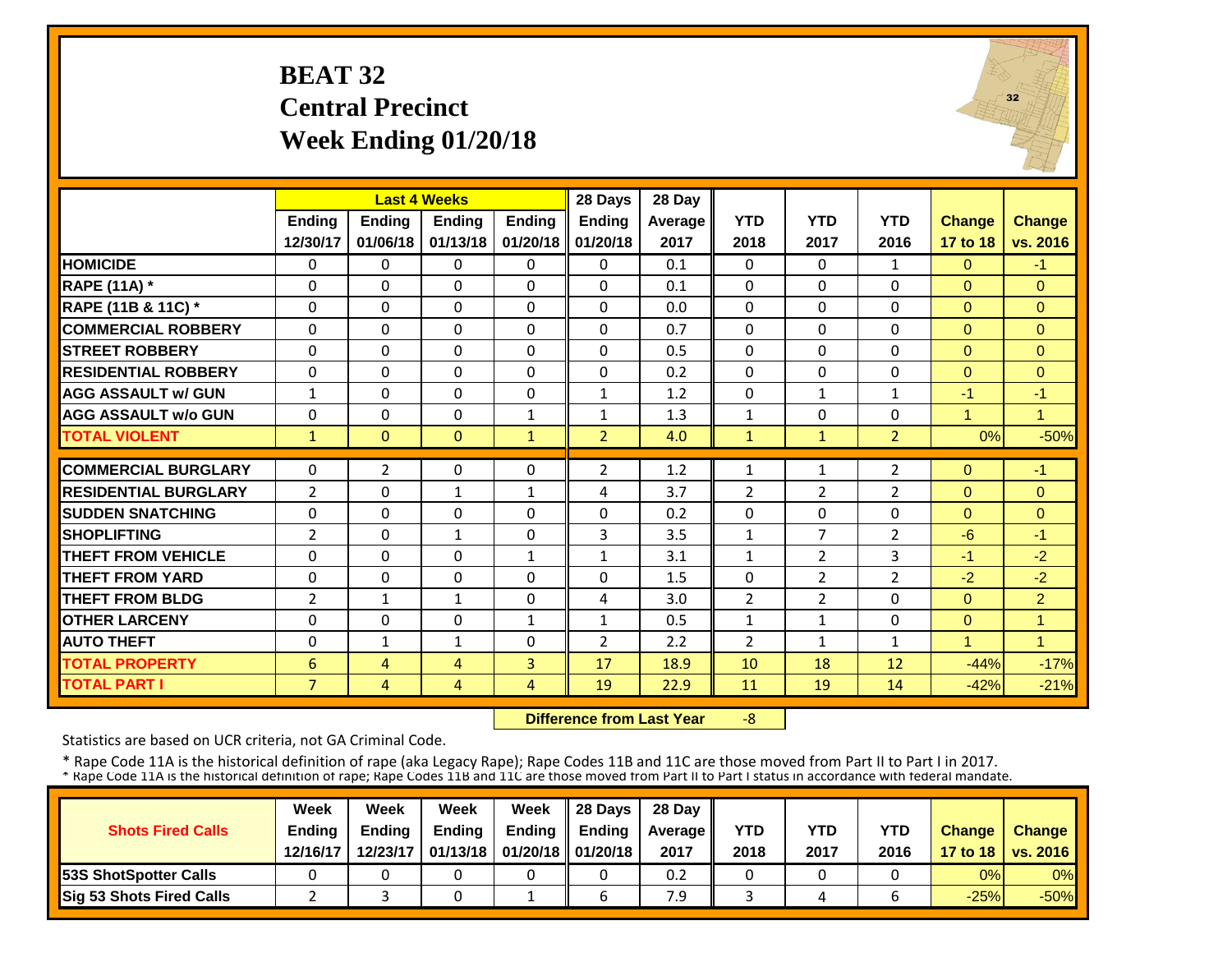## **BEAT 33 Central Precinct Week Ending 01/20/18**



|                             |                | <b>Last 4 Weeks</b> |                |               | 28 Days       | 28 Day  |                |                |                |                |               |
|-----------------------------|----------------|---------------------|----------------|---------------|---------------|---------|----------------|----------------|----------------|----------------|---------------|
|                             | Ending         | <b>Ending</b>       | Ending         | <b>Ending</b> | <b>Ending</b> | Average | <b>YTD</b>     | <b>YTD</b>     | <b>YTD</b>     | <b>Change</b>  | <b>Change</b> |
|                             | 12/30/17       | 01/06/18            | 01/13/18       | 01/20/18      | 01/20/18      | 2017    | 2018           | 2017           | 2016           | 17 to 18       | vs. 2016      |
| <b>HOMICIDE</b>             | $\Omega$       | $\Omega$            | $\Omega$       | 0             | $\Omega$      | 0.0     | $\Omega$       | $\Omega$       | 0              | $\Omega$       | $\Omega$      |
| <b>RAPE (11A)</b> *         | $\Omega$       | $\Omega$            | $\Omega$       | $\Omega$      | $\Omega$      | 0.0     | $\Omega$       | $\Omega$       | $\Omega$       | $\Omega$       | $\Omega$      |
| RAPE (11B & 11C) *          | $\mathbf 0$    | $\Omega$            | 0              | 0             | $\Omega$      | 0.2     | 0              | $\mathbf{1}$   | $\Omega$       | $-1$           | $\Omega$      |
| <b>COMMERCIAL ROBBERY</b>   | $\Omega$       | $\Omega$            | $\Omega$       | $\Omega$      | 0             | 0.2     | $\Omega$       | $\Omega$       | $\Omega$       | $\Omega$       | $\Omega$      |
| <b>STREET ROBBERY</b>       | $\mathbf{1}$   | $\mathbf{1}$        | $\mathbf{1}$   | $\mathbf{1}$  | 4             | 1.5     | 3              | $\mathbf{1}$   | $\overline{2}$ | $\overline{2}$ | 1             |
| <b>RESIDENTIAL ROBBERY</b>  | $\Omega$       | $\Omega$            | $\Omega$       | 0             | 0             | 0.0     | $\Omega$       | $\Omega$       | $\Omega$       | $\Omega$       | $\Omega$      |
| <b>AGG ASSAULT w/ GUN</b>   | $\Omega$       | $\Omega$            | $\Omega$       | $\Omega$      | $\Omega$      | 0.8     | 0              | $\Omega$       | $\mathbf{1}$   | $\Omega$       | $-1$          |
| <b>AGG ASSAULT w/o GUN</b>  | $\Omega$       | $\Omega$            | $\mathbf{1}$   | $\Omega$      | 1             | 0.6     | $\mathbf{1}$   | $\mathbf{1}$   | $\mathbf 1$    | $\Omega$       | $\Omega$      |
| <b>TOTAL VIOLENT</b>        | $\mathbf{1}$   | $\mathbf{1}$        | $\overline{2}$ | $\mathbf{1}$  | 5.            | 3.2     | $\overline{4}$ | 3              | 4              | 33%            | 0%            |
| <b>COMMERCIAL BURGLARY</b>  | $\Omega$       | $\mathbf{1}$        | $\Omega$       | 0             | 1             | 0.7     | 1              | 1              | 3              | $\Omega$       | $-2$          |
| <b>RESIDENTIAL BURGLARY</b> | $\Omega$       | $\Omega$            | $\mathbf{1}$   | 0             | 1             | 1.2     | $\mathbf{1}$   | 3              | 3              | $-2$           | $-2$          |
| <b>SUDDEN SNATCHING</b>     | 0              | $\Omega$            | $\Omega$       | 0             | $\Omega$      | 0.4     | $\Omega$       | $\Omega$       | 0              | $\Omega$       | $\Omega$      |
| <b>SHOPLIFTING</b>          | $\Omega$       | $\Omega$            | $\Omega$       | $\Omega$      | $\Omega$      | 2.9     | $\Omega$       | 3              | $\mathbf{1}$   | $-3$           | $-1$          |
| <b>THEFT FROM VEHICLE</b>   | $\Omega$       | $\mathbf{1}$        | 3              | $\Omega$      | 4             | 6.8     | 4              | 11             | 11             | $-7$           | $-7$          |
| <b>THEFT FROM YARD</b>      | $\mathbf{1}$   | $\Omega$            | 3              | $\Omega$      | 4             | 5.7     | 3              | 5              | 1              | $-2$           | 2             |
| <b>THEFT FROM BLDG</b>      | $\mathbf{1}$   | $\Omega$            | $\Omega$       | 0             | $\mathbf{1}$  | 2.8     | $\Omega$       | 1              | $\overline{2}$ | $-1$           | $-2$          |
| <b>OTHER LARCENY</b>        | $\Omega$       | $\Omega$            | $\Omega$       | 0             | $\Omega$      | 0.6     | $\Omega$       | $\Omega$       | $\Omega$       | $\Omega$       | $\Omega$      |
| <b>AUTO THEFT</b>           | $\mathbf 0$    | $\mathbf{1}$        | $\Omega$       | 0             | $\mathbf{1}$  | 3.3     | $\mathbf{1}$   | $\overline{2}$ | 4              | $-1$           | $-3$          |
| <b>TOTAL PROPERTY</b>       | $\overline{2}$ | 3                   | $\overline{7}$ | $\Omega$      | 12            | 24.5    | 10             | 26             | 25             | $-62%$         | $-60%$        |
| <b>TOTAL PART I</b>         | 3              | $\overline{4}$      | 9              | 1             | 17            | 27.7    | 14             | 29             | 29             | $-52%$         | $-52%$        |

 **Difference from Last Year**‐15

Statistics are based on UCR criteria, not GA Criminal Code.

|                               | Week          | Week          | Week          | Week                           | 28 Davs       | 28 Day    |      |      |            |               |                     |
|-------------------------------|---------------|---------------|---------------|--------------------------------|---------------|-----------|------|------|------------|---------------|---------------------|
| <b>Shots Fired Calls</b>      | <b>Endina</b> | <b>Endina</b> | <b>Ending</b> | <b>Ending</b>                  | <b>Endina</b> | Average I | YTD  | YTD  | <b>YTD</b> | <b>Change</b> | <b>Change</b>       |
|                               | 12/16/17      | 12/23/17      |               | 01/13/18   01/20/18   01/20/18 |               | 2017      | 2018 | 2017 | 2016       |               | 17 to 18   vs. 2016 |
| <b>153S ShotSpotter Calls</b> |               |               |               |                                |               | 4.8       |      |      |            | 0%            | $0\%$               |
| Sig 53 Shots Fired Calls      |               |               |               |                                |               |           |      | 12   |            | $-100%$       | $-100%$             |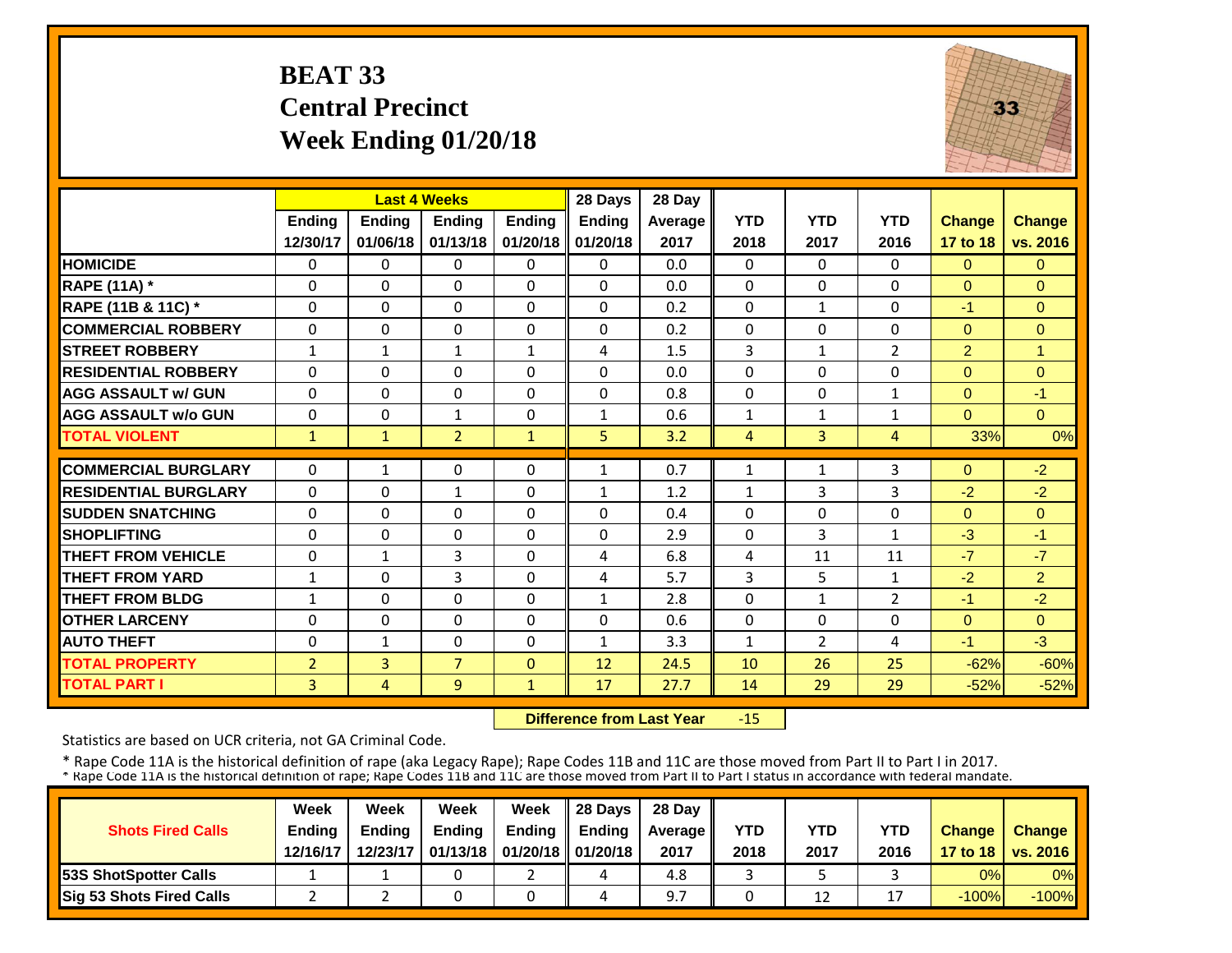## **BEAT 34 Central Precinct Week Ending 01/20/18**



|                             |                | <b>Last 4 Weeks</b> |                |                | 28 Days        | 28 Day  |                |              |                |                |                |
|-----------------------------|----------------|---------------------|----------------|----------------|----------------|---------|----------------|--------------|----------------|----------------|----------------|
|                             | <b>Ending</b>  | <b>Ending</b>       | <b>Endina</b>  | <b>Ending</b>  | <b>Ending</b>  | Average | <b>YTD</b>     | <b>YTD</b>   | <b>YTD</b>     | <b>Change</b>  | <b>Change</b>  |
|                             | 12/30/17       | 01/06/18            | 01/13/18       | 01/20/18       | 01/20/18       | 2017    | 2018           | 2017         | 2016           | 17 to 18       | vs. 2016       |
| <b>HOMICIDE</b>             | 0              | $\Omega$            | $\Omega$       | $\Omega$       | 0              | 0.1     | $\Omega$       | $\Omega$     | 0              | $\Omega$       | $\Omega$       |
| <b>RAPE (11A)</b> *         | $\Omega$       | 0                   | $\Omega$       | $\Omega$       | $\Omega$       | 0.4     | $\Omega$       | $\Omega$     | 0              | $\Omega$       | $\Omega$       |
| RAPE (11B & 11C) *          | $\mathbf 0$    | $\Omega$            | $\Omega$       | 0              | $\Omega$       | 0.2     | 0              | $\Omega$     | 0              | $\Omega$       | $\Omega$       |
| <b>COMMERCIAL ROBBERY</b>   | 0              | $\Omega$            | $\Omega$       | 0              | 0              | 0.7     | $\Omega$       | $\Omega$     | 0              | $\Omega$       | $\Omega$       |
| <b>ISTREET ROBBERY</b>      | 0              | $\Omega$            | $\Omega$       | 0              | $\Omega$       | 0.6     | $\Omega$       | $\Omega$     | 0              | $\overline{0}$ | $\mathbf{0}$   |
| <b>RESIDENTIAL ROBBERY</b>  | $\Omega$       | $\Omega$            | $\Omega$       | $\Omega$       | $\Omega$       | 0.0     | $\Omega$       | $\Omega$     | 0              | $\Omega$       | $\Omega$       |
| <b>AGG ASSAULT w/ GUN</b>   | $\Omega$       | $\Omega$            | $\mathbf{1}$   | $\Omega$       | 1              | 0.8     | $\mathbf{1}$   | $\Omega$     | 0              | 1              | $\overline{1}$ |
| <b>AGG ASSAULT w/o GUN</b>  | 0              | $\mathbf{1}$        | $\Omega$       | $\Omega$       | 1              | 0.8     | $\Omega$       | $\Omega$     | 0              | $\Omega$       | $\Omega$       |
| <b>TOTAL VIOLENT</b>        | $\mathbf{0}$   | $\mathbf{1}$        | $\mathbf{1}$   | $\mathbf{0}$   | $\overline{2}$ | 3.6     | $\mathbf{1}$   | $\mathbf{0}$ | $\Omega$       | #DIV/0!        | #DIV/0!        |
| <b>COMMERCIAL BURGLARY</b>  | $\Omega$       | $\Omega$            | $\Omega$       | $\Omega$       | $\Omega$       | 0.2     | $\Omega$       | $\Omega$     | 1              | $\Omega$       | $-1$           |
| <b>RESIDENTIAL BURGLARY</b> | $\mathbf{1}$   | $\Omega$            |                | $\Omega$       | $\overline{2}$ | 2.1     | $\mathbf{1}$   | $\Omega$     |                | 1              | $-1$           |
|                             |                |                     | $\mathbf{1}$   |                |                |         |                |              | 2              |                |                |
| <b>ISUDDEN SNATCHING</b>    | $\Omega$       | $\Omega$            | $\Omega$       | $\Omega$       | $\Omega$       | 0.2     | $\Omega$       | $\Omega$     | 0              | $\Omega$       | $\Omega$       |
| <b>SHOPLIFTING</b>          | $\Omega$       | $\mathbf{1}$        | $\overline{2}$ | $\mathbf{1}$   | 4              | 5.2     | $\overline{4}$ | 5            | 4              | $-1$           | $\Omega$       |
| <b>THEFT FROM VEHICLE</b>   | $\overline{2}$ | $\Omega$            | $\Omega$       | 0              | $\overline{2}$ | 6.5     | $\Omega$       | 4            | 4              | $-4$           | $-4$           |
| <b>THEFT FROM YARD</b>      | $\overline{2}$ | $\mathbf{1}$        | $\Omega$       | $\overline{2}$ | 5              | 2.9     | 3              | $\mathbf{1}$ | 1              | $\overline{2}$ | $\overline{2}$ |
| <b>THEFT FROM BLDG</b>      | 0              | 3                   | 3              | $\overline{2}$ | 8              | 3.5     | 8              | $\mathbf{1}$ | $\overline{2}$ | $\overline{7}$ | 6              |
| <b>OTHER LARCENY</b>        | $\mathbf{1}$   | $\Omega$            | $\Omega$       | 0              | $\mathbf{1}$   | 0.8     | $\Omega$       | 0            | 0              | $\Omega$       | $\Omega$       |
| <b>AUTO THEFT</b>           | 0              | $\mathbf{1}$        | $\Omega$       | $\Omega$       | $\mathbf{1}$   | 2.1     | $\mathbf{1}$   | $\Omega$     | 4              | $\overline{ }$ | $-3$           |
| <b>TOTAL PROPERTY</b>       | 6              | 6                   | 6              | 5              | 23             | 23.5    | 17             | 11           | 18             | 55%            | $-6%$          |
| <b>TOTAL PART I</b>         | 6              | 7 <sup>1</sup>      | $\overline{7}$ | 5              | 25             | 27.1    | 18             | 11           | 18             | 64%            | 0%             |

 **Difference from Last Year** 7

Statistics are based on UCR criteria, not GA Criminal Code.

|                               | Week          | Week          | Week          | Week                           | $\parallel$ 28 Davs | 28 Day    |      |      |            |               |                     |
|-------------------------------|---------------|---------------|---------------|--------------------------------|---------------------|-----------|------|------|------------|---------------|---------------------|
| <b>Shots Fired Calls</b>      | <b>Ending</b> | <b>Ending</b> | <b>Ending</b> | <b>Ending</b>                  | <b>Ending</b>       | Average I | YTD  | YTD  | <b>YTD</b> | <b>Change</b> | <b>Change</b>       |
|                               | 12/16/17      | 12/23/17      |               | 01/13/18   01/20/18   01/20/18 |                     | 2017      | 2018 | 2017 | 2016       |               | 17 to 18   vs. 2016 |
| <b>153S ShotSpotter Calls</b> |               |               |               |                                |                     | 0.0       |      |      |            | 0%            | $0\%$               |
| Sig 53 Shots Fired Calls      |               |               |               |                                |                     | ⇁<br>ے.   |      |      |            | $-100%$       | $-100\%$            |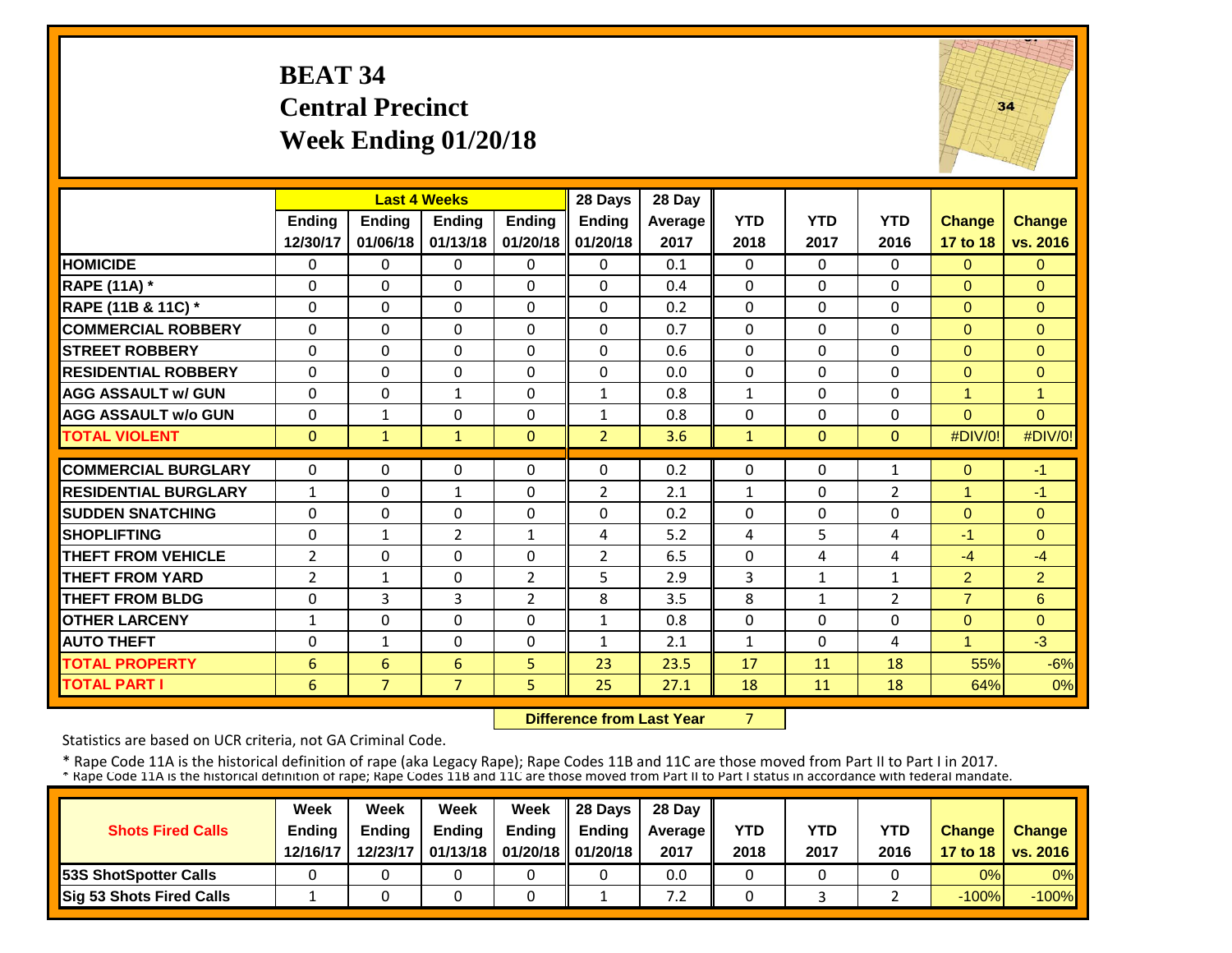## **BEAT 35 Central Precinct Week Ending 01/20/18**



|                             |              | <b>Last 4 Weeks</b> |                |               | 28 Days        | 28 Day  |                |                |                |                |                |
|-----------------------------|--------------|---------------------|----------------|---------------|----------------|---------|----------------|----------------|----------------|----------------|----------------|
|                             | Ending       | <b>Ending</b>       | <b>Ending</b>  | <b>Ending</b> | <b>Ending</b>  | Average | <b>YTD</b>     | <b>YTD</b>     | <b>YTD</b>     | <b>Change</b>  | <b>Change</b>  |
|                             | 12/30/17     | 01/06/18            | 01/13/18       | 01/20/18      | 01/20/18       | 2017    | 2018           | 2017           | 2016           | 17 to 18       | vs. 2016       |
| <b>HOMICIDE</b>             | $\Omega$     | 0                   | $\Omega$       | $\Omega$      | $\Omega$       | 0.6     | $\Omega$       | $\Omega$       | 0              | $\Omega$       | $\Omega$       |
| <b>RAPE (11A) *</b>         | $\Omega$     | 0                   | $\Omega$       | $\Omega$      | 0              | 0.3     | $\Omega$       | $\mathbf{1}$   | $\mathbf{1}$   | $-1$           | $-1$           |
| RAPE (11B & 11C) *          | 0            | $\Omega$            | $\Omega$       | $\Omega$      | 0              | 0.2     | 0              | $\mathbf{1}$   | 0              | $-1$           | $\overline{0}$ |
| <b>COMMERCIAL ROBBERY</b>   | $\Omega$     | $\Omega$            | $\Omega$       | $\Omega$      | $\Omega$       | 0.1     | $\Omega$       | $\Omega$       | 0              | $\Omega$       | $\Omega$       |
| <b>STREET ROBBERY</b>       | $\Omega$     | $\overline{2}$      | $\Omega$       | $\Omega$      | $\overline{2}$ | 0.8     | $\overline{2}$ | $\Omega$       | 0              | $\overline{2}$ | $\overline{2}$ |
| <b>RESIDENTIAL ROBBERY</b>  | $\Omega$     | $\Omega$            | $\Omega$       | $\Omega$      | $\Omega$       | 0.2     | $\Omega$       | $\mathbf{1}$   | 0              | $-1$           | $\Omega$       |
| <b>AGG ASSAULT w/ GUN</b>   | $\Omega$     | $\mathbf{1}$        | $\Omega$       | $\Omega$      | $\mathbf{1}$   | 1.9     | $\mathbf{1}$   | $\overline{2}$ | 0              | $-1$           | $\overline{1}$ |
| <b>AGG ASSAULT w/o GUN</b>  | $\mathbf{1}$ | 0                   | $\Omega$       | $\Omega$      | $\mathbf{1}$   | 1.6     | $\Omega$       | $\Omega$       | 0              | $\Omega$       | $\Omega$       |
| <b>TOTAL VIOLENT</b>        | $\mathbf{1}$ | $\overline{3}$      | $\Omega$       | $\Omega$      | $\overline{4}$ | 5.8     | $\overline{3}$ | 5              | $\mathbf{1}$   | $-40%$         | 200%           |
| <b>COMMERCIAL BURGLARY</b>  | $\Omega$     | 0                   | $\Omega$       | $\Omega$      | $\Omega$       | 0.2     | $\Omega$       | $\Omega$       | 0              | $\Omega$       | $\Omega$       |
|                             |              |                     |                |               |                |         |                |                |                |                |                |
| <b>RESIDENTIAL BURGLARY</b> | $\mathbf{1}$ | $\Omega$            | $\Omega$       | $\Omega$      | $\mathbf{1}$   | 3.8     | $\Omega$       | $\overline{2}$ | 9              | $-2$           | -9             |
| <b>SUDDEN SNATCHING</b>     | $\Omega$     | $\mathbf{1}$        | 0              | 0             | $\mathbf{1}$   | 0.2     | $\mathbf{1}$   | $\Omega$       | 0              | 1              | 1              |
| <b>SHOPLIFTING</b>          | $\Omega$     | $\Omega$            | $\Omega$       | $\Omega$      | $\Omega$       | 0.4     | $\Omega$       | $\mathbf{1}$   | 1              | $-1$           | $-1$           |
| <b>THEFT FROM VEHICLE</b>   | $\Omega$     | $\Omega$            | $\mathbf{1}$   | $\mathbf{1}$  | $\overline{2}$ | 5.8     | $\overline{2}$ | 4              | $\overline{2}$ | $-2$           | $\Omega$       |
| <b>THEFT FROM YARD</b>      | $\mathbf{1}$ | $\mathbf{1}$        | $\overline{2}$ | $\Omega$      | 4              | 2.8     | 3              | 3              | $\mathbf{1}$   | $\Omega$       | $\overline{2}$ |
| <b>THEFT FROM BLDG</b>      | $\mathbf{1}$ | $\mathbf{1}$        | $\Omega$       | 1             | 3              | 2.9     | $\overline{2}$ | $\Omega$       | 3              | $\overline{2}$ | $-1$           |
| <b>OTHER LARCENY</b>        | $\Omega$     | 0                   | 0              | $\Omega$      | 0              | 0.5     | $\Omega$       | $\mathbf{1}$   | 0              | $-1$           | $\overline{0}$ |
| <b>AUTO THEFT</b>           | $\Omega$     | $\mathbf{1}$        | $\Omega$       | $\mathbf{1}$  | $\overline{2}$ | 3.3     | 2              | 1              | 4              | 1              | $-2$           |
| <b>TOTAL PROPERTY</b>       | 3            | 4                   | 3              | 3             | 13             | 19.8    | 10             | 12             | 20             | $-17%$         | $-50%$         |
| <b>TOTAL PART I</b>         | 4            | $\overline{7}$      | $\overline{3}$ | 3             | 17             | 25.6    | 13             | 17             | 21             | $-24%$         | $-38%$         |

 **Difference from Last Year**‐4

Statistics are based on UCR criteria, not GA Criminal Code.

|                               | Week     | Week          | Week          | Week                           | $\parallel$ 28 Davs | 28 Day    |      |      |            |               |                     |
|-------------------------------|----------|---------------|---------------|--------------------------------|---------------------|-----------|------|------|------------|---------------|---------------------|
| <b>Shots Fired Calls</b>      | Ending   | <b>Ending</b> | <b>Ending</b> | <b>Ending</b>                  | <b>Ending</b>       | Average I | YTD  | YTD  | <b>YTD</b> | <b>Change</b> | <b>Change</b>       |
|                               | 12/16/17 | 12/23/17      |               | 01/13/18   01/20/18   01/20/18 |                     | 2017      | 2018 | 2017 | 2016       |               | 17 to 18   vs. 2016 |
| <b>153S ShotSpotter Calls</b> |          | 13            |               |                                | 23                  | 18.5      | 21   | 35   | 24         | 0%            | $0\%$               |
| Sig 53 Shots Fired Calls      |          |               |               |                                | 14                  | 16.3      |      | 17   | 22         | $-47%$        | $-59%$              |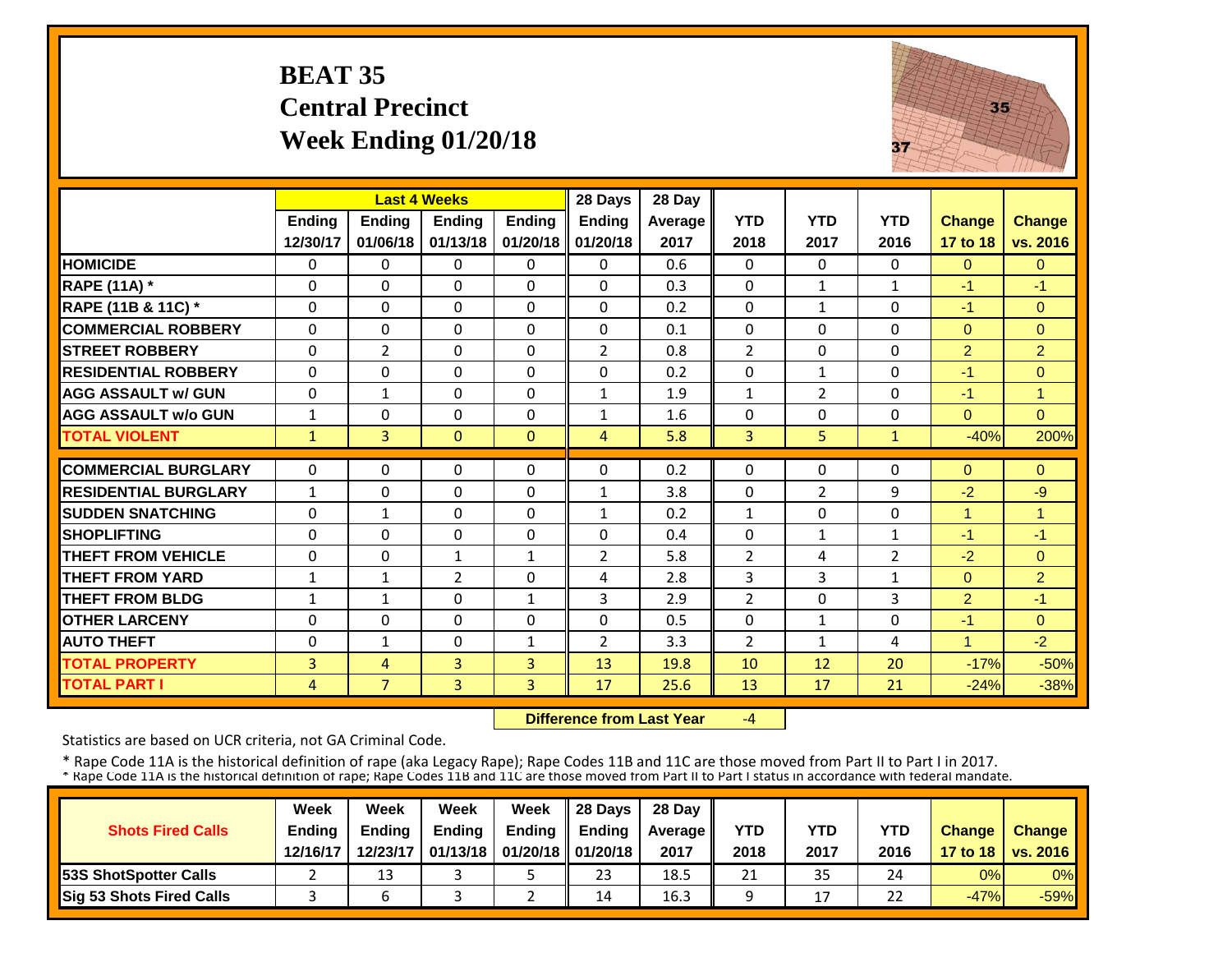|                             | <b>BEAT 37</b> | <b>Central Precinct</b><br>Week Ending $01/20/18$ |                     |               |                                  |         | 37             |                |                |                |                |
|-----------------------------|----------------|---------------------------------------------------|---------------------|---------------|----------------------------------|---------|----------------|----------------|----------------|----------------|----------------|
|                             |                |                                                   | <b>Last 4 Weeks</b> |               | 28 Days                          | 28 Day  |                |                |                |                |                |
|                             | <b>Ending</b>  | <b>Ending</b>                                     | <b>Ending</b>       | <b>Ending</b> | <b>Ending</b>                    | Average | <b>YTD</b>     | <b>YTD</b>     | <b>YTD</b>     | <b>Change</b>  | <b>Change</b>  |
|                             | 12/30/17       | 01/06/18                                          | 01/13/18            | 01/20/18      | 01/20/18                         | 2017    | 2018           | 2017           | 2016           | 17 to 18       | vs. 2016       |
| <b>HOMICIDE</b>             | $\mathbf 0$    | $\Omega$                                          | 0                   | $\Omega$      | $\Omega$                         | 0.1     | $\Omega$       | $\Omega$       | $\Omega$       | $\Omega$       | $\Omega$       |
| <b>RAPE (11A) *</b>         | 0              | $\Omega$                                          | 0                   | 0             | 0                                | 0.2     | 0              | 0              | $\mathbf{1}$   | $\mathbf{0}$   | -1             |
| RAPE (11B & 11C) *          | $\Omega$       | $\Omega$                                          | $\Omega$            | $\Omega$      | $\Omega$                         | 0.2     | $\Omega$       | $\Omega$       | $\Omega$       | $\Omega$       | $\Omega$       |
| <b>COMMERCIAL ROBBERY</b>   | $\pmb{0}$      | 0                                                 | 0                   | 0             | 0                                | 0.2     | 0              | 0              | 0              | $\mathbf 0$    | $\overline{0}$ |
| <b>STREET ROBBERY</b>       | $\mathbf{1}$   | 0                                                 | 1                   | 0             | $\overline{2}$                   | 0.6     | $\mathbf{1}$   | 0              | $\overline{2}$ | $\mathbf{1}$   | $-1$           |
| <b>RESIDENTIAL ROBBERY</b>  | $\Omega$       | $\Omega$                                          | $\Omega$            | $\Omega$      | $\Omega$                         | 0.1     | $\Omega$       | 0              | 0              | $\Omega$       | $\Omega$       |
| <b>AGG ASSAULT w/ GUN</b>   | $\Omega$       | $\Omega$                                          | $\Omega$            | $\Omega$      | $\Omega$                         | 0.5     | $\Omega$       | $\Omega$       | 0              | $\Omega$       | $\Omega$       |
| <b>AGG ASSAULT w/o GUN</b>  | 0              | $\Omega$                                          | $\Omega$            | $\Omega$      | $\Omega$                         | 0.2     | $\Omega$       | 0              | 0              | $\Omega$       | $\Omega$       |
| <b>TOTAL VIOLENT</b>        | $\mathbf{1}$   | $\Omega$                                          | $\mathbf{1}$        | $\Omega$      | $\overline{2}$                   | 2.0     | $\mathbf{1}$   | $\overline{0}$ | $\overline{3}$ | #DIV/0!        | $-67%$         |
| <b>COMMERCIAL BURGLARY</b>  | 0              | 0                                                 | 0                   | 0             | 0                                | 0.5     | $\mathbf 0$    | $\Omega$       | $\mathbf{1}$   | $\mathbf 0$    | $-1$           |
| <b>RESIDENTIAL BURGLARY</b> | $\mathbf{1}$   | $\Omega$                                          | 1                   | $\Omega$      | $\overline{2}$                   | 0.9     | $\mathbf{1}$   | 0              | $\overline{2}$ | $\mathbf{1}$   | $-1$           |
| <b>SUDDEN SNATCHING</b>     | 0              | $\mathbf{0}$                                      | $\Omega$            | $\Omega$      | $\Omega$                         | 0.3     | $\mathbf{0}$   | $\Omega$       | 0              | $\Omega$       | $\Omega$       |
| <b>SHOPLIFTING</b>          | $\Omega$       | $\mathbf{1}$                                      | 0                   | $\Omega$      | $\mathbf{1}$                     | 2.6     | 1              | 3              | $\mathbf{1}$   | $-2$           | $\Omega$       |
| <b>THEFT FROM VEHICLE</b>   | $\mathbf 0$    | $\mathbf{1}$                                      | $\overline{2}$      | $\Omega$      | 3                                | 6.8     | $\overline{3}$ | 4              | 10             | $-1$           | $-7$           |
| <b>THEFT FROM YARD</b>      | 0              | $\mathbf{1}$                                      | 0                   | 0             | $\mathbf{1}$                     | 1.5     | $\mathbf 0$    | $\Omega$       | $\mathbf{1}$   | $\mathbf{0}$   | $-1$           |
| <b>THEFT FROM BLDG</b>      | $\mathbf{1}$   | $\mathbf{1}$                                      | $\mathbf 1$         | $\Omega$      | 3                                | 2.0     | $\overline{2}$ | 0              | $\mathbf{1}$   | $\overline{2}$ | $\overline{1}$ |
| <b>OTHER LARCENY</b>        | $\mathbf 0$    | 0                                                 | 0                   | $\Omega$      | 0                                | 0.7     | $\mathbf 0$    | $\mathbf{1}$   | 0              | $-1$           | $\overline{0}$ |
| <b>AUTO THEFT</b>           | 0              | $\Omega$                                          | $\mathbf 1$         | $\mathbf{1}$  | $\overline{2}$                   | 1.9     | $\overline{2}$ | $\mathbf{1}$   | $\overline{2}$ | $\mathbf{1}$   | $\overline{0}$ |
| <b>TOTAL PROPERTY</b>       | $\overline{2}$ | 4                                                 | 5                   | $\mathbf{1}$  | 12                               | 17.1    | 9              | 9              | 18             | 0%             | $-50%$         |
| <b>TOTAL PART I</b>         | $\overline{3}$ | $\overline{4}$                                    | $6\overline{6}$     | $\mathbf{1}$  | 14                               | 19.1    | 10             | 9              | 21             | 11%            | $-52%$         |
|                             |                |                                                   |                     |               | <b>Difference from Last Year</b> |         | $\mathbf{1}$   |                |                |                |                |

 **Difference from Last Year**

Statistics are based on UCR criteria, not GA Criminal Code.

|                                 | Week          | Week          | Week          | Week                           | 28 Days       | 28 Day    |            |      |            |               |                     |
|---------------------------------|---------------|---------------|---------------|--------------------------------|---------------|-----------|------------|------|------------|---------------|---------------------|
| <b>Shots Fired Calls</b>        | <b>Ending</b> | <b>Ending</b> | <b>Ending</b> | <b>Ending</b>                  | <b>Endina</b> | Average I | <b>YTD</b> | YTD  | <b>YTD</b> | <b>Change</b> | <b>Change</b>       |
|                                 | 12/16/17      | 12/23/17      |               | 01/13/18   01/20/18   01/20/18 |               | 2017      | 2018       | 2017 | 2016       |               | 17 to 18   vs. 2016 |
| <b>53S ShotSpotter Calls</b>    |               |               |               |                                |               | 3.8       |            |      |            | 0%            | $0\%$               |
| <b>Sig 53 Shots Fired Calls</b> |               |               |               | 4                              |               | 8.7       |            |      | 11         | 0%            | $-27%$              |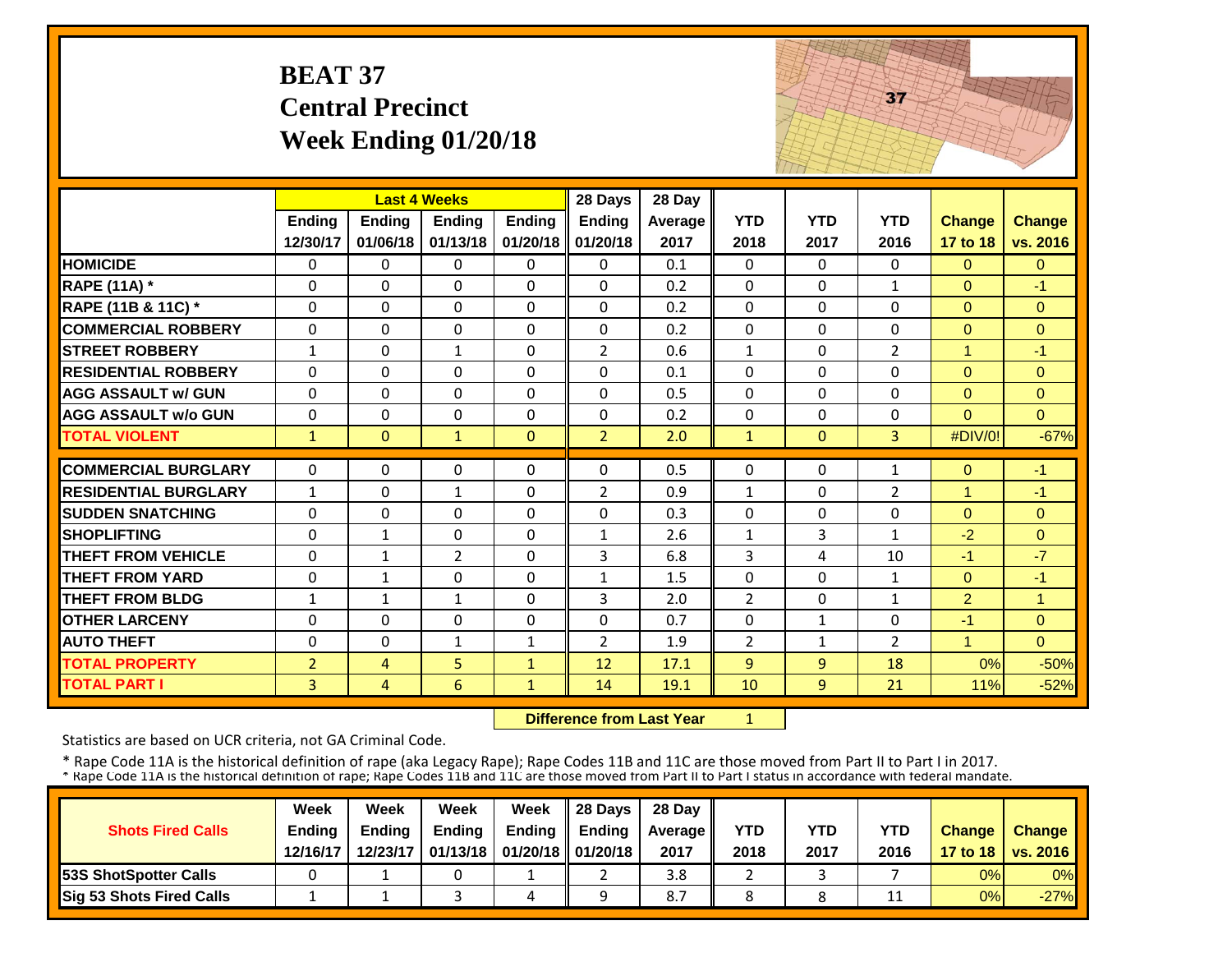

**COMPSTATSOUTHSIDE PRECINCT Week Ending 01/20/18**

**PRECINCT COMMANDER:**

**CAPT. JOY GELLATLY** 



|                                                                                                  | <b>Week</b>               | <b>Week</b>               | Weekly          | $28-Dav$                  | $28-Dav$                         | Avg                                      |                                       |                                              |                 |                      |                     |
|--------------------------------------------------------------------------------------------------|---------------------------|---------------------------|-----------------|---------------------------|----------------------------------|------------------------------------------|---------------------------------------|----------------------------------------------|-----------------|----------------------|---------------------|
|                                                                                                  | <b>Ending</b><br>01/20/18 | <b>Ending</b><br>01/13/18 | Avg<br>2017     | <b>Ending</b><br>01/20/18 | Ending<br>12/23/17               | 28-Day<br>2017                           | <b>YTD</b><br>2018                    | <b>YTD</b><br>2017                           | YTD.<br>2016    | Change<br>17 to 18   | Change<br>vs. 2016  |
| <b>HOMICIDE</b>                                                                                  | $\bf{0}$                  | $\Omega$                  | 0               | 0                         | $\Omega$                         | $\Omega$                                 | 0                                     | $\Omega$                                     | 0               | $\Omega$             | $\Omega$            |
| <b>RAPE (11A)</b> *                                                                              | $\bf{0}$                  | $\Omega$                  | $\Omega$        | $\bf{0}$                  | $\Omega$                         | $\mathbf{0}$                             | 0                                     | $\Omega$                                     | 3               | $\mathbf{0}$         | $\overline{3}$      |
| <b>RAPE (11B &amp; 11C)</b> *                                                                    | $\bf{0}$                  | $\Omega$                  | $\Omega$        | $\bf{0}$                  | 1                                | $\overline{1}$                           | $\bf{0}$                              | $\Omega$                                     | 0               | $\Omega$             | $\Omega$            |
| <b>COMMERCIAL ROBBERY</b>                                                                        | $\bf{0}$                  | $\overline{2}$            | 1               | $\mathbf{2}$              | 1                                | $\overline{2}$                           | $\mathbf{2}$                          | 1                                            | $\overline{2}$  | $\overline{1}$       | $\Omega$            |
| <b>STREET ROBBERY</b>                                                                            | $\mathbf 0$               | $\mathbf{1}$              | $\mathbf{1}$    | $\mathbf{3}$              | $\mathbf 0$                      | $\overline{2}$                           | $\mathbf{1}$                          | $\mathbf 0$                                  | $\overline{3}$  | $\overline{1}$       | $-2$                |
| <b>RESIDENTIAL ROBBERY</b>                                                                       | $\mathbf 0$               | $\Omega$                  | 0               | $\mathbf{1}$              | $\Omega$                         | $\Omega$                                 | $\mathbf{1}$                          | $\mathbf 0$                                  | 0               | $\blacktriangleleft$ | $\overline{1}$      |
| <b>AGG ASSAULT w/ GUN</b>                                                                        | $\bf{0}$                  | $\Omega$                  | $\mathbf{1}$    | 4                         | 3                                | 3                                        | $\mathbf{0}$                          | $\overline{2}$                               | 1               | $-2$                 | $-1$                |
| <b>AGG ASSAULT w/o GUN</b>                                                                       | $\mathbf{1}$              | $\Omega$                  | $\mathbf{1}$    |                           | 4                                | 3                                        | $\mathbf{1}$                          | 0                                            | $\mathbf{1}$    | 4                    | $\Omega$            |
| <b>TOTAL VIOLENT</b>                                                                             | $\blacktriangleleft$      | $\overline{3}$            | $\overline{3}$  | 8                         | $\mathbf{Q}$                     | $\overline{12}$                          | $\overline{5}$                        | $\overline{3}$                               | 10              | 67%                  | $-50%$              |
| <b>COMMERCIAL BURGLARY</b>                                                                       | $\mathbf{2}$              | $\Omega$                  | $\mathbf 1$     | 4                         | 6                                | 4                                        | 3                                     | 1                                            | 1               | 2                    | $\overline{2}$      |
| <b>RESIDENTIAL BURGLARY</b>                                                                      | $\overline{2}$            | $\overline{2}$            | 3               | $\overline{7}$            | $\overline{12}$                  | $\overline{13}$                          | $\overline{5}$                        | $\overline{11}$                              | $\overline{14}$ | $-6$                 | $-9$                |
| <b>SUDDEN SNATCHING</b>                                                                          | $\mathbf 0$               | $\mathbf{1}$              | 0               | $\mathbf{1}$              | $\Omega$                         | $\overline{1}$                           | $\mathbf{1}$                          | $\mathbf 0$                                  | 0               | $\blacktriangleleft$ | 4                   |
| <b>SHOPLIFTING</b>                                                                               | $\overline{12}$           | 9                         | 13              | 47                        | 67                               | 52                                       | 28                                    | $\overline{31}$                              | 36              | $-3$                 | -8                  |
| <b>THEFT FROM VEHICLE</b>                                                                        | $\overline{\mathbf{7}}$   | 4                         | 8               | 19                        | 41                               | $\overline{31}$                          | 16                                    | 29                                           | $\overline{17}$ | $-13$                | $-1$                |
| <b>THEFT FROM YARD</b>                                                                           | $\mathbf{1}$              | $\Omega$                  | $\overline{2}$  | 4                         | 11                               | $\overline{7}$                           | $\mathbf{2}$                          | 8                                            | 5               | $-6$                 | $\overline{3}$      |
| <b>THEFT FROM BLDG</b>                                                                           | 3                         | $\overline{2}$            | 3               | $\overline{10}$           | 8                                | 14                                       | 6                                     | 16                                           | $\overline{7}$  | $-10$                | $-1$                |
| <b>OTHER LARCENY</b>                                                                             | $\mathbf 1$               | $\mathbf{1}$              | $\mathbf{1}$    | 3                         | $\overline{4}$                   | $\overline{2}$                           | $\mathbf{2}$                          | $\overline{4}$                               | 0               | $-2$                 | $\overline{2}$      |
| <b>AUTO THEFT</b>                                                                                | $\overline{\mathbf{4}}$   | $\overline{2}$            | 3               | $\overline{15}$           | 22                               | 13                                       | 10                                    | 8                                            | 9               | $\overline{2}$       | 4                   |
| <b>TOTAL PROPERTY</b>                                                                            | $\overline{32}$           | $\overline{21}$           | $\overline{34}$ | 110                       | $\overline{171}$                 | 137                                      | $\overline{73}$                       | 108                                          | 89              | $-32%$               | $-18%$              |
| <b>TOTAL PART I</b>                                                                              | 33                        | 24                        | $\overline{37}$ | 118                       | 180                              | 149                                      | $\overline{78}$                       | 111                                          | 99              | $-30%$               | $-21%$              |
| Statistics are based on UCR criteria, not GA Criminal Code, and are                              |                           |                           |                 |                           | <b>Difference from Last Year</b> |                                          | -33                                   |                                              |                 | <b>Last Week</b>     | <b>Year-to-Date</b> |
| preliminary, based on RMS data at the time prepared, and are subject to change.                  |                           |                           |                 |                           |                                  | <b>At-Fault Police Vehicle Accidents</b> |                                       |                                              |                 | 0                    | $\Omega$            |
| Cell Shading: white is within 0.6 standard deviation of the mean; red is above; green is below.  |                           |                           |                 |                           |                                  |                                          |                                       | <b>Not At-Fault Police Vehicle Accidents</b> |                 | 1                    | $\overline{2}$      |
| * Code 11A is the pre-2016 definition of rape; Codes 11B and 11C are by federal mandate in 2016. |                           |                           |                 |                           |                                  |                                          | <b>Total Police Vehicle Accidents</b> |                                              |                 | $\overline{1}$       | $\overline{2}$      |
|                                                                                                  | Week                      | Week                      | Weekly          | 28-Day                    | 28-Day                           | Avg                                      |                                       |                                              |                 |                      |                     |
| <b>Citizen Initiated Calls</b>                                                                   | <b>Ending</b>             | <b>Ending</b>             | Avg             | <b>Ending</b>             | <b>Ending</b>                    | 28-Day                                   | <b>YTD</b>                            | <b>YTD</b>                                   | <b>YTD</b>      | <b>Change</b>        | <b>Change</b>       |
|                                                                                                  | 01/20/18                  | 01/13/18                  | 2017            | 01/20/18                  | 12/23/17                         | 2017                                     | 2018                                  | 2017                                         | 2016            | 17 to 18             | vs. 2016            |
| <b>Midnight Shift</b>                                                                            | 57                        | 71                        | 91              | 287                       | 319                              | 364                                      | 204                                   | 283                                          | 252             | $-79$                | $-48$               |
| <b>Day Shift</b>                                                                                 | 185                       | 234                       | 247             | 863                       | 967                              | 986                                      | 642                                   | 760                                          | 720             | $-118$               | $-78$               |
| <b>Afternoon Shift</b>                                                                           | 202                       | 190                       | 246             | 769                       | 857                              | 982                                      | 527                                   | 700                                          | 626             | $-173$               | $-99$               |
| <b>TOTAL CITIZEN CFS</b>                                                                         | 444                       | 495                       | 583             | 1919                      | 2143                             | 2332                                     | 1373                                  | 1743                                         | 1598            | $-21.2%$             | $-14.1%$            |
| 53S ShotSpotter Calls                                                                            | 0                         | $\mathbf{0}$              | 0               | $\Omega$                  | $\Omega$                         | $\Omega$                                 | 0                                     | 0                                            | 0               | 0                    | 0                   |
| <b>Sig 53 Shots Fired Calls</b>                                                                  | 11                        | 9                         | $\overline{7}$  | 44                        | $\overline{15}$                  | $\overline{29}$                          | $\overline{30}$                       | $\overline{29}$                              | $\overline{23}$ | 1                    | $\overline{7}$      |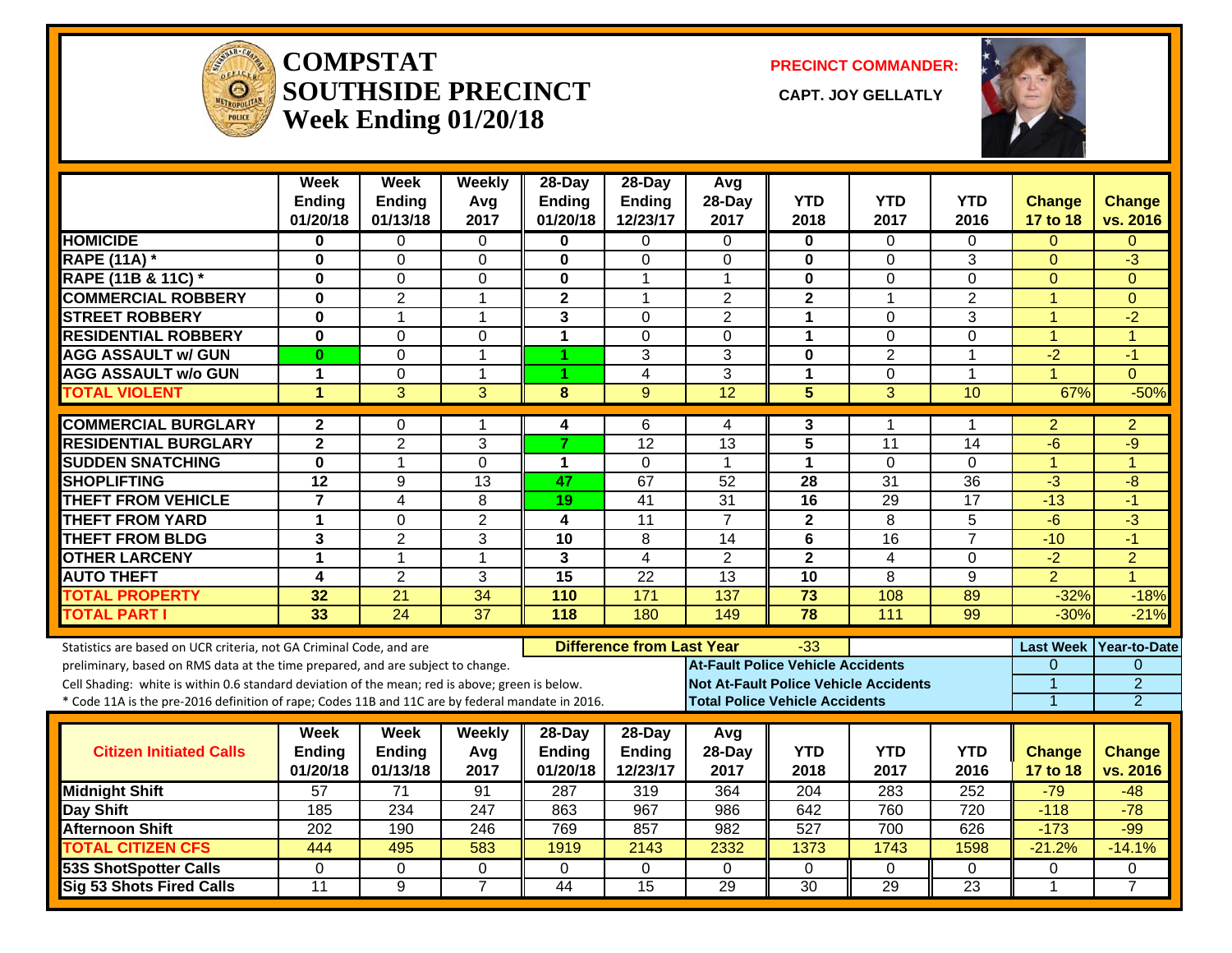## **BEAT 41 Southside Precinct Week Ending 01/20/18**



|                             |                | <b>Last 4 Weeks</b> |                |               | 28 Days        | 28 Day  |                |                |                |                |                |
|-----------------------------|----------------|---------------------|----------------|---------------|----------------|---------|----------------|----------------|----------------|----------------|----------------|
|                             | <b>Ending</b>  | <b>Ending</b>       | <b>Ending</b>  | <b>Ending</b> | <b>Ending</b>  | Average | <b>YTD</b>     | <b>YTD</b>     | <b>YTD</b>     | <b>Change</b>  | <b>Change</b>  |
|                             | 12/30/17       | 01/06/18            | 01/13/18       | 01/20/18      | 01/20/18       | 2017    | 2018           | 2017           | 2016           | 17 to 18       | vs. 2016       |
| <b>HOMICIDE</b>             | $\Omega$       | $\Omega$            | $\Omega$       | $\Omega$      | 0              | 0.0     | $\Omega$       | $\Omega$       | 0              | $\Omega$       | $\Omega$       |
| <b>RAPE (11A)</b> *         | $\Omega$       | $\Omega$            | $\Omega$       | $\Omega$      | $\Omega$       | 0.1     | $\Omega$       | $\Omega$       | $\overline{2}$ | $\Omega$       | $-2$           |
| RAPE (11B & 11C) *          | $\Omega$       | $\Omega$            | $\Omega$       | $\Omega$      | $\Omega$       | 0.0     | $\Omega$       | $\Omega$       | 0              | $\Omega$       | $\Omega$       |
| <b>COMMERCIAL ROBBERY</b>   | 0              | $\Omega$            | $\Omega$       | $\Omega$      | $\Omega$       | 1.0     | $\Omega$       | $\mathbf{1}$   | 1              | $-1$           | $-1$           |
| <b>STREET ROBBERY</b>       | $\mathbf{1}$   | $\Omega$            | $\mathbf{1}$   | 0             | 2              | 0.2     | $\mathbf{1}$   | $\Omega$       | 0              | 1              | $\mathbf{1}$   |
| <b>RESIDENTIAL ROBBERY</b>  | $\Omega$       | $\Omega$            | $\Omega$       | $\Omega$      | 0              | 0.1     | $\Omega$       | $\Omega$       | 0              | $\Omega$       | $\Omega$       |
| <b>AGG ASSAULT w/ GUN</b>   | $\Omega$       | $\Omega$            | $\Omega$       | $\Omega$      | $\Omega$       | 0.0     | $\Omega$       | $\Omega$       | 0              | $\Omega$       | $\Omega$       |
| <b>AGG ASSAULT w/o GUN</b>  | 0              | 0                   | $\Omega$       | $\Omega$      | $\Omega$       | 0.3     | $\Omega$       | $\Omega$       | 0              | $\Omega$       | $\Omega$       |
| <b>TOTAL VIOLENT</b>        | $\mathbf{1}$   | $\Omega$            | $\mathbf{1}$   | $\mathbf{0}$  | $\overline{2}$ | 1.7     | $\mathbf{1}$   | $\mathbf{1}$   | $\overline{3}$ | 0%             | $-67%$         |
| <b>COMMERCIAL BURGLARY</b>  | $\Omega$       | $\Omega$            | $\Omega$       | 0             | 0              | 1.6     | 0              | $\Omega$       | 1              | $\Omega$       | $-1$           |
| <b>RESIDENTIAL BURGLARY</b> | $\Omega$       | $\Omega$            | $\Omega$       | $\Omega$      | 0              | 0.9     | $\Omega$       | $\mathbf{1}$   | $\mathbf{1}$   | $-1$           | $-1$           |
| <b>SUDDEN SNATCHING</b>     | $\Omega$       | $\Omega$            | $\mathbf{1}$   | $\Omega$      | $\mathbf{1}$   | 0.2     | $\mathbf{1}$   | 0              | 0              | 4              | 1              |
| <b>SHOPLIFTING</b>          | $\Omega$       | $\mathbf{1}$        | $\Omega$       | $\Omega$      | 1              | 2.5     | $\mathbf{1}$   | 3              | 0              | $-2$           | $\overline{1}$ |
| <b>THEFT FROM VEHICLE</b>   | $\Omega$       | $\mathbf{1}$        | $\overline{2}$ | $\Omega$      | 3              | 5.0     | 3              | 4              | 4              | $-1$           | $-1$           |
| <b>THEFT FROM YARD</b>      | $\Omega$       | $\Omega$            | $\Omega$       | $\mathbf{1}$  | 1              | 1.8     | $\mathbf{1}$   | $\mathbf{1}$   | 0              | $\Omega$       | $\overline{1}$ |
| <b>THEFT FROM BLDG</b>      | $\mathbf{1}$   | $\Omega$            | $\overline{2}$ | $\mathbf{1}$  | 4              | 3.0     | 3              | $\overline{2}$ | $\overline{2}$ | 1              | 1              |
| <b>OTHER LARCENY</b>        | $\mathbf{1}$   | $\Omega$            | $\Omega$       | $\Omega$      | $\mathbf{1}$   | 0.5     | $\Omega$       | $\Omega$       | 0              | $\Omega$       | $\Omega$       |
| <b>AUTO THEFT</b>           | $\mathbf 0$    | $\mathbf{1}$        | $\Omega$       | $\mathbf{1}$  | $\overline{2}$ | 1.5     | $\overline{2}$ | $\mathbf{1}$   | $\overline{2}$ | $\overline{1}$ | $\Omega$       |
| <b>TOTAL PROPERTY</b>       | $\overline{2}$ | 3                   | 5 <sup>5</sup> | 3             | 13             | 17.0    | 11             | 12             | 10             | $-8%$          | 10%            |
| <b>TOTAL PART I</b>         | 3              | 3                   | 6              | 3             | 15             | 18.6    | 12             | 13             | 13             | $-8%$          | $-8%$          |
|                             |                |                     |                |               |                |         |                |                |                |                |                |

 **Difference from Last Year**‐1

Statistics are based on UCR criteria, not GA Criminal Code.

|                               | Week          | Week          | Week          | Week                           | $\parallel$ 28 Davs | 28 Day    |      |      |            |               |                     |
|-------------------------------|---------------|---------------|---------------|--------------------------------|---------------------|-----------|------|------|------------|---------------|---------------------|
| <b>Shots Fired Calls</b>      | <b>Ending</b> | <b>Ending</b> | <b>Ending</b> | <b>Ending</b>                  | <b>Ending</b>       | Average I | YTD  | YTD  | <b>YTD</b> | <b>Change</b> | <b>Change</b>       |
|                               | 12/16/17      | 12/23/17      |               | 01/13/18   01/20/18   01/20/18 |                     | 2017      | 2018 | 2017 | 2016       |               | 17 to 18   vs. 2016 |
| <b>153S ShotSpotter Calls</b> |               |               |               |                                |                     | 0.0       |      |      |            | 0%            | $0\%$               |
| Sig 53 Shots Fired Calls      |               |               |               |                                |                     | 2.6       |      |      |            | $\#$ DIV/0!   | $-50%$              |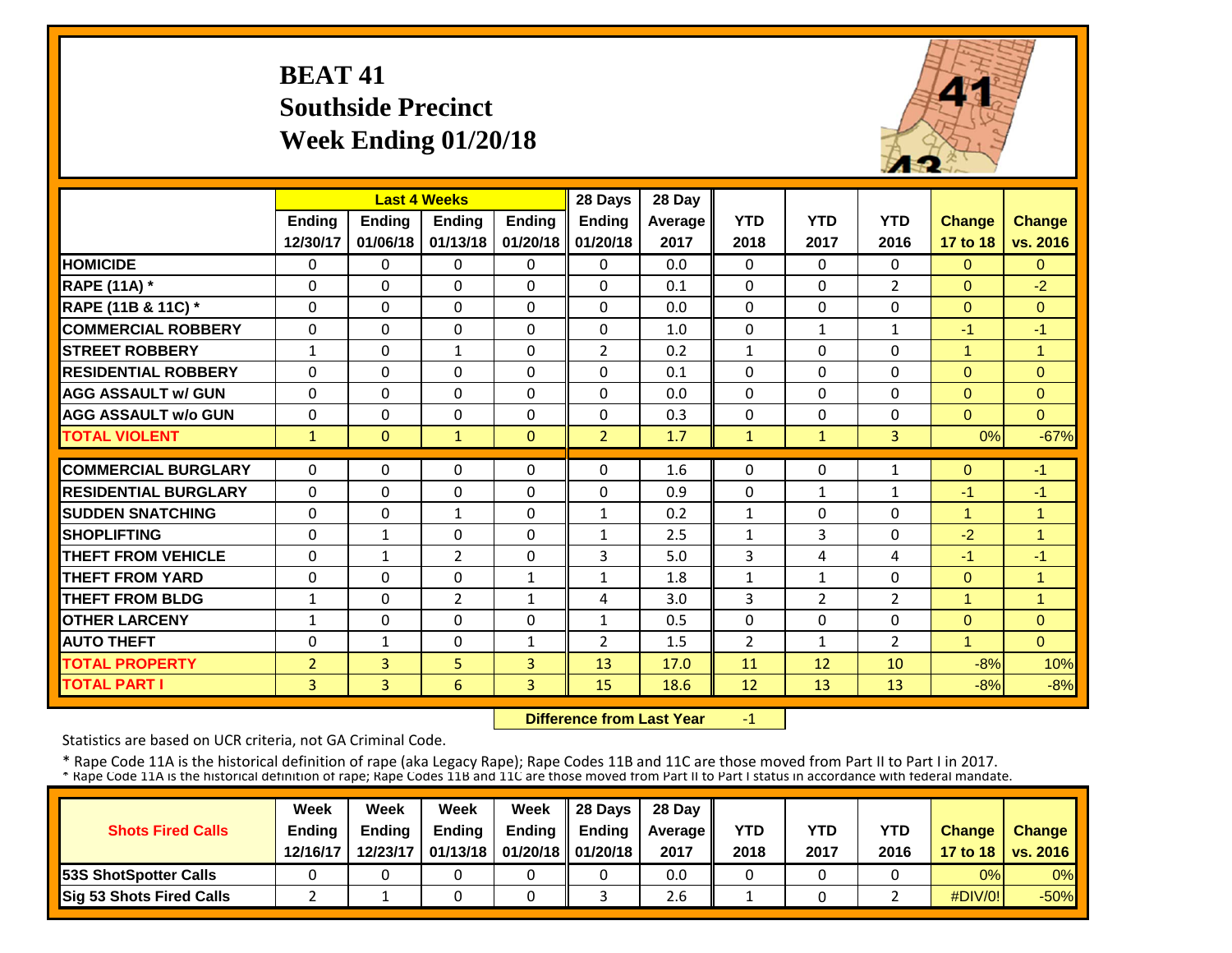## **BEAT 42 Southside Precinct Week Ending 01/20/18**



|                             |                | <b>Last 4 Weeks</b> |                |                | 28 Days        | 28 Day  |                |                |                |                |                |
|-----------------------------|----------------|---------------------|----------------|----------------|----------------|---------|----------------|----------------|----------------|----------------|----------------|
|                             | Ending         | <b>Ending</b>       | <b>Ending</b>  | <b>Endina</b>  | <b>Ending</b>  | Average | <b>YTD</b>     | <b>YTD</b>     | <b>YTD</b>     | <b>Change</b>  | <b>Change</b>  |
|                             | 12/30/17       | 01/06/18            | 01/13/18       | 01/20/18       | 01/20/18       | 2017    | 2018           | 2017           | 2016           | 17 to 18       | vs. 2016       |
| <b>HOMICIDE</b>             | $\Omega$       | $\Omega$            | $\Omega$       | $\Omega$       | $\Omega$       | 0.2     | $\Omega$       | $\Omega$       | 0              | $\Omega$       | $\Omega$       |
| <b>RAPE (11A) *</b>         | $\Omega$       | $\Omega$            | $\Omega$       | $\Omega$       | $\Omega$       | 0.2     | $\Omega$       | $\Omega$       | $\Omega$       | $\Omega$       | $\Omega$       |
| RAPE (11B & 11C) *          | $\Omega$       | $\Omega$            | $\Omega$       | $\Omega$       | $\Omega$       | 0.4     | $\Omega$       | $\Omega$       | $\Omega$       | $\Omega$       | $\Omega$       |
| <b>COMMERCIAL ROBBERY</b>   | 0              | $\Omega$            | $\Omega$       | $\Omega$       | $\Omega$       | 0.5     | 0              | $\Omega$       | $\Omega$       | $\Omega$       | $\mathbf{0}$   |
| <b>STREET ROBBERY</b>       | $\mathbf 0$    | $\Omega$            | $\Omega$       | $\Omega$       | $\Omega$       | 0.6     | 0              | $\mathbf 0$    | $\Omega$       | $\Omega$       | $\Omega$       |
| <b>RESIDENTIAL ROBBERY</b>  | $\Omega$       | $\mathbf{1}$        | $\Omega$       | $\Omega$       | $\mathbf{1}$   | 0.1     | $\mathbf{1}$   | $\Omega$       | $\Omega$       | 1              | $\overline{1}$ |
| <b>AGG ASSAULT w/ GUN</b>   | $\Omega$       | $\Omega$            | $\Omega$       | $\Omega$       | $\Omega$       | 0.9     | 0              | $\mathbf{1}$   | $\Omega$       | $-1$           | $\mathbf{0}$   |
| <b>AGG ASSAULT w/o GUN</b>  | 0              | $\Omega$            | 0              | 1              | 1              | 1.4     | $\mathbf{1}$   | $\Omega$       | $\Omega$       | $\mathbf{1}$   | 1              |
| <b>TOTAL VIOLENT</b>        | $\mathbf{0}$   | $\mathbf{1}$        | $\mathbf{0}$   | $\mathbf{1}$   | $\overline{2}$ | 4.2     | $\overline{2}$ | $\mathbf{1}$   | $\Omega$       | 100%           | #DIV/0!        |
| <b>COMMERCIAL BURGLARY</b>  | $\Omega$       | $\Omega$            | 0              | $\overline{2}$ | $\overline{2}$ | 1.2     | $\overline{2}$ | $\Omega$       | 0              | $\overline{2}$ | $\overline{2}$ |
| <b>RESIDENTIAL BURGLARY</b> |                |                     |                |                | 4              |         | 3              |                | 8              |                | $-5$           |
|                             | $\mathbf{1}$   | 1                   | $\mathbf{1}$   | 1              |                | 2.8     |                | 1              |                | $\overline{2}$ |                |
| <b>SUDDEN SNATCHING</b>     | $\Omega$       | $\Omega$            | $\Omega$       | $\Omega$       | $\Omega$       | 0.3     | $\Omega$       | $\Omega$       | $\Omega$       | $\Omega$       | $\Omega$       |
| <b>SHOPLIFTING</b>          | 4              | 3                   | 4              | 3              | 14             | 7.6     | 10             | 8              | 9              | $\overline{2}$ | $\overline{1}$ |
| <b>THEFT FROM VEHICLE</b>   | $\mathbf{1}$   | 3                   | $\mathbf{1}$   | $\overline{2}$ | $\overline{7}$ | 8.1     | 6              | 9              | 6              | $-3$           | $\Omega$       |
| <b>THEFT FROM YARD</b>      | 0              | $\mathbf{1}$        | 0              | 0              | 1              | 1.5     | 0              | $\overline{2}$ | $\mathbf{1}$   | $-2$           | $-1$           |
| <b>THEFT FROM BLDG</b>      | $\overline{2}$ | $\mathbf{1}$        | 0              | $\mathbf{1}$   | 4              | 3.4     | $\overline{2}$ | 5              | 0              | $-3$           | $\overline{2}$ |
| <b>OTHER LARCENY</b>        | $\Omega$       | $\Omega$            | $\Omega$       | 1              | 1              | 0.5     | $\mathbf{1}$   | $\mathbf{1}$   | 0              | $\Omega$       | 1              |
| <b>AUTO THEFT</b>           | 2              | 3                   | $\mathbf{1}$   | 1              | $\overline{7}$ | 4.8     | 4              | 5              | $\overline{2}$ | $-1$           | 2              |
| <b>TOTAL PROPERTY</b>       | 10             | 12                  | $\overline{7}$ | 11             | 40             | 30.1    | 28             | 31             | 26             | $-10%$         | 8%             |
| <b>TOTAL PART I</b>         | 10             | 13                  | $\overline{7}$ | 12             | 42             | 34.3    | 30             | 32             | 26             | $-6%$          | 15%            |

 **Difference from Last Year** $-2$ 

Statistics are based on UCR criteria, not GA Criminal Code.

|                               | Week          | Week          | Week          | Week                           | $\parallel$ 28 Davs | 28 Day    |      |      |            |               |                     |
|-------------------------------|---------------|---------------|---------------|--------------------------------|---------------------|-----------|------|------|------------|---------------|---------------------|
| <b>Shots Fired Calls</b>      | <b>Ending</b> | <b>Ending</b> | <b>Ending</b> | <b>Ending</b>                  | <b>Ending</b>       | Average I | YTD  | YTD  | <b>YTD</b> | <b>Change</b> | <b>Change</b>       |
|                               | 12/16/17      | 12/23/17      |               | 01/13/18   01/20/18   01/20/18 |                     | 2017      | 2018 | 2017 | 2016       |               | 17 to 18   vs. 2016 |
| <b>153S ShotSpotter Calls</b> |               |               |               |                                |                     | 0.0       |      |      |            | 0%            | $0\%$               |
| Sig 53 Shots Fired Calls      |               |               |               |                                | 11                  | 5.2       |      |      |            | 60%           | <b>300%</b>         |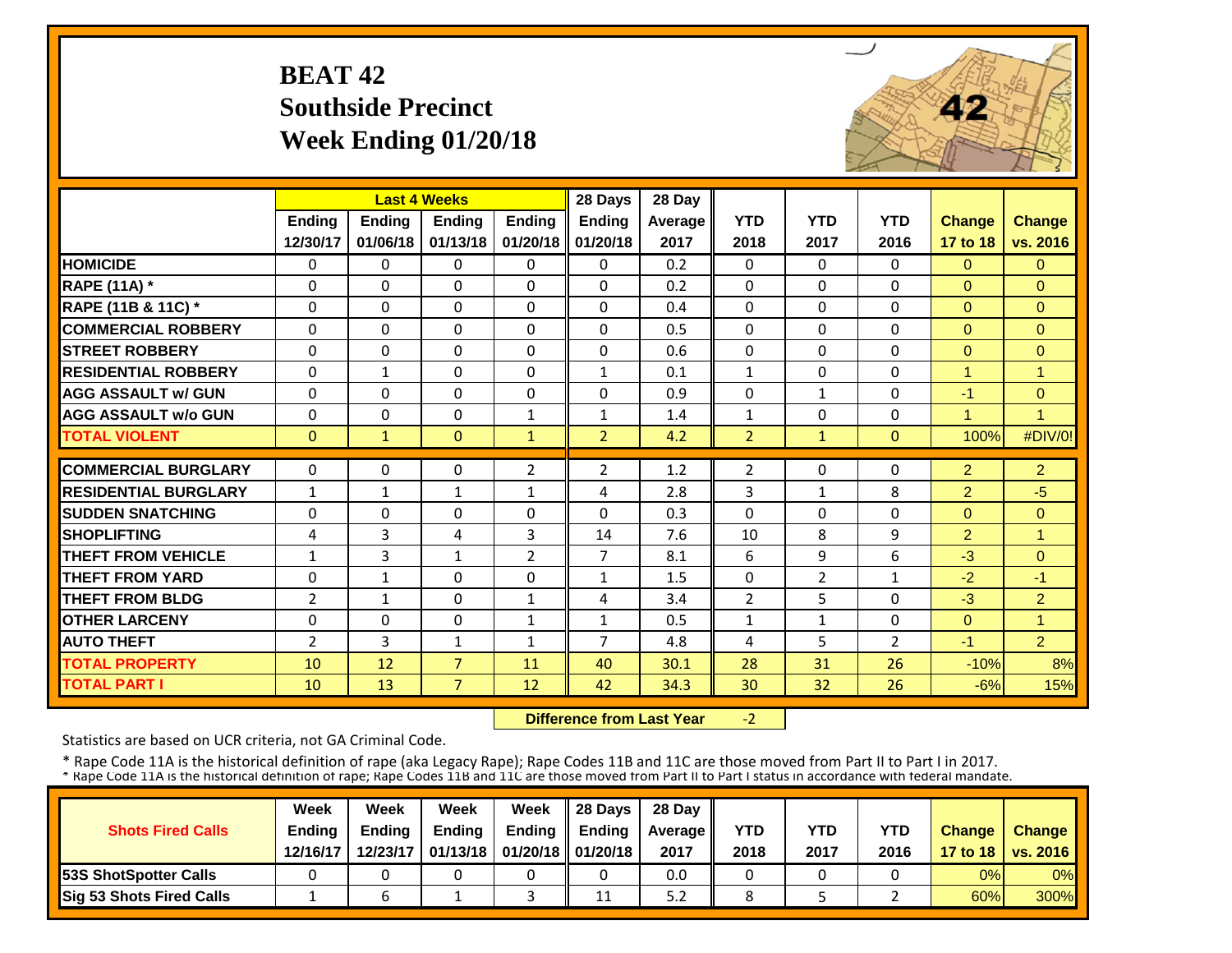## **BEAT 43 Southside Precinct Week Ending 01/20/18**



|                             |               | <b>Last 4 Weeks</b> |               |               | 28 Days        | 28 Day  |                |                |                |                |               |
|-----------------------------|---------------|---------------------|---------------|---------------|----------------|---------|----------------|----------------|----------------|----------------|---------------|
|                             | <b>Ending</b> | <b>Ending</b>       | <b>Endina</b> | <b>Ending</b> | <b>Ending</b>  | Average | <b>YTD</b>     | <b>YTD</b>     | <b>YTD</b>     | <b>Change</b>  | <b>Change</b> |
|                             | 12/30/17      | 01/06/18            | 01/13/18      | 01/20/18      | 01/20/18       | 2017    | 2018           | 2017           | 2016           | 17 to 18       | vs. 2016      |
| <b>HOMICIDE</b>             | 0             | 0                   | 0             | $\Omega$      | 0              | 0.0     | $\mathbf{0}$   | $\Omega$       | 0              | $\mathbf{0}$   | $\Omega$      |
| <b>RAPE (11A)</b> *         | $\Omega$      | $\Omega$            | $\Omega$      | $\Omega$      | $\Omega$       | 0.0     | $\Omega$       | $\Omega$       | $\Omega$       | $\Omega$       | $\Omega$      |
| RAPE (11B & 11C) *          | $\Omega$      | $\Omega$            | $\Omega$      | $\Omega$      | 0              | 0.1     | $\Omega$       | $\Omega$       | 0              | $\Omega$       | $\Omega$      |
| <b>COMMERCIAL ROBBERY</b>   | $\Omega$      | $\Omega$            | $\Omega$      | $\Omega$      | 0              | 0.3     | $\Omega$       | $\Omega$       | $\mathbf{1}$   | $\Omega$       | $-1$          |
| <b>ISTREET ROBBERY</b>      | $\Omega$      | $\Omega$            | $\Omega$      | $\Omega$      | $\Omega$       | 0.5     | $\Omega$       | $\Omega$       | 2              | $\Omega$       | $-2$          |
| <b>RESIDENTIAL ROBBERY</b>  | $\Omega$      | $\Omega$            | $\Omega$      | 0             | $\Omega$       | 0.1     | $\Omega$       | $\Omega$       | 0              | $\Omega$       | $\Omega$      |
| <b>AGG ASSAULT w/ GUN</b>   | $\mathbf{1}$  | $\Omega$            | $\Omega$      | $\Omega$      | $\mathbf{1}$   | 0.5     | $\Omega$       | $\Omega$       | 0              | $\Omega$       | $\Omega$      |
| <b>AGG ASSAULT w/o GUN</b>  | $\Omega$      | $\Omega$            | $\Omega$      | $\Omega$      | 0              | 0.3     | $\Omega$       | 0              | 0              | $\Omega$       | $\Omega$      |
| <b>TOTAL VIOLENT</b>        | 1             | $\Omega$            | $\Omega$      | $\Omega$      | $\mathbf{1}$   | 1.8     | $\mathbf{0}$   | $\overline{0}$ | $\overline{3}$ | #DIV/0!        | $-100%$       |
| <b>COMMERCIAL BURGLARY</b>  | $\mathbf{1}$  | $\Omega$            | $\Omega$      | 0             | $\mathbf{1}$   | 0.7     | $\Omega$       | 0              | 0              | $\Omega$       | $\Omega$      |
| <b>RESIDENTIAL BURGLARY</b> | $\Omega$      | $\Omega$            | $\mathbf{1}$  | $\mathbf{1}$  | 2              | 2.2     | $\overline{2}$ | $\Omega$       | 2              | $\overline{2}$ | $\Omega$      |
| <b>SUDDEN SNATCHING</b>     | $\Omega$      | $\Omega$            | $\Omega$      | $\Omega$      | $\Omega$       | 0.2     | $\Omega$       | $\Omega$       | 0              | $\Omega$       | $\Omega$      |
| <b>SHOPLIFTING</b>          | 10            | $\overline{2}$      | 2             | 3             | 17             | 26.1    | $\overline{7}$ | 16             | 19             | $-9$           | $-12$         |
| <b>THEFT FROM VEHICLE</b>   | $\Omega$      | $\Omega$            | $\Omega$      | 0             | 0              | 4.1     | $\Omega$       | 8              | 2              | $-8$           | $-2$          |
| <b>THEFT FROM YARD</b>      | $\Omega$      | $\mathbf{1}$        | $\Omega$      | $\Omega$      | $\mathbf{1}$   | 1.3     | $\mathbf{1}$   | $\mathbf{1}$   | 3              | $\Omega$       | $-2$          |
| <b>THEFT FROM BLDG</b>      | $\Omega$      | $\Omega$            | $\Omega$      | $\mathbf{1}$  | $\mathbf{1}$   | 3.2     | $\mathbf{1}$   | 6              | $\overline{2}$ | $-5$           | $-1$          |
| <b>OTHER LARCENY</b>        | $\Omega$      | $\Omega$            | $\Omega$      | $\Omega$      | $\Omega$       | 0.3     | $\Omega$       | 1              | 0              | $-1$           | $\Omega$      |
| <b>AUTO THEFT</b>           | $\Omega$      | $\mathbf{1}$        | $\Omega$      | $\mathbf{1}$  | $\overline{2}$ | 2.0     | $\mathbf{1}$   | 1              | 0              | $\Omega$       | 1             |
| <b>TOTAL PROPERTY</b>       | 11            | 4                   | 3             | 6             | 24             | 40.2    | 12             | 33             | 28             | $-64%$         | $-57%$        |
| <b>TOTAL PART I</b>         | 12            | $\overline{4}$      | 3             | 6             | 25             | 42.0    | 12             | 33             | 31             | $-64%$         | $-61%$        |

 **Difference from Last Year** $-21$ 

Statistics are based on UCR criteria, not GA Criminal Code.

|                               | Week          | Week          | Week          | Week                           | $\parallel$ 28 Davs | 28 Day    |      |      |            |               |                     |
|-------------------------------|---------------|---------------|---------------|--------------------------------|---------------------|-----------|------|------|------------|---------------|---------------------|
| <b>Shots Fired Calls</b>      | <b>Ending</b> | <b>Ending</b> | <b>Ending</b> | <b>Ending</b>                  | <b>Ending</b>       | Average I | YTD  | YTD  | <b>YTD</b> | <b>Change</b> | <b>Change</b>       |
|                               | 12/16/17      | 12/23/17      |               | 01/13/18   01/20/18   01/20/18 |                     | 2017      | 2018 | 2017 | 2016       |               | 17 to 18   vs. 2016 |
| <b>153S ShotSpotter Calls</b> |               |               |               |                                |                     | 0.0       |      |      |            | 0%            | $0\%$               |
| Sig 53 Shots Fired Calls      |               |               |               |                                |                     | 3.8       |      | b    |            | $-100%$       | $-100\%$            |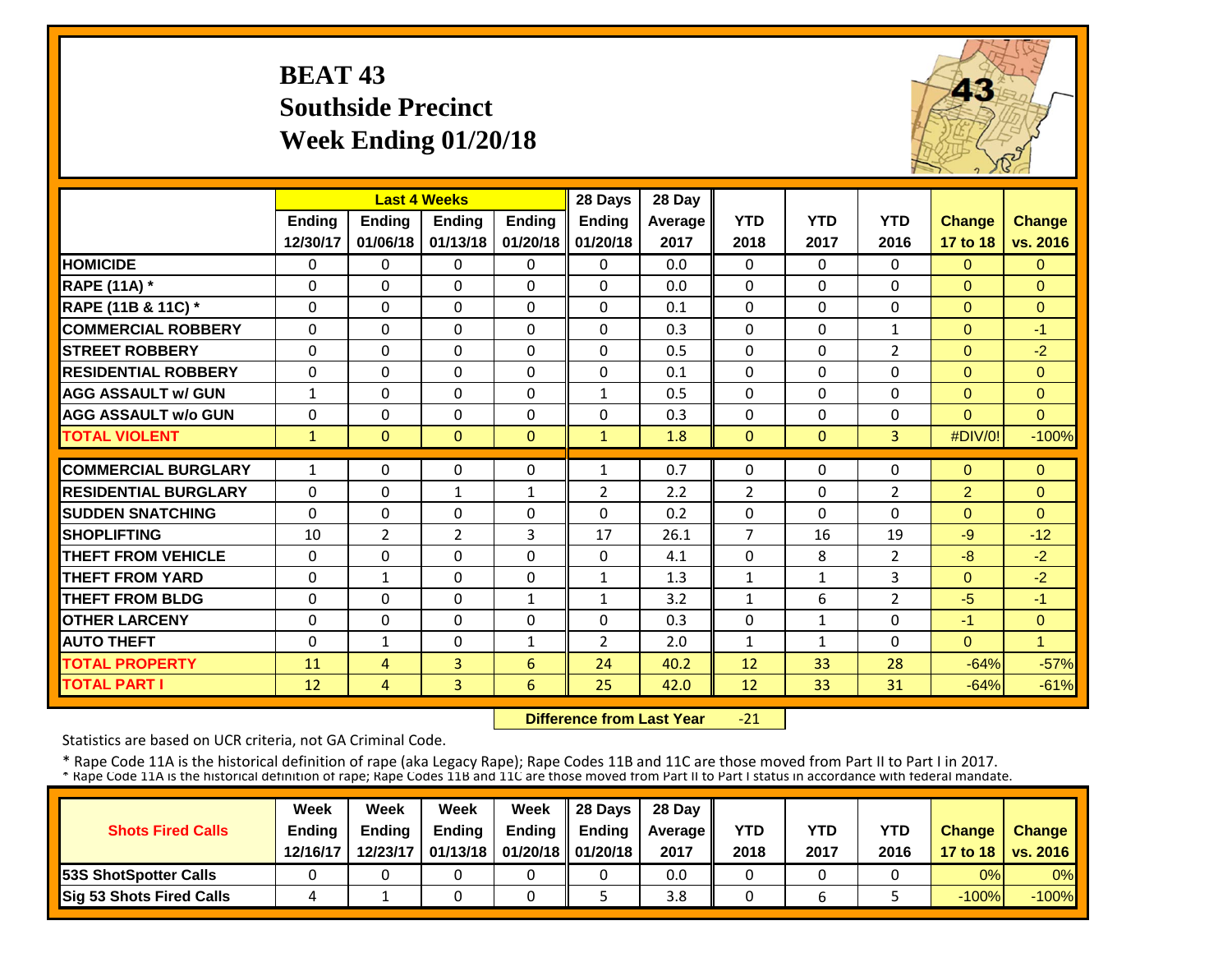## **BEAT 44 Southside Precinct Week Ending 01/20/18**



|                             |                | <b>Last 4 Weeks</b> |               |               | 28 Days        | 28 Day  |                |                |                |                |                |
|-----------------------------|----------------|---------------------|---------------|---------------|----------------|---------|----------------|----------------|----------------|----------------|----------------|
|                             | <b>Ending</b>  | <b>Ending</b>       | <b>Ending</b> | <b>Ending</b> | <b>Ending</b>  | Average | <b>YTD</b>     | <b>YTD</b>     | <b>YTD</b>     | <b>Change</b>  | <b>Change</b>  |
|                             | 12/30/17       | 01/06/18            | 01/13/18      | 01/20/18      | 01/20/18       | 2017    | 2018           | 2017           | 2016           | 17 to 18       | vs. 2016       |
| <b>HOMICIDE</b>             | $\Omega$       | 0                   | 0             | 0             | 0              | 0.1     | $\Omega$       | $\Omega$       | 0              | $\mathbf{0}$   | $\Omega$       |
| <b>RAPE (11A)</b> *         | $\Omega$       | $\Omega$            | $\Omega$      | $\Omega$      | $\Omega$       | 0.2     | $\Omega$       | $\Omega$       | 0              | $\Omega$       | $\Omega$       |
| RAPE (11B & 11C) *          | $\Omega$       | 0                   | $\mathbf 0$   | $\Omega$      | $\Omega$       | 0.3     | $\mathbf 0$    | $\Omega$       | $\Omega$       | $\Omega$       | $\Omega$       |
| <b>COMMERCIAL ROBBERY</b>   | $\Omega$       | 0                   | $\Omega$      | $\Omega$      | $\Omega$       | 0.2     | $\Omega$       | $\Omega$       | 0              | $\Omega$       | $\Omega$       |
| <b>STREET ROBBERY</b>       | $\Omega$       | $\mathbf{1}$        | 0             | $\Omega$      | $\mathbf{1}$   | 0.8     | $\Omega$       | $\Omega$       | 0              | $\Omega$       | $\Omega$       |
| <b>IRESIDENTIAL ROBBERY</b> | $\Omega$       | 0                   | 0             | $\Omega$      | $\Omega$       | 0.1     | $\Omega$       | 0              | 0              | $\Omega$       | $\Omega$       |
| <b>AGG ASSAULT w/ GUN</b>   | $\Omega$       | 0                   | $\Omega$      | $\Omega$      | $\Omega$       | 0.8     | $\Omega$       | $\mathbf{1}$   | 1              | $-1$           | $-1$           |
| <b>AGG ASSAULT w/o GUN</b>  | $\Omega$       | 0                   | 0             | $\Omega$      | $\Omega$       | 0.5     | $\Omega$       | 0              | 1              | $\Omega$       | $-1$           |
| <b>TOTAL VIOLENT</b>        | $\Omega$       | $\mathbf{1}$        | $\Omega$      | $\Omega$      | $\mathbf{1}$   | 2.8     | $\Omega$       | $\mathbf{1}$   | $\overline{2}$ | $-100%$        | $-100%$        |
| <b>COMMERCIAL BURGLARY</b>  | $\Omega$       | 0                   | $\Omega$      | $\Omega$      | $\Omega$       | 0.6     | $\Omega$       | $\Omega$       | 0              | $\Omega$       | $\Omega$       |
| <b>RESIDENTIAL BURGLARY</b> | $\mathbf{1}$   | 0                   | $\Omega$      | 0             | $\mathbf{1}$   | 4.7     | $\Omega$       | 4              | 2              | $-4$           | $-2$           |
| <b>SUDDEN SNATCHING</b>     | $\Omega$       | 0                   | $\Omega$      | $\Omega$      | $\Omega$       | 0.0     | $\Omega$       | $\Omega$       | 0              | $\Omega$       | $\Omega$       |
| <b>SHOPLIFTING</b>          | $\Omega$       | $\mathbf{1}$        | $\Omega$      | $\mathbf{1}$  | $\overline{2}$ | 1.3     | $\overline{2}$ | $\Omega$       | $\mathbf{1}$   | $\overline{2}$ | $\overline{1}$ |
| <b>THEFT FROM VEHICLE</b>   | $\overline{2}$ | 0                   | $\Omega$      | 2             | 4              | 7.7     | 2              | 3              | 3              | $-1$           | $-1$           |
| <b>THEFT FROM YARD</b>      | $\mathbf{1}$   | $\Omega$            | $\Omega$      | $\Omega$      | 1              | 1.7     | $\Omega$       | 4              | 0              | $-4$           | $\Omega$       |
| <b>THEFT FROM BLDG</b>      | $\Omega$       | 0                   | $\Omega$      | $\Omega$      | $\Omega$       | 2.5     | $\Omega$       | $\overline{2}$ | $\overline{2}$ | $-2$           | $-2$           |
| <b>OTHER LARCENY</b>        | $\Omega$       | 0                   | $\mathbf{1}$  | $\Omega$      | $\mathbf{1}$   | 0.5     | $\mathbf{1}$   | 1              | 0              | $\Omega$       | $\overline{1}$ |
| <b>AUTO THEFT</b>           | $\Omega$       | $\Omega$            | $\Omega$      | $\Omega$      | 0              | 2.8     | $\Omega$       | 1              | 3              | $-1$           | $-3$           |
| <b>TOTAL PROPERTY</b>       | 4              | $\mathbf{1}$        | $\mathbf{1}$  | 3             | $\overline{9}$ | 21.7    | 5              | 15             | 11             | $-67%$         | $-55%$         |
| <b>TOTAL PART I</b>         | $\overline{4}$ | $\overline{2}$      | $\mathbf{1}$  | 3             | 10             | 24.5    | 5              | 16             | 13             | $-69%$         | $-62%$         |

 **Difference from Last Year**‐11

Statistics are based on UCR criteria, not GA Criminal Code.

|                               | Week          | Week          | Week          | Week                           | $\parallel$ 28 Davs | 28 Day    |      |      |            |               |                     |
|-------------------------------|---------------|---------------|---------------|--------------------------------|---------------------|-----------|------|------|------------|---------------|---------------------|
| <b>Shots Fired Calls</b>      | <b>Ending</b> | <b>Ending</b> | <b>Ending</b> | <b>Ending</b>                  | <b>Ending</b>       | Average I | YTD  | YTD  | <b>YTD</b> | <b>Change</b> | <b>Change</b>       |
|                               | 12/16/17      | 12/23/17      |               | 01/13/18   01/20/18   01/20/18 |                     | 2017      | 2018 | 2017 | 2016       |               | 17 to 18   vs. 2016 |
| <b>153S ShotSpotter Calls</b> |               |               |               |                                |                     | 0.0       |      |      |            | 0%            | $0\%$               |
| Sig 53 Shots Fired Calls      |               |               |               |                                | 13                  | 8.4       | 11   |      |            | 38%           | <b>175%</b>         |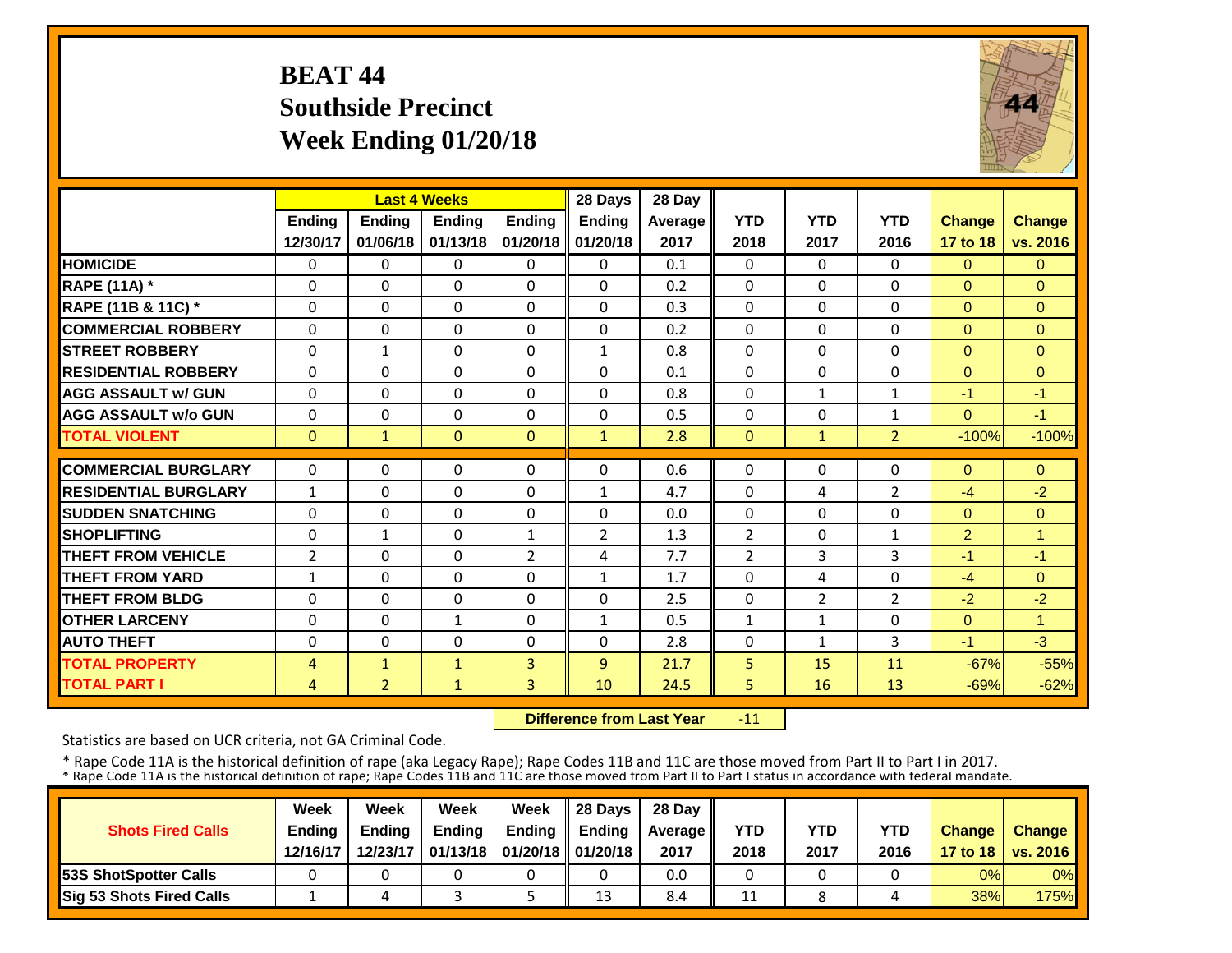## **BEAT 45 Southside Precinct Week Ending 01/20/18**



|                             |               | <b>Last 4 Weeks</b> |               |               | 28 Days        | 28 Day  |              |                |                |               |               |
|-----------------------------|---------------|---------------------|---------------|---------------|----------------|---------|--------------|----------------|----------------|---------------|---------------|
|                             | <b>Ending</b> | Ending              | <b>Endina</b> | <b>Endina</b> | <b>Ending</b>  | Average | <b>YTD</b>   | <b>YTD</b>     | <b>YTD</b>     | <b>Change</b> | <b>Change</b> |
|                             | 12/30/17      | 01/06/18            | 01/13/18      | 01/20/18      | 01/20/18       | 2017    | 2018         | 2017           | 2016           | 17 to 18      | vs. 2016      |
| <b>HOMICIDE</b>             | $\Omega$      | $\Omega$            | $\Omega$      | $\Omega$      | $\Omega$       | 0.0     | $\Omega$     | $\Omega$       | 0              | $\Omega$      | $\Omega$      |
| <b>RAPE (11A) *</b>         | $\Omega$      | $\Omega$            | $\Omega$      | $\Omega$      | $\Omega$       | 0.0     | $\Omega$     | $\Omega$       | $\Omega$       | $\Omega$      | $\Omega$      |
| RAPE (11B & 11C) *          | $\Omega$      | $\Omega$            | $\Omega$      | $\Omega$      | $\Omega$       | 0.2     | $\Omega$     | $\Omega$       | $\Omega$       | $\Omega$      | $\Omega$      |
| <b>COMMERCIAL ROBBERY</b>   | $\mathbf{0}$  | $\Omega$            | $\Omega$      | $\Omega$      | 0              | 0.0     | $\Omega$     | $\Omega$       | 0              | $\Omega$      | $\mathbf{0}$  |
| <b>STREET ROBBERY</b>       | $\mathbf 0$   | $\Omega$            | 0             | $\Omega$      | 0              | 0.1     | $\mathbf 0$  | $\Omega$       | 0              | $\mathbf{0}$  | $\mathbf{0}$  |
| <b>RESIDENTIAL ROBBERY</b>  | $\Omega$      | $\Omega$            | $\Omega$      | $\Omega$      | 0              | 0.0     | $\Omega$     | $\Omega$       | 0              | $\Omega$      | $\Omega$      |
| <b>AGG ASSAULT w/ GUN</b>   | $\Omega$      | $\Omega$            | $\Omega$      | $\Omega$      | $\Omega$       | 0.1     | $\Omega$     | $\Omega$       | $\Omega$       | $\Omega$      | $\Omega$      |
| <b>AGG ASSAULT w/o GUN</b>  | $\Omega$      | $\Omega$            | $\Omega$      | $\Omega$      | $\Omega$       | 0.1     | $\Omega$     | $\Omega$       | 0              | $\Omega$      | $\Omega$      |
| <b>TOTAL VIOLENT</b>        | $\mathbf{0}$  | $\mathbf{0}$        | $\mathbf{0}$  | $\Omega$      | $\mathbf{0}$   | 0.4     | $\mathbf{0}$ | $\mathbf{0}$   | $\overline{0}$ | #DIV/0!       | #DIV/0!       |
|                             |               |                     |               |               |                |         |              |                |                |               |               |
| <b>COMMERCIAL BURGLARY</b>  | $\Omega$      | $\Omega$            | 0             | $\Omega$      | 0              | 0.0     | $\Omega$     | $\Omega$       | 0              | $\Omega$      | $\mathbf{0}$  |
| <b>RESIDENTIAL BURGLARY</b> | $\Omega$      | $\Omega$            | $\Omega$      | $\Omega$      | $\Omega$       | 0.9     | $\Omega$     | $\overline{2}$ | $\mathbf{1}$   | $-2$          | $-1$          |
| <b>SUDDEN SNATCHING</b>     | $\Omega$      | $\Omega$            | $\Omega$      | $\Omega$      | $\Omega$       | 0.0     | $\Omega$     | $\Omega$       | 0              | $\Omega$      | $\Omega$      |
| <b>SHOPLIFTING</b>          | $\Omega$      | $\Omega$            | $\Omega$      | $\Omega$      | $\Omega$       | 0.0     | $\Omega$     | $\Omega$       | 0              | $\mathbf{0}$  | $\Omega$      |
| <b>THEFT FROM VEHICLE</b>   | 0             | $\mathbf{1}$        | 0             | $\Omega$      | $\mathbf{1}$   | 0.8     | $\mathbf{1}$ | $\Omega$       | 1              | 1             | $\Omega$      |
| <b>THEFT FROM YARD</b>      | 0             | $\Omega$            | $\Omega$      | $\Omega$      | 0              | 0.2     | $\Omega$     | $\Omega$       | 0              | $\Omega$      | $\Omega$      |
| <b>THEFT FROM BLDG</b>      | $\Omega$      | $\Omega$            | $\Omega$      | $\Omega$      | 0              | 0.2     | $\Omega$     | 0              | 0              | $\Omega$      | $\Omega$      |
| <b>OTHER LARCENY</b>        | $\Omega$      | $\Omega$            | $\Omega$      | 0             | $\Omega$       | 0.1     | $\Omega$     | $\Omega$       | 0              | $\Omega$      | $\Omega$      |
| <b>AUTO THEFT</b>           | 1             | $\Omega$            | $\Omega$      | $\Omega$      | $\mathbf{1}$   | 0.3     | $\Omega$     | $\Omega$       | $\mathbf{1}$   | $\Omega$      | $-1$          |
| <b>TOTAL PROPERTY</b>       | $\mathbf{1}$  | $\mathbf{1}$        | $\Omega$      | $\Omega$      | $\overline{2}$ | 2.6     | $\mathbf{1}$ | $\overline{2}$ | 3              | $-50%$        | $-67%$        |
| <b>TOTAL PART I</b>         | $\mathbf{1}$  | $\mathbf{1}$        | $\Omega$      | $\Omega$      | $\overline{2}$ | 3.0     | $\mathbf{1}$ | $\overline{2}$ | 3              | $-50%$        | $-67%$        |

 **Difference from Last Year**‐1

Statistics are based on UCR criteria, not GA Criminal Code.

|                                 | Week     | Week          | Week          | Week                            | $\parallel$ 28 Davs | 28 Day    |      |      |      |               |                     |
|---------------------------------|----------|---------------|---------------|---------------------------------|---------------------|-----------|------|------|------|---------------|---------------------|
| <b>Shots Fired Calls</b>        | Ending   | <b>Ending</b> | <b>Ending</b> | Ending                          | <b>Endina</b>       | Average I | YTD  | YTD  | YTD  | <b>Change</b> | Change              |
|                                 | 12/16/17 | 12/23/17      |               | 01/13/18   01/20/18    01/20/18 |                     | 2017      | 2018 | 2017 | 2016 |               | 17 to 18   vs. 2016 |
| <b>153S ShotSpotter Calls</b>   |          |               |               |                                 |                     | 0.0       |      |      |      | 0%            | $0\%$               |
| <b>Sig 53 Shots Fired Calls</b> |          |               |               |                                 |                     | 2.9       |      |      |      | $-100%$       | $-100%$             |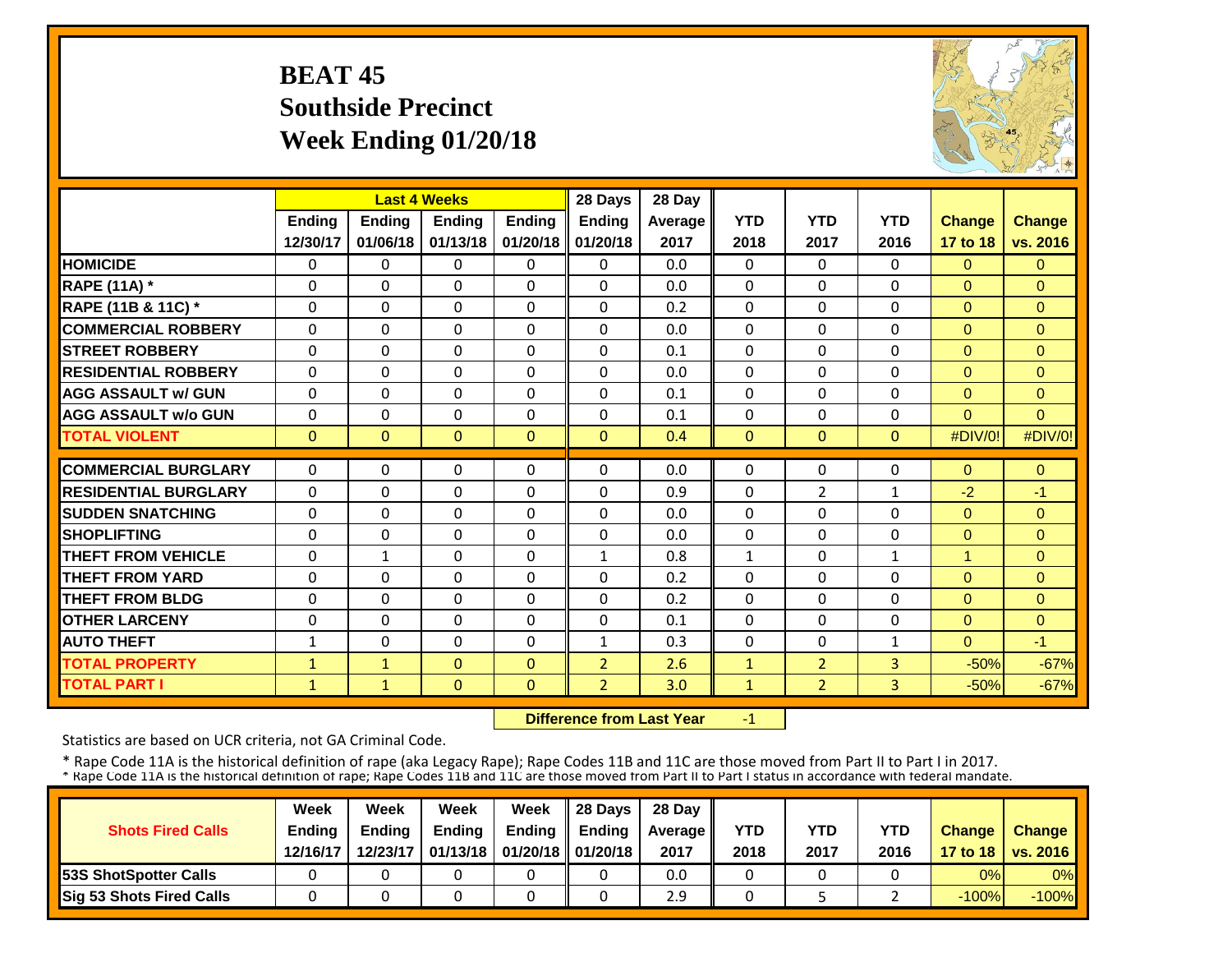#### **BEAT 46 Southside Precinct Week Ending 01/20/18**



|                             |               | <b>Last 4 Weeks</b> |                |               | 28 Days        | 28 Day  |                |              |                |                |                |
|-----------------------------|---------------|---------------------|----------------|---------------|----------------|---------|----------------|--------------|----------------|----------------|----------------|
|                             | <b>Ending</b> | <b>Ending</b>       | <b>Endina</b>  | <b>Endina</b> | <b>Ending</b>  | Average | <b>YTD</b>     | <b>YTD</b>   | <b>YTD</b>     | <b>Change</b>  | Change         |
|                             | 12/30/17      | 01/06/18            | 01/13/18       | 01/20/18      | 01/20/18       | 2017    | 2018           | 2017         | 2016           | 17 to 18       | vs. 2016       |
| <b>HOMICIDE</b>             | 0             | $\Omega$            | 0              | $\Omega$      | 0              | 0.1     | 0              | $\Omega$     | 0              | $\Omega$       | $\Omega$       |
| <b>RAPE (11A) *</b>         | 0             | $\Omega$            | $\Omega$       | $\Omega$      | $\Omega$       | 0.1     | $\Omega$       | $\Omega$     | 1              | $\Omega$       | $-1$           |
| RAPE (11B & 11C) *          | $\Omega$      | $\Omega$            | $\Omega$       | $\Omega$      | $\Omega$       | 0.1     | $\Omega$       | $\Omega$     | 0              | $\Omega$       | $\Omega$       |
| <b>COMMERCIAL ROBBERY</b>   | $\Omega$      | $\Omega$            | $\overline{2}$ | $\Omega$      | $\overline{2}$ | 0.2     | $\overline{2}$ | $\Omega$     | 0              | $\overline{2}$ | $\overline{2}$ |
| <b>STREET ROBBERY</b>       | $\mathbf 0$   | $\Omega$            | $\Omega$       | $\Omega$      | $\Omega$       | 0.2     | $\Omega$       | $\Omega$     | $\mathbf{1}$   | $\Omega$       | $-1$           |
| <b>RESIDENTIAL ROBBERY</b>  | $\Omega$      | $\Omega$            | $\Omega$       | $\Omega$      | $\Omega$       | 0.0     | $\Omega$       | $\Omega$     | 0              | $\Omega$       | $\overline{0}$ |
| <b>AGG ASSAULT w/ GUN</b>   | $\Omega$      | $\Omega$            | $\Omega$       | $\Omega$      | $\Omega$       | 0.3     | $\Omega$       | $\Omega$     | 0              | $\Omega$       | $\Omega$       |
| <b>AGG ASSAULT w/o GUN</b>  | $\Omega$      | $\Omega$            | $\Omega$       | $\Omega$      | 0              | 0.2     | $\Omega$       | $\Omega$     | 0              | $\Omega$       | $\Omega$       |
| <b>TOTAL VIOLENT</b>        | $\Omega$      | $\Omega$            | $\overline{2}$ | $\Omega$      | $\overline{2}$ | 1.2     | $\overline{2}$ | $\mathbf{0}$ | $\overline{2}$ | #DIV/0!        | 0%             |
| <b>COMMERCIAL BURGLARY</b>  | $\Omega$      | $\mathbf{1}$        | 0              | $\Omega$      | 1              | 0.2     | 1              | 1            | 0              | $\Omega$       | 1              |
| <b>RESIDENTIAL BURGLARY</b> | $\Omega$      | $\Omega$            | $\Omega$       | $\Omega$      | 0              | 1.5     | $\Omega$       | 3            | 0              | $-3$           | $\overline{0}$ |
|                             |               |                     |                |               | $\Omega$       |         |                |              |                |                |                |
| <b>ISUDDEN SNATCHING</b>    | 0             | $\Omega$            | $\Omega$       | $\Omega$      |                | 0.1     | $\Omega$       | 0            | 0              | $\Omega$       | $\overline{0}$ |
| <b>SHOPLIFTING</b>          | 5             | $\Omega$            | 3              | 5             | 13             | 14.5    | 8              | 4            | $\overline{7}$ | 4              | $\overline{1}$ |
| <b>THEFT FROM VEHICLE</b>   | $\Omega$      | $\Omega$            | $\mathbf{1}$   | 3             | 4              | 5.2     | $\overline{4}$ | 5            | $\mathbf{1}$   | $-1$           | 3              |
| <b>THEFT FROM YARD</b>      | $\Omega$      | $\Omega$            | $\Omega$       | $\Omega$      | $\Omega$       | 0.8     | $\Omega$       | $\Omega$     | 1              | $\Omega$       | $-1$           |
| <b>THEFT FROM BLDG</b>      | $\mathbf{1}$  | $\Omega$            | $\Omega$       | 0             | $\mathbf{1}$   | 1.5     | $\Omega$       | $\mathbf{1}$ | $\mathbf{1}$   | $-1$           | $-1$           |
| <b>OTHER LARCENY</b>        | $\Omega$      | $\Omega$            | $\Omega$       | $\Omega$      | $\Omega$       | 0.5     | $\Omega$       | $\mathbf{1}$ | 0              | $-1$           | $\Omega$       |
| <b>AUTO THEFT</b>           | $\Omega$      | $\mathbf{1}$        | $\mathbf{1}$   | 1             | 3              | 1.3     | 3              | $\Omega$     | 1              | 3              | $\overline{2}$ |
| <b>TOTAL PROPERTY</b>       | 6             | $\overline{2}$      | 5              | 9             | 22             | 25.7    | 16             | 15           | 11             | 7%             | 45%            |
| <b>TOTAL PART I</b>         | 6             | $\overline{2}$      | $\overline{7}$ | 9             | 24             | 26.9    | 18             | 15           | 13             | 20%            | 38%            |

 **Difference from Last Year**3

Statistics are based on UCR criteria, not GA Criminal Code.

|                               | Week          | Week          | Week          | Week                           | $\parallel$ 28 Davs | 28 Day    |      |      |            |               |                     |
|-------------------------------|---------------|---------------|---------------|--------------------------------|---------------------|-----------|------|------|------------|---------------|---------------------|
| <b>Shots Fired Calls</b>      | <b>Ending</b> | <b>Ending</b> | <b>Ending</b> | <b>Ending</b>                  | <b>Ending</b>       | Average I | YTD  | YTD  | <b>YTD</b> | <b>Change</b> | <b>Change</b>       |
|                               | 12/16/17      | 12/23/17      |               | 01/13/18   01/20/18   01/20/18 |                     | 2017      | 2018 | 2017 | 2016       |               | 17 to 18   vs. 2016 |
| <b>153S ShotSpotter Calls</b> |               |               |               |                                |                     | 0.0       |      |      |            | 0%            | $0\%$               |
| Sig 53 Shots Fired Calls      |               |               |               |                                | 12                  | 6.2       | 10   |      |            | 100%          | 25%                 |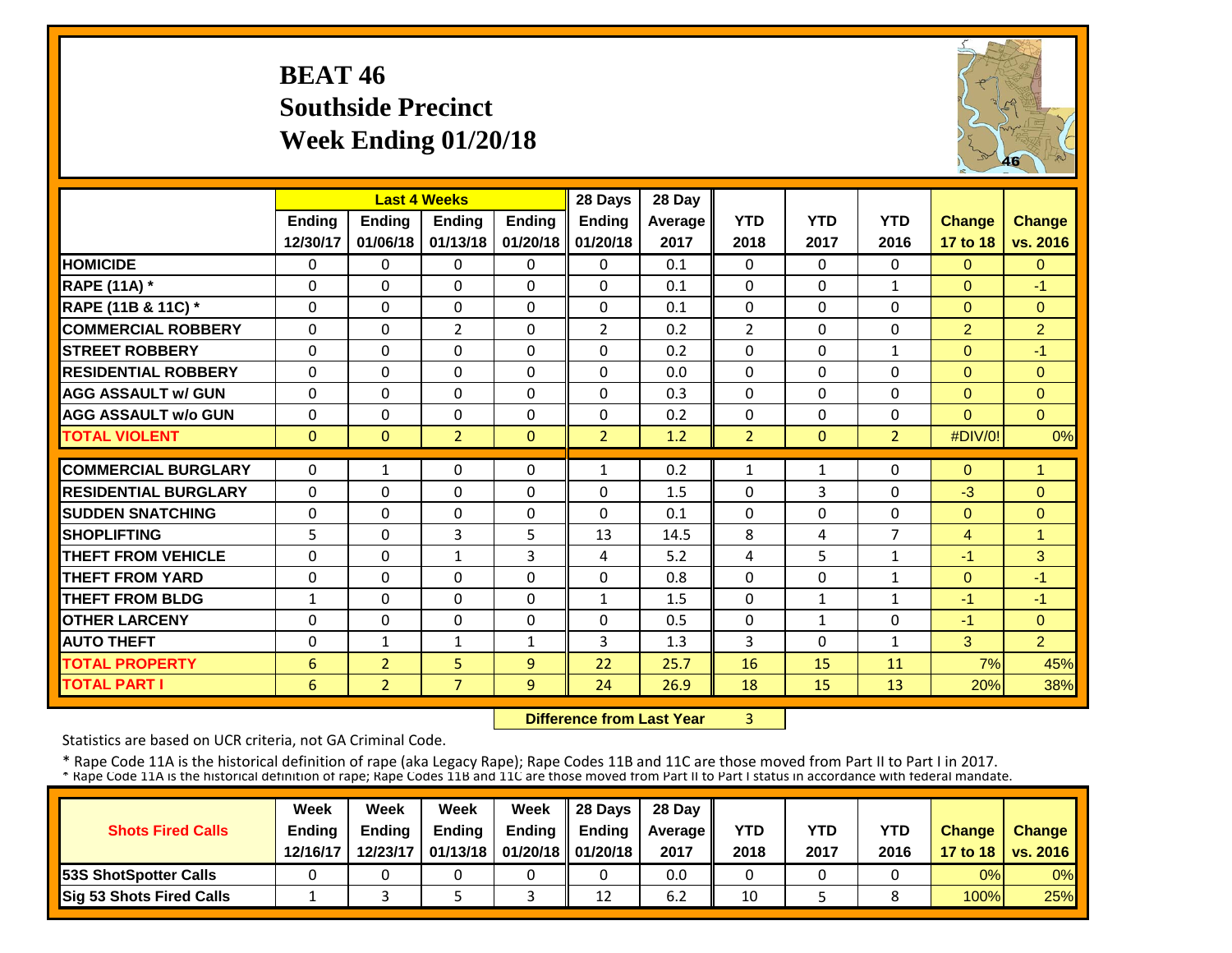

#### **COMPSTAT** $\overline{\textbf{ISLANDS PRECINCT}}$ **Week Ending 01/20/18**

**PRECINCT COMMANDER:**

**CAPT. ASHLEY BROWN** 



|                                                                                                                                                                                                                                                                                                                                                               | Week<br><b>Ending</b><br>01/20/18 | <b>Week</b><br><b>Ending</b><br>01/13/18 | <b>Weekly</b><br>Avg<br>2017 | $28$ -Day<br><b>Ending</b><br>01/20/18 | $28$ -Day<br><b>Ending</b><br>12/23/17 | Avg<br>28-Day<br>2017 | <b>YTD</b><br>2018                                                                                                                         | <b>YTD</b><br>2017 | YTD<br>2016        | <b>Change</b><br><b>17 to 18</b>                    | <b>Change</b><br>vs. 2016                                  |
|---------------------------------------------------------------------------------------------------------------------------------------------------------------------------------------------------------------------------------------------------------------------------------------------------------------------------------------------------------------|-----------------------------------|------------------------------------------|------------------------------|----------------------------------------|----------------------------------------|-----------------------|--------------------------------------------------------------------------------------------------------------------------------------------|--------------------|--------------------|-----------------------------------------------------|------------------------------------------------------------|
| <b>HOMICIDE</b>                                                                                                                                                                                                                                                                                                                                               | 0                                 | 0                                        | $\Omega$                     | 0                                      |                                        | 0                     | $\mathbf{0}$                                                                                                                               | $\Omega$           | $\Omega$           | $\Omega$                                            | $\Omega$                                                   |
| <b>RAPE (11A) *</b>                                                                                                                                                                                                                                                                                                                                           | $\mathbf 0$                       | 0                                        | $\mathbf 0$                  | $\mathbf{0}$                           | 1                                      | 1                     | 0                                                                                                                                          | $\overline{0}$     | $\mathbf{0}$       | $\Omega$                                            | $\Omega$                                                   |
| RAPE (11B & 11C) *                                                                                                                                                                                                                                                                                                                                            | $\bf{0}$                          | 0                                        | $\mathbf 0$                  | 0                                      | 0                                      | $\mathbf 1$           | $\mathbf 0$                                                                                                                                | $\mathbf 1$        | $\Omega$           | -1                                                  | $\Omega$                                                   |
| <b>COMMERCIAL ROBBERY</b>                                                                                                                                                                                                                                                                                                                                     | $\bf{0}$                          | 0                                        | $\mathbf{1}$                 | 1                                      | $\overline{2}$                         | $\overline{2}$        | $\bf{0}$                                                                                                                                   | $\mathbf 1$        | $\mathbf{1}$       | $-1$                                                | $-1$                                                       |
| <b>STREET ROBBERY</b>                                                                                                                                                                                                                                                                                                                                         | $\bf{0}$                          | 0                                        | $\mathbf 1$                  | 0                                      | 3                                      | $\overline{2}$        | $\mathbf 0$                                                                                                                                | $\Omega$           | 4                  | $\mathbf{0}$                                        | $-4$                                                       |
| <b>RESIDENTIAL ROBBERY</b>                                                                                                                                                                                                                                                                                                                                    | $\bf{0}$                          | $\overline{0}$                           | $\mathbf 0$                  | $\mathbf{0}$                           | $\Omega$                               | $\Omega$              | $\mathbf 0$                                                                                                                                | $\overline{1}$     | $\Omega$           | $-1$                                                | $\Omega$                                                   |
| <b>AGG ASSAULT w/ GUN</b>                                                                                                                                                                                                                                                                                                                                     | $\bf{0}$                          | $\mathbf{1}$                             | $\mathbf{1}$                 | 3                                      | 4                                      | 3                     | $\mathbf{3}$                                                                                                                               | 3                  | $\mathbf{1}$       | $\mathbf{0}$                                        | $\overline{2}$                                             |
| <b>AGG ASSAULT w/o GUN</b>                                                                                                                                                                                                                                                                                                                                    | $\bf{0}$                          | 0                                        | $\mathbf{1}$                 | 4                                      | 3                                      | 3                     | $\mathbf 0$                                                                                                                                | $\mathbf 0$        | 3                  | $\Omega$                                            | $-3$                                                       |
| <b>TOTAL VIOLENT</b>                                                                                                                                                                                                                                                                                                                                          | $\bf{0}$                          | 1                                        | 3                            | 8                                      | 14                                     | 13                    | 3                                                                                                                                          | $6\phantom{1}6$    | 9                  | $-50%$                                              | $-67%$                                                     |
| <b>COMMERCIAL BURGLARY</b>                                                                                                                                                                                                                                                                                                                                    | 0                                 | 0                                        | $\Omega$                     | 0                                      | 1                                      | 2                     | 0                                                                                                                                          | 0                  | $\overline{2}$     | $\Omega$                                            | -2                                                         |
| <b>RESIDENTIAL BURGLARY</b>                                                                                                                                                                                                                                                                                                                                   | $\overline{2}$                    | 4                                        | 5                            | 10                                     | 16                                     | $\overline{20}$       | 9                                                                                                                                          | 8                  | 16                 | $\overline{1}$                                      | $-7$                                                       |
| <b>SUDDEN SNATCHING</b>                                                                                                                                                                                                                                                                                                                                       | $\mathbf 0$                       | $\overline{0}$                           | $\mathbf 0$                  | $\mathbf{0}$                           | $\Omega$                               | $\overline{1}$        | $\mathbf 0$                                                                                                                                | $\overline{0}$     | $\Omega$           | $\mathbf{0}$                                        | $\Omega$                                                   |
| <b>SHOPLIFTING</b>                                                                                                                                                                                                                                                                                                                                            | $\overline{7}$                    | $\overline{2}$                           | 6                            | 17                                     | 24                                     | 25                    | 12                                                                                                                                         | 17                 | 22                 | $-5$                                                | $-10$                                                      |
| <b>THEFT FROM VEHICLE</b>                                                                                                                                                                                                                                                                                                                                     | $\overline{5}$                    | 4                                        | $\overline{6}$               | $\overline{14}$                        | $\overline{15}$                        | $\overline{23}$       | 12                                                                                                                                         | 17                 | $\overline{20}$    | $-5$                                                | $\overline{-8}$                                            |
| <b>THEFT FROM YARD</b>                                                                                                                                                                                                                                                                                                                                        | $\overline{1}$                    | $\overline{2}$                           | $\overline{2}$               | $\overline{7}$                         | $\overline{8}$                         | $\overline{9}$        | $\overline{\mathbf{3}}$                                                                                                                    | $\overline{5}$     | $\overline{6}$     | $-2$                                                | $-3$                                                       |
| <b>THEFT FROM BLDG</b>                                                                                                                                                                                                                                                                                                                                        | $\overline{\mathbf{2}}$           | $\mathbf{1}$                             | 3                            | 6                                      | 9                                      | 13                    | 5                                                                                                                                          | 6                  | 8                  | $-1$                                                | $\overline{3}$                                             |
| <b>OTHER LARCENY</b>                                                                                                                                                                                                                                                                                                                                          | 3                                 | 0                                        | $\mathbf{1}$                 | 3                                      | 3                                      | 3                     | $\overline{3}$                                                                                                                             | $\overline{2}$     | $\overline{6}$     | $\overline{1}$                                      | $-3$                                                       |
| <b>AUTO THEFT</b>                                                                                                                                                                                                                                                                                                                                             | 3                                 | $\mathbf{1}$                             | $\overline{2}$               | 9                                      | 8                                      | 10                    | 5                                                                                                                                          | 12                 | 9                  | $-7$                                                | $-4$                                                       |
| <b>TOTAL PROPERTY</b>                                                                                                                                                                                                                                                                                                                                         | 23                                | 14                                       | 26                           | 66                                     | 84                                     | 104                   | 49                                                                                                                                         | 67                 | 89                 | $-27%$                                              | $-45%$                                                     |
| <b>TOTAL PART I</b>                                                                                                                                                                                                                                                                                                                                           | $\overline{23}$                   | $\overline{15}$                          | 29                           | $\overline{74}$                        | 98                                     | 117                   | 52                                                                                                                                         | $\overline{73}$    | $\overline{98}$    | $-29%$                                              | $-47%$                                                     |
| Statistics are based on UCR criteria, not GA Criminal Code, and are<br>preliminary, based on RMS data at the time prepared, and are subject to change.<br>Cell Shading: white is within 0.6 standard deviation of the mean; red is above; green is below.<br>* Code 11A is the pre-2016 definition of rape; Codes 11B and 11C are by federal mandate in 2016. |                                   |                                          |                              |                                        | <b>Difference from Last Year</b>       |                       | $-21$<br><b>At-Fault Police Vehicle Accidents</b><br><b>Not At-Fault Police Vehicle Accidents</b><br><b>Total Police Vehicle Accidents</b> |                    |                    | <b>Last Week</b><br>$\Omega$<br>0<br>$\overline{0}$ | Year-to-Date<br>$\Omega$<br>$\mathbf{0}$<br>$\overline{0}$ |
| <b>Citizen Initiated Calls</b>                                                                                                                                                                                                                                                                                                                                | Week<br>Ending<br>01/20/18        | Week<br><b>Ending</b><br>01/13/18        | Weekly<br>Avg<br>2017        | 28-Day<br>Ending<br>01/20/18           | 28-Day<br>Ending<br>12/23/17           | Avg<br>28-Day<br>2017 | <b>YTD</b><br>2018                                                                                                                         | <b>YTD</b><br>2017 | <b>YTD</b><br>2016 | Change<br>17 to 18                                  | <b>Change</b><br>vs. 2016                                  |
| <b>Midnight Shift</b>                                                                                                                                                                                                                                                                                                                                         | 55                                | 62                                       | 82                           | 266                                    | 226                                    | 330                   | 190                                                                                                                                        | 309                | 259                | $-119$                                              | $-69$                                                      |
| Day Shift                                                                                                                                                                                                                                                                                                                                                     | 155                               | 164                                      | 190                          | 607                                    | 736                                    | 761                   | 453                                                                                                                                        | 672                | 609                | $-219$                                              | $-156$                                                     |
| <b>Afternoon Shift</b>                                                                                                                                                                                                                                                                                                                                        | 178                               | 158                                      | $\overline{219}$             | 683                                    | 748                                    | 876                   | 485                                                                                                                                        | 737                | 656                | $-252$                                              | $-171$                                                     |
| <b>TOTAL CITIZEN CFS</b>                                                                                                                                                                                                                                                                                                                                      | 388                               | 384                                      | 492                          | 1556                                   | 1710                                   | 1966                  | 1128                                                                                                                                       | 1718               | 1524               | $-34.3%$                                            | $-26.0%$                                                   |
| <b>53S ShotSpotter Calls</b>                                                                                                                                                                                                                                                                                                                                  | 1                                 | 2                                        | $\overline{2}$               | 16                                     | 5                                      | 9                     | 11                                                                                                                                         | 15                 | 7                  | -4                                                  | 4                                                          |
| <b>Sig 53 Shots Fired Calls</b>                                                                                                                                                                                                                                                                                                                               | $\overline{7}$                    | 11                                       | $\overline{11}$              | 58                                     | $\overline{32}$                        | $\overline{44}$       | 36                                                                                                                                         | 51                 | $\overline{48}$    | $-15$                                               | $-12$                                                      |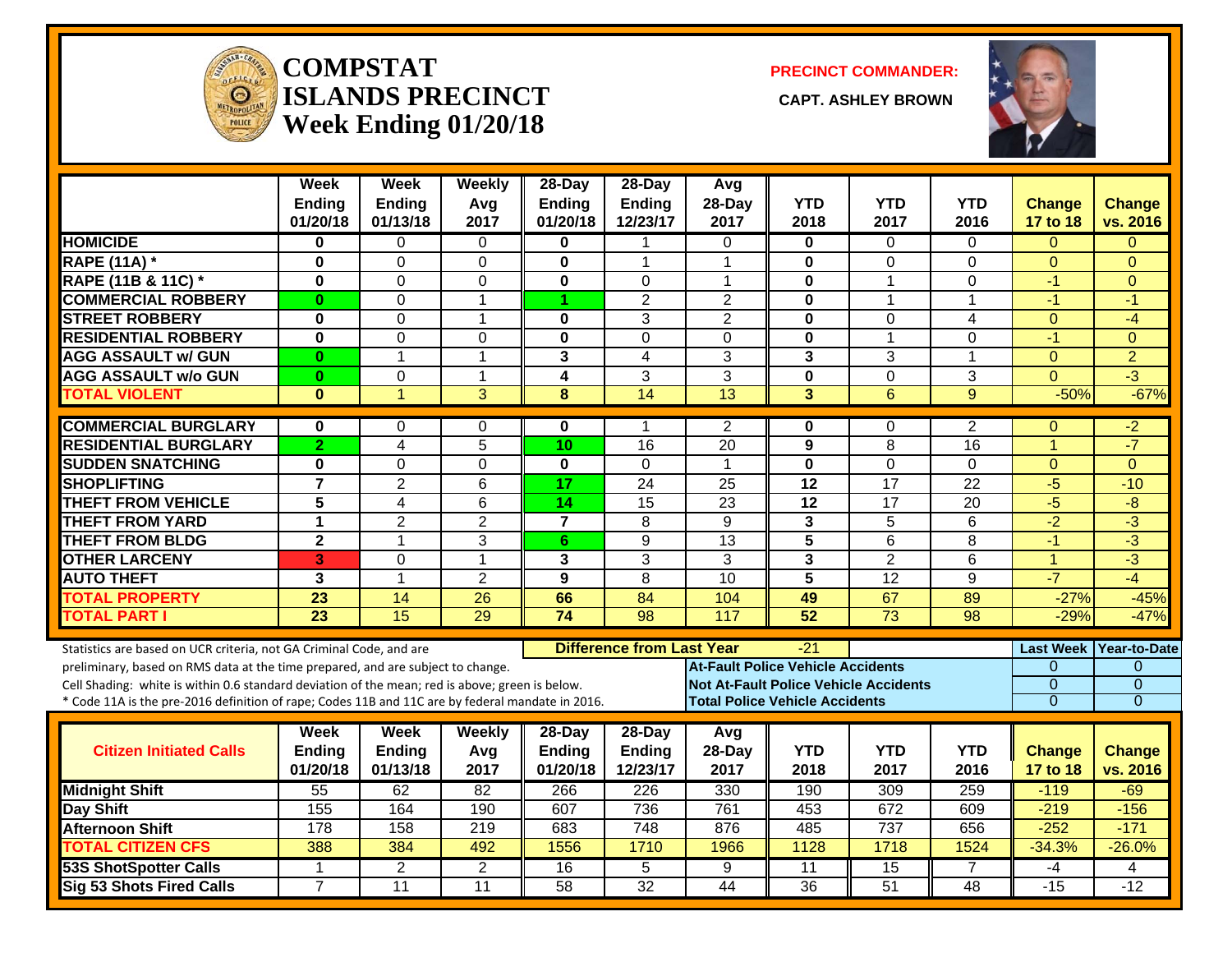## **BEAT 51 Islands PrecinctWeek Ending 01/20/18**



|                             |                | <b>Last 4 Weeks</b> |               |                | 28 Days      | 28 Day  |                |              |                |                |                |
|-----------------------------|----------------|---------------------|---------------|----------------|--------------|---------|----------------|--------------|----------------|----------------|----------------|
|                             | Ending         | <b>Ending</b>       | <b>Ending</b> | <b>Endina</b>  | Ending       | Average | <b>YTD</b>     | <b>YTD</b>   | <b>YTD</b>     | <b>Change</b>  | <b>Change</b>  |
|                             | 12/30/17       | 01/06/18            | 01/13/18      | 01/20/18       | 01/20/18     | 2017    | 2018           | 2017         | 2016           | 17 to 18       | vs. 2016       |
| <b>HOMICIDE</b>             | $\Omega$       | 0                   | $\mathbf{0}$  | $\Omega$       | $\Omega$     | 0.2     | $\Omega$       | $\Omega$     | 0              | $\Omega$       | $\overline{0}$ |
| <b>RAPE (11A) *</b>         | $\Omega$       | 0                   | 0             | $\Omega$       | $\Omega$     | 0.2     | $\Omega$       | 0            | 0              | $\Omega$       | $\Omega$       |
| RAPE (11B & 11C) *          | $\mathbf 0$    | 0                   | $\mathbf 0$   | $\Omega$       | $\mathbf{0}$ | 0.2     | $\Omega$       | $\Omega$     | $\Omega$       | $\mathbf{0}$   | $\Omega$       |
| <b>COMMERCIAL ROBBERY</b>   | $\Omega$       | $\Omega$            | 0             | $\Omega$       | 0            | 1.4     | $\mathbf 0$    | $\mathbf{1}$ | 0              | $-1$           | $\Omega$       |
| <b>STREET ROBBERY</b>       | $\Omega$       | $\Omega$            | $\Omega$      | $\Omega$       | $\Omega$     | 0.7     | $\Omega$       | 0            | $\mathbf{1}$   | $\Omega$       | $-1$           |
| <b>RESIDENTIAL ROBBERY</b>  | $\Omega$       | 0                   | $\Omega$      | $\Omega$       | $\Omega$     | 0.0     | $\Omega$       | $\Omega$     | 0              | $\Omega$       | $\Omega$       |
| <b>AGG ASSAULT w/ GUN</b>   | $\Omega$       | 0                   | $\mathbf{1}$  | $\Omega$       | 1            | 1.0     | $\mathbf{1}$   | 0            | $\mathbf{1}$   | $\mathbf{1}$   | $\Omega$       |
| <b>AGG ASSAULT w/o GUN</b>  | $\Omega$       | $\Omega$            | $\Omega$      | $\Omega$       | $\Omega$     | 0.9     | $\Omega$       | 0            | 0              | $\Omega$       | $\Omega$       |
| <b>TOTAL VIOLENT</b>        | $\mathbf{0}$   | $\overline{0}$      | $\mathbf{1}$  | $\mathbf{0}$   | $\mathbf{1}$ | 4.4     | $\mathbf{1}$   | $\mathbf{1}$ | $\overline{2}$ | 0%             | $-50%$         |
| <b>COMMERCIAL BURGLARY</b>  | $\Omega$       |                     |               |                |              | 0.8     |                | 0            |                |                |                |
|                             |                | 0                   | 0             | $\Omega$       | $\Omega$     |         | $\Omega$       |              | 1              | $\mathbf{0}$   | $-1$           |
| <b>RESIDENTIAL BURGLARY</b> | $\mathbf{1}$   | 3                   | $\mathbf{1}$  | $\mathbf{1}$   | 6            | 5.2     | 5              | $\mathbf{1}$ | 6              | $\overline{4}$ | $-1$           |
| <b>ISUDDEN SNATCHING</b>    | $\Omega$       | 0                   | $\Omega$      | $\Omega$       | $\Omega$     | 0.2     | $\Omega$       | 0            | 0              | $\Omega$       | $\Omega$       |
| <b>SHOPLIFTING</b>          | $\mathbf{1}$   | 2                   | $\mathbf{1}$  | 5              | 9            | 17.4    | 8              | 10           | 8              | $-2$           | $\Omega$       |
| <b>THEFT FROM VEHICLE</b>   | $\Omega$       | 0                   | $\mathbf{1}$  | 1              | 2            | 7.4     | $\overline{2}$ | 5.           | 5              | $-3$           | $-3$           |
| <b>THEFT FROM YARD</b>      | $\overline{2}$ | $\mathbf{1}$        | $\mathbf{1}$  | $\Omega$       | 4            | 2.7     | $\mathbf{1}$   | 0            | $\mathbf{1}$   | $\overline{1}$ | $\Omega$       |
| <b>THEFT FROM BLDG</b>      | $\Omega$       | $\mathbf{1}$        | 0             | $\overline{2}$ | 3            | 2.5     | 3              | 3            | $\mathbf{1}$   | $\Omega$       | $\overline{2}$ |
| <b>OTHER LARCENY</b>        | $\mathbf 0$    | 0                   | 0             | $\Omega$       | $\Omega$     | 0.5     | 0              | $\Omega$     | 0              | $\Omega$       | $\overline{0}$ |
| <b>AUTO THEFT</b>           | $\mathbf{1}$   | $\mathbf{1}$        | 1             | $\Omega$       | 3            | 2.8     | $\mathbf{1}$   | 4            | 3              | $-3$           | $-2$           |
| <b>TOTAL PROPERTY</b>       | 5              | 8                   | 5             | 9              | 27           | 39.6    | 20             | 23           | 25             | $-13%$         | $-20%$         |
| <b>TOTAL PART I</b>         | 5              | 8                   | 6             | 9              | 28           | 44.0    | 21             | 24           | 27             | $-13%$         | $-22%$         |

 **Difference from Last Year**‐3

Statistics are based on UCR criteria, not GA Criminal Code.

|                               | Week          | Week          | Week          | Week                           | $\parallel$ 28 Davs | 28 Day    |      |      |            |               |                     |
|-------------------------------|---------------|---------------|---------------|--------------------------------|---------------------|-----------|------|------|------------|---------------|---------------------|
| <b>Shots Fired Calls</b>      | <b>Ending</b> | <b>Ending</b> | <b>Ending</b> | <b>Ending</b>                  | <b>Ending</b>       | Average I | YTD  | YTD  | <b>YTD</b> | <b>Change</b> | <b>Change</b>       |
|                               | 12/16/17      | 12/23/17      |               | 01/13/18   01/20/18   01/20/18 |                     | 2017      | 2018 | 2017 | 2016       |               | 17 to 18   vs. 2016 |
| <b>153S ShotSpotter Calls</b> |               |               |               |                                | 13                  | 6.9       | 10   | 12   |            | 0%            | $0\%$               |
| Sig 53 Shots Fired Calls      |               | 10            |               | 4                              | 26                  | 14.3      | 19   | 13   | 19         | 46%           | 0%                  |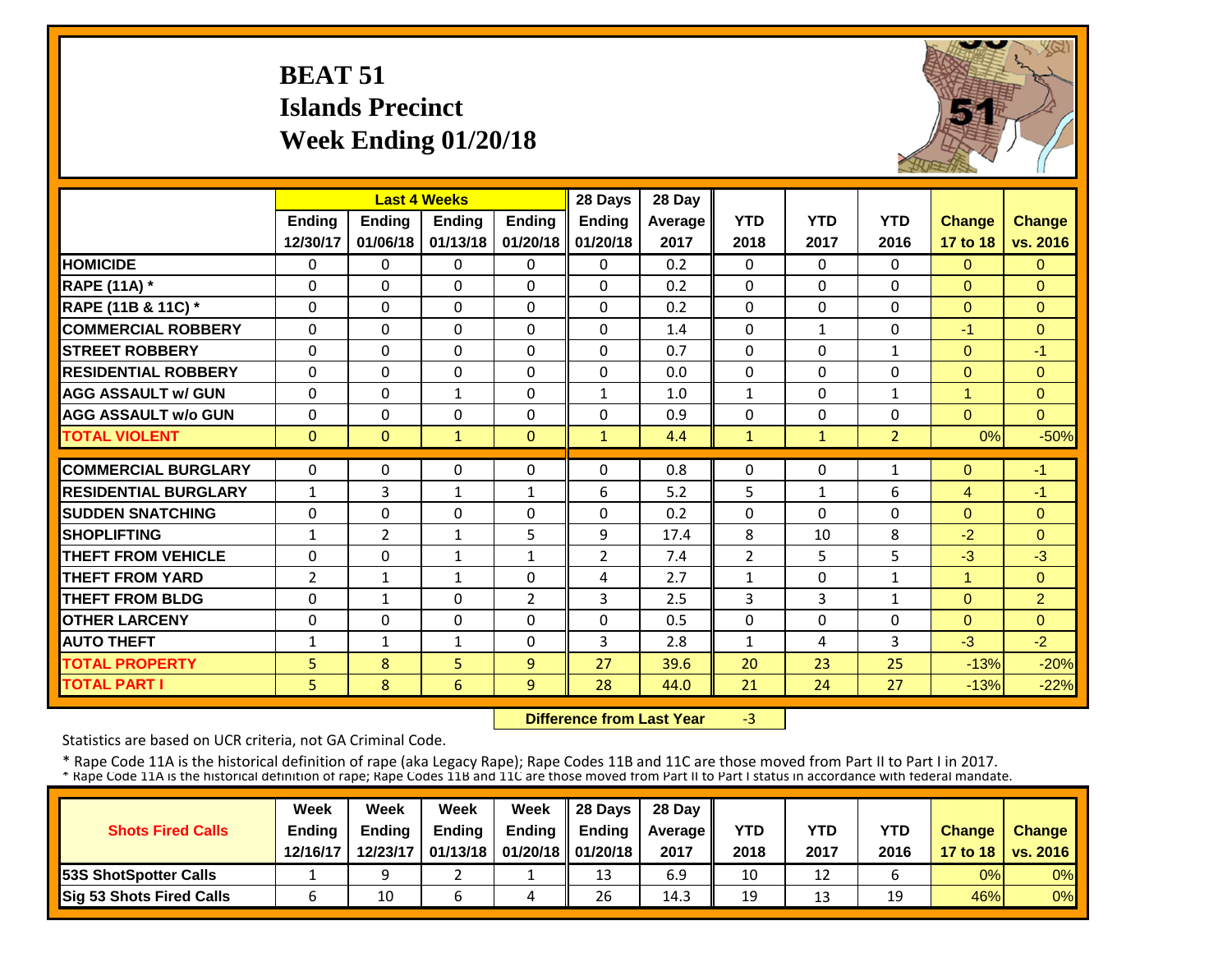## **BEAT 52 Islands PrecinctWeek Ending 01/20/18**



|                             |                | <b>Last 4 Weeks</b> |               |               | 28 Days        | 28 Day  |              |                |                |                |               |
|-----------------------------|----------------|---------------------|---------------|---------------|----------------|---------|--------------|----------------|----------------|----------------|---------------|
|                             | <b>Ending</b>  | Ending              | <b>Ending</b> | <b>Ending</b> | <b>Ending</b>  | Average | <b>YTD</b>   | <b>YTD</b>     | <b>YTD</b>     | <b>Change</b>  | <b>Change</b> |
|                             | 12/30/17       | 01/06/18            | 01/13/18      | 01/20/18      | 01/20/18       | 2017    | 2018         | 2017           | 2016           | 17 to 18       | vs. 2016      |
| <b>HOMICIDE</b>             | $\Omega$       | $\Omega$            | $\Omega$      | $\Omega$      | $\mathbf{0}$   | 0.1     | $\mathbf{0}$ | $\Omega$       | $\Omega$       | $\overline{0}$ | $\Omega$      |
| <b>RAPE (11A) *</b>         | $\Omega$       | $\Omega$            | $\Omega$      | $\Omega$      | $\Omega$       | 0.0     | $\mathbf 0$  | $\Omega$       | 0              | $\Omega$       | $\Omega$      |
| RAPE (11B & 11C) *          | $\Omega$       | $\Omega$            | $\Omega$      | $\Omega$      | $\Omega$       | 0.3     | 0            | $\Omega$       | $\Omega$       | $\Omega$       | $\Omega$      |
| <b>COMMERCIAL ROBBERY</b>   | $\Omega$       | $\Omega$            | $\Omega$      | $\Omega$      | $\Omega$       | 0.0     | $\mathbf{0}$ | $\Omega$       | $\Omega$       | $\Omega$       | $\Omega$      |
| <b>STREET ROBBERY</b>       | $\Omega$       | 0                   | $\mathbf 0$   | $\Omega$      | $\Omega$       | 0.0     | $\Omega$     | $\Omega$       | 3              | $\Omega$       | $-3$          |
| <b>RESIDENTIAL ROBBERY</b>  | $\Omega$       | $\Omega$            | $\Omega$      | $\Omega$      | $\Omega$       | 0.1     | $\mathbf{0}$ | $\Omega$       | 0              | $\Omega$       | $\Omega$      |
| <b>AGG ASSAULT w/ GUN</b>   | $\Omega$       | $\Omega$            | $\Omega$      | $\Omega$      | $\Omega$       | 0.6     | $\Omega$     | $\mathbf{1}$   | 0              | $-1$           | $\Omega$      |
| <b>AGG ASSAULT w/o GUN</b>  | $\overline{2}$ | $\Omega$            | 0             | 0             | $\overline{2}$ | 0.8     | 0            | $\Omega$       | 0              | $\Omega$       | $\Omega$      |
| <b>TOTAL VIOLENT</b>        | $\overline{2}$ | $\mathbf{0}$        | $\mathbf{0}$  | $\Omega$      | $\overline{2}$ | 1.9     | $\Omega$     | $\mathbf{1}$   | $\overline{3}$ | $-100%$        | $-100%$       |
| <b>COMMERCIAL BURGLARY</b>  | $\Omega$       | $\Omega$            | $\Omega$      | 0             | $\Omega$       | 0.1     | $\Omega$     | $\Omega$       | 0              | $\Omega$       | $\Omega$      |
| <b>RESIDENTIAL BURGLARY</b> | $\Omega$       | $\Omega$            | $\Omega$      | $\Omega$      | $\Omega$       | 1.2     | $\Omega$     | $\mathbf{1}$   |                |                | $-4$          |
|                             |                |                     |               |               |                |         |              |                | 4              | $-1$           |               |
| <b>SUDDEN SNATCHING</b>     | $\Omega$       | $\Omega$            | $\Omega$      | 0             | $\Omega$       | 0.1     | $\Omega$     | $\Omega$       | $\Omega$       | $\Omega$       | $\Omega$      |
| <b>SHOPLIFTING</b>          | $\Omega$       | $\Omega$            | $\Omega$      | $\Omega$      | $\Omega$       | 0.3     | $\Omega$     | $\Omega$       | 0              | $\Omega$       | $\Omega$      |
| <b>THEFT FROM VEHICLE</b>   | $\Omega$       | $\Omega$            | $\Omega$      | 0             | $\Omega$       | 3.2     | $\Omega$     | $\overline{2}$ | $\mathbf{1}$   | $-2$           | $-1$          |
| <b>THEFT FROM YARD</b>      | $\Omega$       | $\Omega$            | $\Omega$      | 0             | $\Omega$       | 0.8     | $\Omega$     | $\overline{2}$ | $\mathbf{1}$   | $-2$           | $-1$          |
| <b>THEFT FROM BLDG</b>      | 0              | $\Omega$            | $\Omega$      | 0             | $\Omega$       | 3.5     | $\Omega$     | $\Omega$       | 0              | $\Omega$       | $\Omega$      |
| <b>OTHER LARCENY</b>        | $\Omega$       | $\Omega$            | $\Omega$      | $\Omega$      | $\Omega$       | 0.4     | $\Omega$     | $\overline{2}$ | 0              | $-2$           | $\Omega$      |
| <b>AUTO THEFT</b>           | $\Omega$       | $\Omega$            | $\Omega$      | 1             | 1              | 1.0     | 1            | $\overline{2}$ | 2              | $-1$           | $-1$          |
| <b>TOTAL PROPERTY</b>       | $\mathbf{0}$   | $\Omega$            | $\Omega$      | $\mathbf{1}$  | $\mathbf{1}$   | 10.4    | $\mathbf{1}$ | 9              | 8              | $-89%$         | $-88%$        |
| <b>TOTAL PART I</b>         | $\overline{2}$ | $\mathbf{0}$        | $\Omega$      | $\mathbf{1}$  | $\overline{3}$ | 12.3    | $\mathbf{1}$ | 10             | 11             | $-90%$         | $-91%$        |

 **Difference from Last Year** $-9$ 

Statistics are based on UCR criteria, not GA Criminal Code.

|                                 | Week          | Week          | Week                            | Week   | $\parallel$ 28 Davs | 28 Day    |      |      |      |               |                     |
|---------------------------------|---------------|---------------|---------------------------------|--------|---------------------|-----------|------|------|------|---------------|---------------------|
| <b>Shots Fired Calls</b>        | <b>Ending</b> | <b>Ending</b> | <b>Ending</b>                   | Ending | <b>Endina</b>       | Average I | YTD  | YTD  | YTD  | <b>Change</b> | Change              |
|                                 | 12/16/17      | 12/23/17      | 01/13/18   01/20/18    01/20/18 |        |                     | 2017      | 2018 | 2017 | 2016 |               | 17 to 18   vs. 2016 |
| <b>153S ShotSpotter Calls</b>   |               |               |                                 |        |                     | 0.2       |      |      |      | 0%            | $0\%$               |
| <b>Sig 53 Shots Fired Calls</b> |               |               |                                 |        |                     | ∽<br>6.1  |      |      |      | $-78%$        | $-71%$              |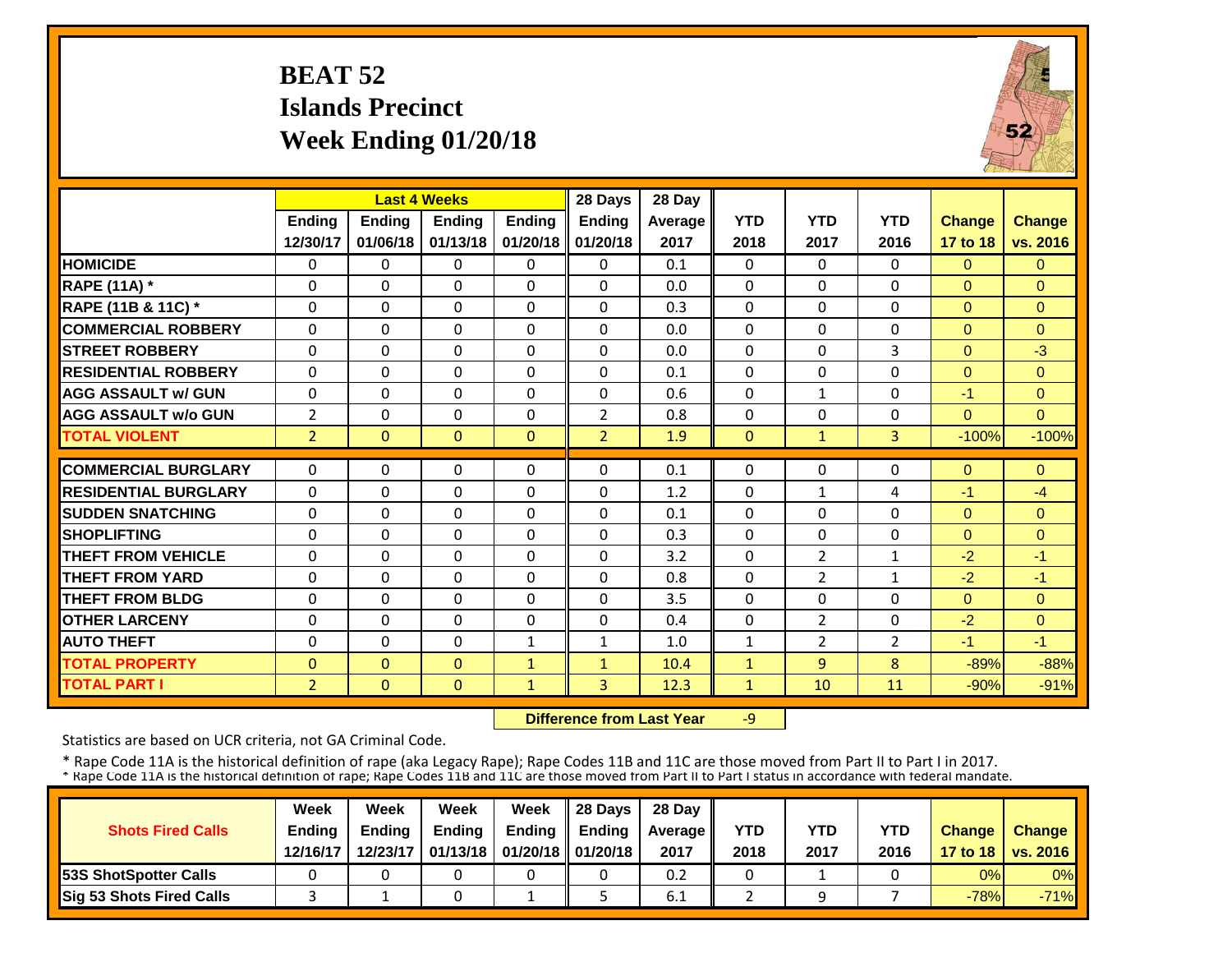## **BEAT 53 Islands PrecinctWeek Ending 01/20/18**



|                             |                | <b>Last 4 Weeks</b> |                |                | 28 Days       | 28 Day  |              |                |              |                |                |
|-----------------------------|----------------|---------------------|----------------|----------------|---------------|---------|--------------|----------------|--------------|----------------|----------------|
|                             | Ending         | <b>Ending</b>       | <b>Ending</b>  | <b>Ending</b>  | <b>Ending</b> | Average | <b>YTD</b>   | <b>YTD</b>     | <b>YTD</b>   | <b>Change</b>  | <b>Change</b>  |
|                             | 12/30/17       | 01/06/18            | 01/13/18       | 01/20/18       | 01/20/18      | 2017    | 2018         | 2017           | 2016         | 17 to 18       | vs. 2016       |
| <b>HOMICIDE</b>             | $\Omega$       | 0                   | $\Omega$       | $\Omega$       | $\Omega$      | 0.2     | $\Omega$     | $\Omega$       | 0            | $\Omega$       | $\Omega$       |
| <b>RAPE (11A) *</b>         | $\Omega$       | $\Omega$            | $\Omega$       | $\Omega$       | $\Omega$      | 0.1     | $\Omega$     | $\Omega$       | 0            | $\Omega$       | $\Omega$       |
| RAPE (11B & 11C) *          | $\Omega$       | $\Omega$            | $\Omega$       | $\Omega$       | $\Omega$      | 0.0     | $\Omega$     | $\mathbf{1}$   | $\Omega$     | $-1$           | $\Omega$       |
| <b>COMMERCIAL ROBBERY</b>   | $\Omega$       | $\Omega$            | $\Omega$       | $\Omega$       | $\Omega$      | 0.2     | $\Omega$     | $\Omega$       | $\Omega$     | $\Omega$       | $\Omega$       |
| <b>STREET ROBBERY</b>       | $\Omega$       | 0                   | $\Omega$       | $\Omega$       | $\Omega$      | 0.7     | $\mathbf 0$  | $\Omega$       | $\Omega$     | $\Omega$       | $\Omega$       |
| <b>RESIDENTIAL ROBBERY</b>  | $\Omega$       | 0                   | $\Omega$       | $\Omega$       | $\Omega$      | 0.1     | $\Omega$     | $\mathbf{1}$   | 0            | $-1$           | $\Omega$       |
| <b>AGG ASSAULT w/ GUN</b>   | $\Omega$       | 0                   | $\Omega$       | $\Omega$       | 0             | 1.1     | $\Omega$     | $\mathbf{1}$   | 0            | $-1$           | $\Omega$       |
| <b>AGG ASSAULT w/o GUN</b>  | $\mathbf{1}$   | 0                   | 0              | $\Omega$       | $\mathbf{1}$  | 0.8     | $\Omega$     | $\Omega$       | 0            | $\mathbf{0}$   | $\Omega$       |
| <b>TOTAL VIOLENT</b>        | $\mathbf{1}$   | $\Omega$            | $\Omega$       | $\Omega$       | $\mathbf{1}$  | 3.1     | $\mathbf{0}$ | $\overline{3}$ | $\Omega$     | $-100%$        | #DIV/0!        |
| <b>COMMERCIAL BURGLARY</b>  | $\Omega$       | 0                   | $\Omega$       | $\Omega$       | 0             | 0.5     | $\Omega$     | $\Omega$       | 0            | $\Omega$       | $\Omega$       |
| <b>RESIDENTIAL BURGLARY</b> | $\Omega$       | 0                   | $\mathbf{1}$   | $\Omega$       | $\mathbf{1}$  | 3.1     | $\mathbf{1}$ | $\Omega$       | $\mathbf{1}$ | $\mathbf{1}$   | $\Omega$       |
| <b>SUDDEN SNATCHING</b>     | $\Omega$       | $\Omega$            | $\Omega$       | $\Omega$       | $\Omega$      | 0.3     | $\Omega$     | $\Omega$       | 0            | $\Omega$       | $\Omega$       |
| <b>SHOPLIFTING</b>          | $\Omega$       | $\Omega$            | $\Omega$       | $\mathbf{1}$   | $\mathbf{1}$  | 1.4     | $\mathbf{1}$ | 3              | 0            | $-2$           | $\overline{1}$ |
| <b>THEFT FROM VEHICLE</b>   | $\mathbf{1}$   | 2                   | 1              | $\Omega$       | 4             | 2.7     | 3            | $\Omega$       | 1            | 3              | $\overline{2}$ |
| <b>THEFT FROM YARD</b>      | $\Omega$       | 0                   | $\Omega$       | $\Omega$       | $\Omega$      | 1.5     | $\Omega$     | $\mathbf{1}$   | $\mathbf{1}$ | $-1$           | $-1$           |
| <b>THEFT FROM BLDG</b>      | $\Omega$       | $\mathbf{1}$        | 0              | $\Omega$       | $\mathbf{1}$  | 2.3     | $\mathbf{1}$ | 0              | 4            | 1              | $-3$           |
| <b>OTHER LARCENY</b>        | $\Omega$       | 0                   | $\Omega$       | $\mathbf{1}$   | $\mathbf{1}$  | 0.4     | $\mathbf{1}$ | $\Omega$       | 0            | 1              | $\overline{1}$ |
| <b>AUTO THEFT</b>           | $\Omega$       | $\mathbf{1}$        | $\Omega$       | 2              | 3             | 1.8     | 2            | $\Omega$       | $\mathbf{1}$ | $\overline{2}$ | $\overline{1}$ |
| <b>TOTAL PROPERTY</b>       | $\mathbf{1}$   | 4                   | $\overline{2}$ | $\overline{4}$ | 11            | 14.0    | 9            | 4              | 8            | 125%           | 13%            |
| <b>TOTAL PART I</b>         | $\overline{2}$ | $\overline{4}$      | $\overline{2}$ | 4              | 12            | 17.2    | 9            | $\overline{7}$ | 8            | 29%            | 13%            |
|                             |                |                     |                |                |               |         |              |                |              |                |                |

 **Difference from Last Year**2

Statistics are based on UCR criteria, not GA Criminal Code.

|                               | Week          | Week          | Week          | Week                           | $\parallel$ 28 Davs | 28 Day    |      |      |            |               |                     |
|-------------------------------|---------------|---------------|---------------|--------------------------------|---------------------|-----------|------|------|------------|---------------|---------------------|
| <b>Shots Fired Calls</b>      | <b>Ending</b> | <b>Ending</b> | <b>Ending</b> | <b>Ending</b>                  | <b>Ending</b>       | Average I | YTD  | YTD  | <b>YTD</b> | <b>Change</b> | <b>Change</b>       |
|                               | 12/16/17      | 12/23/17      |               | 01/13/18   01/20/18   01/20/18 |                     | 2017      | 2018 | 2017 | 2016       |               | 17 to 18   vs. 2016 |
| <b>153S ShotSpotter Calls</b> |               |               |               |                                |                     | 1.7       |      |      |            | 0%            | $0\%$               |
| Sig 53 Shots Fired Calls      |               |               |               |                                |                     | 8.7       |      |      |            | $-29%$        | $-44%$              |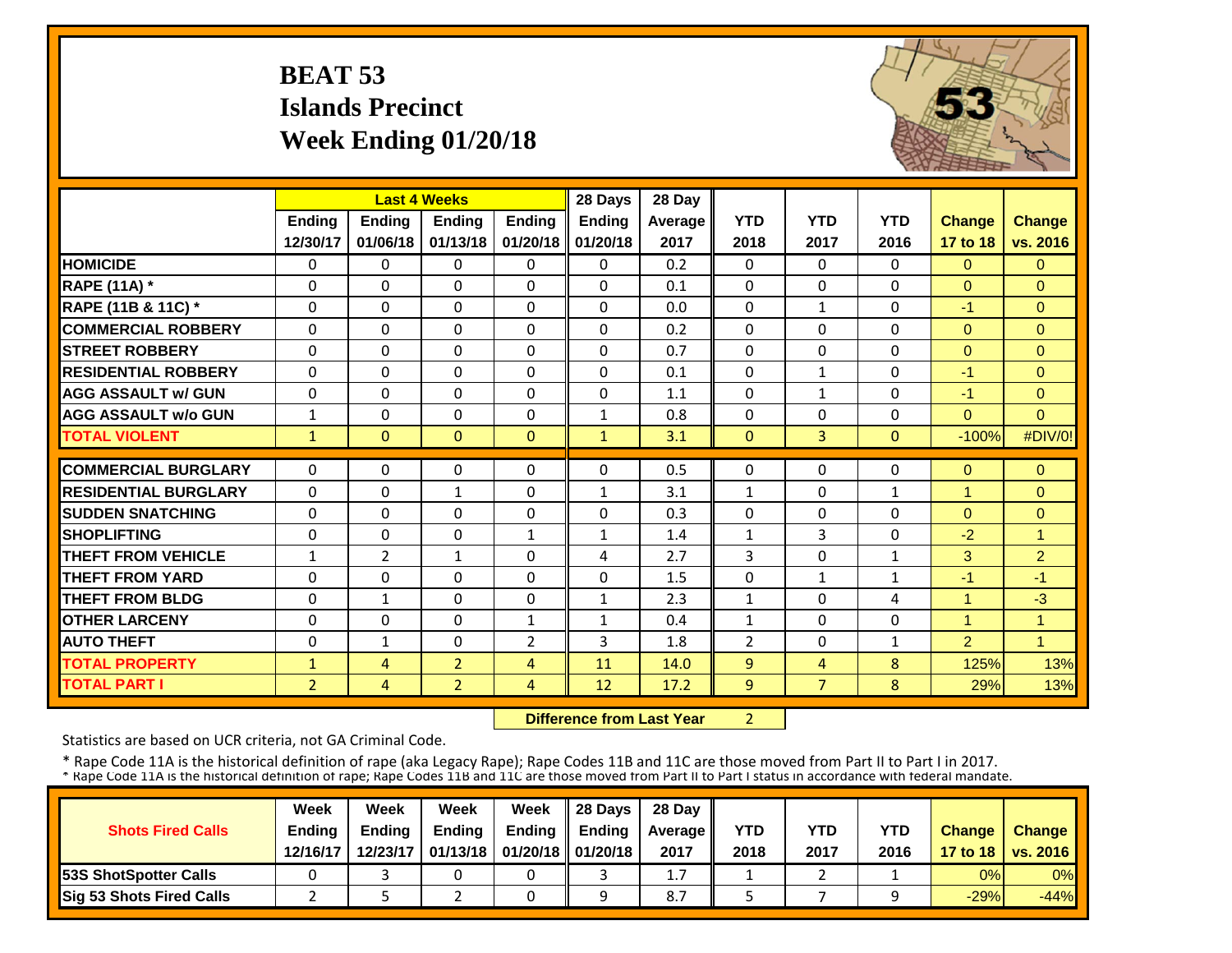## **BEAT 54 Islands PrecinctWeek Ending 01/20/18**



|                             |                | <b>Last 4 Weeks</b> |                |               | 28 Days        | 28 Day  |                |            |                |                |                |
|-----------------------------|----------------|---------------------|----------------|---------------|----------------|---------|----------------|------------|----------------|----------------|----------------|
|                             | <b>Ending</b>  | <b>Ending</b>       | <b>Endina</b>  | <b>Ending</b> | <b>Ending</b>  | Average | <b>YTD</b>     | <b>YTD</b> | <b>YTD</b>     | <b>Change</b>  | Change         |
|                             | 12/30/17       | 01/06/18            | 01/13/18       | 01/20/18      | 01/20/18       | 2017    | 2018           | 2017       | 2016           | 17 to 18       | vs. 2016       |
| <b>HOMICIDE</b>             | $\Omega$       | $\Omega$            | $\Omega$       | $\Omega$      | $\Omega$       | 0.0     | $\Omega$       | $\Omega$   | 0              | $\Omega$       | $\overline{0}$ |
| <b>RAPE (11A) *</b>         | $\Omega$       | $\Omega$            | $\Omega$       | $\Omega$      | 0              | 0.1     | $\Omega$       | $\Omega$   | 0              | $\Omega$       | $\Omega$       |
| RAPE (11B & 11C) *          | $\mathbf 0$    | $\Omega$            | $\Omega$       | $\Omega$      | $\Omega$       | 0.1     | $\Omega$       | $\Omega$   | 0              | $\overline{0}$ | $\mathbf{0}$   |
| <b>COMMERCIAL ROBBERY</b>   | $\mathbf{1}$   | $\Omega$            | $\Omega$       | $\Omega$      | $\mathbf{1}$   | 0.7     | $\Omega$       | $\Omega$   | 0              | $\Omega$       | $\Omega$       |
| <b>ISTREET ROBBERY</b>      | $\Omega$       | $\Omega$            | $\Omega$       | $\Omega$      | $\Omega$       | 0.4     | $\Omega$       | $\Omega$   | $\Omega$       | $\Omega$       | $\Omega$       |
| <b>RESIDENTIAL ROBBERY</b>  | $\Omega$       | $\Omega$            | $\Omega$       | $\Omega$      | 0              | 0.1     | $\Omega$       | $\Omega$   | 0              | $\Omega$       | $\Omega$       |
| <b>AGG ASSAULT w/ GUN</b>   | $\Omega$       | $\overline{2}$      | $\Omega$       | $\Omega$      | $\overline{2}$ | 0.5     | $\overline{2}$ | $\Omega$   | 0              | $\overline{2}$ | $\overline{2}$ |
| <b>AGG ASSAULT w/o GUN</b>  | $\mathbf{1}$   | $\Omega$            | $\Omega$       | $\Omega$      | $\mathbf{1}$   | 0.5     | $\Omega$       | 0          | 2              | $\Omega$       | $-2$           |
| <b>TOTAL VIOLENT</b>        | $\overline{2}$ | $\overline{2}$      | $\Omega$       | $\Omega$      | 4              | 2.4     | $\overline{2}$ | $\Omega$   | $\overline{2}$ | #DIV/0!        | 0%             |
| <b>COMMERCIAL BURGLARY</b>  | $\Omega$       | $\Omega$            | $\Omega$       | $\Omega$      | 0              | 0.0     | $\Omega$       | 0          | 0              | $\Omega$       | $\Omega$       |
| <b>RESIDENTIAL BURGLARY</b> | 0              | $\Omega$            | $\mathbf{1}$   | $\mathbf{1}$  | 2              | 4.4     | $\overline{2}$ | 5          | 4              | $-3$           | $-2$           |
| <b>ISUDDEN SNATCHING</b>    | 0              | $\Omega$            | $\Omega$       | $\Omega$      | 0              | 0.2     | $\Omega$       | 0          | 0              | $\Omega$       | $\Omega$       |
| <b>SHOPLIFTING</b>          | $\overline{2}$ | $\Omega$            | $\mathbf{1}$   | $\mathbf{1}$  | 4              | 2.8     | $\overline{2}$ | 2          | 4              | $\Omega$       | $-2$           |
| <b>THEFT FROM VEHICLE</b>   | $\Omega$       | $\Omega$            | $\Omega$       | 1             | $\mathbf{1}$   | 2.2     | $\mathbf{1}$   | 7          | 3              | $-6$           | $-2$           |
| <b>THEFT FROM YARD</b>      | $\Omega$       | $\Omega$            | $\Omega$       | $\Omega$      | $\Omega$       | 1.5     | $\Omega$       | 0          | $\Omega$       | $\Omega$       | $\Omega$       |
| <b>THEFT FROM BLDG</b>      | 0              | $\Omega$            | $\Omega$       | $\Omega$      | 0              | 1.4     | $\Omega$       | 0          | 0              | $\Omega$       | $\Omega$       |
| <b>OTHER LARCENY</b>        | $\Omega$       | $\Omega$            | $\Omega$       | $\Omega$      | 0              | 0.5     | $\Omega$       | 0          | 0              | $\Omega$       | $\Omega$       |
| <b>AUTO THEFT</b>           | $\Omega$       | $\Omega$            | $\Omega$       | 0             | 0              | 1.9     | $\Omega$       | 3          | $\mathbf{1}$   | $-3$           | $-1$           |
| <b>TOTAL PROPERTY</b>       | $\overline{2}$ | $\Omega$            | $\overline{2}$ | 3             | $\overline{7}$ | 14.8    | 5              | 17         | 12             | $-71%$         | $-58%$         |
| <b>TOTAL PART I</b>         | $\overline{4}$ | $\overline{2}$      | $\overline{2}$ | 3             | 11             | 17.2    | $\overline{7}$ | 17         | 14             | $-59%$         | $-50%$         |
|                             |                |                     |                |               |                |         |                |            |                |                |                |

 **Difference from Last Year** $-10$ 

Statistics are based on UCR criteria, not GA Criminal Code.

|                                 | Week          | Week          | Week          | Week                            | $\parallel$ 28 Davs | 28 Day    |      |      |      |               |                     |
|---------------------------------|---------------|---------------|---------------|---------------------------------|---------------------|-----------|------|------|------|---------------|---------------------|
| <b>Shots Fired Calls</b>        | <b>Ending</b> | <b>Ending</b> | <b>Ending</b> | <b>Ending</b>                   | <b>Endina</b>       | Average I | YTD  | YTD  | YTD  | <b>Change</b> | Change              |
|                                 | 12/16/17      | 12/23/17      |               | 01/13/18   01/20/18    01/20/18 |                     | 2017      | 2018 | 2017 | 2016 |               | 17 to 18   vs. 2016 |
| <b>153S ShotSpotter Calls</b>   |               |               |               |                                 |                     | 0.0       |      |      |      | 0%            | $0\%$               |
| <b>Sig 53 Shots Fired Calls</b> |               |               |               |                                 | 11                  | ٠.,       |      | 15   |      | $-60%$        | $-25%$              |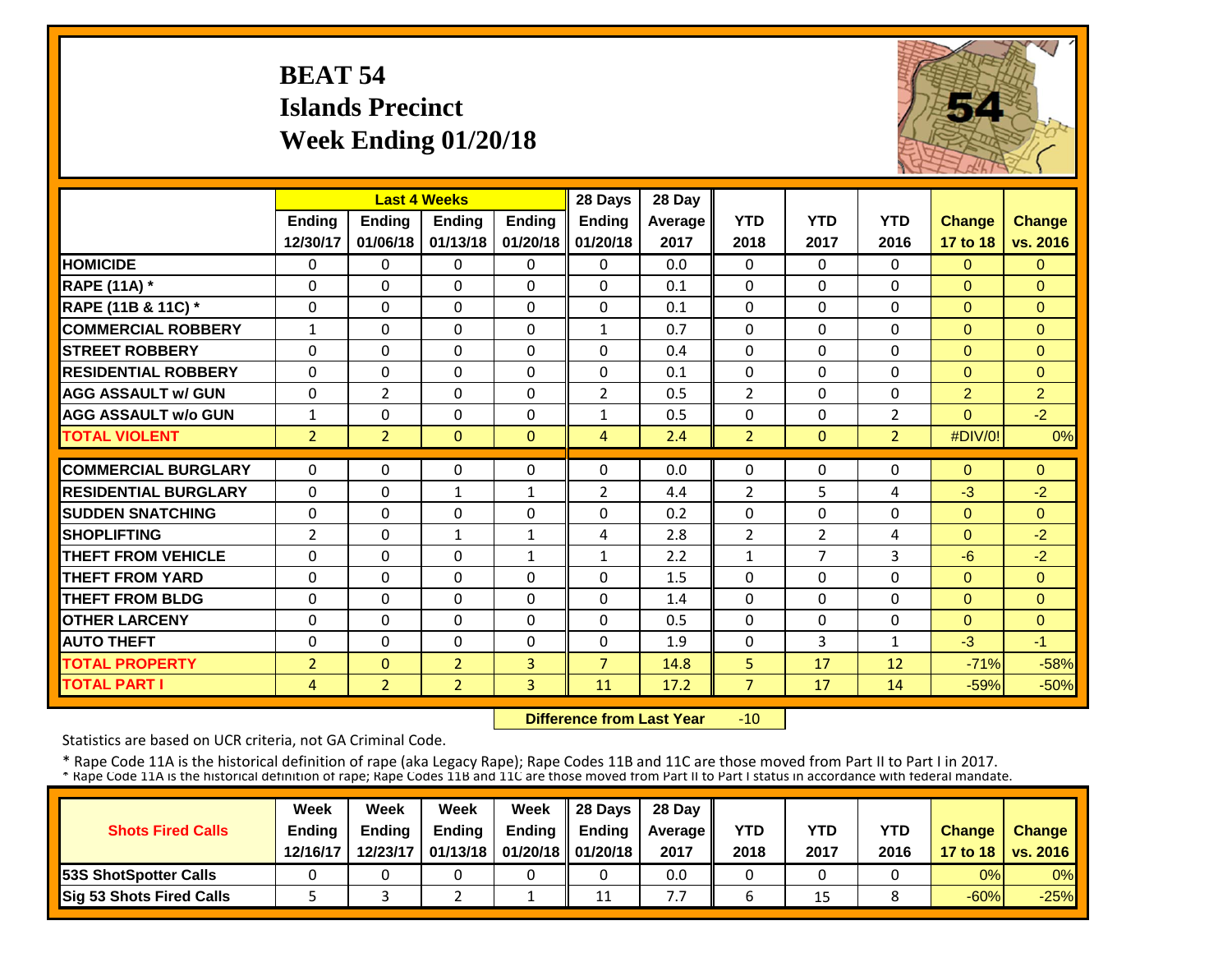## **BEAT 55 Islands PrecinctWeek Ending 01/20/18**



|                             |                | <b>Last 4 Weeks</b> |                |                | 28 Days        | 28 Day  |                |                |                |                |               |
|-----------------------------|----------------|---------------------|----------------|----------------|----------------|---------|----------------|----------------|----------------|----------------|---------------|
|                             | <b>Ending</b>  | <b>Ending</b>       | <b>Endina</b>  | <b>Endina</b>  | <b>Ending</b>  | Average | <b>YTD</b>     | <b>YTD</b>     | <b>YTD</b>     | <b>Change</b>  | <b>Change</b> |
|                             | 12/30/17       | 01/06/18            | 01/13/18       | 01/20/18       | 01/20/18       | 2017    | 2018           | 2017           | 2016           | 17 to 18       | vs. 2016      |
| <b>HOMICIDE</b>             | $\mathbf 0$    | $\Omega$            | $\mathbf{0}$   | 0              | $\Omega$       | 0.0     | $\mathbf 0$    | $\Omega$       | $\Omega$       | $\Omega$       | $\Omega$      |
| <b>RAPE (11A)</b> *         | $\Omega$       | $\Omega$            | $\Omega$       | $\Omega$       | $\Omega$       | 0.3     | $\Omega$       | $\Omega$       | $\Omega$       | $\Omega$       | $\Omega$      |
| RAPE (11B & 11C) *          | $\Omega$       | $\Omega$            | $\Omega$       | $\Omega$       | $\Omega$       | 0.2     | 0              | $\Omega$       | $\Omega$       | $\Omega$       | $\Omega$      |
| <b>COMMERCIAL ROBBERY</b>   | $\Omega$       | $\Omega$            | $\Omega$       | $\Omega$       | $\Omega$       | 0.2     | $\mathbf{0}$   | $\Omega$       | $\mathbf{1}$   | $\Omega$       | $-1$          |
| <b>ISTREET ROBBERY</b>      | 0              | $\Omega$            | $\Omega$       | $\Omega$       | $\Omega$       | 0.3     | $\mathbf 0$    | $\Omega$       | 0              | $\mathbf{0}$   | $\mathbf{0}$  |
| <b>RESIDENTIAL ROBBERY</b>  | $\Omega$       | $\Omega$            | $\Omega$       | $\Omega$       | 0              | 0.0     | $\Omega$       | $\Omega$       | $\Omega$       | $\Omega$       | $\Omega$      |
| <b>AGG ASSAULT w/ GUN</b>   | $\Omega$       | $\Omega$            | $\Omega$       | $\Omega$       | $\Omega$       | 0.0     | $\Omega$       | $\Omega$       | 0              | $\Omega$       | $\Omega$      |
| <b>AGG ASSAULT w/o GUN</b>  | $\Omega$       | 0                   | $\Omega$       | $\Omega$       | 0              | 0.3     | $\Omega$       | $\Omega$       | $\mathbf{1}$   | $\Omega$       | $-1$          |
| <b>TOTAL VIOLENT</b>        | $\mathbf{0}$   | $\Omega$            | $\mathbf{0}$   | $\mathbf{0}$   | $\Omega$       | 1.2     | $\mathbf{0}$   | $\Omega$       | $\overline{2}$ | #DIV/0!        | $-100%$       |
| <b>COMMERCIAL BURGLARY</b>  | $\Omega$       | $\Omega$            | $\Omega$       | $\Omega$       | $\Omega$       | 0.4     | $\Omega$       | $\Omega$       | 1              | $\Omega$       | $-1$          |
| <b>RESIDENTIAL BURGLARY</b> | $\Omega$       | $\Omega$            | 1              | $\Omega$       | $\mathbf{1}$   | 4.8     | $\mathbf{1}$   | 1              | 1              | $\Omega$       | $\Omega$      |
| <b>SUDDEN SNATCHING</b>     | $\mathbf 0$    | $\Omega$            | $\Omega$       | $\Omega$       | $\Omega$       | 0.0     | $\Omega$       | $\Omega$       | $\Omega$       | $\Omega$       | $\Omega$      |
| <b>SHOPLIFTING</b>          | $\overline{2}$ | $\mathbf{1}$        | $\Omega$       | 0              | 3              | 2.9     | $\mathbf{1}$   | $\overline{2}$ | 10             | $-1$           | $-9$          |
| <b>THEFT FROM VEHICLE</b>   | $\mathbf{1}$   | 1                   | $\overline{2}$ | $\overline{3}$ | 7              | 6.8     | 6              | 2              | 9              | 4              | $-3$          |
| <b>THEFT FROM YARD</b>      | $\mathbf{1}$   | $\Omega$            | $\mathbf{1}$   | $\mathbf{1}$   | 3              | 2.6     | $\overline{2}$ | 2              | 3              | $\Omega$       | $-1$          |
| <b>THEFT FROM BLDG</b>      | $\mathbf{1}$   | 0                   | $\mathbf{1}$   | 0              | $\overline{2}$ | 3.0     | $\mathbf{1}$   | 3              | 3              | $-2$           | $-2$          |
| <b>OTHER LARCENY</b>        | $\Omega$       | $\Omega$            | $\Omega$       | $\overline{2}$ | $\overline{2}$ | 0.8     | $\overline{2}$ | $\Omega$       | 6              | $\overline{2}$ | $-4$          |
| <b>AUTO THEFT</b>           | $\Omega$       | 2                   | $\Omega$       | 0              | $\overline{2}$ | 2.1     | $\mathbf{1}$   | $\overline{2}$ | $\overline{2}$ | $-1$           | $-1$          |
| <b>TOTAL PROPERTY</b>       | 5              | $\overline{4}$      | 5              | 6              | 20             | 23.3    | 14             | 12             | 35             | 17%            | $-60%$        |
| <b>TOTAL PART I</b>         | 5              | 4                   | 5              | 6              | 20             | 24.5    | 14             | 12             | 37             | 17%            | $-62%$        |

 **Difference from Last Year**2

Statistics are based on UCR criteria, not GA Criminal Code.

|                               | Week          | Week          | Week          | Week                           | $\parallel$ 28 Davs | 28 Day    |      |      |            |               |                     |
|-------------------------------|---------------|---------------|---------------|--------------------------------|---------------------|-----------|------|------|------------|---------------|---------------------|
| <b>Shots Fired Calls</b>      | <b>Ending</b> | <b>Ending</b> | <b>Ending</b> | <b>Ending</b>                  | <b>Ending</b>       | Average I | YTD  | YTD  | <b>YTD</b> | <b>Change</b> | <b>Change</b>       |
|                               | 12/16/17      | 12/23/17      |               | 01/13/18   01/20/18   01/20/18 |                     | 2017      | 2018 | 2017 | 2016       |               | 17 to 18   vs. 2016 |
| <b>153S ShotSpotter Calls</b> |               |               |               |                                |                     | 0.1       |      |      |            | 0%            | $0\%$               |
| Sig 53 Shots Fired Calls      |               |               |               |                                |                     | 5.1       |      |      |            | $-20%$        | <b>100%</b>         |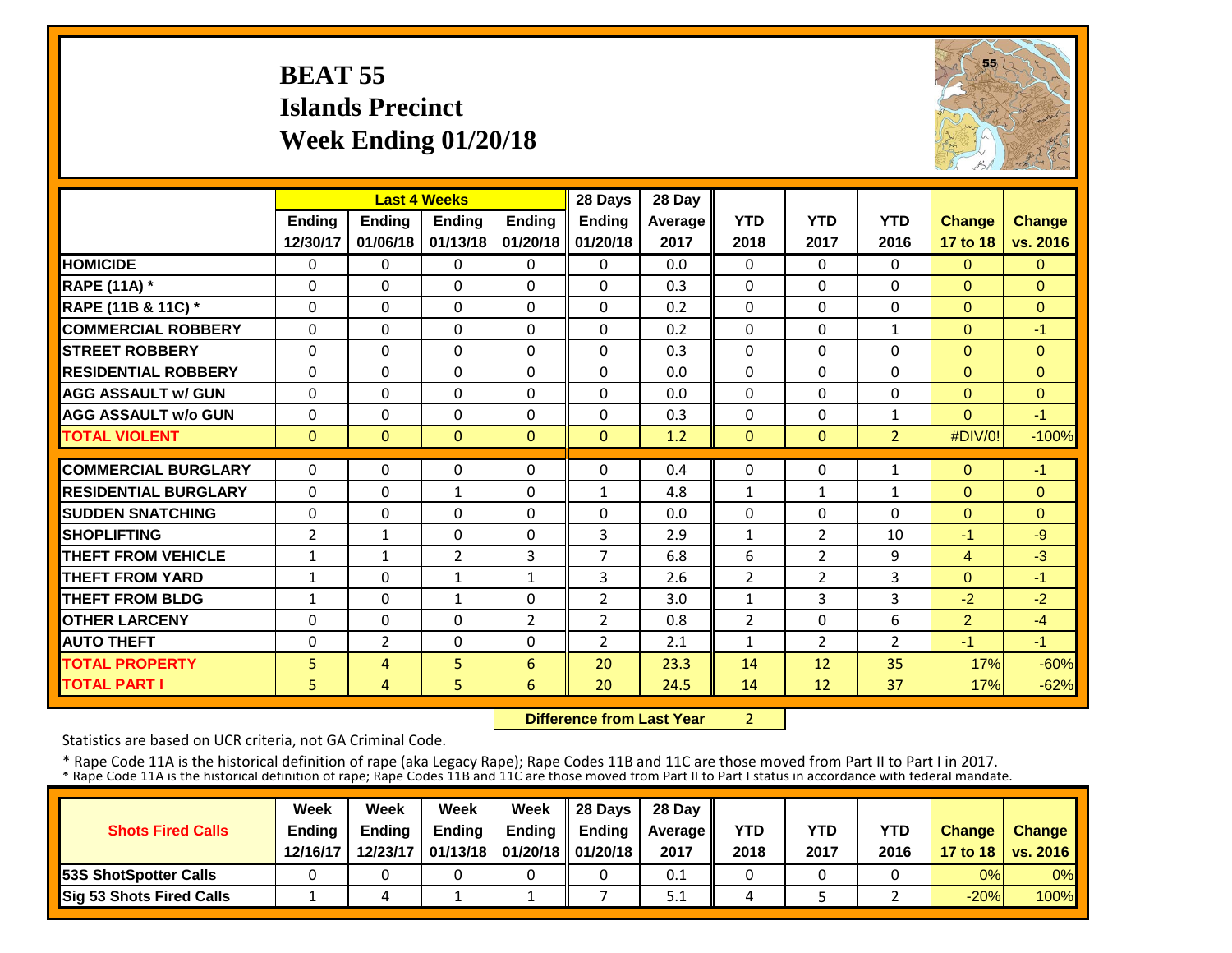## **BEAT 56 Islands Precinct Week Ending 01/20/18**



|                             |               | <b>Last 4 Weeks</b> |               |                | 28 Days       | 28 Day  |              |                |              |                |                |
|-----------------------------|---------------|---------------------|---------------|----------------|---------------|---------|--------------|----------------|--------------|----------------|----------------|
|                             | <b>Ending</b> | <b>Ending</b>       | <b>Endina</b> | <b>Endina</b>  | <b>Ending</b> | Average | <b>YTD</b>   | <b>YTD</b>     | <b>YTD</b>   | <b>Change</b>  | <b>Change</b>  |
|                             | 12/30/17      | 01/06/18            | 01/13/18      | 01/20/18       | 01/20/18      | 2017    | 2018         | 2017           | 2016         | 17 to 18       | vs. 2016       |
| <b>HOMICIDE</b>             | 0             | $\Omega$            | $\Omega$      | $\Omega$       | 0             | 0.1     | $\Omega$     | $\Omega$       | 0            | $\Omega$       | $\Omega$       |
| <b>RAPE (11A) *</b>         | $\Omega$      | $\Omega$            | $\Omega$      | $\Omega$       | $\Omega$      | 0.0     | $\Omega$     | $\Omega$       | 0            | $\Omega$       | $\Omega$       |
| RAPE (11B & 11C) *          | $\Omega$      | $\Omega$            | $\Omega$      | $\Omega$       | $\Omega$      | 0.0     | $\Omega$     | $\Omega$       | 0            | $\Omega$       | $\Omega$       |
| <b>COMMERCIAL ROBBERY</b>   | $\Omega$      | $\Omega$            | $\Omega$      | $\Omega$       | 0             | 0.0     | $\Omega$     | $\Omega$       | 0            | $\Omega$       | $\Omega$       |
| <b>STREET ROBBERY</b>       | $\mathbf 0$   | $\Omega$            | $\Omega$      | $\Omega$       | $\Omega$      | 0.0     | $\mathbf 0$  | $\Omega$       | 0            | $\overline{0}$ | $\mathbf{0}$   |
| <b>RESIDENTIAL ROBBERY</b>  | $\Omega$      | $\Omega$            | $\Omega$      | $\Omega$       | $\Omega$      | 0.1     | $\Omega$     | $\Omega$       | 0            | $\Omega$       | $\Omega$       |
| <b>AGG ASSAULT w/ GUN</b>   | $\Omega$      | $\Omega$            | $\Omega$      | $\Omega$       | $\Omega$      | 0.2     | $\Omega$     | $\mathbf{1}$   | 0            | $-1$           | $\Omega$       |
| <b>AGG ASSAULT w/o GUN</b>  | $\Omega$      | $\Omega$            | $\Omega$      | $\Omega$       | $\Omega$      | 0.0     | $\Omega$     | $\Omega$       | 0            | $\Omega$       | $\Omega$       |
| <b>TOTAL VIOLENT</b>        | $\mathbf{0}$  | $\Omega$            | $\mathbf{0}$  | $\mathbf{0}$   | $\mathbf{0}$  | 0.3     | $\Omega$     | $\mathbf{1}$   | $\Omega$     | $-100%$        | #DIV/0!        |
| <b>COMMERCIAL BURGLARY</b>  | $\Omega$      | $\Omega$            | $\Omega$      | $\Omega$       | 0             | 0.0     | $\Omega$     | $\Omega$       | 0            | $\Omega$       | $\Omega$       |
| <b>RESIDENTIAL BURGLARY</b> | $\Omega$      | $\Omega$            | $\Omega$      | $\Omega$       | $\Omega$      | 1.0     | $\Omega$     | $\Omega$       | 0            | $\Omega$       | $\Omega$       |
| <b>ISUDDEN SNATCHING</b>    | $\Omega$      | $\Omega$            | $\Omega$      | $\Omega$       | $\Omega$      | 0.0     | $\Omega$     | $\Omega$       | 0            | $\Omega$       | $\Omega$       |
| <b>SHOPLIFTING</b>          | $\Omega$      | $\Omega$            | $\Omega$      | $\Omega$       | $\Omega$      | 0.0     | $\Omega$     | $\Omega$       | 0            | $\Omega$       | $\Omega$       |
| <b>THEFT FROM VEHICLE</b>   | 0             | $\Omega$            | $\mathbf 0$   | 0              | $\Omega$      | 0.2     | $\Omega$     | 1              | 1            | $-1$           | $-1$           |
| <b>THEFT FROM YARD</b>      | $\mathbf 0$   | $\Omega$            | $\mathbf 0$   | $\Omega$       | $\Omega$      | 0.2     | $\Omega$     | $\Omega$       | 0            | $\Omega$       | $\Omega$       |
| <b>THEFT FROM BLDG</b>      | 0             | $\Omega$            | $\Omega$      | 0              | 0             | 0.1     | $\Omega$     | $\Omega$       | 0            | $\Omega$       | $\Omega$       |
| <b>OTHER LARCENY</b>        | 0             | $\Omega$            | $\Omega$      | $\Omega$       | $\Omega$      | 0.1     | $\Omega$     | $\Omega$       | 0            | $\Omega$       | $\overline{0}$ |
| <b>AUTO THEFT</b>           | $\Omega$      | $\Omega$            | $\Omega$      | $\Omega$       | $\Omega$      | 0.2     | $\Omega$     | $\mathbf{1}$   | 0            | $-1$           | $\Omega$       |
| <b>TOTAL PROPERTY</b>       | $\Omega$      | $\Omega$            | $\Omega$      | $\Omega$       | $\Omega$      | 1.8     | $\Omega$     | $\overline{2}$ | $\mathbf{1}$ | $-100%$        | $-100%$        |
| <b>TOTAL PART I</b>         | $\mathbf{0}$  | $\mathbf{0}$        | $\mathbf{0}$  | $\overline{0}$ | $\Omega$      | 2.1     | $\mathbf{0}$ | $\overline{3}$ | $\mathbf{1}$ | $-100%$        | $-100%$        |

 **Difference from Last Year**‐3

Statistics are based on UCR criteria, not GA Criminal Code.

|                               | Week          | Week          | Week          | Week                           | $\parallel$ 28 Davs | 28 Day    |      |      |            |               |                     |
|-------------------------------|---------------|---------------|---------------|--------------------------------|---------------------|-----------|------|------|------------|---------------|---------------------|
| <b>Shots Fired Calls</b>      | <b>Ending</b> | <b>Ending</b> | <b>Ending</b> | <b>Ending</b>                  | <b>Ending</b>       | Average I | YTD  | YTD  | <b>YTD</b> | <b>Change</b> | <b>Change</b>       |
|                               | 12/16/17      | 12/23/17      |               | 01/13/18   01/20/18   01/20/18 |                     | 2017      | 2018 | 2017 | 2016       |               | 17 to 18   vs. 2016 |
| <b>153S ShotSpotter Calls</b> |               |               |               |                                |                     | 0.0       |      |      |            | 0%            | $0\%$               |
| Sig 53 Shots Fired Calls      |               |               |               |                                |                     | Z.5       |      |      |            | $-100%$       | $-100\%$            |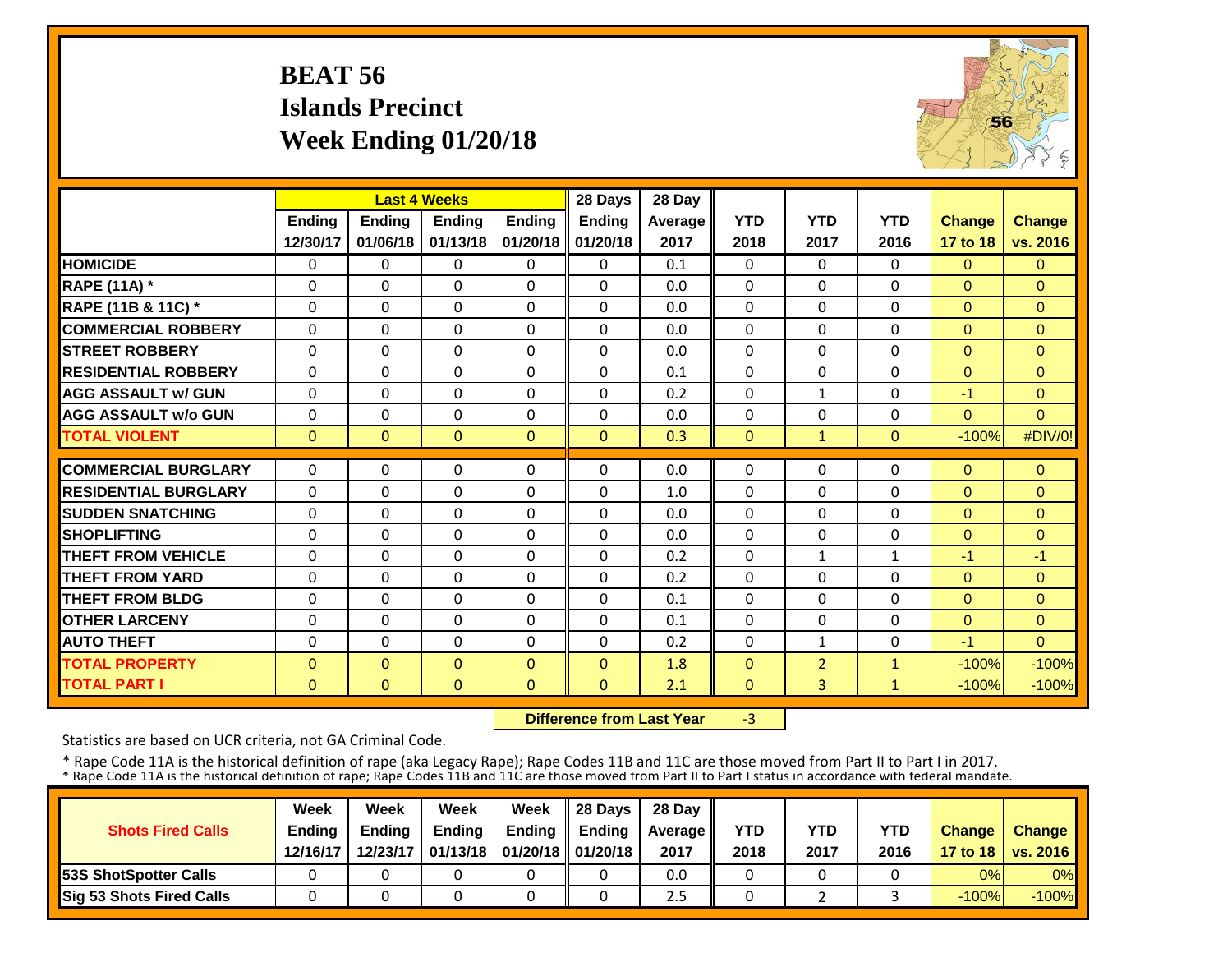

#### **COMPSTATWHITEFIELD PRECINCT Week Ending 01/20/18**

**PRECINCT COMMANDER:**

**LT. TORRENCE GARVIN** 



|                                                                                                  | <b>Week</b><br><b>Ending</b> | Week<br><b>Ending</b> | Weeklv<br>Avg    | 28-Day<br>Ending | 28-Day<br>Ending                 | Avg<br>28-Day                         | <b>YTD</b>              | <b>YTD</b>                                   | <b>YTD</b>              | <b>Change</b>    | Change         |
|--------------------------------------------------------------------------------------------------|------------------------------|-----------------------|------------------|------------------|----------------------------------|---------------------------------------|-------------------------|----------------------------------------------|-------------------------|------------------|----------------|
|                                                                                                  | 01/20/18                     | 01/13/18              | 2017             | 01/20/18         | 12/23/17                         | 2017                                  | 2018                    | 2017                                         | 2016                    | 17 to 18         | vs. 2016       |
| <b>HOMICIDE</b>                                                                                  | $\bf{0}$                     | $\Omega$              | $\Omega$         | $\mathbf{0}$     | $\Omega$                         | $\Omega$                              | 0                       | $\mathbf 1$                                  | $\Omega$                | -1               | $\Omega$       |
| <b>RAPE (11A) *</b>                                                                              | $\bf{0}$                     | $\Omega$              | $\Omega$         | $\mathbf{0}$     | $\Omega$                         | $\Omega$                              | $\bf{0}$                | $\Omega$                                     | $\Omega$                | $\Omega$         | $\Omega$       |
| RAPE (11B & 11C) *                                                                               | $\bf{0}$                     | 0                     | $\mathbf 0$      | $\mathbf{0}$     | $\Omega$                         | $\Omega$                              | $\bf{0}$                | $\Omega$                                     | $\Omega$                | $\Omega$         | $\Omega$       |
| <b>COMMERCIAL ROBBERY</b>                                                                        | $\bf{0}$                     | $\Omega$              | 0                | 0                | 0                                | 0                                     | $\mathbf 0$             | 0                                            | $\Omega$                | $\mathbf{0}$     | $\mathbf{0}$   |
| <b>STREET ROBBERY</b>                                                                            | $\bf{0}$                     | $\mathbf 0$           | 0                | 0                | $\overline{2}$                   | 1                                     | $\mathbf 0$             | 0                                            | $\Omega$                | $\mathbf{0}$     | $\Omega$       |
| <b>RESIDENTIAL ROBBERY</b>                                                                       | $\mathbf 0$                  | 0                     | $\Omega$         | $\bf{0}$         | $\Omega$                         | $\Omega$                              | $\bf{0}$                | $\Omega$                                     | $\Omega$                | $\mathbf{0}$     | $\Omega$       |
| <b>AGG ASSAULT w/ GUN</b>                                                                        | $\mathbf 0$                  | 0                     | $\Omega$         | $\mathbf 0$      | $\mathbf{0}$                     | $\Omega$                              | $\bf{0}$                | $\Omega$                                     | $\mathbf{1}$            | $\Omega$         | $-1$           |
| <b>AGG ASSAULT w/o GUN</b>                                                                       | $\overline{\mathbf{0}}$      | $\overline{0}$        | $\overline{0}$   | $\mathbf{0}$     | $\mathbf{0}$                     | $\mathbf{1}$                          | $\mathbf 0$             | $\overline{0}$                               | $\mathbf{1}$            | $\Omega$         | $-1$           |
| <b>TOTAL VIOLENT</b>                                                                             | $\bf{0}$                     | $\overline{0}$        | $\overline{1}$   | $\mathbf{0}$     | $\overline{2}$                   | $\overline{3}$                        | $\bf{0}$                | $\overline{1}$                               | $\overline{2}$          | $-100%$          | $-100%$        |
| <b>COMMERCIAL BURGLARY</b>                                                                       | $\bf{0}$                     | 0                     | 0                | 0                | 1                                | 1                                     | $\mathbf 0$             | 0                                            | 1                       | $\theta$         | -1             |
| <b>RESIDENTIAL BURGLARY</b>                                                                      | 1                            | $\overline{2}$        | $\overline{2}$   | $\overline{10}$  | 3                                | 9                                     | $\overline{7}$          | 5                                            | 6                       | $\overline{2}$   | 1              |
| <b>SUDDEN SNATCHING</b>                                                                          | $\mathbf 0$                  | $\overline{2}$        | $\mathbf 0$      | 3                | $\mathbf{1}$                     | $\Omega$                              | 3                       | 0                                            | 0                       | $\overline{3}$   | 3              |
| <b>SHOPLIFTING</b>                                                                               | $\bf{0}$                     | 3                     | 3                | 8                | 10                               | 12                                    | $\overline{\mathbf{5}}$ | 10                                           | 10                      | $-5$             | $-5$           |
| <b>THEFT FROM VEHICLE</b>                                                                        | 3                            | 0                     | 3                | 6                | 15                               | 11                                    | 3                       | $\overline{10}$                              | 9                       | $-7$             | $-\sqrt{6}$    |
| <b>THEFT FROM YARD</b>                                                                           | $\mathbf 0$                  | 1                     | $\mathbf{1}$     | $\overline{2}$   | 3                                | $\overline{4}$                        | $\mathbf{1}$            | $\overline{2}$                               | $\overline{\mathbf{4}}$ | $-1$             | $\overline{3}$ |
| <b>THEFT FROM BLDG</b>                                                                           | 5                            | $\overline{2}$        | 1                | 10               | 8                                | 5                                     | 9                       | 5                                            | $\overline{7}$          | $\overline{4}$   | $\overline{2}$ |
| <b>OTHER LARCENY</b>                                                                             | $\bf{0}$                     | $\overline{0}$        | $\mathbf 0$      | $\bf{0}$         | 1                                | $\overline{2}$                        | $\mathbf 0$             | $\overline{0}$                               | $\Omega$                | $\overline{0}$   | $\overline{0}$ |
| <b>AUTO THEFT</b>                                                                                | $\bf{0}$                     | $\overline{2}$        | $\overline{1}$   | 4                | 3                                | $\overline{4}$                        | 3                       | $\overline{2}$                               | $\overline{2}$          | $\overline{1}$   | $\overline{1}$ |
| <b>TOTAL PROPERTY</b>                                                                            | 9                            | 12                    | 12               | 43               | 45                               | 48                                    | 31                      | 34                                           | 39                      | $-9%$            | $-21%$         |
| <b>TOTAL PART I</b>                                                                              | 9                            | $\overline{12}$       | $\overline{13}$  | 43               | 47                               | $\overline{51}$                       | $\overline{31}$         | $\overline{35}$                              | $\overline{41}$         | $-11%$           | $-24%$         |
| Statistics are based on UCR criteria, not GA Criminal Code, and are                              |                              |                       |                  |                  | <b>Difference from Last Year</b> |                                       | -4                      |                                              |                         | <b>Last Week</b> | Year-to-Date   |
| preliminary, based on RMS data at the time prepared, and are subject to change.                  |                              |                       |                  |                  |                                  | At-Fault Police Vehicle Accidents     |                         |                                              |                         | $\Omega$         |                |
| Cell Shading: white is within 0.6 standard deviation of the mean; red is above; green is below.  |                              |                       |                  |                  |                                  |                                       |                         | <b>Not At-Fault Police Vehicle Accidents</b> |                         | $\overline{0}$   | $\mathbf 0$    |
| * Code 11A is the pre-2016 definition of rape; Codes 11B and 11C are by federal mandate in 2016. |                              |                       |                  |                  |                                  | <b>Total Police Vehicle Accidents</b> |                         |                                              |                         | $\overline{0}$   | 1              |
|                                                                                                  | Week                         | <b>Week</b>           | Weekly           | 28-Day           | 28-Day                           | Avg                                   |                         |                                              |                         |                  |                |
| <b>Citizen Initiated Calls</b>                                                                   | <b>Ending</b>                | <b>Ending</b>         | Avg              | <b>Ending</b>    | <b>Ending</b>                    | 28-Day                                | <b>YTD</b>              | <b>YTD</b>                                   | <b>YTD</b>              | Change           | <b>Change</b>  |
|                                                                                                  | 01/20/18                     | 01/13/18              | 2017             | 01/20/18         | 12/23/17                         | 2017                                  | 2018                    | 2017                                         | 2016                    | 17 to 18         | vs. 2016       |
| <b>Midnight Shift</b>                                                                            | 23                           | 32                    | 34               | 120              | 100                              | 138                                   | 80                      | 80                                           | 273                     | $\Omega$         | $-193$         |
| Day Shift                                                                                        | 67                           | 79                    | 101              | 316              | 419                              | 403                                   | 221                     | 285                                          | 269                     | $-64$            | $-48$          |
| <b>Afternoon Shift</b>                                                                           | 91                           | 76                    | 102              | 336              | 345                              | 407                                   | 228                     | 232                                          | 110                     | $-4$             | 118            |
| <b>TOTAL CITIZEN CFS</b>                                                                         | 181                          | 187                   | $\overline{237}$ | $\frac{1}{772}$  | 864                              | 947                                   | 529                     | 597                                          | 652                     | $-11.4%$         | $-18.9%$       |
| <b>53S ShotSpotter Calls</b>                                                                     | $\Omega$                     | $\Omega$              | $\mathbf 0$      | $\Omega$         | $\mathbf{0}$                     | $\Omega$                              | $\Omega$                | $\Omega$                                     | 0                       | 0                | $\Omega$       |
| Sig 53 Shots Fired Calls                                                                         | 8                            | $\overline{7}$        | 4                | 58               | $\overline{7}$                   | $\overline{15}$                       | $\overline{20}$         | $\overline{27}$                              | $\overline{24}$         | $-7$             | -4             |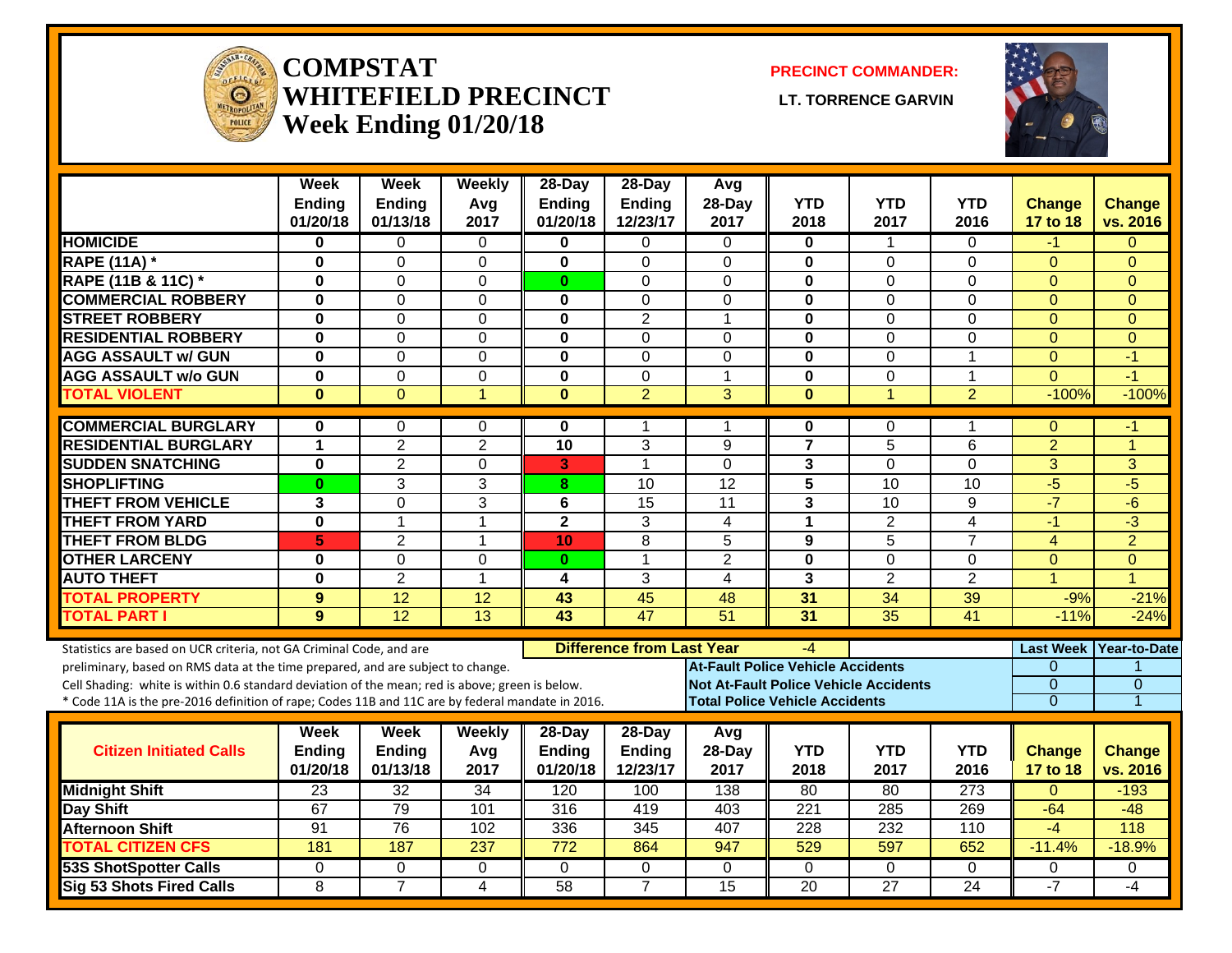## **BEAT 61 Whitefield Precinct Week Ending 01/20/18**

|                             |                |                | <b>Last 4 Weeks</b> |               | 28 Days        | 28 Day  |                |                |                |                |               |
|-----------------------------|----------------|----------------|---------------------|---------------|----------------|---------|----------------|----------------|----------------|----------------|---------------|
|                             | <b>Ending</b>  | <b>Endina</b>  | <b>Endina</b>       | <b>Endina</b> | <b>Ending</b>  | Average | <b>YTD</b>     | <b>YTD</b>     | <b>YTD</b>     | <b>Change</b>  | <b>Change</b> |
|                             | 12/30/17       | 01/06/18       | 01/13/18            | 01/20/18      | 01/20/18       | 2017    | 2018           | 2017           | 2016           | 17 to 18       | vs. 2016      |
| <b>HOMICIDE</b>             | 0              | 0              | 0                   | 0             | 0              | 0.2     | $\Omega$       | $\mathbf{1}$   | $\Omega$       | -1.            | $\Omega$      |
| <b>RAPE (11A) *</b>         | $\Omega$       | $\Omega$       | $\Omega$            | $\Omega$      | $\Omega$       | 0.0     | $\Omega$       | 0              | $\Omega$       | $\Omega$       | $\Omega$      |
| RAPE (11B & 11C) *          | 0              | $\Omega$       | 0                   | $\mathbf{0}$  | $\Omega$       | 0.2     | 0              | 0              | 0              | $\overline{0}$ | $\Omega$      |
| <b>COMMERCIAL ROBBERY</b>   | $\Omega$       | $\Omega$       | $\Omega$            | $\Omega$      | $\Omega$       | 0.0     | $\Omega$       | 0              | $\Omega$       | $\Omega$       | $\Omega$      |
| <b>STREET ROBBERY</b>       | $\Omega$       | $\Omega$       | $\Omega$            | $\Omega$      | $\Omega$       | 0.2     | $\Omega$       | 0              | $\Omega$       | $\Omega$       | $\Omega$      |
| <b>RESIDENTIAL ROBBERY</b>  | $\Omega$       | $\Omega$       | 0                   | $\mathbf{0}$  | 0              | 0.0     | 0              | 0              | 0              | $\mathbf{0}$   | $\mathbf{0}$  |
| <b>AGG ASSAULT w/ GUN</b>   | $\Omega$       | $\Omega$       | $\Omega$            | $\mathbf{0}$  | 0              | 0.1     | $\Omega$       | 0              | 1              | $\Omega$       | $-1$          |
| <b>AGG ASSAULT w/o GUN</b>  | $\Omega$       | 0              | $\Omega$            | $\mathbf{0}$  | 0              | 0.2     | $\Omega$       | 0              | 1              | $\Omega$       | $-1$          |
| <b>TOTAL VIOLENT</b>        | $\mathbf{0}$   | $\Omega$       | $\Omega$            | $\mathbf{0}$  | $\Omega$       | 0.7     | $\Omega$       | $\mathbf{1}$   | $\overline{2}$ | $-100%$        | $-100%$       |
| <b>COMMERCIAL BURGLARY</b>  | $\Omega$       | $\Omega$       | $\Omega$            | $\Omega$      | $\Omega$       |         |                | 0              |                |                | $-1$          |
|                             |                |                |                     |               |                | 0.2     | 0              |                | $\mathbf{1}$   | $\Omega$       |               |
| <b>RESIDENTIAL BURGLARY</b> | $\mathbf{1}$   | $\Omega$       | 0                   | $\mathbf{1}$  | 2              | 4.0     | $\mathbf{1}$   | 2              | $\overline{2}$ | $-1$           | $-1$          |
| <b>SUDDEN SNATCHING</b>     | $\Omega$       | $\Omega$       | $\overline{2}$      | $\Omega$      | $\overline{2}$ | 0.1     | $\overline{2}$ | 0              | $\Omega$       | $\overline{2}$ | 2             |
| <b>SHOPLIFTING</b>          | 3              | $\overline{2}$ | 3                   | $\mathbf{0}$  | 8              | 11.6    | 5              | 10             | 8              | $-5$           | $-3$          |
| <b>THEFT FROM VEHICLE</b>   | $\overline{2}$ | $\Omega$       | $\Omega$            | $\mathbf{1}$  | 3              | 4.4     | 1              | 6              | 3              | $-5$           | $-2$          |
| <b>THEFT FROM YARD</b>      | 0              | 0              | 0                   | $\Omega$      | $\Omega$       | 1.8     | 0              | $\overline{2}$ | 1              | $-2$           | $-1$          |
| <b>THEFT FROM BLDG</b>      | 1              | $\mathbf{1}$   | $\mathbf{1}$        | $\mathbf{1}$  | 4              | 2.6     | 3              | $\overline{2}$ | 3              | $\mathbf{1}$   | $\Omega$      |
| <b>OTHER LARCENY</b>        | $\Omega$       | $\Omega$       | $\Omega$            | $\mathbf{0}$  | 0              | 1.0     | $\Omega$       | 0              | 0              | $\Omega$       | $\Omega$      |
| <b>AUTO THEFT</b>           | $\Omega$       | $\Omega$       | $\Omega$            | $\mathbf{0}$  | 0              | 1.0     | $\Omega$       | 1              | $\overline{2}$ | $-1$           | $-2$          |
| <b>TOTAL PROPERTY</b>       | $\overline{7}$ | 3              | 6                   | 3             | 19             | 26.7    | 12             | 23             | 20             | $-48%$         | $-40%$        |
| <b>TOTAL PART I</b>         | $\overline{7}$ | 3              | 6                   | 3             | 19             | 27.4    | 12             | 24             | 22             | $-50%$         | $-45%$        |

 **Difference from Last Year** $-12$ 

Statistics are based on UCR criteria, not GA Criminal Code.

| <b>Shots Fired Calls</b>        | Week<br><b>Ending</b><br>12/16/17 | Week<br><b>Endina</b><br>12/23/17 | Week<br><b>Ending</b> | Week<br>Endina<br>01/13/18   01/20/18   01/20/18 | 28 Days<br><b>Endina</b> | 28 Day<br>Average II<br>2017 | YTD<br>2018 | YTD<br>2017 | <b>YTD</b><br>2016 | <b>Change</b> | <b>Change</b><br>17 to 18   vs. 2016 |
|---------------------------------|-----------------------------------|-----------------------------------|-----------------------|--------------------------------------------------|--------------------------|------------------------------|-------------|-------------|--------------------|---------------|--------------------------------------|
| <b>153S ShotSpotter Calls</b>   |                                   |                                   |                       |                                                  |                          | 0.0                          |             |             |                    | 0%            | $0\%$                                |
| <b>Sig 53 Shots Fired Calls</b> |                                   |                                   |                       |                                                  | 14                       | 5.5                          |             | 12          | 10                 | $-67%$        | $-60%$                               |